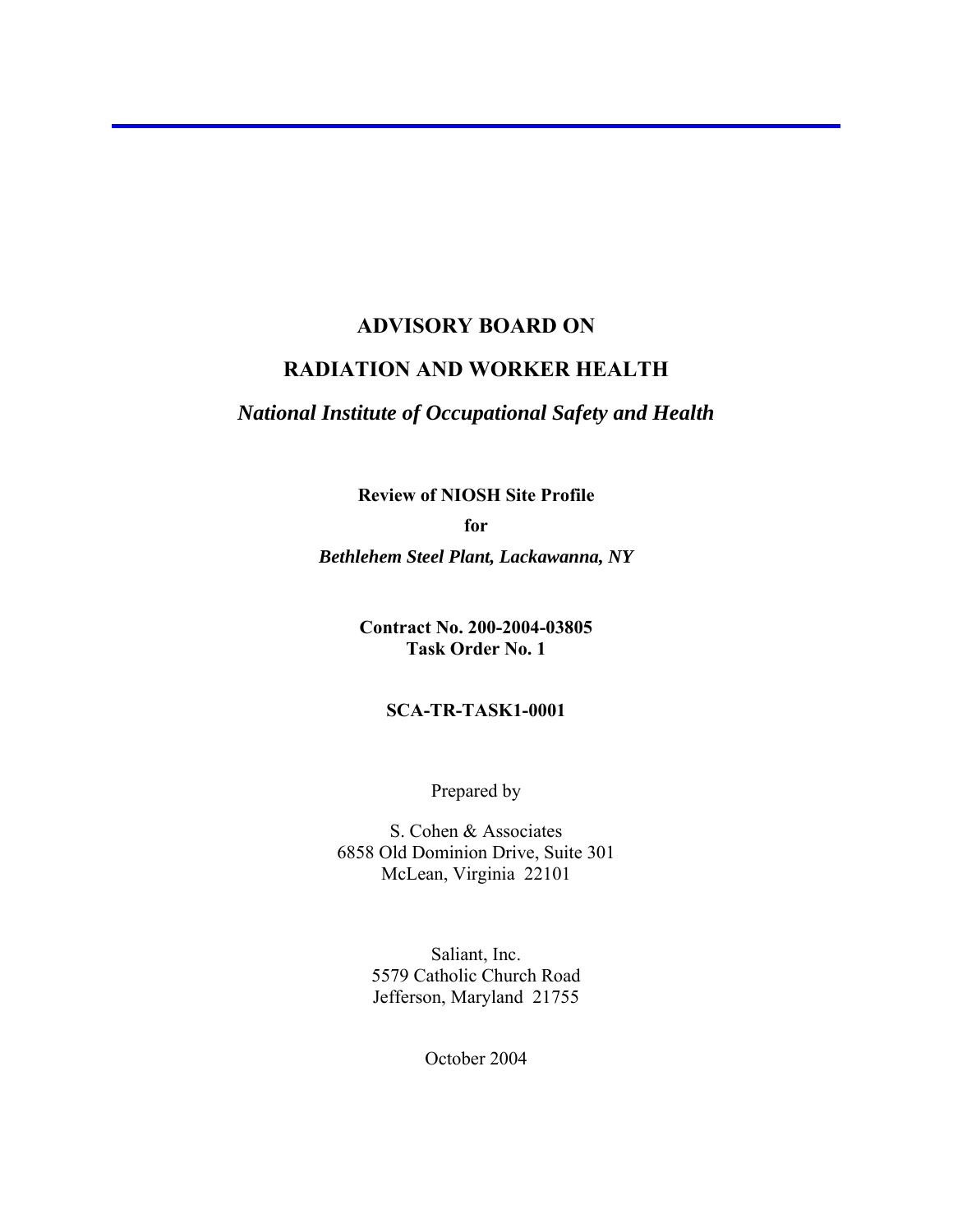| <b>Effective Date:</b> | Revision No. | Document No.        | Page<br>NO.  |
|------------------------|--------------|---------------------|--------------|
| 2004<br>Jctober 14.    |              | $SCA-TR-TASK1-0001$ | f 87<br>2 of |

| S. Cohen & Associates:                                                                            | Document No.<br>SCA-TR-TASK1-0001 |
|---------------------------------------------------------------------------------------------------|-----------------------------------|
| <b>Technical Support for the Advisory Board on</b>                                                | <b>Effective Date:</b>            |
| <b>Radiation &amp; Worker Health Review of</b>                                                    | October 14, 2004                  |
| <b>NIOSH Dose Reconstruction Program</b>                                                          | Revision No. 0                    |
| <b>REVIEW OF NIOSH SITE PROFILE FOR</b><br><b>BETHLEHEM STEEL PLANT,</b><br><b>LACKAWANNA, NY</b> | Page 2 of 87                      |
|                                                                                                   | Supersedes:                       |
| Task Manager: Joseph Fitzgerald G                                                                 | N/A                               |
| Date:<br>October 14, 2004                                                                         |                                   |
| Project Manager: John Mauro<br>October 14, 2004<br>Date:                                          |                                   |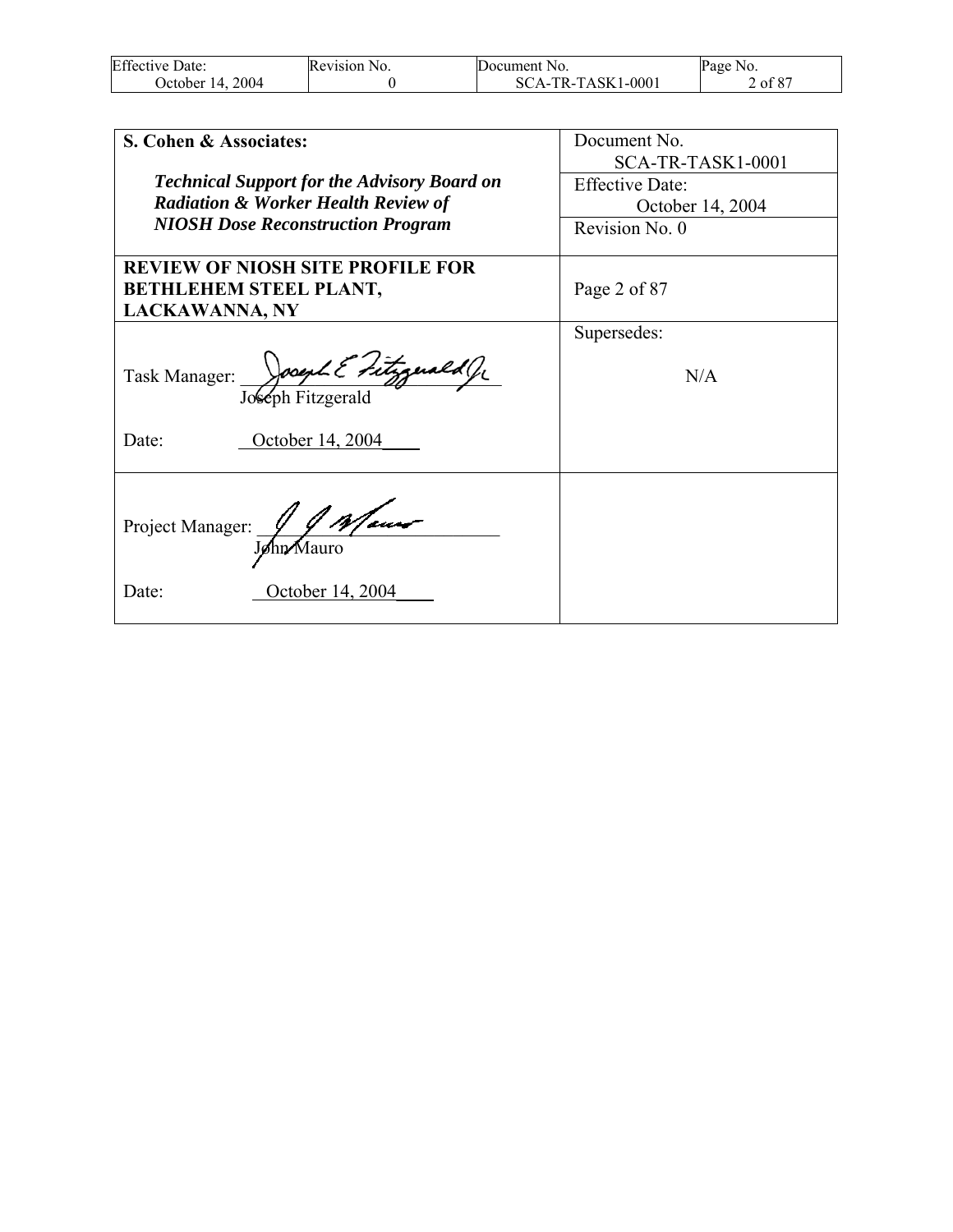| <b>Effective Date:</b> | Revision No. | Document No.      | Page No. |
|------------------------|--------------|-------------------|----------|
| 2004<br>October 14.2   |              | SCA-TR-TASK1-0001 | of 87    |

# **TABLE OF CONTENTS**

| 1.0 |     |  |
|-----|-----|--|
| 2.0 |     |  |
|     | 2.1 |  |
|     | 2.2 |  |
|     | 2.3 |  |
|     | 2.4 |  |
|     | 2.5 |  |
| 3.0 |     |  |
|     | 3.1 |  |
|     | 3.2 |  |
|     | 3.3 |  |
|     | 3.4 |  |
|     | 3.5 |  |
|     | 3.6 |  |
|     | 3.7 |  |
|     | 3.8 |  |
| 4.0 |     |  |
|     | 4.1 |  |
|     | 4.2 |  |
|     | 4.3 |  |
|     | 4.4 |  |
|     | 4.5 |  |
|     | 4.6 |  |
|     | 4.7 |  |
| 5.0 |     |  |
|     | 5.1 |  |
|     | 5.2 |  |
|     | 5.3 |  |
| 6.0 |     |  |
| 7.0 |     |  |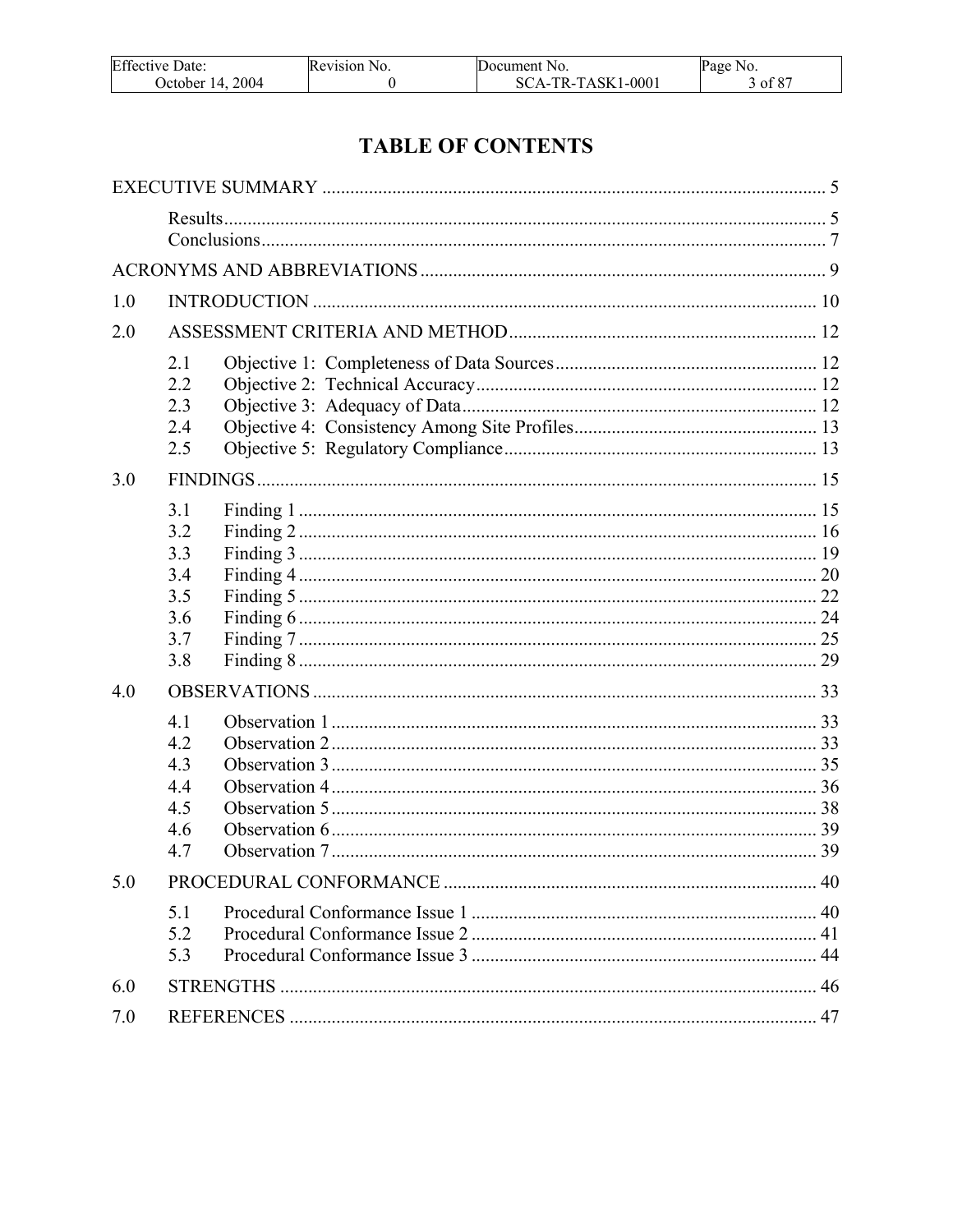| <b>Effective Date:</b> | Revision No. | Document No.        | Page No. |
|------------------------|--------------|---------------------|----------|
| October 14, 2004       |              | $SCA-TR-TASK1-0001$ | 4 of 87  |

# **ATTACHMENTS**

Attachment 1: Conference Call with NIOSH and SC&A

- Attachment 2: Bethlehem Steel Questions Submitted to NIOSH
- Attachment 3: Summary of Site Expert Interviews

Attachment 4: Statistical Approach Regarding Analysis of Air Concentration Data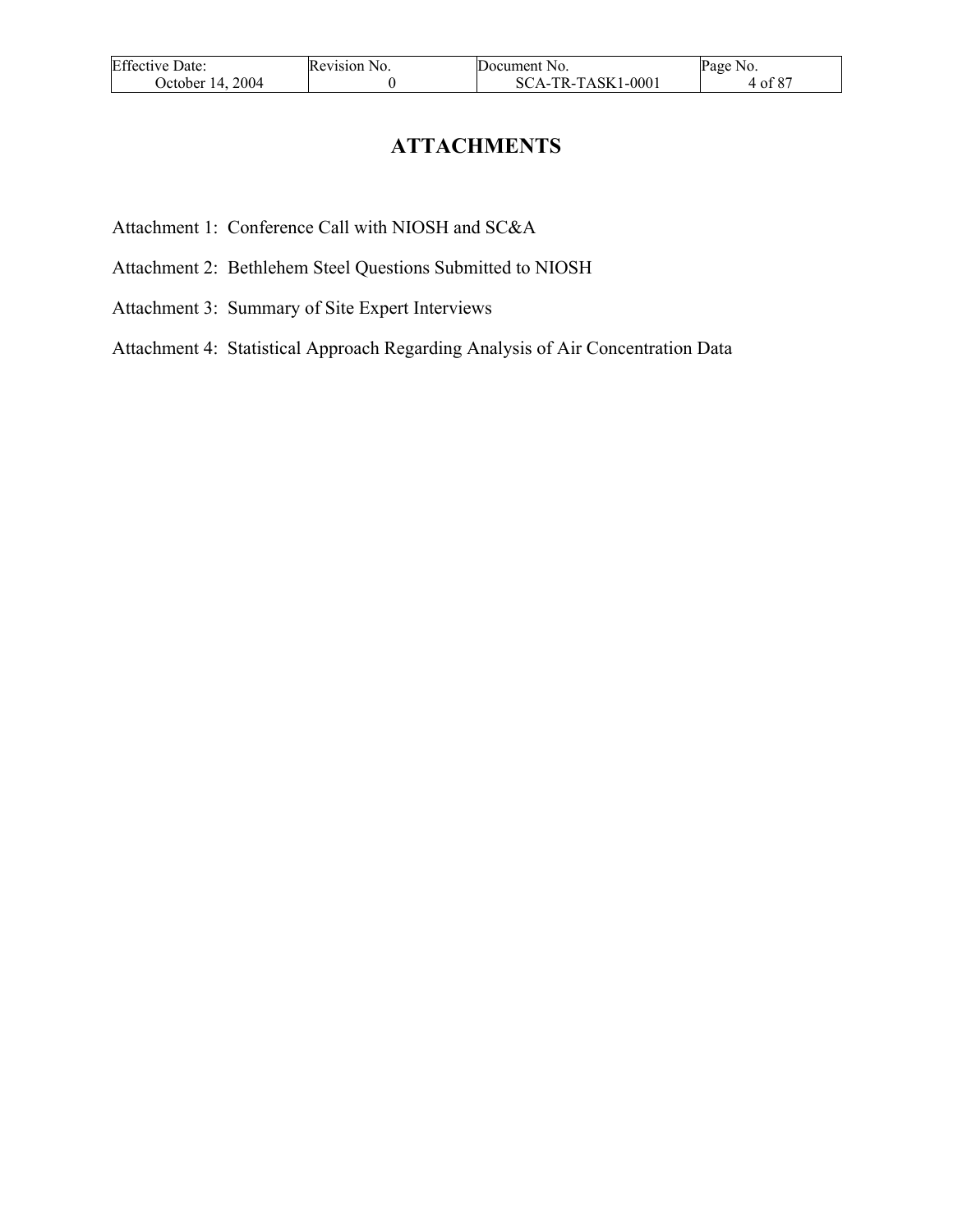| <b>Effective Date:</b> | Revision No. | Document No.        | Page No. |
|------------------------|--------------|---------------------|----------|
| October 14, 2004       |              | $SCA-TR-TASK1-0001$ | of 87    |

# **EXECUTIVE SUMMARY**

S. Cohen and Associates (SC&A) evaluated the ORAUT-TKBS-0001, *Technical Basis Document for Development of an Exposure Matrix for Bethlehem Steel Corporation* (Bloom 2004) and OCAS-TIB-009, *Estimation of Ingestion Intakes* (OCAS 2004) prepared by Oak Ridge Associate Universities (ORAU) and approved by the National Institute for Occupational Safety and Health (NIOSH). The evaluation focused on the completeness, technical accuracy, adequacy of data, and compliance with stated objectives, as stipulated in *SC&A Standard Operating Procedure for Performing Site Profile Reviews* approved by the Advisory Board on March 18, 2004. (A fifth objective, "consistency among various site profiles," cannot be addressed until more reviews are completed.)

The NIOSH technical basis documents (TBDs), which together constitute the NIOSH site profiles for specific Department of Energy and Atomic Weapons Employer sites, are designed to support the conduct of individual dose reconstructions under the Energy Employee Occupational Illness Compensation Program Act of 2000. This is accomplished by compiling and analyzing data such as that related to facility operations and processes over time, radiological source term characterization, chemical and physical forms of the radionuclides, historic workplace conditions and practices, and incidents and accidents involving potential exposures. As the Advisory Board's support contractor, SC&A has been charged with independently evaluating the approach taken in NIOSH site profiles (encompassing technical basis documents and supporting technical information bulletins as they apply to the TBDs) to gauge their adequacy, completeness, and validity. This information will be used by the Advisory Board to advise the Secretary of Health and Human Services on the "scientific validity and quality" of dose reconstruction efforts performed.

# **RESULTS**

The Bethlehem Steel site profile has clear strengths, including its focus on inhalation dose, the use of claimant-favorable solubility class for the respiratory tract, and the use of a minimum dose estimate to expedite favorable compensation claims. The decision to use operational air concentration data from the Simonds Saw and Steel (Simonds) plant to attempt to construct a maximum dose estimate for rolling days was also appropriate. NIOSH also took worker and site expert feedback into account by including an ingestion model in Revision 1 of ORAUT-TKBS-0001. However, this evaluation indicates that the site profile is not sufficiently claimant favorable and scientifically sound on several important points.

NIOSH and ORAU have applied the triangular distribution to various internal exposure scenarios based on field characterization data and published dose rates for uranium. Dose estimates include dose from inhalation, ingestion, submersion, electron exposure (shallow dose), photon exposure (deep dose), and dose from diagnostic x-rays. Air monitoring data were subdivided into either lower bound or upper bound estimates, which were in turn used to calculate internal inhalation dose. The intent of the profile was to make conservative assumptions that were claimant favorable and technically robust.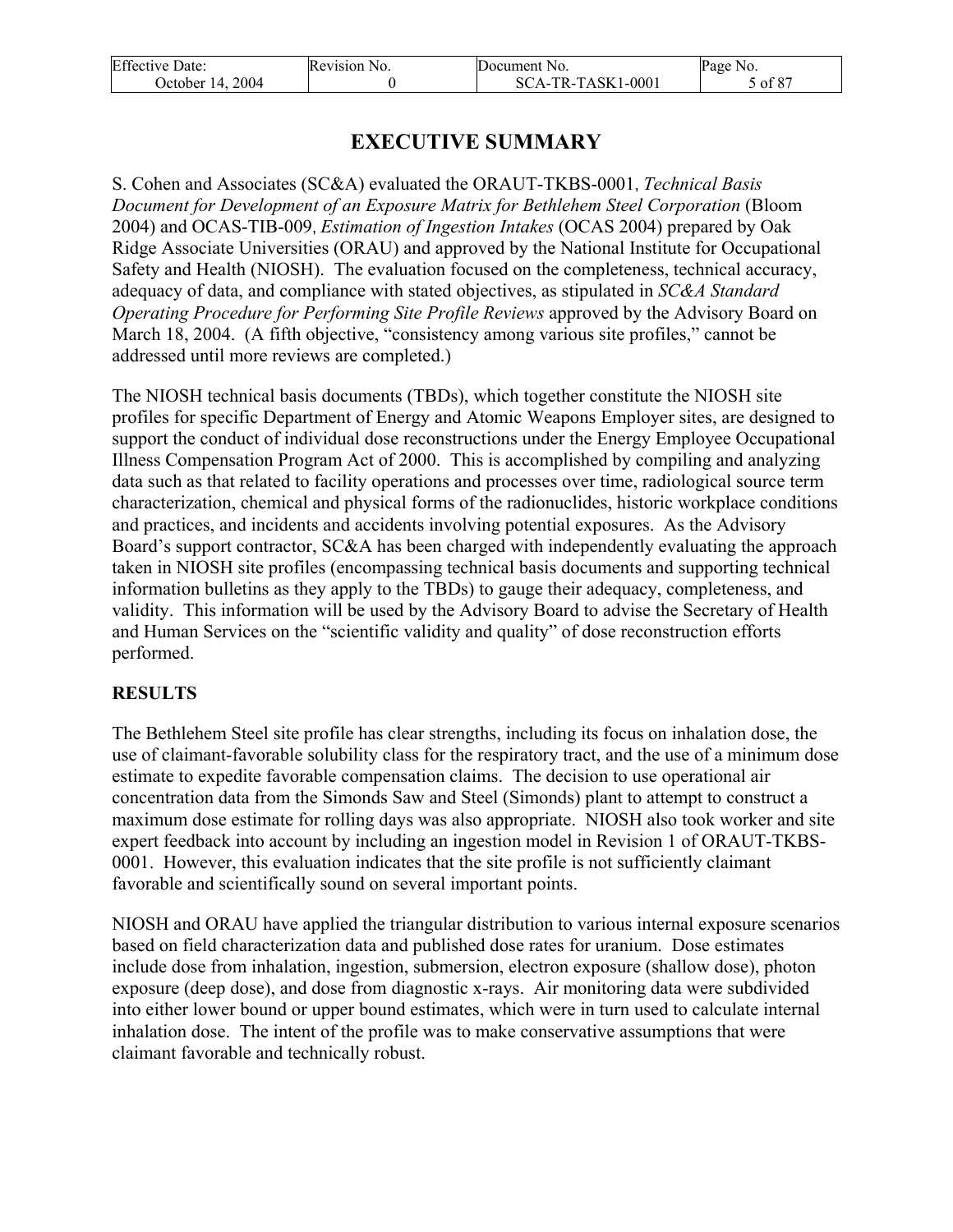| <b>Effective Date:</b> | Revision No. | <b>Document</b> No. | Page No. |
|------------------------|--------------|---------------------|----------|
| 2004<br>October $14.$  |              | SCA-TR-TASK1-0001   | 5 of 87  |

Despite the intent to adopt a conservative approach in the Bethlehem Steel site profile, the document is incomplete or technically inappropriate on several accounts. SC&A identified technical issues regarding statistical approach, lack of actual long-term breathing zone data, lack of conservatism in the TBD as compared to a previously published technical information bulletin (ORAUT-OTIB-0004), intake assumptions, exposure duration, and conditions that, either individually or in combination, may substantially influence the outcome of dose reconstruction.

Dose reconstruction accuracy is directly dependent on the accuracy of the site profile. The most significant issues that are likely to influence the outcome of dose reconstructions in nonclaimant-favorable directions include the following:

**Air concentration data were not critically evaluated.** The available air concentration data are all short-term data. Many are general area air samples. Uncertainties in measurements are not discussed in the TBD. No direct, long-term breathing zone data are available. International Commission on Radiological Protection Publication 75 (ICRP 75), *General Principles for Radiation Protection of Workers*, recommends that datasets like the ones at Bethlehem Steel and Simonds used in the site profile should be evaluated and adjusted as necessary for application to individual worker doses. The site profile has not accomplished this effectively.

**Statistical methods are not appropriate for the data available**. SC&A's analysis shows that the use of the triangular distribution is not an appropriate statistical approach for the upper bound scenario, given the nature of the data. The use of the triangular distribution is complicated by the selection of statistically inappropriate values for the maximum parameters. Furthermore, the data used to generate the values have not been fully utilized or evaluated for uncertainty in the measured values.

**Non-conservative assumptions regarding intake of radioactive material have been made.** There was no indication of independent evaluation of worker dose due to involvement in highrisk jobs, incidents, or incident recovery. Assumptions such as the use of nasal versus oro-nasal breathing and use of the ICRP default values may lead to underestimation of inhalation dose. Further, the ingestion model does not properly represent the fraction of material ingested by the workers via large flakes and particles being deposited on food or ingested via hands.

**External and internal dose from residual contamination is not appropriately considered in the site profile.** Questionable and unrepresentative surveys were used to demonstrate the lack of residual contamination between and after rollings. In contrast, data from similar uranium processing facilities support the potential for exposure from residual radioactivity. Post-rolling resuspension was not taken into account.

**Procedural nonconformances were identified**. In development of a site profile, one of the objectives is to insure conformance with applicable regulations and internal procedures. The "worst-case" assumptions were not applied to dose reconstructions where compensation was denied. In another case, the more claimant-favorable methodologies outlined in *Technical Information Bulletin: Technical Basis for Estimating the Maximum Plausible Dose to Workers at Atomic Weapons Employer Facilities* (Anderson 2003), were not incorporated into the site profile.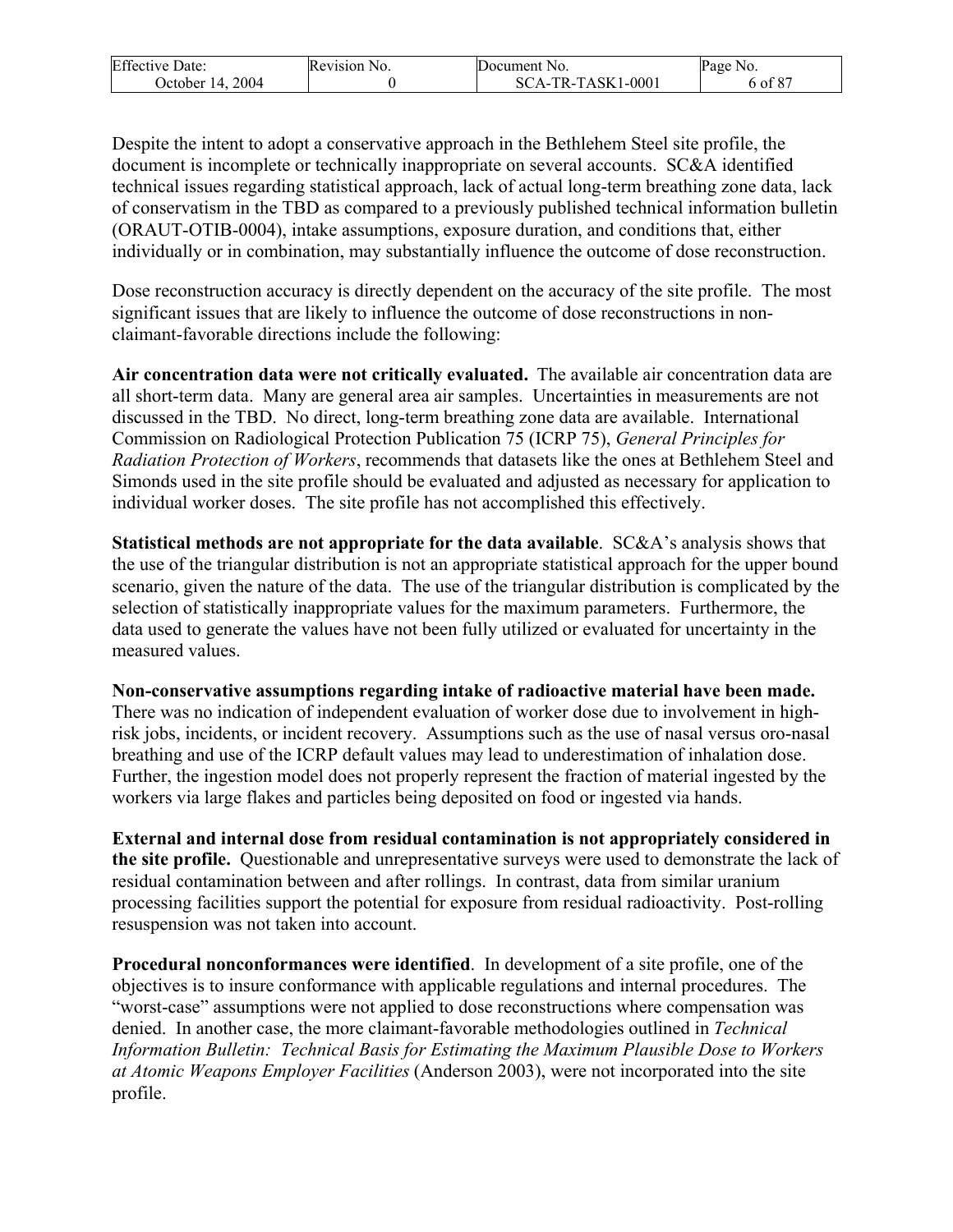| <b>Effective Date:</b> | Revision No. | Document No.      | Page No. |
|------------------------|--------------|-------------------|----------|
| October 14, 2004       |              | SCA-TR-TASK1-0001 | of 87    |

### **CONCLUSIONS**

The Bethlehem Steel site profile represents a reasonable approach to evaluating and estimating historic worker radiation dose at a late-1940s, early-1950s era uranium processing facility for which no or few dosimetry records exist. Clear strengths exist with respect to how inhalation dose is addressed, and how data from a similar operation at Simonds are applied to bridge the dearth of actual records at Bethlehem Steel. However, the site profile falls short in accomplishing its goal of assuring a claimant-favorable set of facility dose estimates, because it fails to adequately address inherent uncertainties in both the Bethlehem Steel and Simonds data, and it applies a statistical approach that is questionable given the actual data available for consideration. Assuming it can be appropriately corroborated, the input of former workers needs to be given particular attention as a source of historic operational reconstruction that can fill existing gaps in the standing record. As a "living document," the Bethlehem Steel site profile can be improved as a fundamental basis for dose reconstruction analysis by consideration of the findings, observations, and issues presented in this review.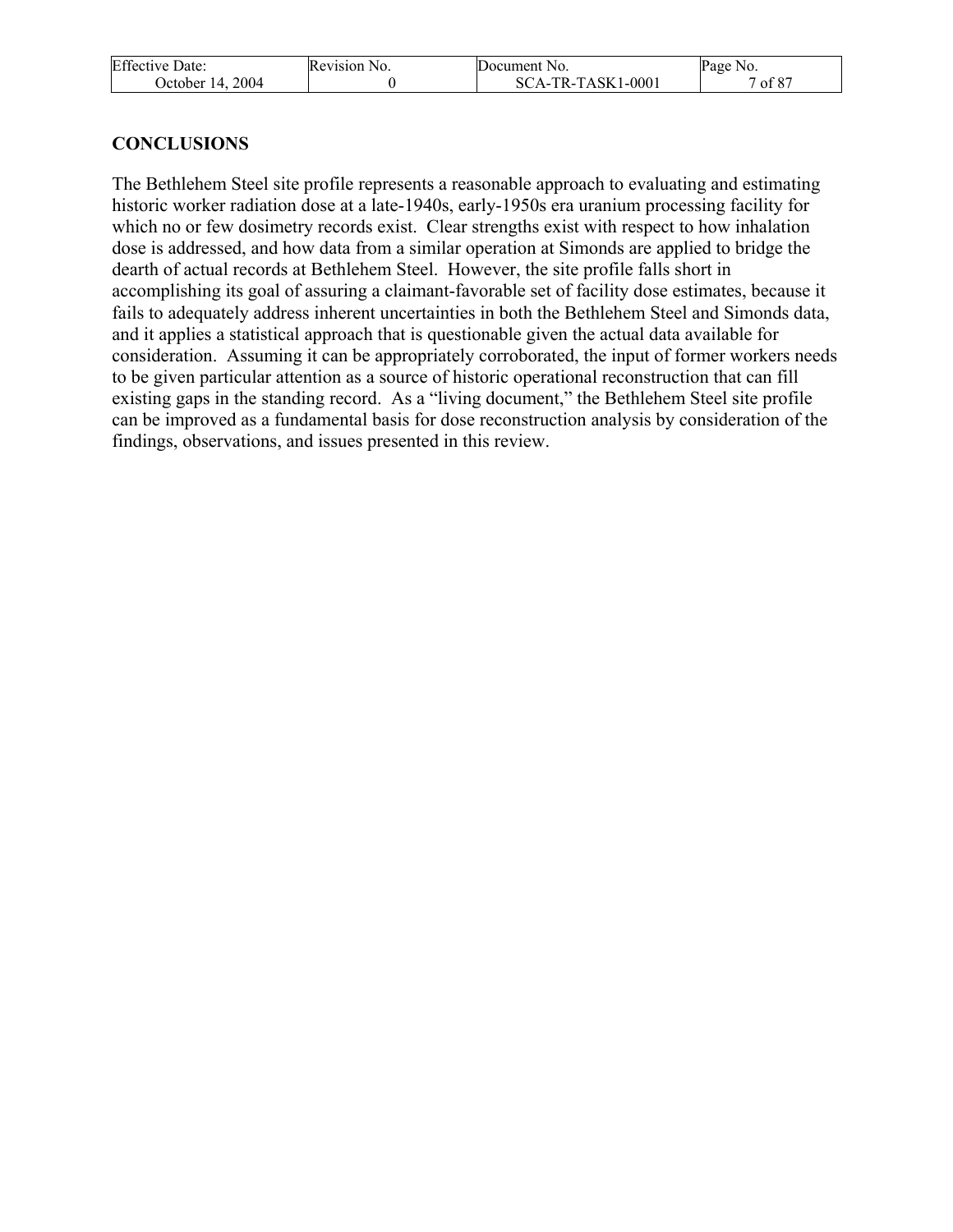| <b>Effective Date:</b> | Revision No. | Document No.        | Page No. |
|------------------------|--------------|---------------------|----------|
| October 14, 2004       |              | $SCA-TR-TASK1-0001$ | 8 of 87  |

#### **OVERVIEW OF OPPORTUNITIES FOR IMPROVEMENT**

**Apply the procedures and standards as discussed in this review, including use of ICRP 75 and appropriate portions of ORAUT-OTIB-0004**. While 42 CFR 82 affords latitude in how NIOSH implements its requirements as reflected in its technical guidance documents on external and internal dosimetry, it is incumbent on NIOSH to adhere to recognized standards and established procedures, unless justification is provided in the site profile to support alternative approaches or procedures.

**Assure that appropriate statistical methods are applied in analyzing air concentration data after adjustment according to ICRP 75.** The triangular distribution is not the appropriate statistical treatment for the data used to construct the maximum exposure scenario in the TBD (Table 3). Further, the selection of the values for the maximum parameters is methodologically incorrect in both Tables 2 and 3.

**Take oro-nasal breathing into account in inhalation doses.** The dose conversion factors for light and heavy breathing should take account of the fact that many workers switch from nasal to oro-nasal breathing as the work becomes heavier. An upward adjustment to the percentage of heavy exercise and the consideration of oro-nasal breathing would ultimately increase the total uptake of uranium, and be more claimant favorable given the uncertainties involved.

**Take into account ingestion of large particles via hands and via deposition on food, as well as ingestion during non-rolling periods**. Attention needs to be given to several routes of additional ingestion exposure that would likely exceed that assumed by the site profile. These would include ingestion of large particles deposited on food via hands, and ingestion between rolling periods and after the rollings were completed.

**Perform further document retrieval efforts to locate pertinent documents in relation to rollings during 1949 and 1950, and potential rollings post-1952.** Although a records search was conducted at various locations, including the Fernald records center, the Environmental Measurements Laboratory, and various DOE record holdings, it is likely that pertinent records for the periods in question may exist at other locations, including Hanford, Savannah River, and other DOE sites.

**Evaluate the potential impact of residual contamination between rollings and after completion of all rollings, and include this in both external and internal doses.** Internal alpha radiation doses due to resuspension through the years 1949 to 1952 should take more careful account of continuous exposure from residual contamination. Internal doses from resuspension would also affect the period after the rollings were completed, although substantial attenuation would be expected over time given subsequent cleanup efforts. As discussed in this review, it may be possible to use available data to construct air concentration distributions between rollings, as well as to derive a decay parameter after rollings were complete.

**Take into account site expert information and investigate worker accounts.** With records and other documentation not available, it becomes particularly critical to interview former workers whose first-hand experience and association with Bethlehem Steel enable them to provide original perspectives and information concerning site practices and exposure history. While an initial meeting was conducted in July 2004, it is imperative that NIOSH fully review the information received on a timely basis and attempt to substantiate it for application in the site profile.

**Create a list of high-risk jobs and incidents for consideration as a complement to the site profile to inform the individual dose reconstruction process.** 

**Evaluate and update other Atomic Weapons Employer profiles as necessary in light of the findings, observations, and procedural nonconformances identified in this report.**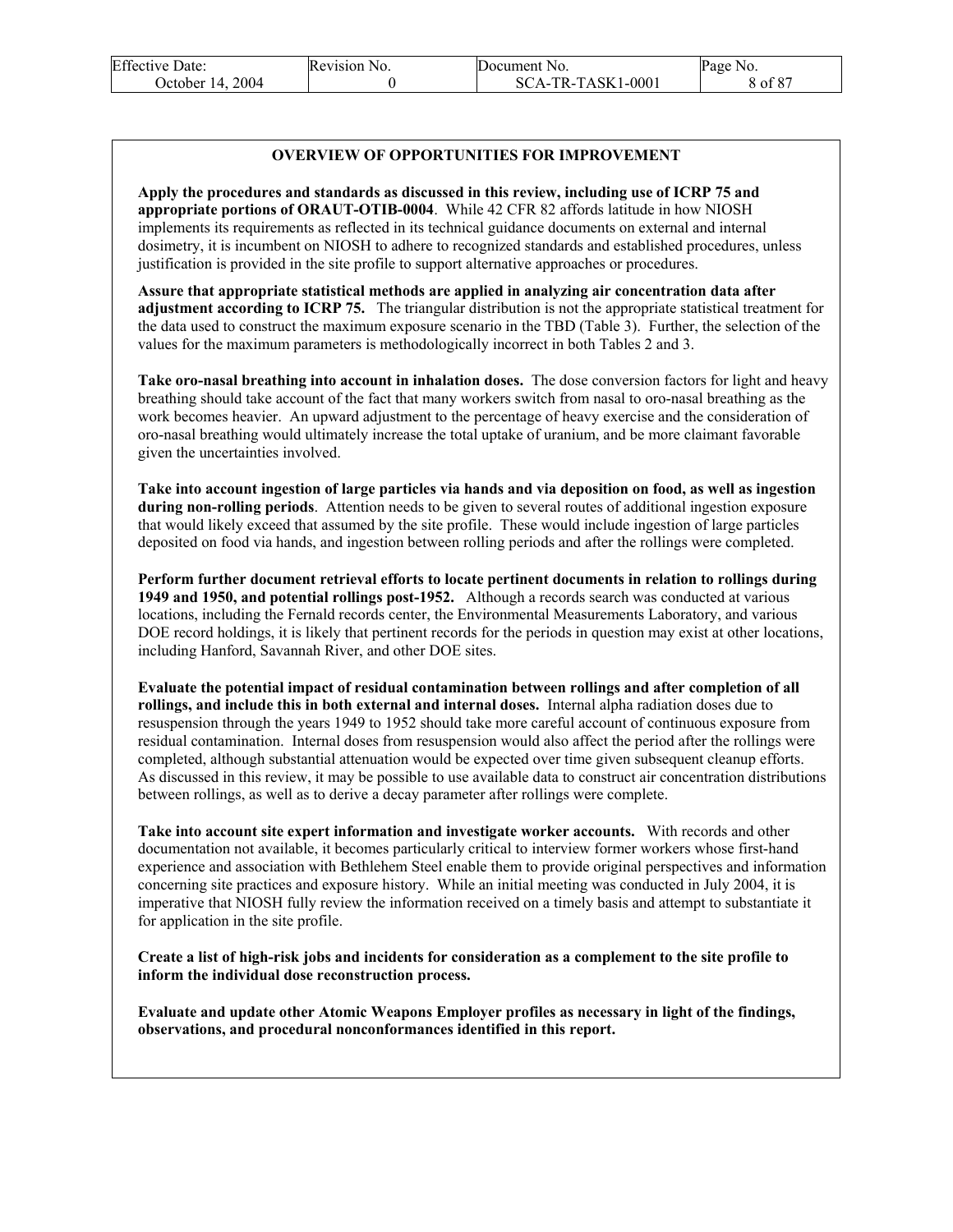| <b>Effective Date:</b> | Revision No. | Document No.      | Page No. |
|------------------------|--------------|-------------------|----------|
| 2004<br>October $14.$  |              | SCA-TR-TASK1-0001 | of 87    |

# **ACRONYMS AND ABBREVIATIONS**

| <b>Advisory Board</b> | NIOSH Advisory Board on Radiation and Worker Health            |
|-----------------------|----------------------------------------------------------------|
| <b>AEC</b>            | <b>Atomic Energy Commission</b>                                |
| <b>AWE</b>            | <b>Atomic Weapon Employers</b>                                 |
| <b>BLU</b>            | <b>Best Linear Unbiased</b>                                    |
| <b>DOE</b>            | Department of Energy                                           |
| <b>DPUI</b>           | Dose Per Unit Uptake                                           |
| <b>EEOICPA</b>        | Energy Employees Occupational Illness Compensation Program Act |
| <b>FUSRAP</b>         | Formerly Utilized Sites Remedial Action Plan                   |
| <b>ICRP</b>           | International Commission on Radiological Protection            |
| <b>IREP</b>           | Interactive RadioEpidemiologic Program                         |
| <b>MAC</b>            | Maximum Allowable Concentration                                |
| <b>MLE</b>            | Maximum Likelihood Estimate                                    |
| <b>NIOSH</b>          | National Institute for Occupational Safety and Health          |
| <b>OCAS</b>           | Office of Compensation Analysis and Support                    |
| <b>ORAU</b>           | Oak Ridge Associated Universities                              |
| <b>ORNL</b>           | Oak Ridge National Laboratory                                  |
| PA                    | Posterior-Anterior                                             |
| <b>PFG</b>            | Photofluorography                                              |
| <b>PPE</b>            | <b>Personnel Protective Equipment</b>                          |
| SC&A                  | S. Cohen and Associates                                        |
| Simonds               | Simonds Saw and Steel                                          |
| <b>TBD</b>            | <b>Technical Basis Document</b>                                |
| <b>UCL</b>            | <b>Upper Confidence Limit</b>                                  |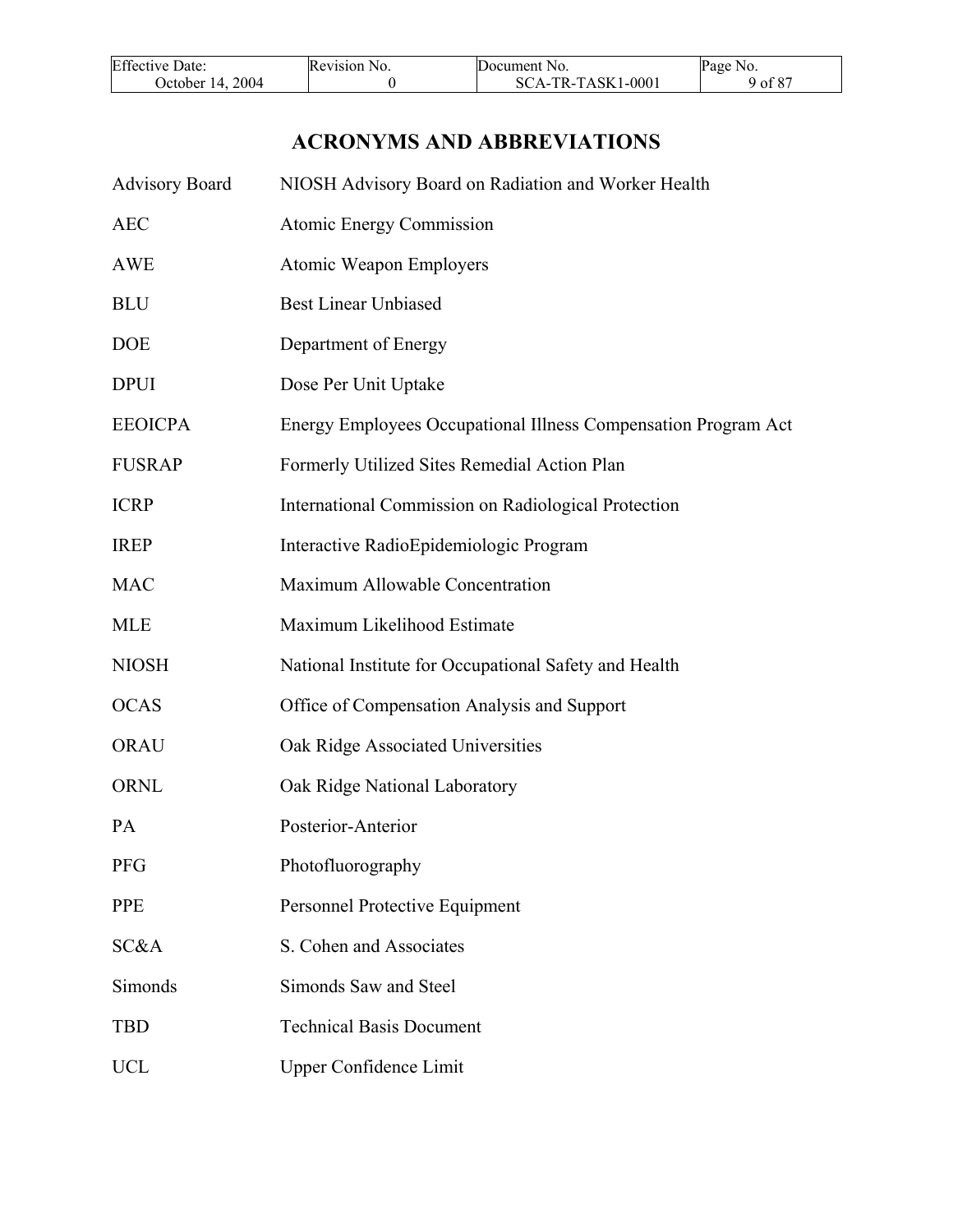| <b>Effective Date:</b> | Revision No. | Document No.      | Page No. |
|------------------------|--------------|-------------------|----------|
| October 14, 2004       |              | SCA-TR-TASK1-0001 | 10 of 87 |

# **1.0 INTRODUCTION**

This evaluation is directed at the ORAUT-TKBS-0001, *Technical Basis Document for Development of an Exposure Matrix for Bethlehem Steel Corporation* (Bloom 2004) and OCAS-TIB-009, *Estimation of Ingestion Intakes* (OCAS 2004) prepared by Oak Ridge Associate Universities (ORAU) and approved by the National Institute for Occupational Safety and Health (NIOSH). S. Cohen and Associates (SC&A), in direct support of the Advisory Board on Radiation and Worker Health (Advisory Board), has evaluated the approach taken in the site profile to gauge the adequacy, completeness, and validity of the information. The review is directed at "sampling" the site profile analysis and data for validation purposes. The review does not provide a rigorous quality control process, whereby actual analysis and calculations are duplicated or verified. The scope and depth of the review are focused on aspects or parameters of the site profile that would be particularly influential in deriving dose reconstructions, bridging uncertainties, or correcting technical inaccuracies. This review does not explicitly address the issue of radiation exposures to cleanup workers and decommissioning workers beyond the rolling period. This review does address the issue of post-rolling exposures due to resuspension of uranium.

The site profiles serve as "site-specific guidance documents used in support of dose reconstructions." These site profiles provide the health physicists who conduct dose reconstructions on behalf of NIOSH with consistent general information and specifications to support their individual dose reconstructions. This report was prepared by SC&A to provide the Advisory Board with an evaluation of whether and how the site profile (also referred to as the technical basis document or TBD) can support dose reconstruction decisions. The criteria for evaluation include whether the TBD provides a basis for scientifically supportable dose reconstruction in a manner that is adequate, complete, efficient, and claimant favorable. Specifically, these criteria were viewed from the perspective of whether dose reconstructions based on the TBD would provide for robust compensation decisions.

The basic principle of dose reconstruction is to characterize the radiation environments to which workers were exposed, and determine the level of exposure the worker received in that environment through time. The hierarchy of data used for developing dose reconstruction methodologies is dosimeter readings and bioassay, coworker data and workplace monitoring data, and process description information or source term data. In the case of Bethlehem Steel, dosimeter and bioassay results were not available, while workplace monitoring data were present. This is further complicated by the illegibility of some of the available records. Air monitoring data was used to develop internal dose and submersion dose. Dose rate information from *Handbook of Safety Procedures for Processing Depleted Uranium* (U.S. Army 1989) and *Depth-dose Curves for 90Sr and Natural and Depleted Uranium in Mylar* (Coleman et al. 1983) were used to derive external dose. In several areas, listed below, the TBD has done a commendable and successful job of addressing a series of technical challenges. In other areas, the TBD exhibits shortcomings that will influence some dose reconstructions in a substantial manner.

During a May 11-13, 2004, meeting with NIOSH and ORAU in Cincinnati, Ohio, SC&A was informed that the goal was to make the process of dose reconstruction scientifically robust from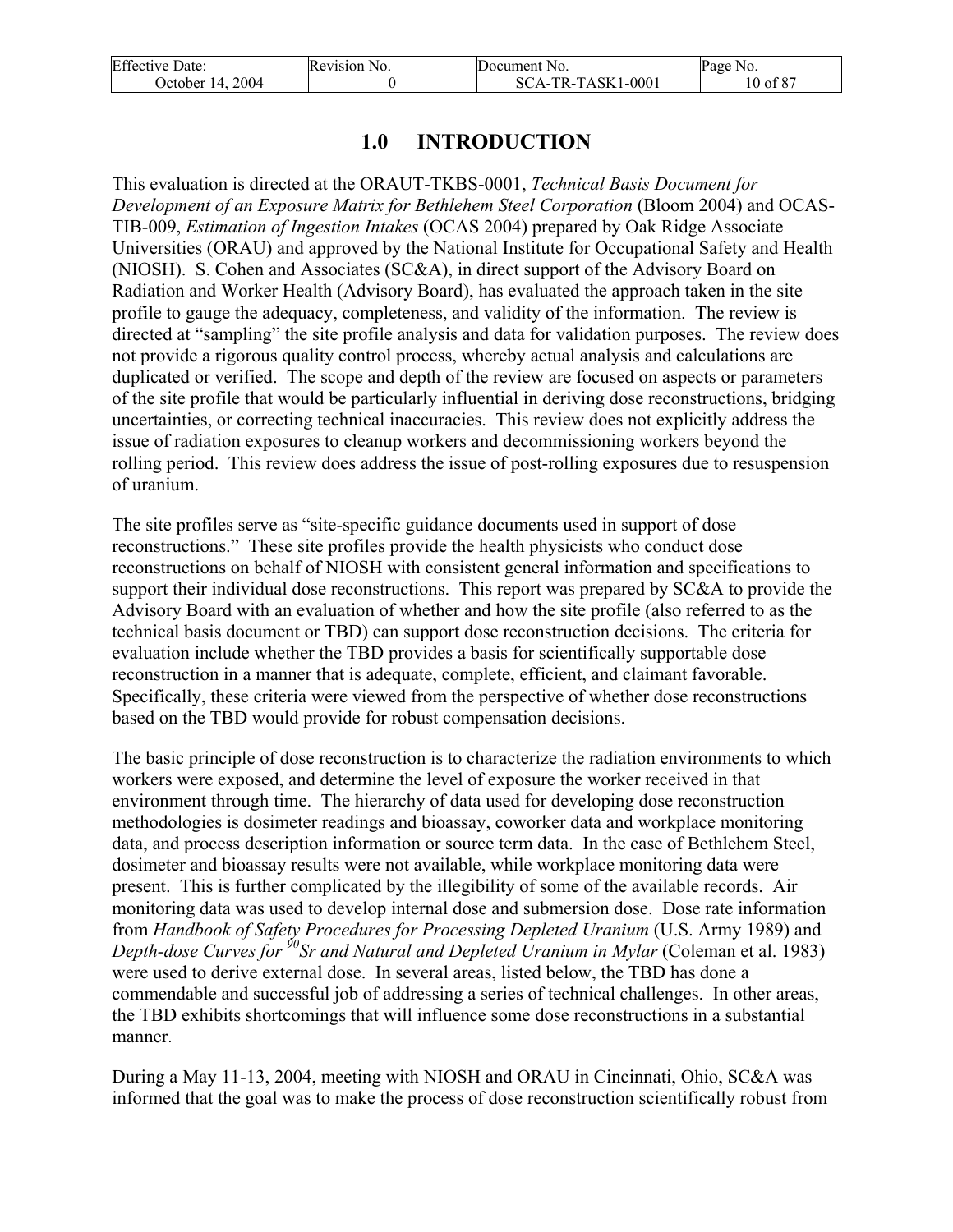| <b>Effective Date:</b> | Revision No. | Document No.      | Page No. |
|------------------------|--------------|-------------------|----------|
| 2004<br>October $14.$  |              | SCA-TR-TASK1-0001 | of 87    |

the point of view of the compensation decision. The approach of achieving the "best" estimate dose was not the goal, since that may, in many cases, take an enormous amount of resources without making a material difference to the compensation decision – that is, to deciding whether an organ dose was below or above the level where the probability of causation is 50%. Site profiles are considered "living documents" that are iterative in nature. The review takes these conditions into consideration.

A "minimum/maximum" approach for dose reconstruction has been adopted by NIOSH for the sake of dose reconstruction "efficiency." A minimum dose is estimated for those cases where a cancer appears likely to be compensable. If a minimum dose estimate is above the compensable limit, then the compensation decision and the corresponding dose estimate are regarded as robust, because any further refinement in the dose would lead to an even higher dose and increase the probability of causation even more above 50% than with the minimum dose estimate.

A maximum dose for those cancers that are likely to be non-compensable is also defined. If the largest possible dose that is scientifically reasonable and supportable results in a probability of causation that is less than 50%, then the denial decision and the dose on which it is based are regarded as robust. Since the dose is regarded as a maximum that cannot be adjusted upward in a technically defensible manner, the denial and the dose estimate on which it is based are regarded as robust.

The principal issues are divided into four categories: (1) *findings*, which are significant issues likely to impact dose reconstructions and for which substantiating records, analysis or corroboration exist; (2) *observations*, which are weaknesses or deficiencies in the TBD approach that deserve further investigation to determine the potential impact on dose reconstruction (these may also include inaccuracies in the TBD and findings that were not sufficiently substantiated by SC&A during its review); (3) *procedural conformance issues*, which address discrepancies or inconsistencies in approach as they relate to requirements outlined in guidance documents, quality assurance program plans, and applicable procedures; and (4) program *strengths*, which recognize those aspects of the TBD approach that are particularly insightful and technically sound.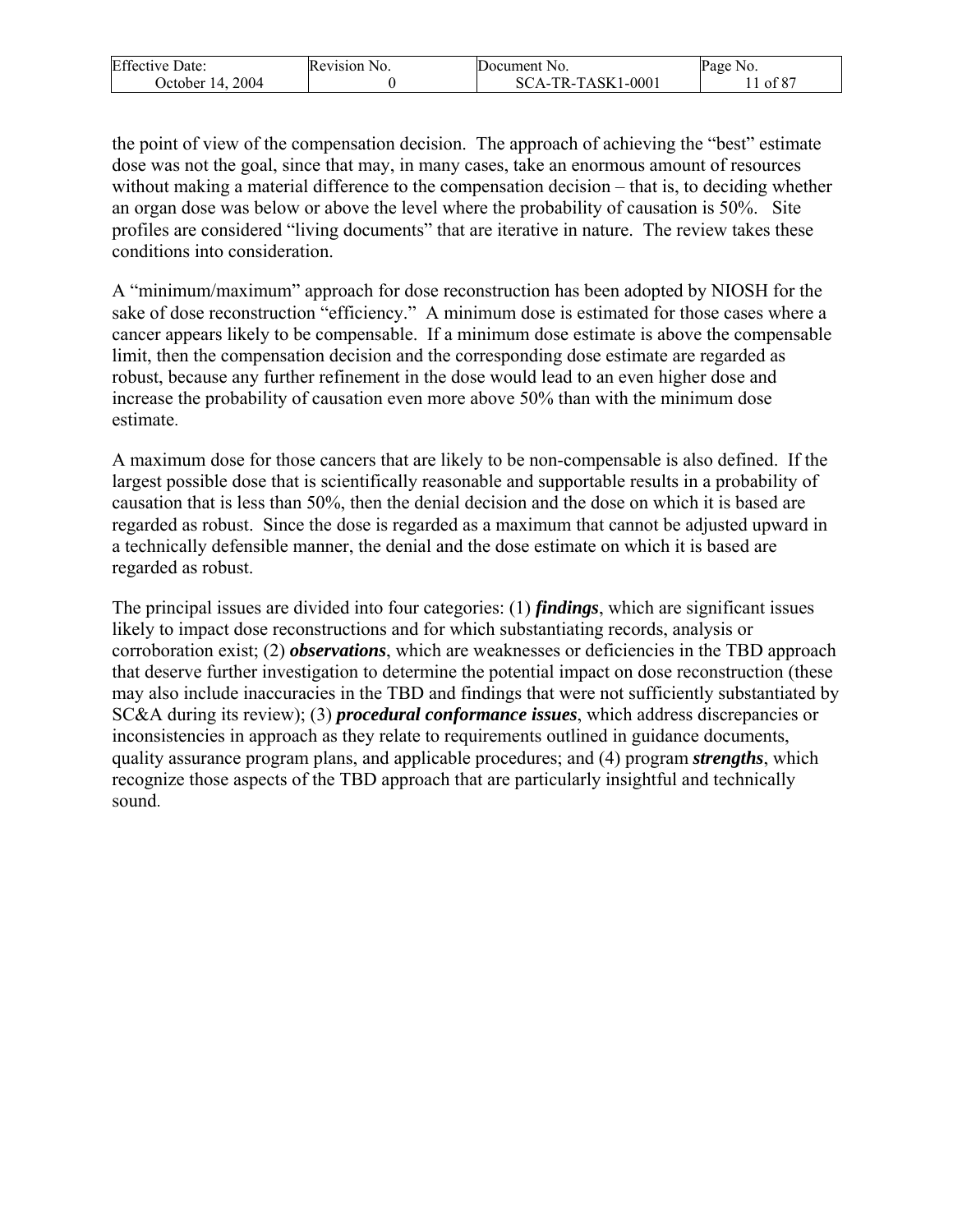| <b>Effective Date:</b> | Revision No. | Document No.        | Page No. |
|------------------------|--------------|---------------------|----------|
| October 14, 2004       |              | $SCA-TR-TASK1-0001$ | 12 of 87 |

# **2.0 ASSESSMENT CRITERIA AND METHOD**

S. Cohen and Associates (SC&A) is charged with evaluating the approach set forth in the site profiles, which is used in the individual dose reconstruction process. These documents are reviewed for their completeness, technical accuracy, adequacy of data, and compliance with the stated objectives, as defined in *SC&A Standard Operating Procedure for Performing Site Profile Reviews*, approved by the Advisory Board on March 18, 2004. A fifth objective, "consistency among various site profiles," cannot be addressed until more reviews are completed. A review of ORAUT-TKBS-0001 and OCAS-TIB-009 is complete. This review is specific to the Bethlehem Steel site profile and supporting technical information bulletins; however, items identified in this report may be applied to other facilities. The review consisted of the following:

# **2.1 OBJECTIVE 1: COMPLETENESS OF DATA SOURCES**

The available information referenced in the site profile was examined for applicability to operations at the Bethlehem Steel plant. A limited search for additional documents was completed based on the data made available by NIOSH to the SC&A team in August 2004. Data from facilities with similar operations to the Bethlehem Steel plant (i.e., Simonds Saw and Steel) were also reviewed.

# **2.2 OBJECTIVE 2: TECHNICAL ACCURACY**

A critical assessment was made of how the sources of data identified in the site profile were used in developing technically defensible guidance or instruction. This included evaluating workplace-monitoring data (i.e., air sampling, survey); technical reports, including production reports, standards, and guidance documents; and literature related to uranium processing and handling.

# **2.3 OBJECTIVE 3: ADEQUACY OF DATA**

Presentations and discussions with respect to site profile scope and dose reconstruction activities were held during a meeting with NIOSH and ORAU in Cincinnati, May 11 to 13, 2004. Furthermore, specific discussions were held with NIOSH regarding the Bethlehem Steel technical basis document (TBD). In this discussion, NIOSH was offered the opportunity to explain assumptions made and to clarify issues concerning application of the site profile. Attachment 1 summarizes the conference call between NIOSH and the SC&A team. Attachment 2 provides written questions sent to NIOSH during the course of the audit. Several site expert interviews were performed to obtain a more detailed understanding of the uranium rolling process. Written questions were provided to those site experts not readily accessible by phone. The SC&A team were also invited by NIOSH to attend a meeting with former Bethlehem Steel workers and their families during the July 1, 2004, workshop organized by NIOSH and ORAU in Hamburg, New York. A summary of site expert interviews, written responses, and information provided during the Hamburg meeting is provided in Attachment 3.

After compiling site expert interviews, documentation, and NIOSH input, issues raised were carefully evaluated. An assessment was conducted of the resultant data and guidance contained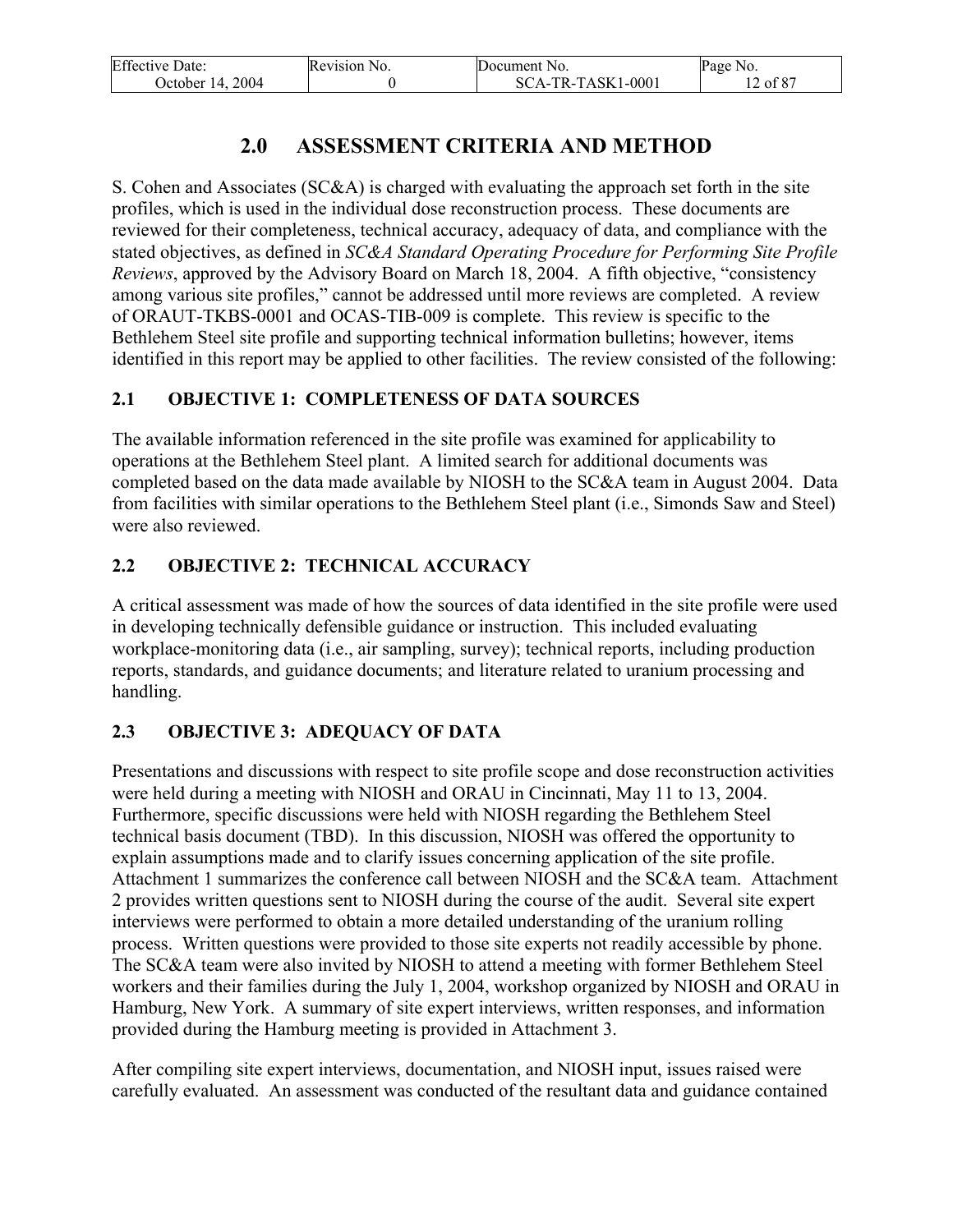| <b>Effective Date:</b> | Revision No. | Document No.      | Page No.      |
|------------------------|--------------|-------------------|---------------|
| 2004<br>Detober 14.    |              | SCA-TR-TASK1-0001 | $\circ$ of 87 |

in the site profile to ascertain whether they are sufficiently detailed and complete for use in dose reconstruction. In addition, since there was limited data available for the Bethlehem Steel profile, the defensibility of the overall approach was also evaluated.

# **2.4 OBJECTIVE 4: CONSISTENCY AMONG SITE PROFILES**

The Bethlehem Steel TBD review is the first to be issued. Limited comparisons between this and some other TBDs have been performed. As site profile reviews progress, further examination of common issues affecting more than one site will be noted and inconsistencies between TBDs will be documented by the audit team.

# **2.5 OBJECTIVE 5: REGULATORY COMPLIANCE**

The Bethlehem Steel TBD was evaluated against the requirements outlined in the stated policy and directives contained in *Methods for Radiation Dose Reconstruction Under the Energy Employees Occupational Illness Compensation Program Act of 2000* (42 CFR 82), and the guidance and protocols defined in the OCAS-IG-001, *External Dose Reconstruction Implementation Guideline* (OCAS 2002a) and the OCAS-IG-002, *Internal Dose Reconstruction Implementation Guideline* (OCAS 2002b). It was also evaluated against the procedures set forth by NIOSH for estimating Atomic Weapons Employers (AWEs) doses in ORAUT-OTIB-0004, *Technical Information Bulletin: Technical Basis for Estimating the Maximum Plausible Dose to Workers at Atomic Weapons Employer Facilities* (Anderson 2003).

The Bethlehem Steel TBD was reviewed in relation to the following issues.

- Adequacy of air concentration data for individual dose estimation
- Internal dose assumptions, parameters, and conditions
- Statistical issues
- Uranium rolling history
- External exposure from contact with uranium
- Potential impact of exposure to residual contamination
- Medical x-ray doses
- Other considerations

Site expert input was used to assist the team in obtaining a comprehensive understanding of the uranium rolling process and the exposure conditions at the time to help identify areas where further investigation was needed, and to determine additional sources of data. Site experts provided additional documentation regarding Bethlehem Steel uranium rolling operations. The site expert summary (Attachment 3) was reviewed by the site experts themselves for accuracy of interpretation.

Information provided in the conference call by NIOSH was evaluated against the preliminary findings and observations to finalize the list of issues addressed in the audit report. This information also served to correct potential misinterpretations of the TBD by the audit team.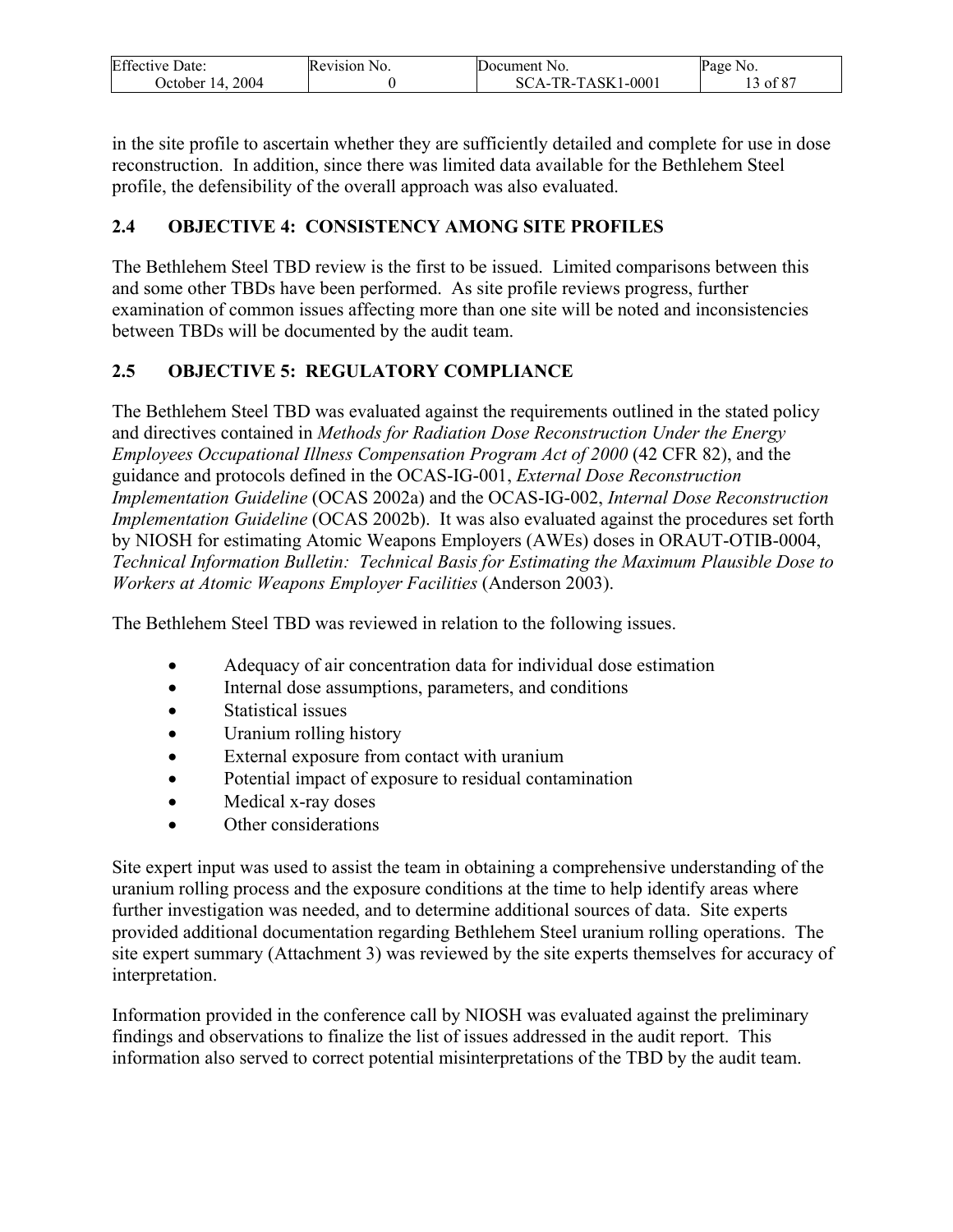| <b>Effective Date:</b> | Revision No. | Document No.      | Page No.     |
|------------------------|--------------|-------------------|--------------|
| 2004<br>Jctober 14.    |              | SCA-TR-TASK1-0001 | $14$ of $87$ |

There are a number of findings and observations addressing the issue of how minimum and maximum doses are estimated for efficiency purposes. This is largely because the *inherent asymmetry between minimum dose and maximum dose calculations has not been adequately addressed* in the TBD. In the case of minimum doses, it is acceptable to leave out complex factors and take only a few data points that are consistent with minimum dose estimation. While there are many different ways to do this, it is possible to come up with parameters that could be generally accepted as minimal under the circumstances. Since no denials are based on the minimum calculations, the screening done by this approach can be made efficiently without compromising robustness of the compensation decision. As a result, compensation decisions can be relatively rapid and robust.

Estimating a maximum dose is a different matter. First, and most important, the dose must be a technically defensible maximum, since this estimate is used mainly to deny compensation, in the expectation that the result for probability of causation (PC) will be less than 50%. Since some values for the PC are in the 40% to 49% range, it is essential that the maximum dose estimate be both technically defensible in regard to completeness and adequacy of method and demonstrably claimant favorable. In other words, *all potentially significant factors need to be evaluated for the maximum dose*. This requires an exploration of many factors, some of which may turn out to be important, while others may not. Furthermore, there may be situations where even relatively minor factors may make a difference if the PC is at 48% or 49%. We have explored many issues in some detail in this Site Profile Review partly because of the concern that when compensation is denied at levels so close to 50%, the maximum dose estimate must be above reproach on the grounds of scientific soundness, as well as claimant favorability.

The Bethlehem Steel TBD does not meet the criteria for scientifically supportable and robust maximum dose estimates on several counts. The problems stem from a number of different sources, including an inadequate consideration of site expert testimony. The revised TBD was published 2 days prior to the worker meeting organized by NIOSH and ORAU in order to elicit technical information from workers. A considerable amount of information actually was developed at that meeting that could have been profitably used with the documentation that NIOSH and ORAU already have. Further, the revised TBD also inexplicably did not apply the more conservative approaches in ORAUT-OTIB-0004, even though they were clearly more claimant favorable than that set forth in the TBD.

There were three levels of review for this report. First, the report was reviewed internally by the SC&A team. Second, SC&A appointed Mike Thorne, who did not participate in the preparation of this document, as an internal reviewer to go over all aspects of this report. Third, SC&A gave NIOSH and ORAU an opportunity to comment on the final draft from the standpoint of factual accuracy. This is an important safeguard against missing key issues or misinterpreting some vital piece of information or calculation that NIOSH and ORAU may have done. Comments have been addressed and incorporated into this report as deemed appropriate by the SC&A team.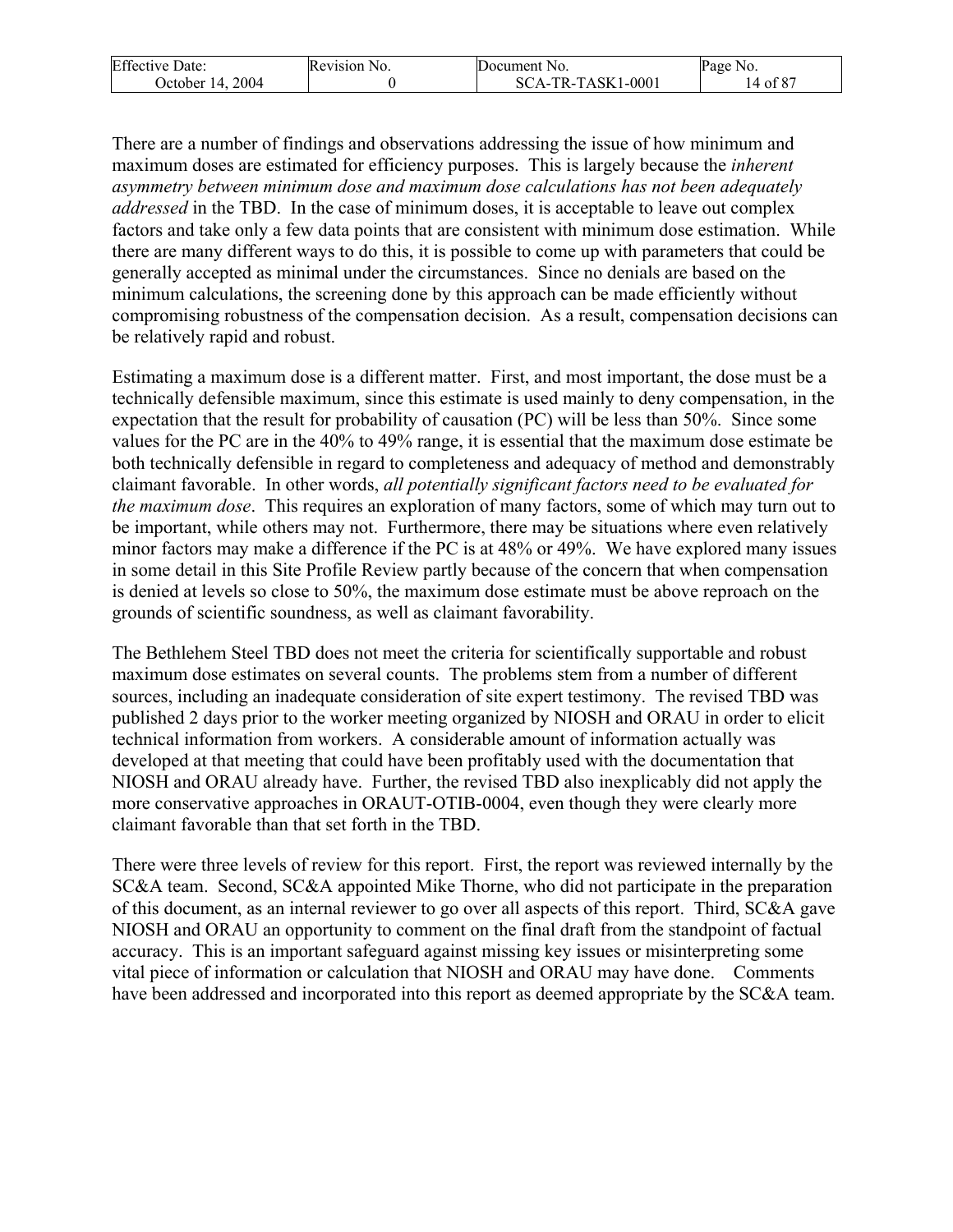| <b>Effective Date:</b> | Revision No. | Document No.      | Page No. |
|------------------------|--------------|-------------------|----------|
| October 14, 2004       |              | SCA-TR-TASK1-0001 | 15 of 87 |

# **3.0 FINDINGS**

There were a number of findings identified in the Bethlehem Steel site profile and the supporting technical information bulletin. In general, the findings related to the completeness of data sources, technical accuracy, and adequacy of data. As previously mentioned, comparisons between other site profiles were limited.

### **3.1 FINDING 1**

#### **In the absence of personnel monitoring data, workplace air monitoring data were the principal basis for dose estimates. The applicability of such data to individual workers, and the quality and reliability of the data were not addressed in the TBD.**

The rate of airflow in the samplers and, in many cases, the total volume of air samples taken was relatively small for air samples at Bethlehem Steel. Overall, the data from Bethlehem Steel are too sparse to enable a defensible dose reconstruction. For instance, few data points are available for many locations and none for others. There are no data for most of the rollings. Bethlehem Steel data has been complemented with Simonds Saw and Steel (Simonds) data to create air concentration distributions. This is a reasonable approach, notwithstanding the important caveats cited below.

However, it is important that the Simonds data be used in a manner that is scientifically appropriate. The use of data from similar facilities may, under certain circumstances, enhance the quality of a dose reconstruction; in others it may detract from it. In this specific instance, there is no reason to rule out the use of Simonds data as unhelpful. Both Simonds and Bethlehem Steel were rolling uranium bars for the Atomic Energy Commission (AEC), using similar methods and equipment. However, a detailed comparability is desirable prior to use of such data. For instance, the comparability of workplace factors such as ventilation, the manner in which the uranium was treated, the physical arrangements of the rolling mill, and cleanup practices are important. The TBD does not discuss the issue of how comparability, beyond similarity in operational process and time period, was established.

Both Bethlehem Steel and Simonds rolled uranium at moderately hot temperatures. In both cases, water was sprayed on the uranium during the rolling to keep the uranium temperature from rising. However, ventilation was installed at Simonds before the referenced December 1, 1948, survey, but after the indicated October 27, 1948, visit. There was no ventilation at Bethlehem Steel. Therefore, the only clearly usable Simonds dataset is the one from October 27, 1948. However, Simonds appears to have had some exhaust ventilation even on October 27, 1948, as indicated by sample L716 (NYOO 1948).

Bethlehem Steel reportedly had 18 roller stands. At least six rollers were used for uranium rolling. Two or three roller stands were used at Simonds, and the uranium was brought around and re-fed into the first stand. Bethlehem Steel operations included both experimental and production runs. Uranium was heated in a salt bath designed to reduce scaling at later times, and at times may have had a different coating than that at Simonds.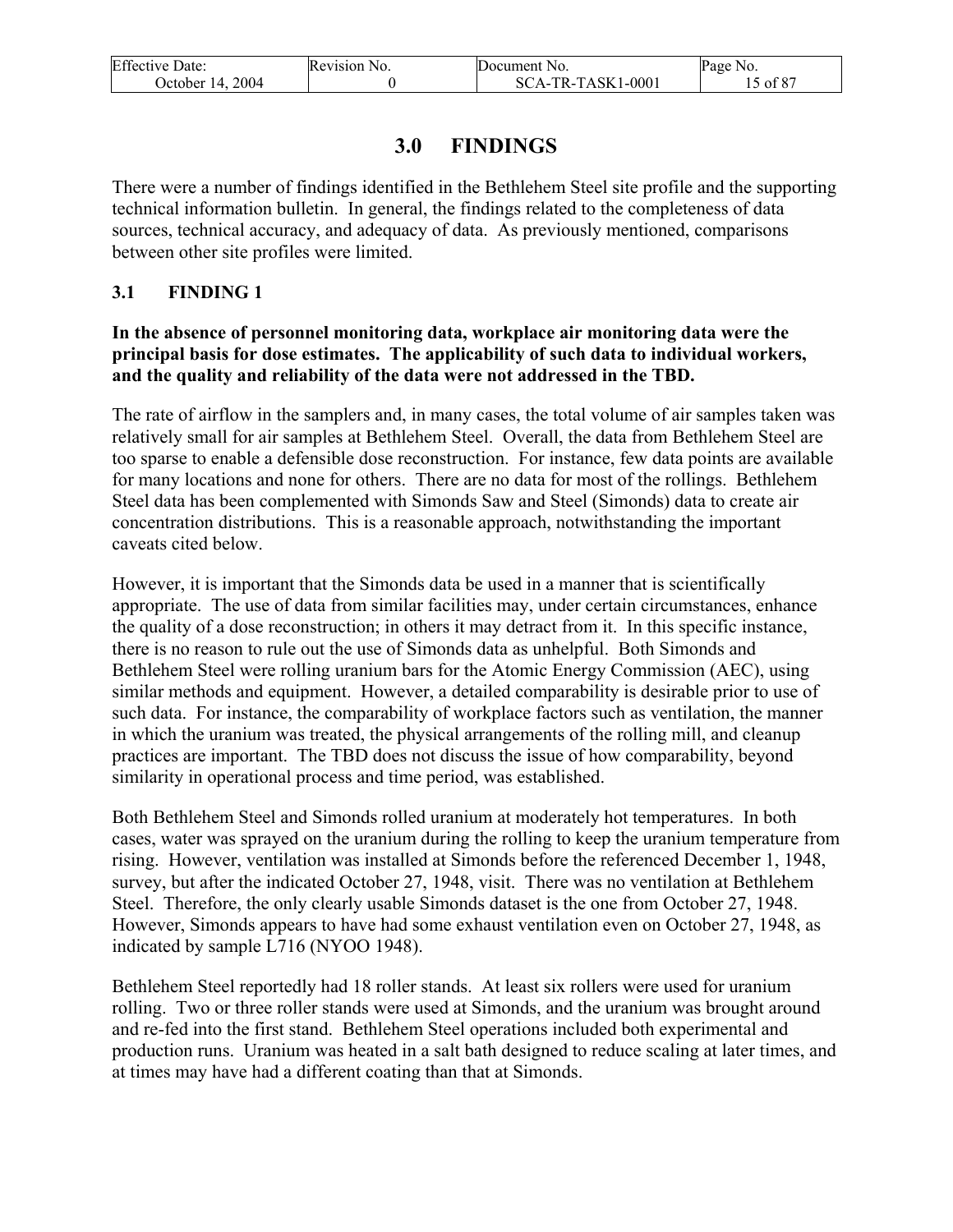| <b>Effective Date:</b> | Revision No. | Document No.      | Page No.                |
|------------------------|--------------|-------------------|-------------------------|
| 2004<br>October 14.    |              | SCA-TR-TASK1-0001 | , of $8^{\circ}$<br>10. |

Both Simonds and Bethlehem Steel data indicate that the roller stands were the most, or among the most, contaminated workstations. There are no Bethlehem Steel data for most rollings. While the Simonds re-feeding would tend to increase the dust at roller number 1, the larger number of roller stands at Bethlehem Steel indicate that it may have had a larger number of stations with higher breathing zone contamination. Bethlehem Steel may also have had higher air concentrations than Simonds during incidents such as cobbles, since the larger number of rollers may have led to a greater rate of cobbling. SC&A has not investigated this issue, since a detailed study of the Simonds facility is beyond the scope of this review.

In summary, there are some factors that would tend to make the use of Simonds data claimant favorable for Bethlehem Steel workers, but others that would tend to make it claimantunfavorable. The broad comparability of process, as well as the same general period during which the rolling took place, generally indicates the use of Simonds data is an appropriate way to construct a claimant-favorable distribution for Bethlehem Steel for rolling days, provided appropriate technical and statistical cautions are observed.

The TBD does not discuss the reliability of air sampling data used to determine the air concentration values. Total air sampling error includes error produced during collection and analysis of the air sample. One source of error for air samples from a dusty environment is selfabsorption due to burial of the alpha particle in the filter. This may have been mitigated somewhat by the relatively short periods of sampling ranging from 4-45 minutes for the air sampling results from the January 26, 1952, rolling (Quigley and Heatherton 1952). Low air sampling velocity  $(0.02 \text{ m}^3/\text{min})$  and short collection periods resulted in low volume air samples. For instance, a 10-minute sample would take in  $0.2 \text{ m}^3$  (typical for many samples), meaning that for each Maximum Allowable Concentration (MAC) of 70 disintegrations per minute per  $m<sup>3</sup>$ , the deposition of alpha emitters on the filter would be only about 14 dpm (0.23 Bq).

There is also some error associated with assuming that general area air samples are indicative of the airborne concentration the workers inhaled. In this respect, the TBD has not taken ICRP 75, *General Principles for Radiation Protection of Workers*, recommendations into account. This issue is discussed under Section 5.1, Procedure Conformance Issue No. 1. This issue should be kept in mind when reading Findings 2 and 3 below. These findings take the air concentration data at face value and are intended, therefore, as a methodological evaluation of the Bethlehem Steel TBD. A reconstruction of the air concentration would also have to take into account the relevant aspects of ICRP 75 discussed in Section 5 of this report.

#### **3.2 FINDING 2**

#### **The triangular distribution in Table 3 is not a statistically sound representation of the October 27, 1948, Simonds dataset. The upper bound of Table 3 is not claimant favorable.**

The TBD uses a triangular distribution to represent the distribution of possible air concentration values and external exposure potential. The same distribution is also used to represent ingestion and external air submersion doses. The central purpose of analyzing air concentration data is to enable the calculation of individual radiation doses in a manner that is scientifically defensible and claimant favorable. This means that the doses for *individual workers with specific job*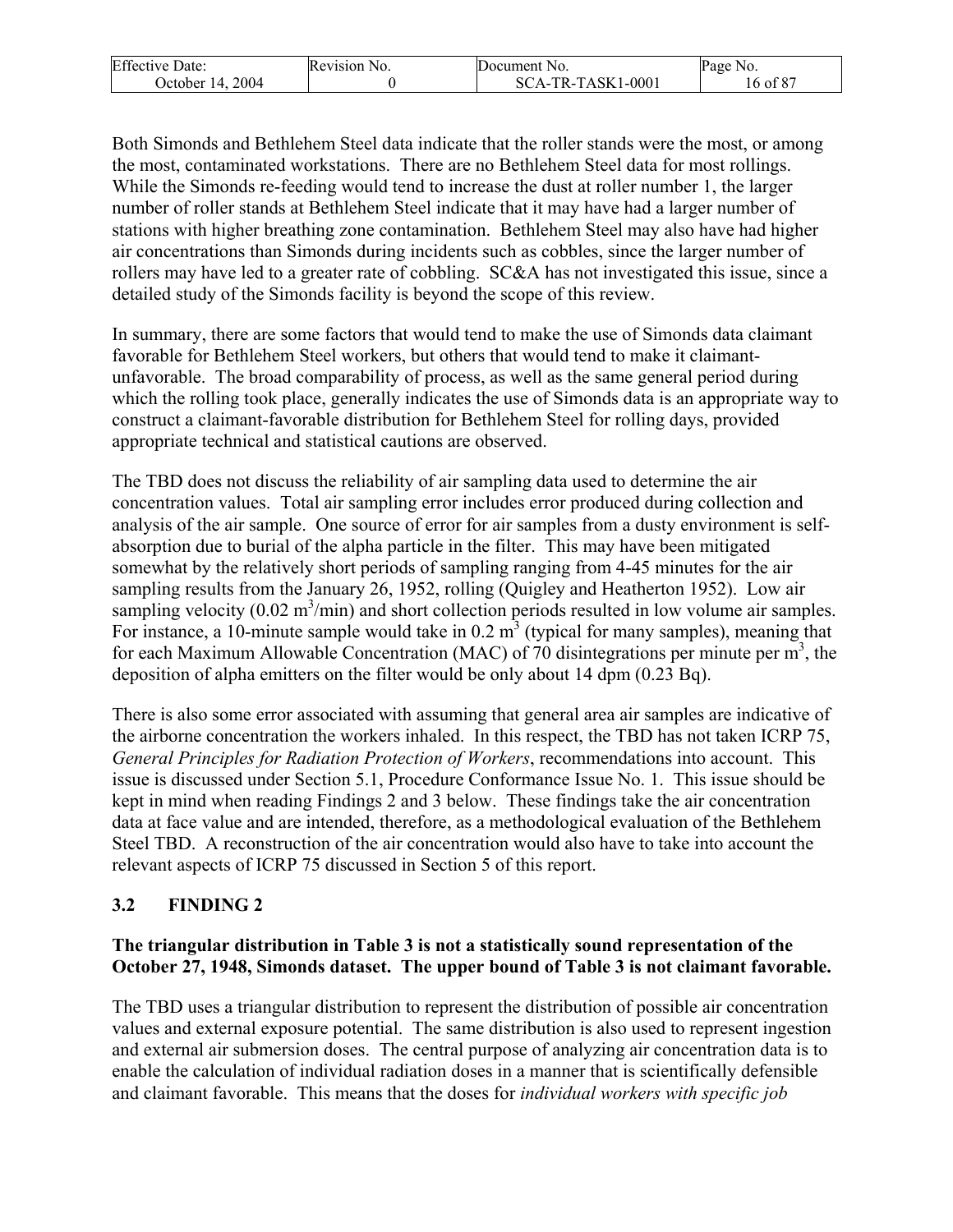| <b>Effective Date:</b> | Revision No. | Document No.      | Page No. |
|------------------------|--------------|-------------------|----------|
| 2004<br>'Jctober 14.   |              | SCA-TR-TASK1-0001 | of 87    |

*assignments* need to be estimated. These assignments would, in general, tend to be in the vicinity of assigned job locations, which generally would not correspond to a random sampling of the facility air over the course of a typical workday. Examining data taken throughout the facility is part of this process. In the present instance, there are few data for individual workstations. There are no true breathing zone data in the sense of data taken from personal air samplers. This situation makes it necessary to examine the entire facility as well as individual workstation data to make inference about claimant favorable and scientifically defensible dose reconstructions for individuals.

Data from the whole facility represented in a distribution that gives a *facility* air concentration profile is part of this process. A particular frequency for air concentration in the profile itself represents the probability that a person would encounter that air concentration if the various locations were visited at random. But this is not how individuals typically experience the workplace. As a result, in the absence of detailed and adequate individual workstation data, there are two basic questions that statistical analysis must address. First, how well does the chosen distribution represent the facility air concentration data? Second, how is this distribution used in conjunction with data from specific workstations to estimate doses to individual workers in a way that is both scientifically defensible and claimant favorable? These are the central issues addressed in Findings 2 and 3 below and in Attachment 4.

The TBD has two tables showing air concentrations. They are Tables 2 and 3 of the TBD. NIOSH describes these tables as follows:

*Tables 2 and 3 list the internal exposure matrix for the Bethlehem Steel site. Table 2 is a lower bound for estimating internal exposure and Table 3 is an upper bound.* (TBD, pg. 5)

This statement implies that the two tables represent the minimum expected facility air concentrations (Table 2) and the maximum expected facility air concentrations (Table 3). However, these same distributions are used to calculate internal doses experienced by individuals, and therefore appear to be treated as minimum and maximum individual exposure matrices since these distributions are used in individual dose reconstructions. Table 2 is not used to deny compensation, but to compensate claimants without further investigation. Table 3 appears to be used to both compensate and to deny compensation, depending on whether the probability of causation is greater than or less than 50%.

There are two related statistical issues regarding how the available air concentration data have been used in the TBD (assuming all data can be taken at face value). These relate to the choice of the probability distribution used to fit the data, and the choice of parameters. These general issues relate to both Tables 2 and 3. The primary focus of Table 3 in this set of findings derives from the fact that Table 3 is used to estimate maximum doses. Since this estimate is used to deny compensation, it is crucial to consider all relevant factors. Some comments on Table 2 are made in the subsequent finding. It is important to stress here that the statistical analysis takes the air concentration data at face value without adjustments recommended by ICRP 75. These adjustments would need to be considered for a reconstruction of an air concentration distribution that is technically sound in terms of the ICRP 75 recommendations, and statistically sound in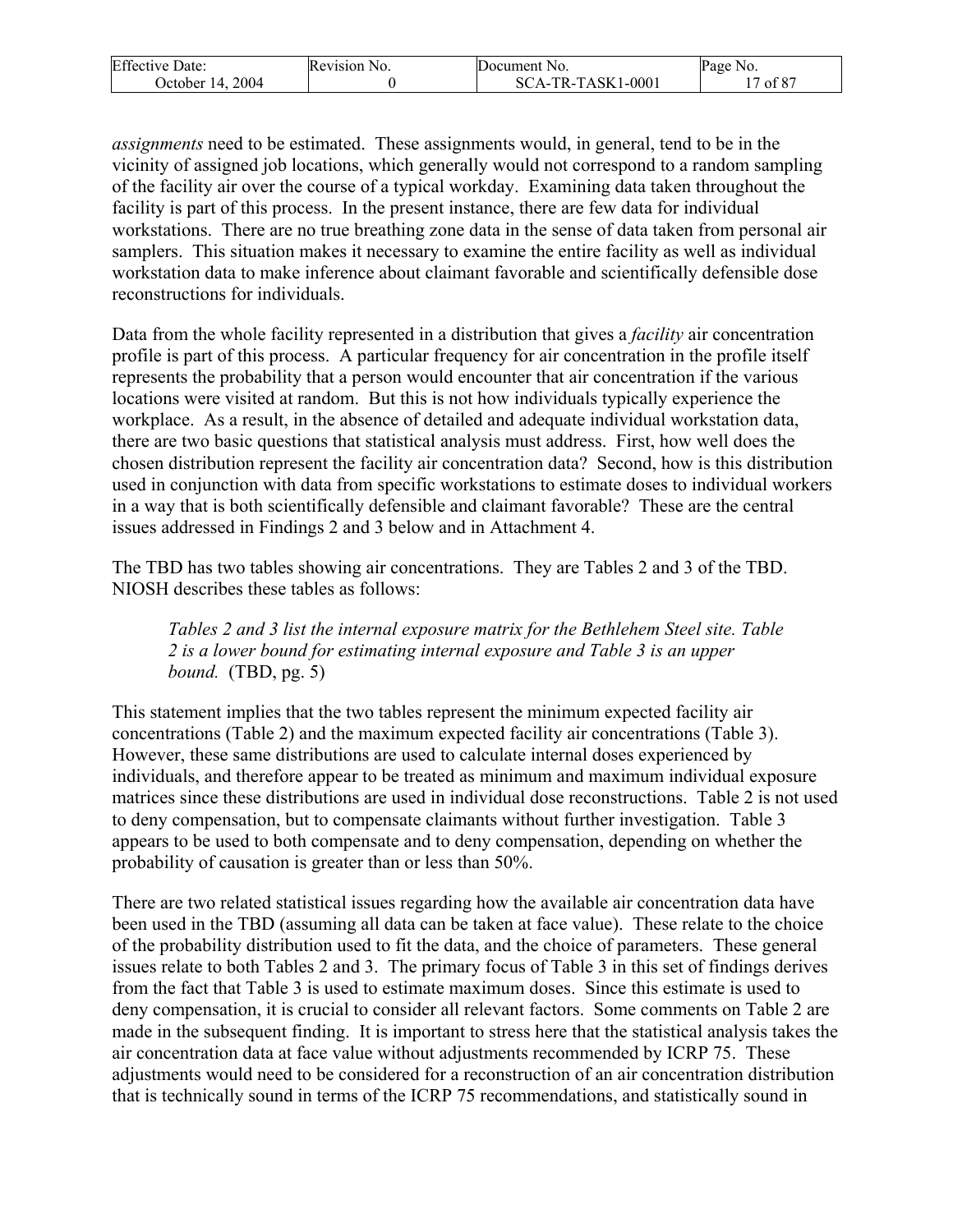| <b>Effective Date:</b> | Revision No. | Document No.      | Page No. |
|------------------------|--------------|-------------------|----------|
| 2004<br>October 14.    |              | SCA-TR-TASK1-0001 | of 87 ر  |

terms of representing the available data by an appropriate distribution and parameters of that distribution. The questions of the nature and validity of air concentration data are discussed briefly in Section 5 and in Attachment 4.

The issues of the type of distribution and the choice of parameters are related. First the choice of distribution is considered followed by the issue of parameter values used in Table 3.

Figure A4-1 in Attachment 4 shows a Q-Q plot for the October 27, 1948, Simonds air concentration data for a fitted triangular distribution. This plot indicates that a triangular distribution is a poor choice of distribution for estimating an air concentration profile from the October 27, 1948, air concentration data. Figure A4-2 shows a Q-Q plot for the triangular distribution used in Table 3 of the TBD, assuming it represents Simonds October 27, 1948, data and indicates the same conclusion.<sup>1</sup> Even if the approach of using a mode of  $2xMAC$  that the TBD states were based on Bethlehem Steel data, it does not change the essential result. Both figures also indicate that the triangular distribution is not demonstrably claimant favorable at the highest values of air concentration. Finally, the choice of parameters in Table 3 of the TBD is not in accordance with the basic principles of constructing a triangular representation of a set of data. Specifically, the upper bound of the distribution in Table 3 is less than the maximum measurement of about 1,070xMAC. The mode should be derived by a more explicit analysis that relates to the dataset being analyzed. However, it should be noted that this methodological issue does not have a significant impact in the present instance, since the choice of mode is unlikely to affect the overall computations significantly in this case.

Two approaches can be considered to address the issue of how the data regarding the most contaminated workstation can be analyzed. In the first approach, the points from the most contaminated workstation (of those measured on October 27, 1948, at Simonds) can be treated as coming from a distinct distribution, since the two highest readings are from Roller #1 (i.e., samples L709 and L710) and the third reading (L711) from that workstation is within the top five values. This allows us to estimate an upper bound for the air concentration at Simonds on that date. Unfortunately, there are only three measurements for the Roller #1 workstation, and an assumption must be made for a distribution to represent them. There is no a priori defensible way with which to fit these three points to a distribution. Various ways in which an upper bound can be derived yield varying estimates. For instance, the 95% confidence upper bound estimate, assuming a uniform distribution, is 1,785xMAC. A loguniform distribution for the same data yields an estimate of 3,375xMAC. One can also choose an unbounded distribution to represent three data points. These results are discussed in Part 3 of Attachment 4 (see Table A4-2). The basic statistical problem with this approach for estimating an upper bound for the air concentration at Roller #1 is that there are only three data points. The most comparable estimates to the upper bound of Table 3 would be the ones derived from the bounded distributions. They range from about 1,450xMAC to almost 3,400xMAC (rounded). Methodological details of these results are discussed in Attachment 4.

 $\overline{a}$ 

<sup>&</sup>lt;sup>1</sup> SC&A notes that Table 3 does not purport to represent the October 27, 1948 dataset. A sound methodology requires that it should. Hence, SC&A analyzed the distribution in Table 3 to examine whether it was a good fit of the data it should represent.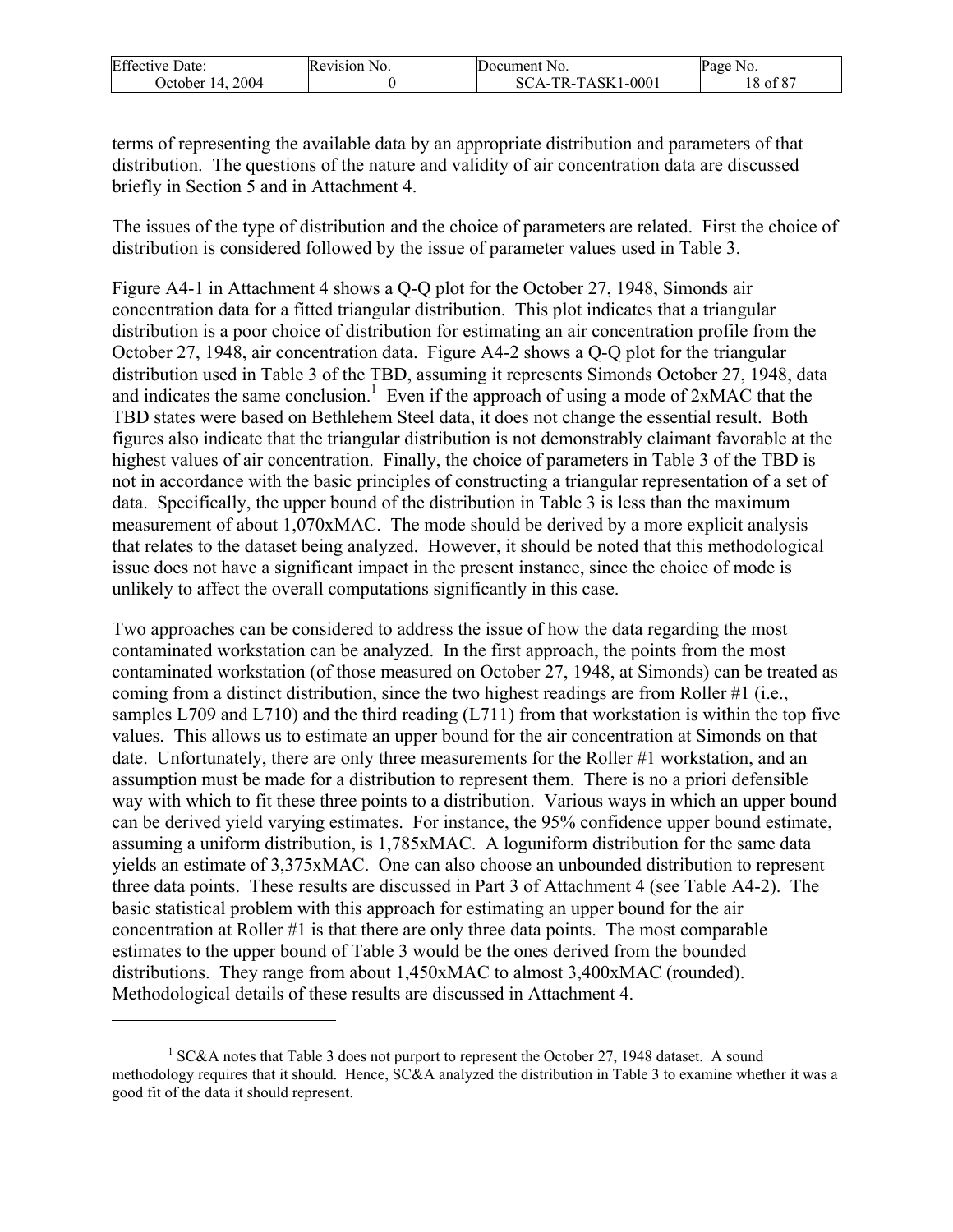| <b>Effective Date:</b> | Revision No. | Document No.      | Page No. |
|------------------------|--------------|-------------------|----------|
| 2004<br>Jctober 14.    |              | SCA-TR-TASK1-0001 | of 87    |

A second approach is to construct a distribution for the rolling operation as a whole on the date in question, and then adjust for the fact that some workers are at a greater risk because of their work locations. Figure A4-3 in Attachment 4 shows that a lognormal distribution to represent the October 27, 1948, data is a much better fit than a triangular distribution. The inappropriateness of a triangular distribution to represent this dataset is further discussed in Attachment 4.

However, the lognormal representation of the many workstations at the lower end of the air concentration range is not claimant favorable. This issue can be addressed by using the  $95<sup>th</sup>$ percentile of this distribution as the basis for estimating the uranium intake. This value is about 570xMAC. However, this value is not claimant favorable for the most contaminated workstation, which is likely to be Roller #1, where the average of the three measured values is 700xMAC.

The procedure can be made claimant favorable for workers whom we know were at the more contaminated workstations and for those for whom there is no workstation information by using the 95<sup>th</sup> percentile value of the tail of the facility lognormal distribution. A suitable way to do this would be to assume that further measurements at the most contaminated workstation are bounded below by the lowest of the three air concentration measurements at that station. This value is given by the data point L711 and is  $320xMAC$ . The 95<sup>th</sup> percentile estimate of the tail of the distribution can then be made. This is 4,350xMAC. This value would be exceeded in the most contaminated area at most 5% of the time. This point lies at about 99.3 percentile of the facility lognormal distribution. Effectively, we are using only the tail of the facility distribution to make the procedure claimant favorable for workers at high risk or for those with no workstation data.

*As noted above, these values of 570xMAC and 4,350xMAC are not recommended values but methodological illustrations. Specifically, they do not take ICRP 75 recommendations into account.* Attachment 4 covers statistical issues related to the October 27, 1948, dataset and Table 3 of the TBD in more detail. Some discussion of ICRP 75 is provided later in this report.

# **3.3 FINDING 3**

#### **The selection of the maximum value in the Lower Bound Internal Exposure Matrix (Table 2) is not technically sound.**

SC&A has not performed a statistical analysis of the Bethlehem Steel data along the lines suggested above to examine whether the choice of a triangular distribution to represent the data is appropriate. Since the methodology is discussed extensively for Table 3, SC&A has not attempted to repeat the analysis for Table 2. These comments are limited to the choice of the maximum for the triangular distribution chosen for Table 2 of the TBD, which most affects the dose computations.

The available Bethlehem Steel air monitoring data has not been fully utilized to construct Table 2 of the TBD. The rationale for choice of parameters in Table 2 of the TBD is as follows: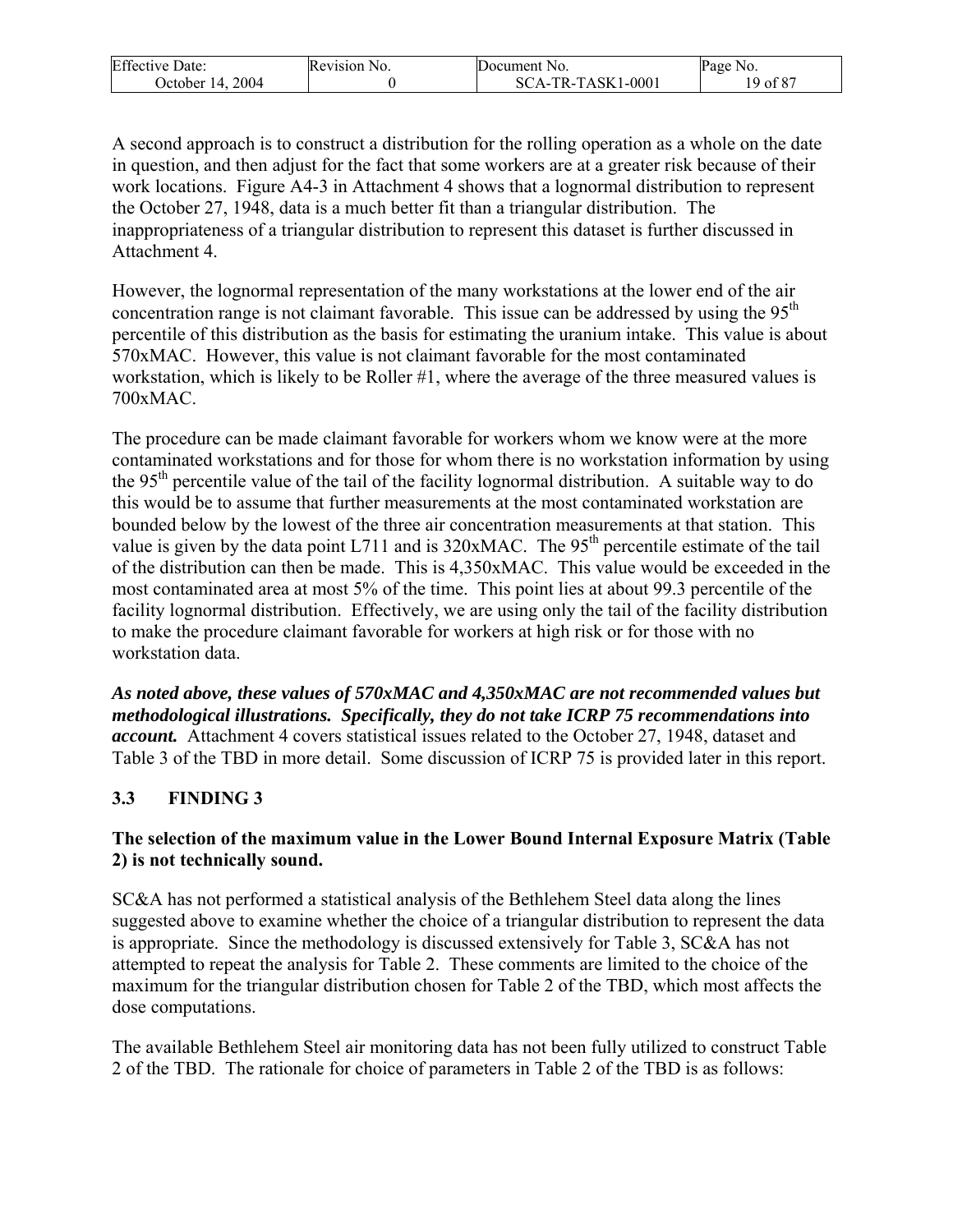| <b>Effective Date:</b> | Revision No. | Document No.      | Page No. |
|------------------------|--------------|-------------------|----------|
| 2004<br>October 14.    |              | SCA-TR-TASK1-0001 | 20 of 87 |

*For 1949 through 1952, the most likely value, or mode, was assumed to be 140 dpm/m3 , which corresponds to 2 MAC. The minimum value was assumed to be 0 dpm/m3 , which considers the possibility that there was no exposure. The*  maximum value for the lower bound matrix was assumed to be 4,900 dpm/m<sup>3</sup> *(70 MAC), which is the maximum reading found in Bethlehem Steel air monitoring data (AEC 1951-1952).* 

The TBD states that a value of 4,900 dpm/m<sup>3</sup> is the maximum value of air concentration found in Bethlehem Steel air monitoring data. SC&A found three readings above this value: 6,800, about 13,000, and 29,766 dpm/m<sup>3</sup> (Heatherton 1951, Miller 1951a and 1951b). The last two quoted values are not very legible and represent SC&A's best reading of the datasheets. There are other air sampling results that are only partially legible or not legible at all.

Table 2 of the TBD is not claimant favorable because the highest data points have been omitted. The maximum value in Table 2 should reflect the highest values of Bethlehem Steel air concentration measurements. Moreover, the upper bound of the triangular distribution cannot be less than the largest measurement. In general, the true upper bound will be greater than the largest measurement of the dataset, especially if the number of measurements is limited. A statistical analysis of the data is needed to determine the parameters. However, such analysis for the Bethlehem Steel dataset may be rendered very difficult because (1) there are no data for most rollings, (2) much of the data is illegible, and (3) measurements may not have been made for all relevant workstations. In addition, the ICRP 75 considerations discussed in this report would need to be taken into account.

It may be sufficient to use the simple approach chosen in Table 2 for the sake of efficiency, since workers are not denied compensation based on Table 2 estimates. However, even if a simple approach is used, it is still essential that it be scientifically and statistically defensible. For instance, the theoretical restraints for determining the upper and lower bound of the triangular distribution should be observed. That means that, in the case of Table 2, the upper bound parameter of the triangular distribution should not be less than the largest measurement of about 425xMAC. In contrast, the upper bound parameter in Table 2 of the TBD is 70xMAC. At the very least, the algorithm used for fitting the triangular distribution should be specified. Further, it does not seem more complex to use the approaches described in Attachment 4 than to fit a triangular distribution for the Bethlehem Steel data in a claimant-favorable way for use for minimum dose estimations that are the objective of Table 2.

#### **3.4 FINDING 4**

#### **The assumption of nasal rather than oro-nasal breathing is not claimant favorable and defensible given the conditions of steel mill work.**

With respect to the breathing rate applied for internal dose calculations, page 6 of 13 of the TBD states:

*The breathing rate was calculated from the volume of air breathed for an adult light worker shown in International Commission on Radiological Protection*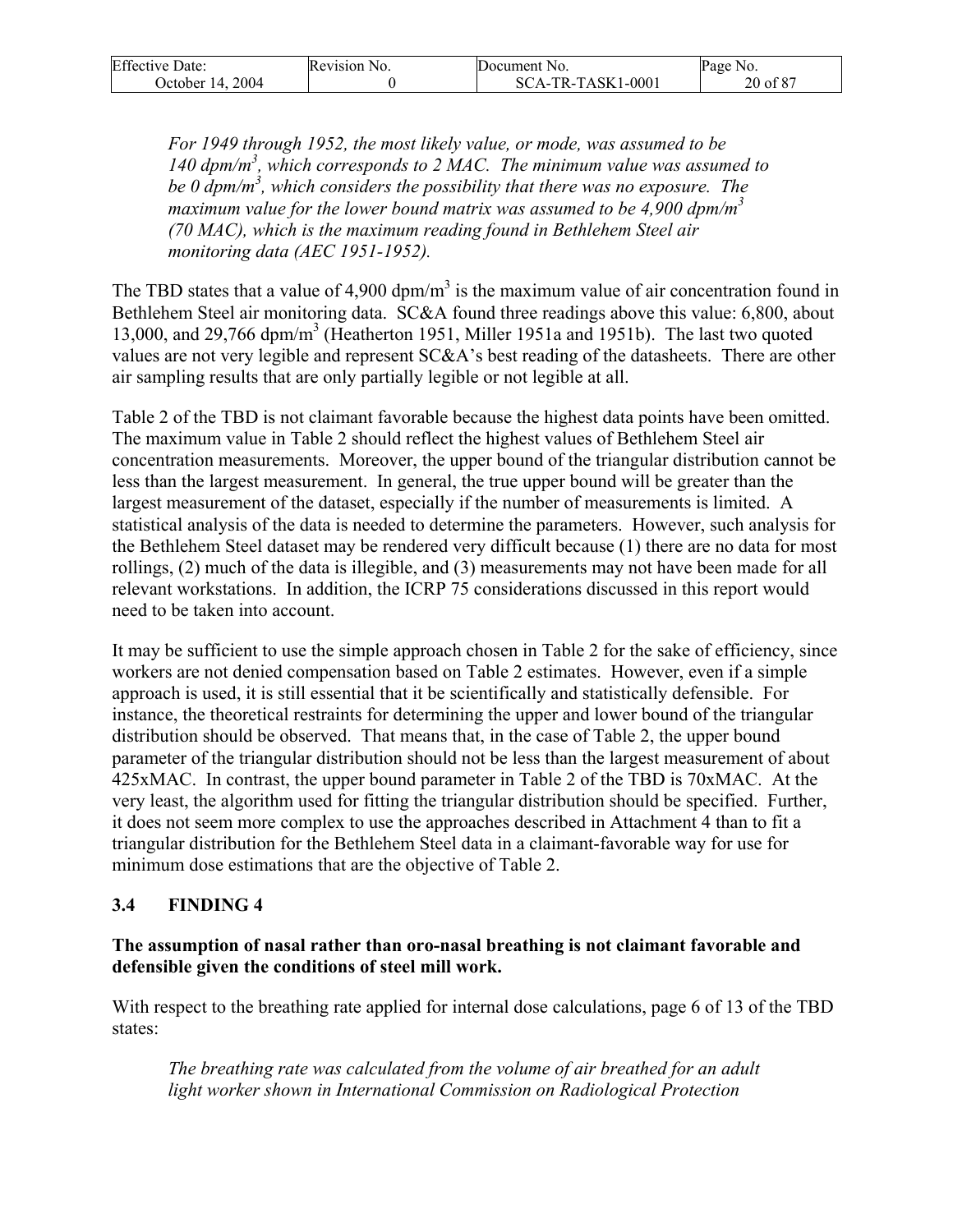| <b>Effective Date:</b> | Revision No. | Document No.      | Page No. |
|------------------------|--------------|-------------------|----------|
| 2004<br>October 14.    |              | SCA-TR-TASK1-0001 | of 87    |

*(ICRP) Publication 66* (*ICRP 1994, Table 6, p. 23). This category assumes an activity distribution of one-third sitting and two-thirds light exercise. The minimum and mode intakes, in pCi, were calculated by multiplying the appropriate air concentration by the breathing rate and the hours worked, and dividing by 2.2 dpm/pCi. Maximum intakes calculations used the same method but substituted the breathing rate for an adult heavy worker, which assumes an activity distribution of seven-eighths light exercise and one-eighth heavy exercise.* 

The ICRP default of 1.7  $m<sup>3</sup>$  per hour air breathing rate was used for the maximum dose distribution (Table 3). This consisted of an activity distribution of seven-eighths light exercise and one-eighth heavy exercise for the upper bound matrix. This consisted of the workers being involved in heavy work only 12.5% of the time. At the time of the rollings, the Bethlehem Steel mill had no ventilation in the rolling facility. The work environment was hot due to the use of furnaces in the work area. Steel mill work during the applicable period of time involved heavy labor without the benefit of current-day computer automation. The dose conversion factor for light and heavy breathing should take into account the fact that many workers switch from nasal to oro-nasal breathing as the work becomes heavier.

In addition, due to the atmospheric conditions in the steel mill and the level of work, it is likely that workers were oro-nasal breathing rather than nasal breathing. There is large variability in normal respiratory parameter values between individuals, and for any individual there can also be large variations according to the activity undertaken. These can affect the dose per unit intake (DPUI) through their effect on regional deposition, but can also affect the intake (and hence dose) per unit exposure through change in the ventilation rate.

To illustrate this, values of the fraction of air passing through the nose for a mouth breather are given in Table 1 below. The term "nasal augmenter" refers to a normal nose breather.

| <b>Level of Exertion</b><br>(exercise) | <b>Nasal Augmenter</b> | <b>Mouth Breather</b> |  |
|----------------------------------------|------------------------|-----------------------|--|
| Sleep                                  |                        |                       |  |
| Rest (sitting)                         |                        |                       |  |
| <b>Light Exercise</b>                  |                        |                       |  |
| Heavy Exercise                         |                        |                       |  |

#### **Table 1: Fraction of Total Ventilatory Airflow Passing Through the Nose Fn (Reproduced from Table 3.1, ICRP Supporting Guidance 3) (ICRP 2002)**

According to ICRP guidance on the application of the respiratory tract model (Supporting Guidance 3, ICRP 2002, pp. 35-36):

*(65) Generally, for both subjects, total and regional deposition does not vary markedly between the different levels of exercise. The main effect is that deposition in the bronchial (BB) region increases with increasing exercise. This is most noticeable for the nose breather during heavy exercise because of the*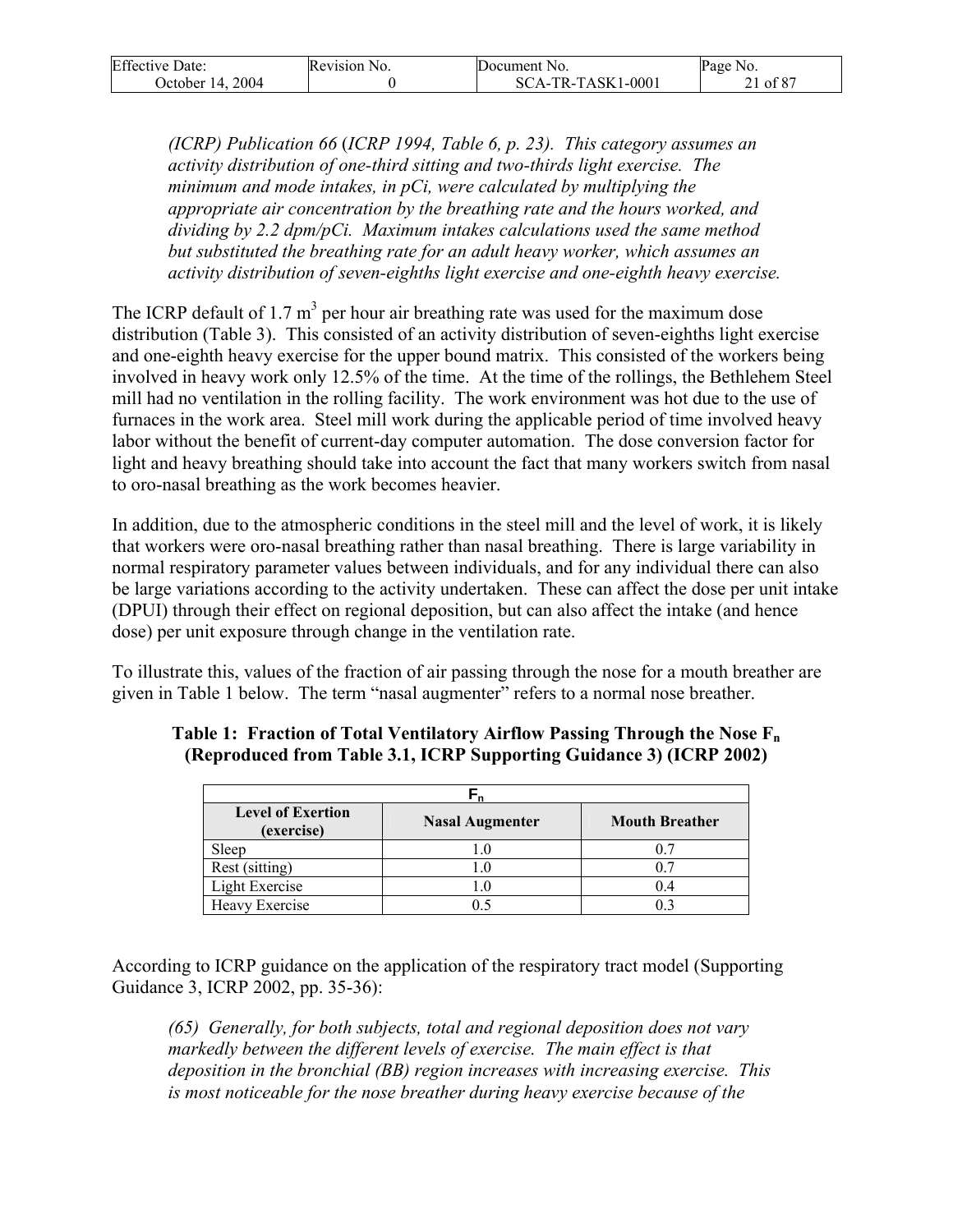| <b>Effective Date:</b> | Revision No. | Document No.      | Page No. |
|------------------------|--------------|-------------------|----------|
| October 14, 2004       |              | SCA-TR-TASK1-0001 | 22 of 87 |

*switch to oro-nasal breathing. Since deposition in the mouth is lower than in the nose, there is greater penetration to, and hence deposition in, the BB region. Similarly, regional deposition does not vary markedly with age. There is a clear systematic difference between nose and mouth breathers, the latter having lower extrathoracic deposition and correspondingly higher deposition in the thoracic (lung) regions. The difference is particularly great for 5 µm AMAD aerosols inhaled during light exercise, for which deposition in each of the thoracic regions BB, bb and AI is several times higher for mouth breathers than for nose breathers. Thus DPUI are unlikely to be very sensitive to differences in respiratory parameters, unless mouth breathing is involved.* 

*(66) The ventilation rate, which determines the intake for exposure to a given air concentration, however, varies considerably according to the level of exercise. As an example, for an adult male, reference values for sleep, sitting, light, and heavy exercise are:* 0.45, 0.54, 1.5 and 3.0  $m^3 h^1$ , respectively...

The ICRP guidance then discusses the effect of exertion level for Type  $M^{234}U$  specifically as an illustration (ICRP 2002, p. 36):

*The dose per unit intake does not change much, less than a factor of two in most cases. Generally doses are somewhat (10–50%) higher for mouth breathers than for the default nose breathers. However, for a 5 µm AMAD aerosol at light exercise, the dose is about three times higher for mouth breathers. The dose per unit exposure varies more, because the volume of air inhaled increases with increasing exercise.* 

An upward adjustment to the percentage of heavy exercise and the consideration of oro-nasal breathing would ultimately increase the total uptake of uranium. The default assumptions made with respect to breathing are not claimant favorable and should be reevaluated based on the working conditions in a steel mill (ICRP 66) and the associated guidance document (ICRP 2002).

# **3.5 FINDING 5**

#### **The ingestion dose estimates in Table 4 of the TBD represent only a fraction of potential dose from ingestion of radioactive material.**

The source of uranium dust was continuous in the mill during operation. Dust was made airborne by the milling and finishing process. It also dropped from the crane area either during movement of material or as a result of residual contamination. Bethlehem Steel did not have lunchrooms. Lunch and coffee breaks were taken adjacent to the operations. Workers used furnaces to heat their food. Water was supplied to the workers in the production area (Dimitroff 2004). This situation created a significant potential for ingestion of radioactive material by consumption of contaminated food and beverages, as well as swallowing dust.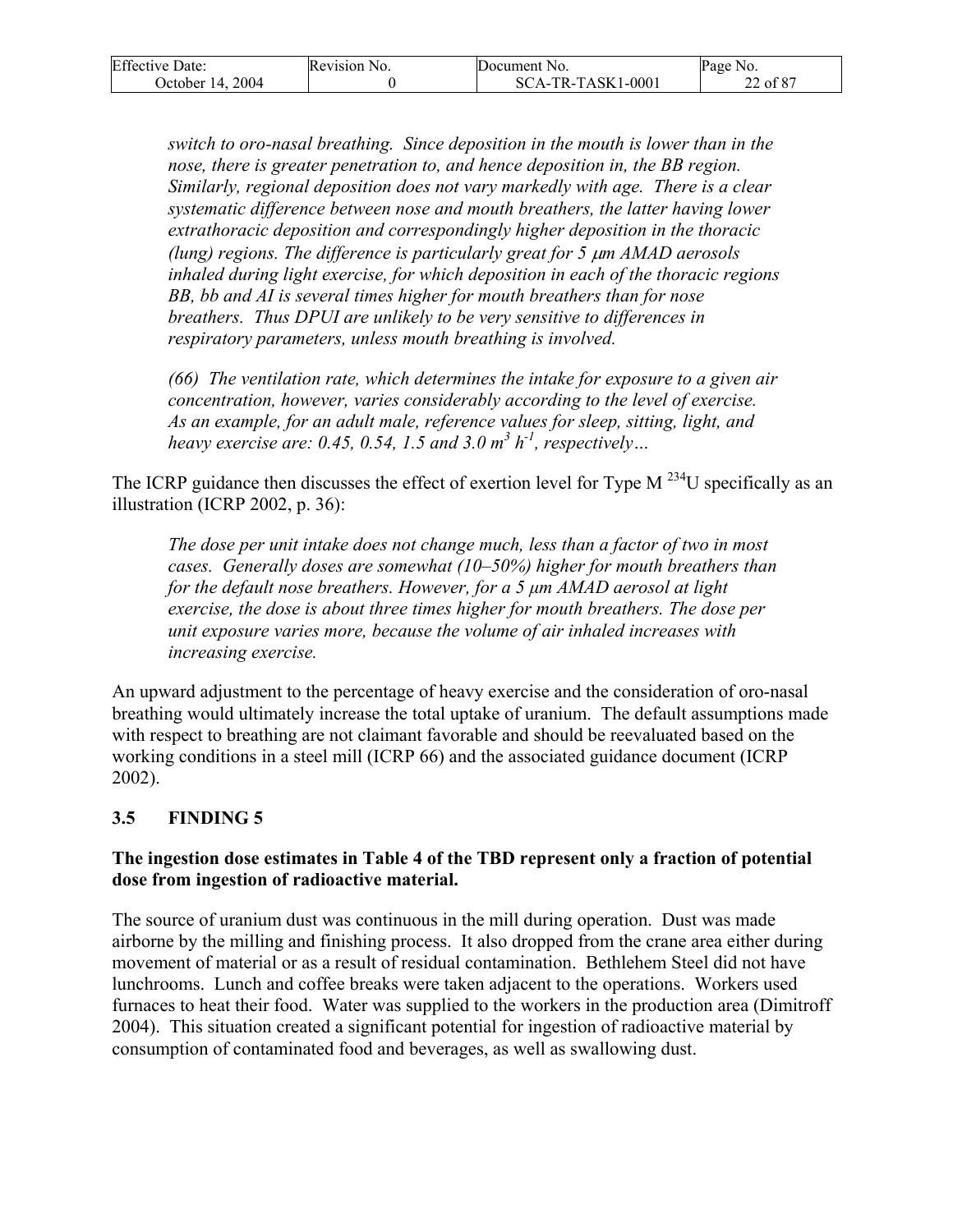| <b>Effective Date:</b> | Revision No. | Document No.        | Page No.      |
|------------------------|--------------|---------------------|---------------|
| 2004<br>Jctober 14.    |              | $SCA-TR-TASK1-0001$ | $\cdot$ of 87 |

The TBD considered ingestion via the settling of dust onto food and coffee. The deposition velocity used appears to correspond to 1-micron particles. This is one component of the ingestion dose. However, it is unlikely to be the main contributor to the ingestion dose. Table 4 estimates do not account for several routes of likely significant ingestion exposure, including ingestion of large particles deposited on food via hands, and ingestion between rolling periods and after the rollings were completed.

The rolling process at Bethlehem Steel produced particles highly variable in size. For instance, there were spallation flakes that developed when the material was rolled. Large particles on the floor also likely became briefly airborne during cleanup operations, such as hosing down floors. This would provide another mechanism for large-particle surface contamination. The assumption in OCAS-TIB-009 that the "primary" source of ingestion via the hands is from fine particles settling on surfaces from the air (p. 2) is questionable because this misses the large particle pathway, which is likely to be more significant under the circumstances of Bethlehem Steel.

These factors indicate that it is likely that surface dust directly deposited on food or ingested via hands becoming contaminated due to contact with contaminated surfaces consisted mainly of particles of relatively large size. The presence of large particles also raises questions about the assumption of equilibrium between deposition and removal assumed in OCAS-TIB-009, which is the basis for the Bethlehem Steel ingestion dose calculation. Finally, the assumption in OCAS-TIB-009 that food is covered all the time and therefore direct deposition on food need not be considered is not justified in view of the potential for large particle deposition.

In view of the foregoing, the results in Table 4 are likely to be considerably underestimated; they are not claimant favorable. Further, Table 4 estimates are about 50 times less than the estimates in the procedure specified by NIOSH for dose calculations for AWEs working with uranium metal.

Using the average of the distribution in Table 4, the total ingestion derived over 4 years of rolling calculated for rolling days amounts to only  $7.0x10<sup>5</sup> pCi$ , which equals about 1 gram. This appears to be a considerable underestimate. For instance, in considering construction workers (not directly comparable but broadly similar due to the dusty environment at Bethlehem Steel), NCRP 129, *Recommended Screening Limits for Contaminated Surface Soil and Review of Factors Relevant to Site-Specific Studies,* Table 5.19, recommends a soil ingestion rate of 100 mg per day by adults. This can be used as a point of reference for ingestion of workplace dust. The data in NCRP 129 indicate that inadvertent consumption of more than 100 mg of dust per day can occur without, for example, rendering food unpalatable (NCRP 1999).

Not all the dust ingested via hands and deposition of large particles on food will be pure uranium, of course, but a large fraction can be expected to be uranium on rolling days. The NCRP 129 assumption of 100 mg per day can provide a reasonable upper bound for this part of the ingestion dose on rolling days. For 48 rolling days, the result would be 4.8 grams of uranium (NCRP 1999). Finally, ingestion of uranium particles also likely occurred on non-rolling days, since surfaces were not free of uranium once it was deposited. An argument can be made that ingestion doses via hands may have been as large or larger on the days immediately following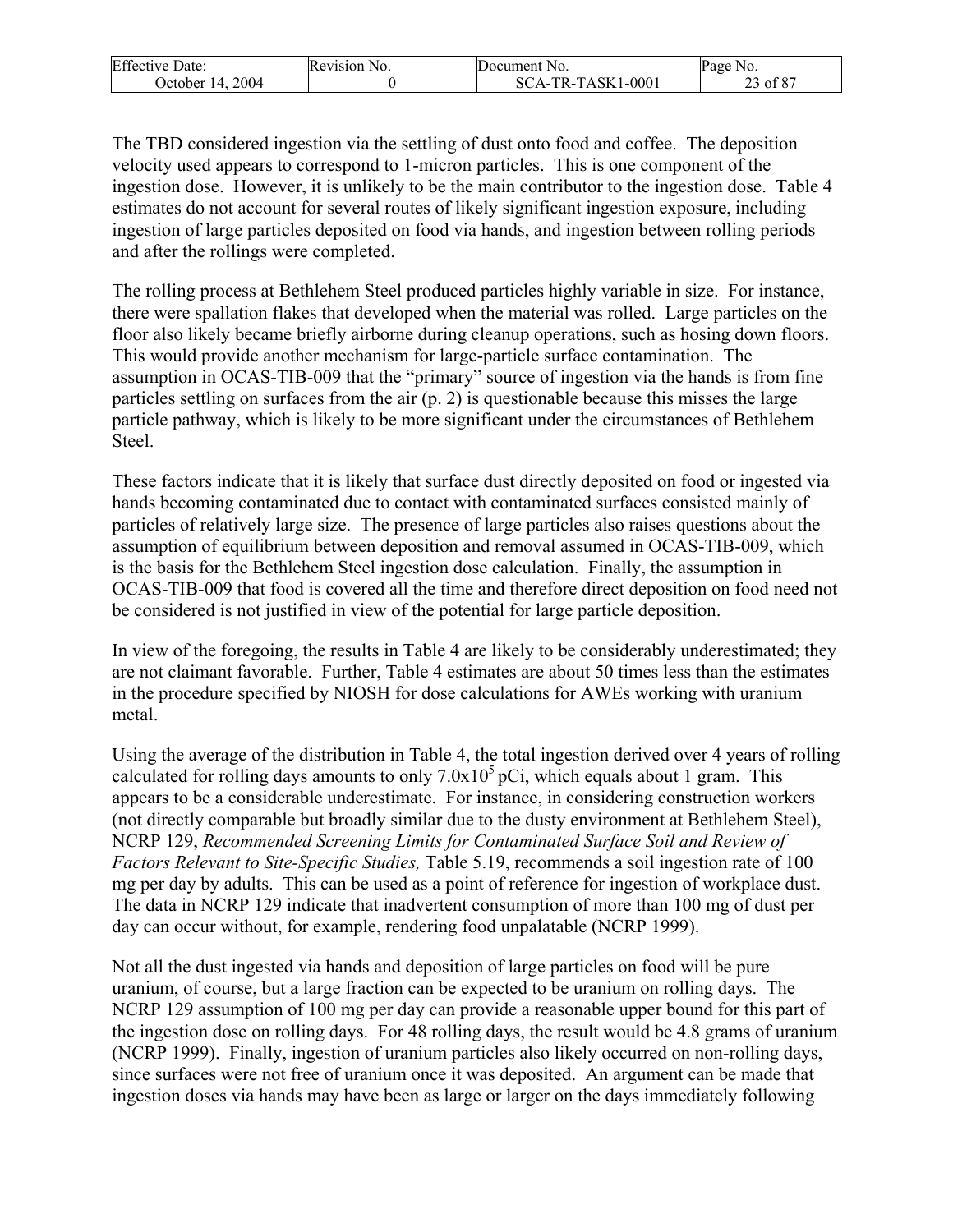| <b>Effective Date:</b> | Revision No. | Document No.            | Page<br>N <sub>0</sub> |
|------------------------|--------------|-------------------------|------------------------|
| 2004<br>14.<br>Jctober |              | CA-TR-TASK1-0001<br>-SC | of 87<br>24            |

rollings due to suspension and re-deposition of large particles on work surfaces during hosing operations.

Taken together, these factors are likely to have an upward effect on estimates of ingestion doses compared to the estimates in Table 4 of the TBD. The significance of these corrections would have to be evaluated by NIOSH and ORAU.

## **3.6 FINDING 6**

#### **The use of ICRP default particle deposition parameters is not claimant favorable for all organs.**

The following statement is made with respect to uranium mill health issues in *Rolling Mill Report Hanford Works* (General Electric 1950).

*The oxide, as it breaks loose from the rod surface, has a wide range of particle size all the way from flakes approximately ½″ in diameter to particles so fine that they will remain airborne in still air for several hours.* 

To the extent that fine metal uranium particles are not oxidized before they are breathed, with an AMAD smaller than 5 micron, a higher dose to systemic organs can be projected. Using the ICRP CD-ROM, *Database of Dose Coefficients: Workers and Members of the Public* (ICRP 1998) the following results were obtained:

- For Type  $F^{234}U$  The 50-year committed doses for the adrenals (used as an example of a nonmetabolic organ) for 0.01  $\mu$ m particles are 2.8 times higher than for 1  $\mu$ m particles and 2.3 times higher than for 5  $\mu$ m particles. The 50-year committed doses for the adrenals for 0.1 µm particles are 1.6 times higher than for 1 µm particles and 1.3 times higher than for 5 µm particles. Similar results are obtained for bone surfaces.
- For Type M  $^{234}$ U The 50-year committed doses for the adrenals (used as an example of a nonmetabolic organ) for 0.01  $\mu$ m particles are 2.7 times higher than for 1  $\mu$ m particles and 3.7 times higher than for 5  $\mu$ m particles. The 50-year committed doses for the adrenals for 0.1 µm particles are 2.2 times higher than for 1 µm particles and 3.1 times higher than for 5 µm particles. Similar results are obtained for bone surfaces.
- For Type S<sup>234</sup>U The 50-year committed doses for the lungs for 0.01  $\mu$ m particles are 5.8 times higher than for 1 µm particles and 10 times higher than for  $5 \mu m$  particles. The  $50$ -year committed doses for the lungs for 0.1  $\mu m$  particles are 2.8 times higher than for 1  $\mu$ m particles and 4.9 times higher than for 5  $\mu$ m particles.

Thus, neither a 5-micron nor a 1-micron particle size assumption is claimant favorable by itself under all applicable circumstances. Particle size and solubility considerations should be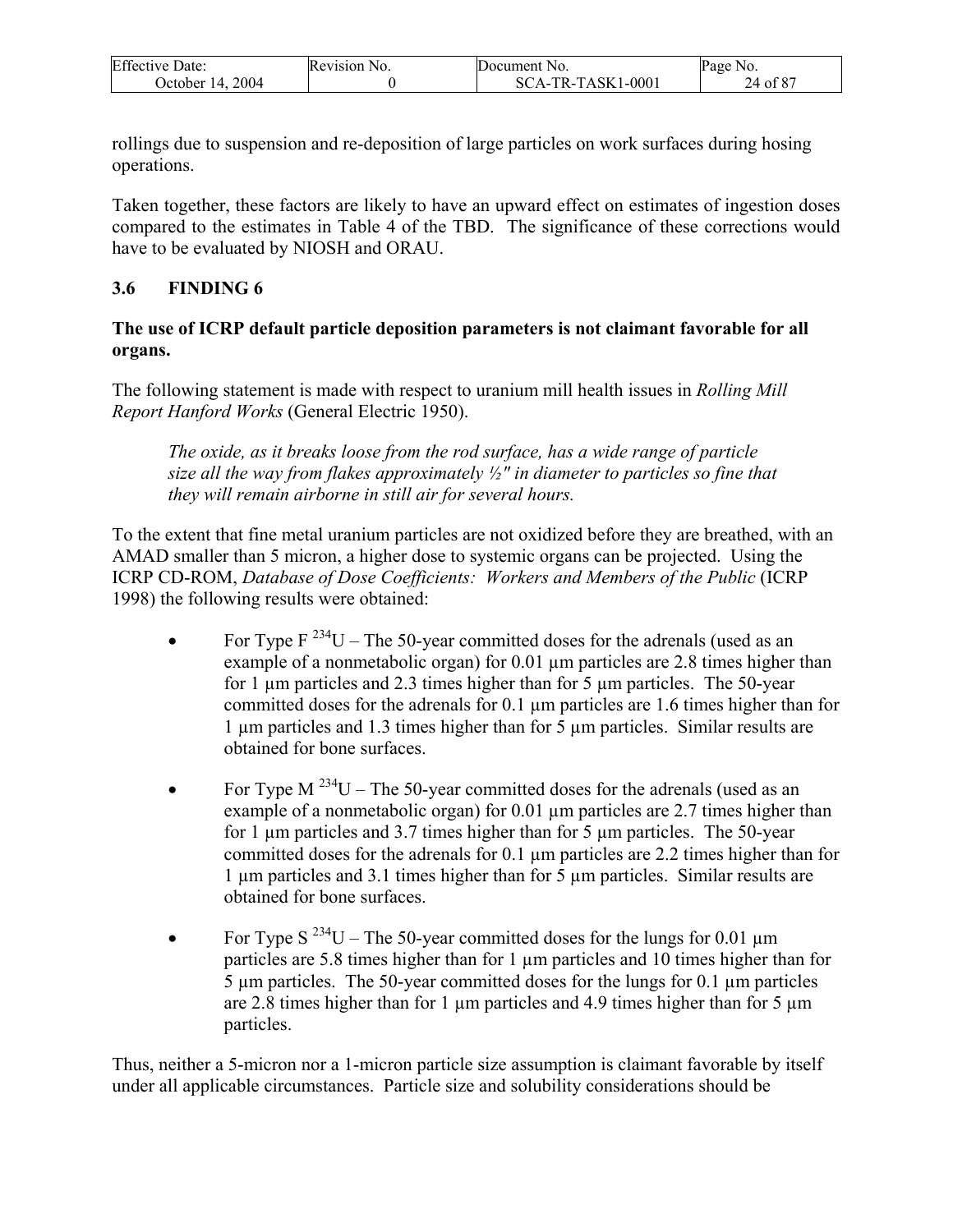| <b>Effective Date:</b> | Revision No. | Document No.      | Page No. |
|------------------------|--------------|-------------------|----------|
| 2004<br>Dctober 14.    |              | SCA-TR-TASK1-0001 | of 87    |

examined for claimant-favorability with regard to the specific organ for which the dose is being estimated.

## **3.7 FINDING 7**

#### **The rationale for exclusion of external and internal dose from exposure to residual contamination is questionable.**

Rolling operations generate airborne radioactivity as demonstrated by the positive air samples taken at both Bethlehem Steel and Simonds. Following the rolling operations, the dust in the air would "fall out." Given that uranium dust particles were created in the rolling and finishing operations, there is a potential for internal contamination in the equipment given that there apparently had not been any attempt at the time to dismantle the equipment and clean the inside. Equipment contamination is further indicated by analysis of grease samples, such as the one completed from the April 26-27, 1952, rolling (Heatherton 1952a). Simonds data, which are more plentiful, indicate that residual contamination was a concern between rollings (NYOO 1949).

The TBD does not include assignment of dose from potential exposure to residual contamination between and after the cessation of uranium rolling activities. On page 3 of 13, the TBD states:

*Because of material accountability procedures, scale, residue and cropped ends were collected and fine debris was vacuumed, packaged, and returned to the AEC (LaMastra 1976; Range 1976; ORNL 1980*[a]*; DOE 1985). Radiological surveys in 1976 and 1980 of the original facility and equipment, which were still in existence, identified no residual contamination above natural background levels (LaMastra 1976; ORNL 1980*[a]*; DOE 1985).* 

Based on the 1976 and 1980 Formerly Utilized Sites Remedial Action Program (FUSRAP) surveys, the TBD indicates that residual contamination was not a source of exposure. The 1976 and 1980 surveys are not relevant to the situation prevailing during the period when the rollings took place. The purpose of these surveys was to evaluate Bethlehem Steel for inclusion in the FUSRAP. *The Survey of Rolling Mill Used by Bethlehem Steel Corporation, Lackawanna, New York* issued in September 1980 by the Health and Safety Research Division (ORNL 1980b) states the following:

*The following conditions were present at the site of the bar mill at the time of the present survey: (1) the original bar mill used at the time of Atomic Energy Commission (AEC) activities was stored as scrap and was removed for recycling within the last six months; (2) the floor and pit where the bar mill was located during operations was covered by a new concrete floor varying in thickness up to a maximum of approximately 1 m; (3) the stand and shoe plates associated with the bar mill were removed and scrapped. The only remaining equipment at the Lackawanna Plant used during AEC activities is a shear used for cropping the 3.8-cm uranium rods. However, the shear was not located in its original location at the time of AEC-related operations.*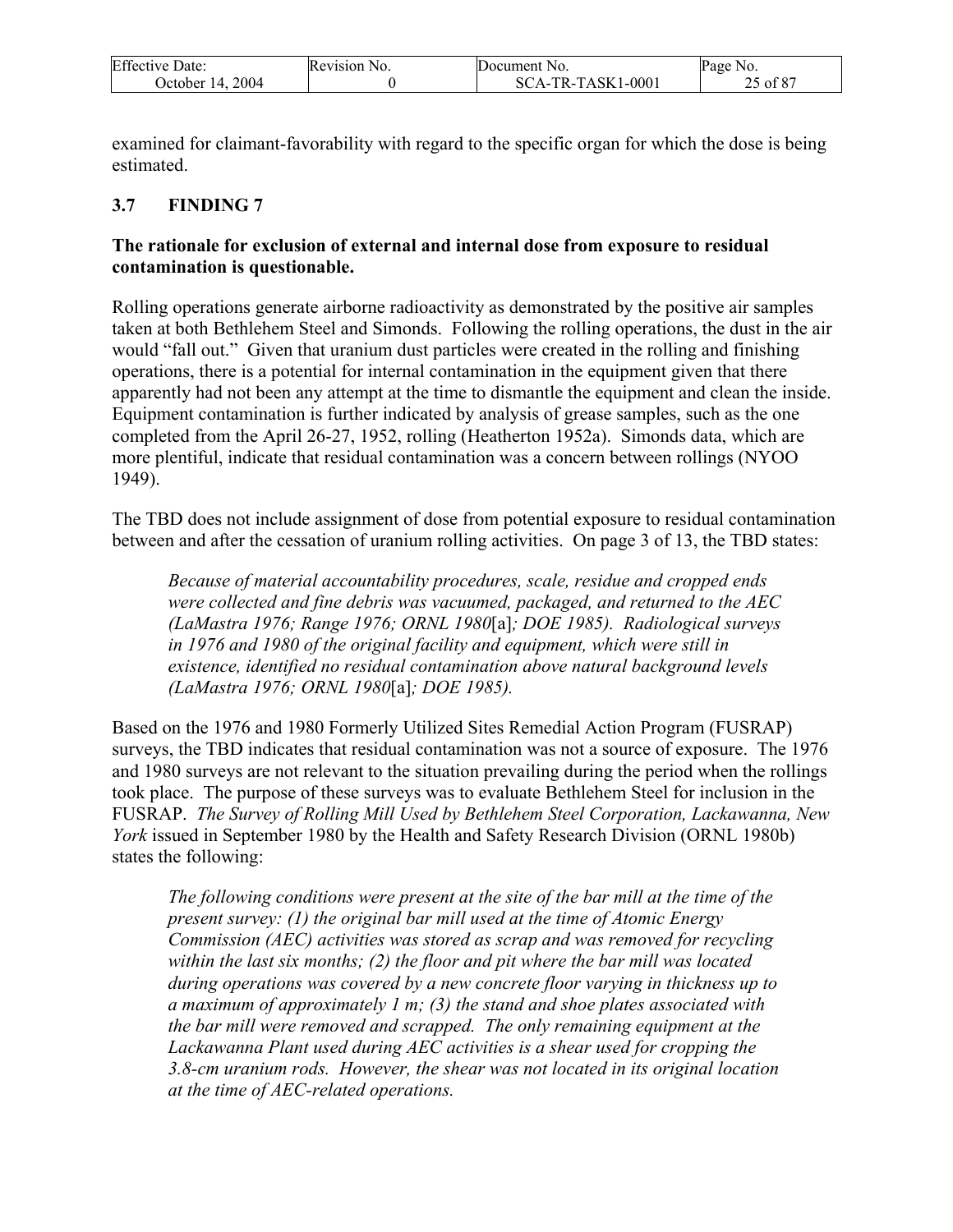| <b>Effective Date:</b> | Revision<br>N <sub>O</sub> | Document No.                    | Page<br>NO.  |
|------------------------|----------------------------|---------------------------------|--------------|
| 2004<br>Jetober 14.    |                            | CA-TR-TASK1-0001<br>$SC_{\ell}$ | $26$ of $87$ |

Maintenance and repair were performed on the equipment in the rolling mill over the period of operations, which means that original parts may not have existed in 1976 and 1980 when the surveys were performed. Performing surveys decades after the actual operations on equipment that may or may not have been used at the time of operations is not representative of the radiological contamination conditions during or immediately after operations. Area and personnel contamination surveys of the time would be more representative of the level of residual contamination. It is also relevant to note that the NIOSH Technical Information Bulletin ORAUT-OTIB-0004 utilizes a more claimant-favorable approach for addressing residual contamination. The decay constant for residual radioactivity persistence in the workplace assumed in that report is 0.01 per day. This means that residual contamination would be about 2.6% after 1 year and less than 0.1% after 2 years. After two decades, no detectable contamination would be expected even if the original contamination was very high. We have not evaluated the validity of the decay constant as yet, but note here that the TBD is not consistent with other parts of NIOSH technical work.

Limited survey data relating to surface contamination on and around the equipment before and after the cleaning following the September 1952 rolling are available (Heatherton 1952b). There are a number of limitations with respect to the September 1952 survey data:

- The smear samples relate to only one rolling.
- There are a limited number of survey samples available to demonstrate lack of contamination.
- Direct survey readings have not been provided.
- The exact location of the smears is unknown. For instance, the location of the floor samples is unknown. As another example, the roller stand samples do not identify whether the smear was taken on the roller or at a location near it that would be more representative of dust deposition on the clothing of workers.
- The units of measure for the smears are listed in  $dpm/m<sup>3</sup>$  rather than activity per unit area. Details of the smear analysis (i.e., counting instrument and smear area) are not available, so recalculation is not possible to correct the problem.
- The air concentration data during this rolling were lower than concentrations from previous rollings, ultimately affecting the level of contamination.

The values identified in the "after cleaning" survey were higher than those of the "before cleaning" survey. But the nature of the "cleaning" – that is what was being cleaned – is unspecified on the sample sheets. The TBD contains no discussion or analysis of the sample sheets or even a reference to them. The sample values may have indicated less than the radiological control limits of the time, but these radiological control limits have not been defined. In light of the wrong units and lack of details that would enable recalculation of the contamination per unit area, the uncertainties related to sample locations, and the absence of direct survey measurements, reliance on the September 1952 survey to rule out exposure to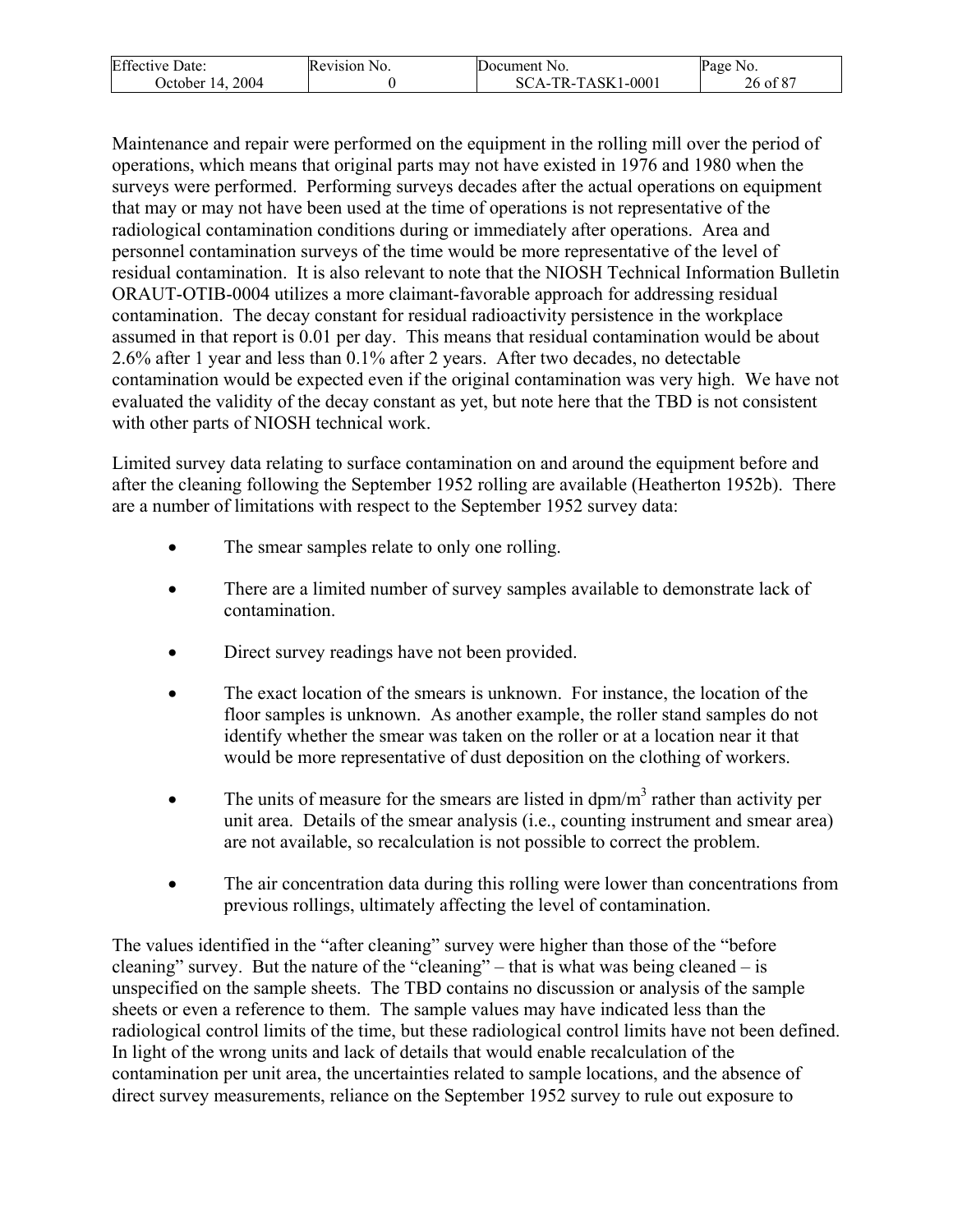| <b>Effective Date:</b> | Revision N<br>N <sub>0</sub> | Document No.      | Page No.                |
|------------------------|------------------------------|-------------------|-------------------------|
| 2004<br>)ctober 14.    |                              | SCA-TR-TASK1-0001 | of 87<br>$\overline{ }$ |

residual contamination is not scientifically appropriate or claimant favorable. In addition to these problems, there is also an absence of contamination survey values related to personnel and personal effects that would indicate potential exposure to individuals.

Data from Simonds Saw and Steel indicate serious residual contamination. For instance, the *Simonds Saw and Steel, Summary of the Three Surveys, October 27, 1948 to February 15, 1949*  (AEC 1949b) states (emphasis added):

*Readings were taken of the working area on October 27th and December 1st, during the period of rolling. The results of these readings show a considerable quantity of alpha radiation when the meter was held in direct contact with the floor. The readings on the floor in general vary between 10,000 and 40,000 alpha disintegrations per minute on both of these days. Readings taken on the benches and desks in the area at the same time showed a concentration of 2500- 3000 alpha d/m. On February 15, during an interim period between two rolling cycles, a similar set of readings was taken. No uranium was being handled at this time. The readings at this time varied between 3,000 and 35,000 d/m, somewhat lower than the previous results but still showing a considerable degree of contamination. The results of these studies are shown in Table II. Beta and gamma readings that were taken coincident with the alpha measurements show a maximum of 15 mr/hr in direct contact with the floor. However, most of the readings are 2 mr/hr or less. It was found that the highest radiation measurements both in alpha and beta-gamma were found when the instrument was in direct contact with the dirt floor, which exists in many operating areas. The steel floor on which the rolling is carried out showed a much lower radiation figure* (NYOO 1949).

The referenced Table II of the 1949 Atomic Energy Commission (AEC) report, referring to Simonds data, is reproduced below for convenience.

|                        | During Rolling (10/27/48) |                   | During Rolling (12/1/48) |      | After Rolling (2/15/49) |
|------------------------|---------------------------|-------------------|--------------------------|------|-------------------------|
|                        | $\alpha^*$                | $\beta \gamma$ ** | $\alpha$                 | βγ   | $\alpha$                |
| East Roller 1          | 50,000                    | 10.0              | 12.000                   | 1.0  | 12,000                  |
| East Center Line       | 25,000                    | 2.0               | 16,000                   | 1.0  | 18,000                  |
| East Bench             | 5,000                     | 0.5               | 10,000                   | 0.5  | 3,000                   |
| <b>Desk</b>            | 2,500                     | $---$             | 2,500                    | ---  | 2,500                   |
| West Roller 2          | 15,000                    | 0.5               | 11,000                   |      | 8,000                   |
| West After Vacuum      | 5,000                     | 0.5               | 11,000                   | ---  |                         |
| West Roller 1          | 35,000                    | 2.0               | 35,000                   | ---  | 3,000                   |
| West Center Line       | 18,000                    | 2.0               | 7,500                    |      | 5,000                   |
| Furnace Area           | 50,000                    | 12.0              | 80,000                   | 15.0 | 10,000                  |
| Shear                  | 30,000                    | 10.0              | 25,000                   | 1.5  | 6,000                   |
| West Bench             | 3,000                     | 0.5               | 3,000                    | ---  | 2,500                   |
| Shipping $&$ Receiving | 40,000                    |                   | 30,000                   | 4.5  |                         |

#### **Table 2: Radiation Measurements in the Mill Area (Reproduction of Table II, AEC 1949b)**

\* Values are in units of  $dpm/100$  cm<sup>2</sup>.

\*\* Values are in units of mrep/hr.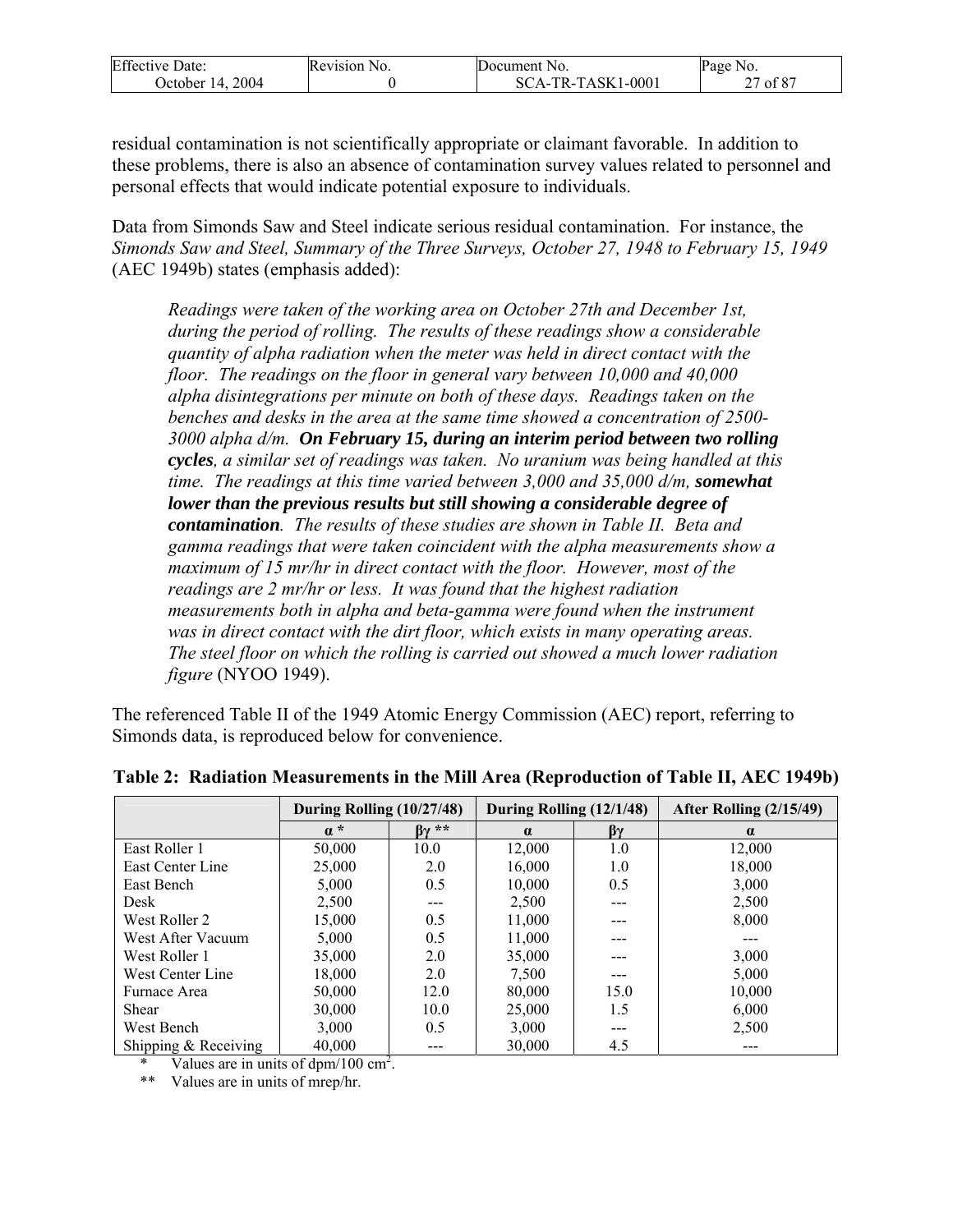| <b>Effective Date:</b> | Revision No. | Document No.      | Page No. |
|------------------------|--------------|-------------------|----------|
| 2004<br>October 14.    |              | SCA-TR-TASK1-0001 | 28 of 87 |

These data from Simonds indicate that residual contamination on the ground a month-and-a-half after a rolling was only moderately diminished. The conclusion in the TBD that no significant residual contamination was present at Bethlehem Steel is questionable and deserves further consideration.

Klevin (1950), in reference to Simonds Saw and Steel, states:

*Without major process modifications, it will probably not be possible to reduce airborne uranium during operations significantly below 150 micrograms/cubic meter (3x MPL).* 

Klevin (1950) further states the following in regard to airborne concentration levels after cleanup.

*An airborne concentration of approximately 15 micrograms/ cubic meter (0.3xMPL) is the level below which it will be extremely difficult to clean the present plant between operations.* 

These data indicate that workers outside regular uranium rolling periods experienced external beta-gamma radiation, as well as internal alpha radiation exposure. There is no comparable dataset from Bethlehem Steel. In light of this evidence from Simonds regarding residual contamination, the use of limited and questionable smear sample data or data taken decades after the end of rolling at Bethlehem Steel cannot be considered claimant favorable unless there are more and better smear data that are subjected to a rigorous analysis. In the absence of such data, which do not appear to be available, using data from Simonds in a claimant-favorable manner for making estimates regarding internal and external exposure during the periods between rollings and for a finite period after rollings ceased would be scientifically reasonable.

Internal alpha radiation doses due to resuspension throughout the years 1949 to 1952 should take into account continuous exposure from residual contamination. Although dust levels due to resuspension are expected to be lower than the higher readings that occurred during the rollings, the time-integrated exposures between rollings may be higher given the longer time of exposure. A claimant-favorable assumption about the exposure time due to resuspension would be the entire working year.

Internal doses from resuspension would also affect the period after the rollings were completed. Hosing down and other methods of partial cleanup would result in some attenuation of ground contamination after 1952. The rate of attenuation will be difficult to determine because the steel dust would be deposited on top of the uranium dust. Worker testimony and an examination of the literature regarding steel plant operation and maintenance of the time should be essential components in any attempt to estimate the attenuation rate. The unsettled question of the rollings that may have occurred in 1955 and/or 1956 will complicate this study.

In summary, there is a potential for both internal and external doses from resuspension of residual contamination. The rationale for excluding doses from residual contamination is questionable. Dose reconstructions cannot be regarded as claimant favorable if residual contamination is not addressed more fully with representative data and analysis.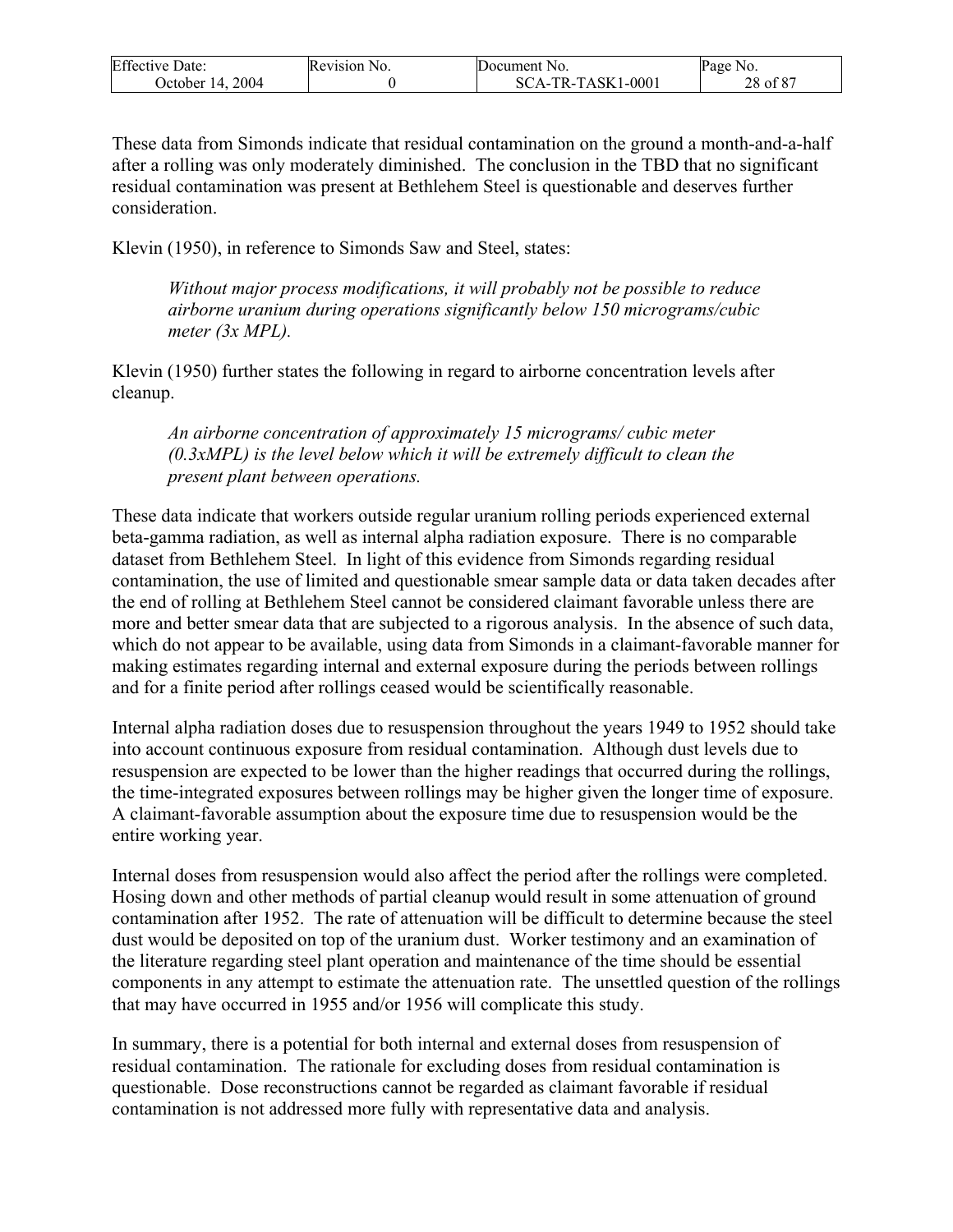| <b>Effective Date:</b> | Revision No. | Document No.      | Page No. |
|------------------------|--------------|-------------------|----------|
| October 14, 2004       |              | SCA-TR-TASK1-0001 | 29 of 87 |

### **3.8 FINDING 8**

#### **The external dose (beta and gamma) due to various modes of contact with uranium, including handling, inspections, finishing of the material, and heavy dust loading on clothing and skin, has not been evaluated in the TBD.**

The TBD discusses assignment of surface dose from beta emission, deep dose from photon emission, and external dose from submersion in uranium dust. Uranium and its daughters have a wide distribution of beta and gamma emissions. The radionuclide of highest dose consequence is 234mPa, which emits a 2.29 MeV beta (maximum energy) at a high yield**.** The contact beta dose rate for natural uranium is 230 mrad/hour per the TBD. The *Guide to Good Practices for Occupational Radiation Protection at Uranium Facilities*, Figure 6-3, (DOE 2000) states that the contact gamma dose rate is less than 10 mrem/hour. Although gamma radiation is not the primary external exposure hazard, the gamma dose rate can become significant in areas where large quantities of uranium are stored. In addition, the brehmstrahlung contribution from  $^{234}$ mPa can contribute a significant portion of the gamma dose. The  $D(0.07)$  dose rate from a slab of natural uranium metal at 1 cm is 1.99 mSv/hour (199 mrem/hour) with no shielding (DOE 2000).

The use of an upper bound distribution to calculate external doses due to immersion in contaminated air is appropriate. However, the upper bound distribution in Table 3, as discussed in detail below, does not represent a maximum distribution that fully reflects available data and sound statistical analysis. Since Table 3 of the TBD does not reflect an upper bound distribution, the values in Table 5 of the TBD are correspondingly lower than they should be.

Moreover, the doses from immersion in uranium dust do not account for the doses from the deposition of uranium on the exposed parts of the body and on clothing or on the skin when dust got under clothing. Workers have indicated that they did not secure their clothing to their person; therefore, it is expected that dust would deposit inside their gloves, if worn, and clothing. Dust would also settle in their hair and on their faces. Workers reused clothing, as they were required to provide their own clothing from home. Some individuals would wash their clothes a few times per week, but others would wear them until they wore out and discarded them. In some circumstances, gloves were not available or not worn due to the nature of the work. In a dusty atmosphere such as a steel mill, dust would settle on worker clothing and on uncovered parts of the body, such as faces and hands. This is indicated by the film badge study done at the Simonds facility (NYOO 1949). This route of exposure would likely exceed the immersion doses calculated in Table 5 of the TBD, notably for the skin and organs close to the skin surface, such as gonads.

An experiment at Simonds was completed using film badges to ascertain the external radiation dose rate due to deposition of resuspended particles on clothing. Twenty badges were positioned at a height of 5 feet and exposed for 192 hours. The experiment was described as follows:

*In order to determine the long-term direct radiation to individuals, 20 film badges were suspended at about a five foot level from the floor and left in the area for a period of about 192 successive hours. When recovered, these badges were found to be coated with a considerable film of dust. Although this was blown off before*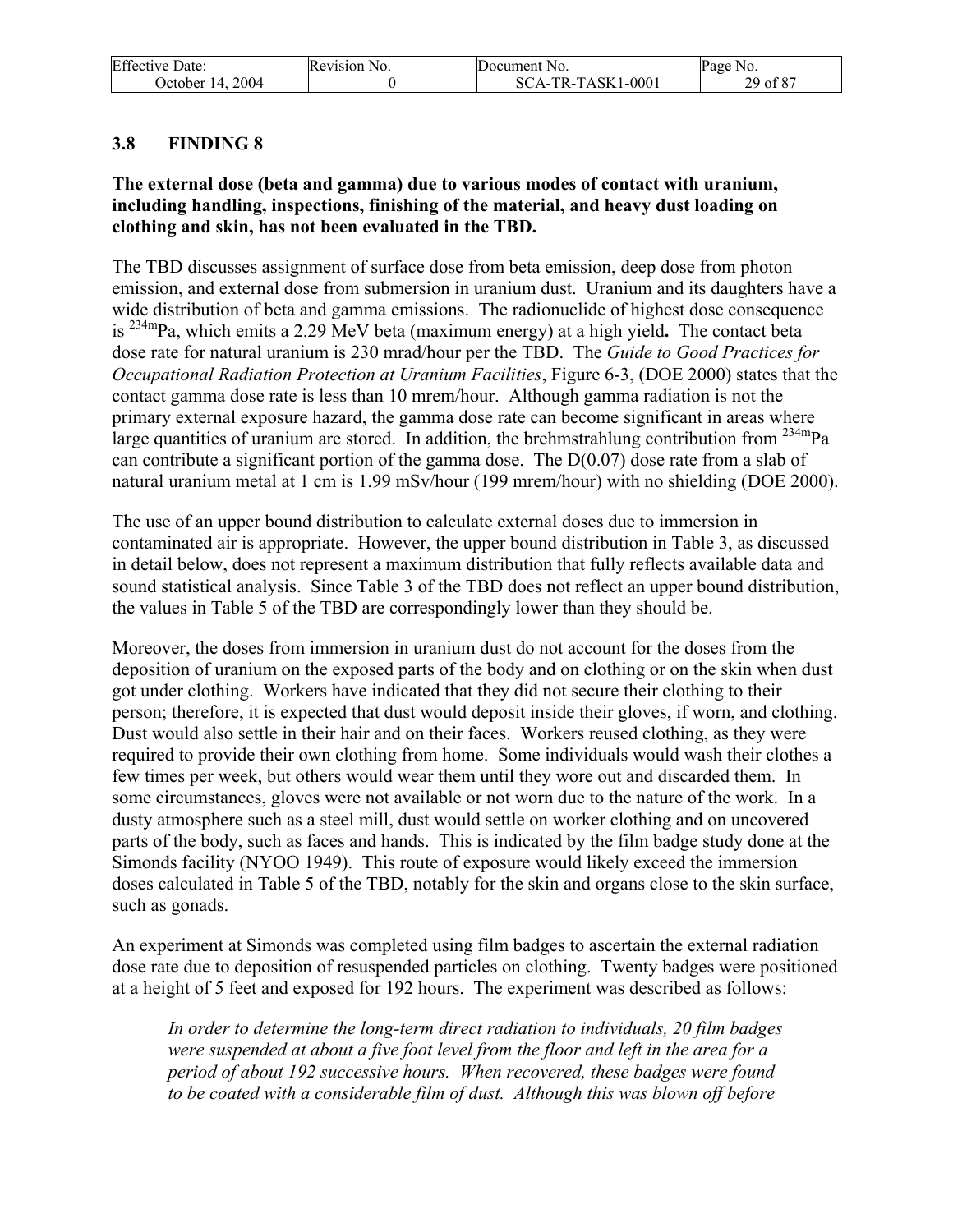| <b>Effective Date:</b> | Revision No. | Document No.        | Page No. |
|------------------------|--------------|---------------------|----------|
| October 14, 2004       |              | $SCA-TR-TASK1-0001$ | 30 of 87 |

*transshipment to the laboratory, it is undoubtedly true that a great deal of the reading found on the badges was a result of dust contact. The maximum*  radiation level found on any of these films was 5.6 mr/hr of beta or 0.34 mr/hr of *gamma. In view of the intense local radiation that would be caused by a film of dust, it is felt that the hazard from the direct radiation in this operation is insignificant.* (NYOO 1949)

These measurements provide data for external beta-gamma radiation and for residual uranium that would be deposited on the skin and clothing of a worker. Workers were not issued coveralls, but wore their own clothing. As the steel plant was rough on clothing, workers would use the same clothing for as many as two to three weeks without washing or discarding them. Many would leave their clothing at the plant and change before going home and wear the same clothing the next day. Hence, the film badge experiment at Simonds might describe the doses due to dust deposited on skin and clothing. The shielding provided by clothing, especially in the summertime may have been minimal for some parts of the body. Workers sometimes unbuttoned their shirts; others, especially in areas far from the toilets, would use the vicinity of the workplace as a toilet.

The film badge experiment indicates that external doses from resuspended uranium that is redeposited on clothing may be higher than the dose due to air submersion discussed in Table 5 of the TBD. As a result, external dose due to resuspended dust in periods between rollings requires further evaluation. The resuspension rate will be a critical parameter that will need to be evaluated for the specific circumstances prevailing at Bethlehem Steel.

The *Trip Report to Simonds Saw and Steel Co., Lockport, New York* (Heatherton et al. 1957) states that, although there were no large quantities of radioactive material found in the plant, the dose rate readings were slightly above background in all areas. Dose rates at 3 feet from the floor were 0.2 mrep/hour beta/gamma. Given this dose rate from residual contamination, workers could receive 10 mrep/week assuming a 50-hour work week. The readings above were taken in July 1957 after the facility had discontinued its uranium rolling operations. Dose rates from residual contamination during the period the facility was involved in uranium rolling would likely be higher due to the gradual buildup of uranium dust. The contribution to external dose caused by residual contamination after the completion of all rollings has not been considered in the TBD. This evaluation should include internal and external doses. The rate of attenuation of the residual contamination from washdown and vacuuming of the floor would be a critical parameter.

High exposure episodes may also have occurred, as for instance during air hosing of the area. Site experts indicate that air hosing occurred using a central compressed air supply. Vacuuming was apparently done using a mobile vacuum cleaner.

Regarding exposure from proximity to uranium, page 8 of 13 of the TBD states the following:

*A triangular distribution for electron exposure from uranium was determined in the following manner:*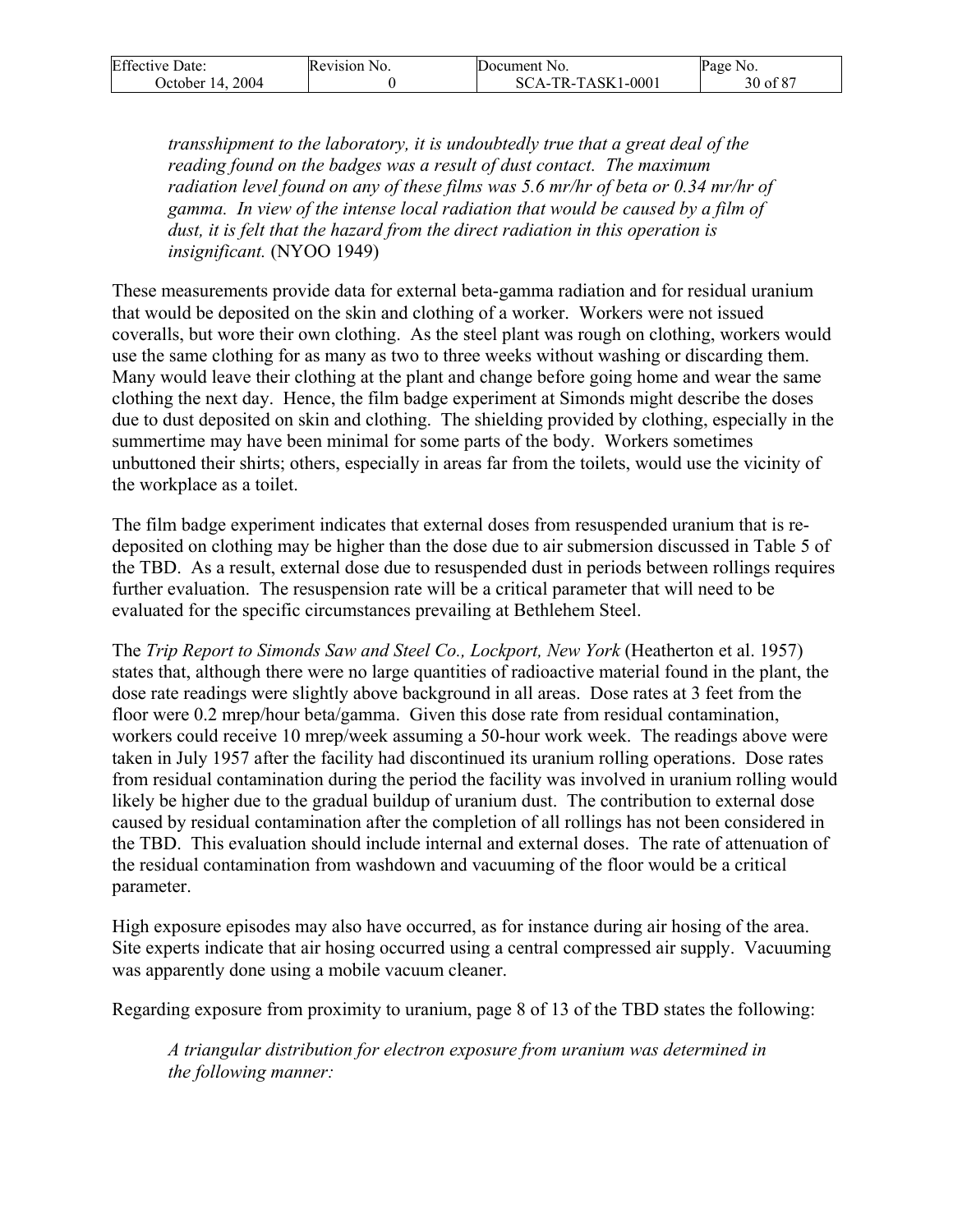| <b>Effective Date:</b> | Revision No. | Document No.        | Page No. |
|------------------------|--------------|---------------------|----------|
| October 14, 2004       |              | $SCA-TR-TASK1-0001$ | 31 of 87 |

- *The minimum was estimated by assuming the worker was 1 meter from an extended uranium source for 1 hour (per 10-hour shift). The estimated dose rate for this scenario was 90 mrad/hour (US Army 1989).*
- *Survey data of the Simonds facility were used to estimate the mode. The highest value measured during those surveys was 15 mrad/hr (AEC 1949b). To be claimant favorable, this dose rate was assumed for an entire 10-hour shift.*
- *A maximum value was estimated by assuming the worker was 0.3 meter (1 foot) from an extended uranium source for 6 hours (150 mrad/hr) and 1 meter away for 4 hours (90 mrad/hr).*

The highest measured value during surveys performed at Simonds from October 1948 through February 1949 was 15 mrad/hour (NYOO 1949). The measurements referred to were taken in direct contact with the floor. These measurements did not include survey points in the immediate vicinity of the stored uranium or uranium undergoing processing. The 15 mrad/hour dose rate, therefore, may not be indicative of process or finishing area dose rates and it should not be represented as such.

The TBD assumes a triangular distribution for external exposure. The maximum parameter is determined by assuming a worker would be exposed to 150 mrad/hr for 6 hours and 90 mrad/hr for 4 hours. The shift total for this scenario is 1,260 mrad for a 10-hour shift. The mode is assumed to be 150 mrad and the minimum 90 mrad for a 10-hour shift. The average value for this distribution would be 500 mrad per shift. A worker in direct contact with natural uranium could receive beta exposure at a rate of about 230 mrad/hour shallow dose and less than 10 mrem/hour deep dose. Many jobs required direct contact with uranium during rolling operations. Other operations required the worker to be in close proximity (within 1 foot) of the uranium. This was especially true for inspectors, chippers, scarfers, rollers, shearers, straighteners, and others involved in finishing work. The goal was to produce a billet within a tight tolerance, so all abnormalities on the billet would have to be examined and fixed. Given the nature of this work, it was not uncommon to handle material being rolled. Taking into account the surface dose rates for natural uranium, which is the claimant-favorable assumption, the maximum shallow and deep doses are underestimated by the current methodology in the TBD.

A number of special external exposure conditions were identified by site experts, which were not considered or mentioned in the TBD:

- Two to three men manually transferred billets against their abdomen to the secondary work area.
- Straighteners were responsible for correcting bends or bows in the uranium.
- Grinders removed jagged edges or seams to correct imperfections in the uranium.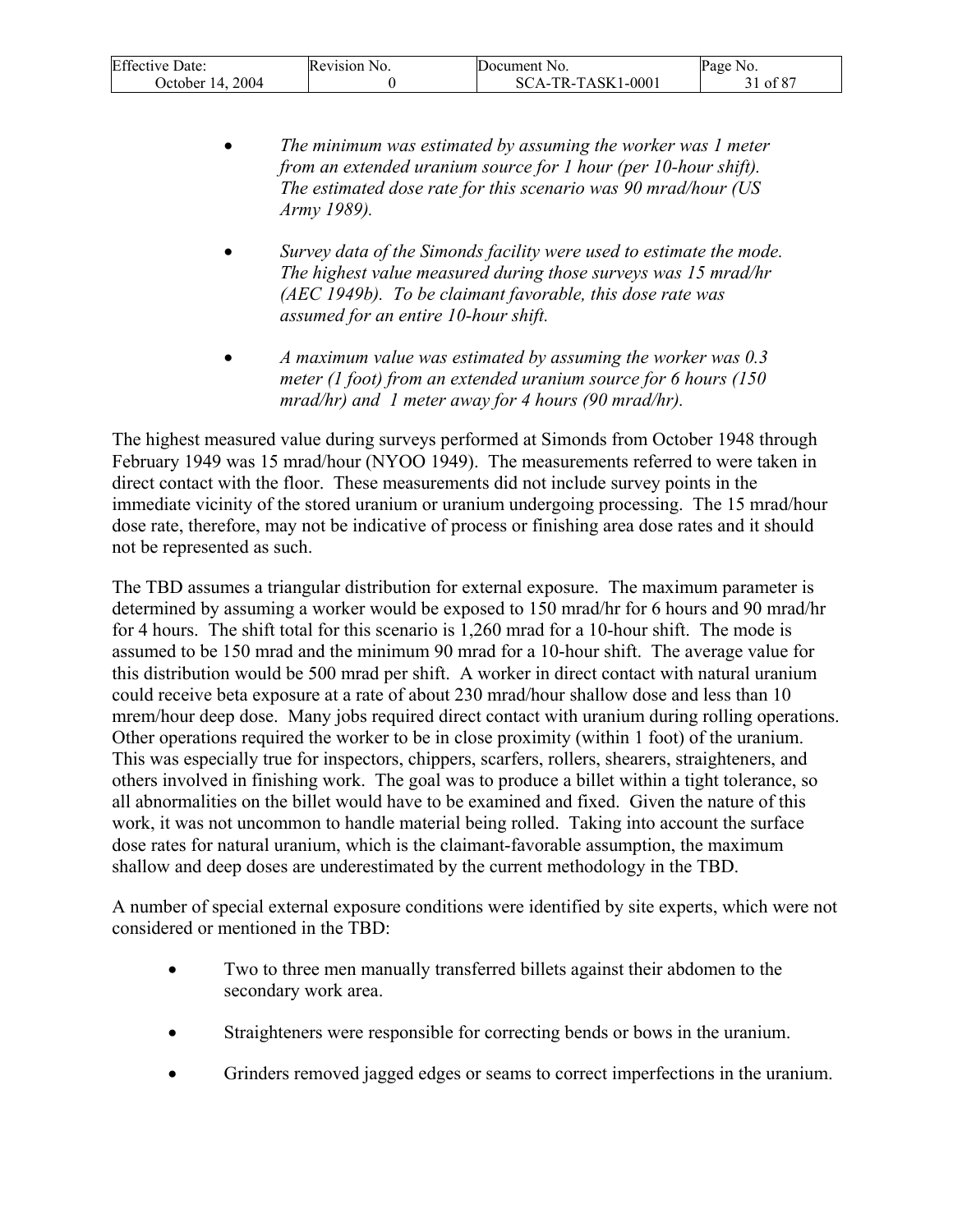| <b>Effective Date:</b> | Revision No. | Document No.      | "Page No. |
|------------------------|--------------|-------------------|-----------|
| 2004<br>October 14.    |              | SCA-TR-TASK1-0001 | of $87$   |

- Furnace men worked in and around the furnaces to repair holes.
- Guide setters, assistant rollers, and rollers were required to adjust the mills while they were rolling, placing them within 1 foot of the material.
- Inspectors were involved in near proximity or contact evaluation of the billets.
- Chippers and scarfers used air guns and torches, respectively, to eliminate slag or impurities from the uranium.
- Individuals loaded and unloaded billets and ingots from the trucks or railcars.
- Workers were involved in cleanup of the scale pits.
- When cobbling occurred, the line was stopped and the cobbles had to be manually removed from the rollers.

The workers at Bethlehem Steel were not told that they were working with uranium. Therefore, they did not know the additional precautions that needed to be taken to avoid radiation exposure. They were not trained in the principles of time, distance, and shielding, and did not realize that more pronounced beta exposure would result if they were in direct contact with the metal. What the workers knew was that this material had to be rolled to very strict tolerances. Mill and secondary area workers were in close proximity to  $(12)$  or in contact with the uranium oxide on a frequent basis. The length of time during a shift they were in contact with the uranium metal depended on their specific job. In determining a maximum value for external exposure, this direct contact should be taken into account. These routes of external exposure, which are not specifically addressed in the TBD, may be especially significant for some nonmetabolic cancers, such as skin cancer and cancers of male genitalia.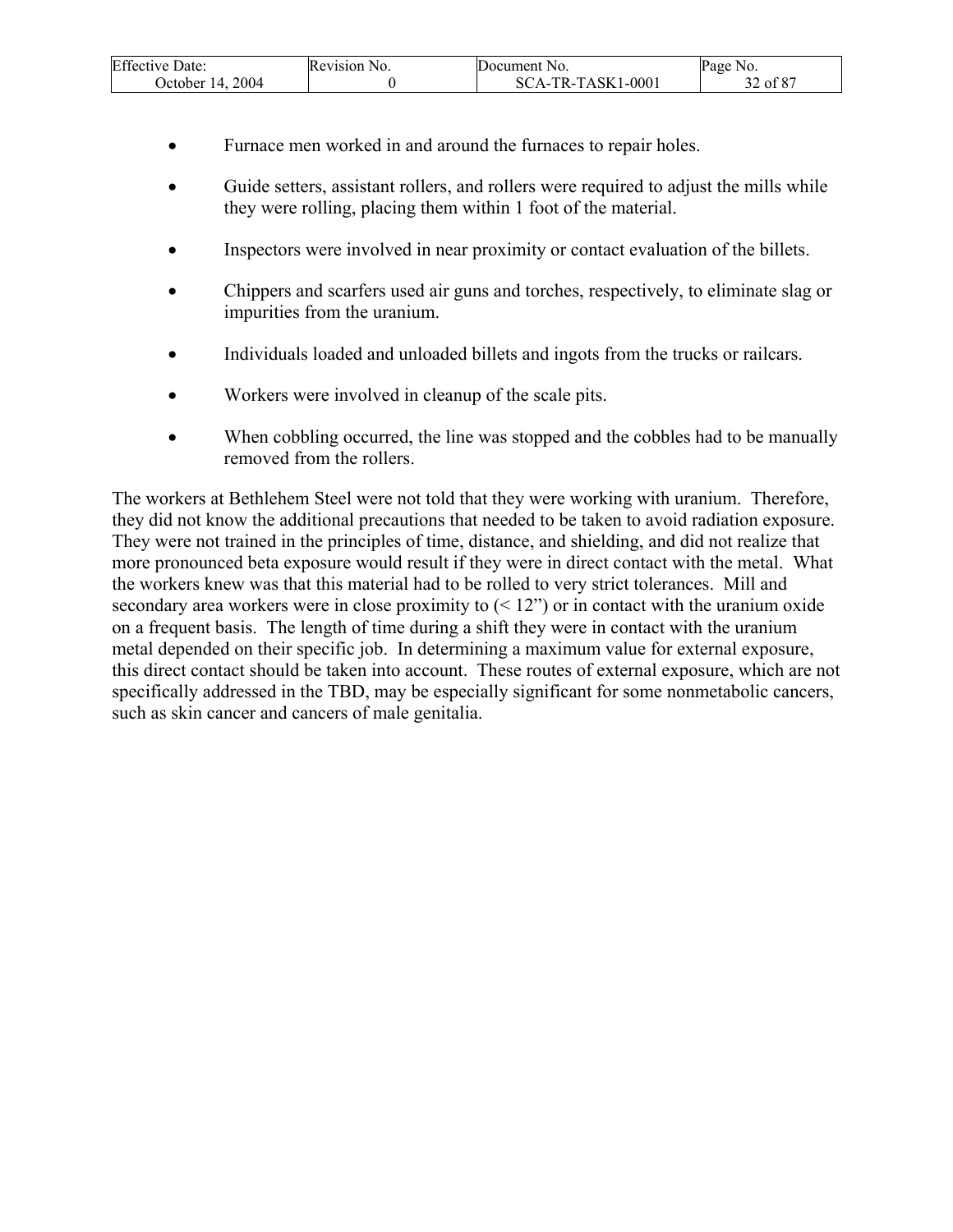| <b>Effective Date:</b> | Revision No. | Document No.      | Page No. |
|------------------------|--------------|-------------------|----------|
| October 14, 2004       |              | SCA-TR-TASK1-0001 | 33 of 87 |

# **4.0 OBSERVATIONS**

SC&A made a number of observations identified in its review of the Bethlehem Steel site profile and the supporting technical information bulletin. These observations relate to technical and process questions or issues concerning the completeness of data sources, technical accuracy, and adequacy of data. There were no observations related to regulatory compliance.

### **4.1 OBSERVATION 1**

The input of the site experts has not yet been adequately evaluated to determine the impact of dose reconstruction efforts.

Site expert information provided valuable understanding of operating conditions and non-routine occurrences. Input from site experts was not investigated and integrated into assumptions used for determining worker dose when the technical basis document (TBD) was first prepared, and with the exception of ingestion dose, when it was revised. This was an important contributor to some of the gaps and deficiencies that were identified in the TBD. Although a worker meeting was scheduled to be held in Hamburg, New York, on July 1, 2004, to allow workers to provide input with respect to the Bethlehem Steel TBD, NIOSH Revision 1 was issued on June 29, 2004. In addition, during the conference call with the audit team (see Attachment 1), NIOSH only stated that it was "reviewing this [July 1 meeting] information and looking for documentation to back up worker testimony."<sup>*NIOSH* did not indicate specific plans to update the TBD based on</sup> information provided in Hamburg, such as those related to incidents like cobbling and related handling of uranium.

# **4.2 OBSERVATION 2**

A comprehensive records search of relevant rolling operations documents was not performed to investigate worker testimony regarding additional rollings after 1952.

Page 3 of 13 in the TBD describes rolling processes as follows:

*The rolling experiments generally took place on weekends because the mills were in full use 5 days per week. The work only involved the 10-in. bar mill and associated billet preparation and handling equipment (LaMastra 1976; Range 1976; Thornton 1977; ORNL 1980*[a]*; DOE 1985).* 

In Table 1 of the TBD, the number of rollings identified through documentation includes four experimental rollings, eight production rollings, and an additional rolling of unknown type. These rollings were performed from April 1951 through October 1952. In the absence of documented data, one rolling per month was assumed for 1949 and 1950 equating to 120 hours of exposure. In 1951 and 1952, a total exposure period of 130 and 110 hours, respectively, was assumed. Per the August 12, 2004, conference call between NIOSH and SC&A, NIOSH indicated that the assumption of 48 rollings is considered claimant favorable.

Documentation clearly states that a contract was in place between Bethlehem Steel and the AEC in 1949: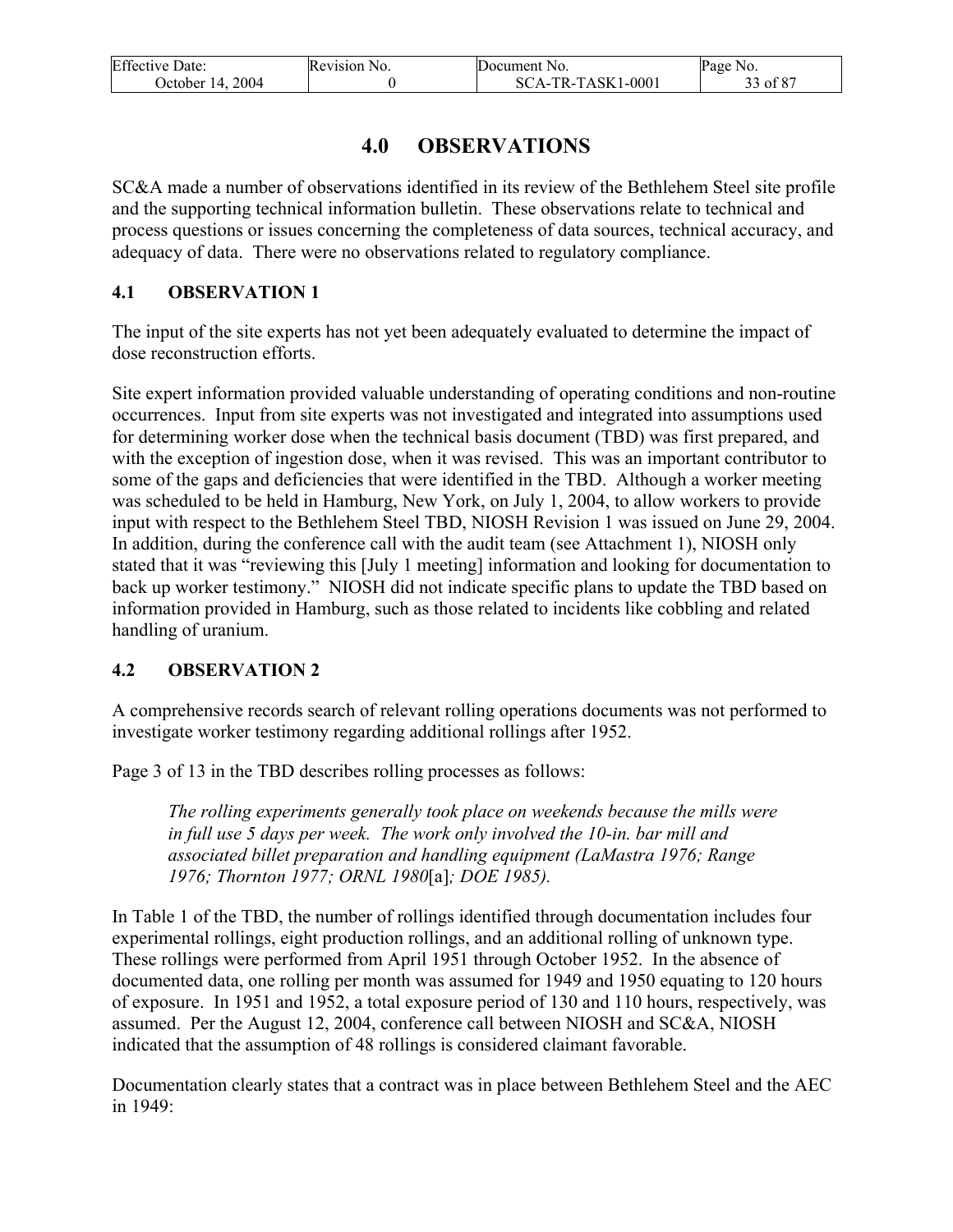| <b>Effective Date:</b> | Revision No. | Document No.        | Page No. |
|------------------------|--------------|---------------------|----------|
| October 14, 2004       |              | $SCA-TR-TASK1-0001$ | 34 of 87 |

*In 1949, the U.S. Atomic Energy Commission (AEC) contracted with Bethlehem Steel Corporation (BSC) to develop improved rolling mill pass schedules. BSC conducted this work under contracts AT(30-1)-1279 and AT(30-1)-1156, which were subcontracts with National Lead of Ohio (DOE 1985). The pass schedules were for the rolling of 5-in. natural uranium billets into 1.5-in. rods for use in nuclear reactors (LaMastra 1976; DOE 1985) for production of plutonium.* 

The absence of documentation from 1949 to 1950 for specific rollings creates an uncertainty about how many rollings were done in those years, rather than whether they were done. Therefore, it is difficult to assess whether the assumption of rolling on a single day per month in 1949 and 1950 can be considered claimant favorable for those years. The assumption of 12 rollings in 1949 and another 12 in 1950 is reasonable and may be claimant favorable in light of 1951 and 1952 data. But there is no conclusive evidence that this assumption is actually claimant favorable. This reservation should be seen in light of the considerable acceleration in the U.S. nuclear weapons program that took place in the aftermath of the first Soviet nuclear weapon test on August 29, 1949. Overall, the total of 48 rollings can be considered reasonable and may also be considered claimant favorable for this period in light of available information in the April 1951 to October 1952 period. However, this claimant favorability cannot be definitely established, due to missing records and documents.

The assumption about 48 rollings during the 1949-1952 period and its presumed claimantfavorability should not be used to make any statements outside of that period. Specifically, the summary provided in the elimination report states that the project was completed in 1952. This conclusion was reached without the benefit of site expert interviews and supporting documentation. The TBD acknowledges that there may have been some rolling in 1955, according to a letter from Paul Kansanovich (Compensation Agent, L.U.) to Robert Anderson (Bethlehem Steel) in 1979. Two former Bethlehem Steel employees have provided statements that uranium rollings took place at Bethlehem Steel in 1955 and 1956. These rollings are not being considered in the dose reconstruction, as they are outside the qualifying years of 1949- 1952. No documentation has been located with respect to post-1952 rollings, either in support of or in contradiction to the workers' accounts. The decision to rule out rollings beyond 1952 is not a claimant-favorable assumption.

Further, one site expert raised the possibility that National Lead of Ohio may have subcontracted rolling to Bethlehem Steel when their rolling mill was down and they needed to meet production quotas. Also, until the Fernald records center is searched for any pertinent records for these operations, the completeness of the records reviewed is questionable. NIOSH has claimed that the rollings in 1955 might have been of Navy material and would therefore not be covered under Energy Employee Occupational Illness Compensation Program Act of 2000 (EEOIPCA). Such a supposition is inappropriate in the absence of evidence.

There was an incomplete investigation of rollings at the Bethlehem Steel site. Although a search for records pertaining to Bethlehem Steel was performed at the Fernald records center, the DOE Office of Worker Advocacy, the Environmental Measurements Laboratory records storage, DOE Headquarters, and the DOE Germantown records facility, an equivalent search was not performed at other DOE facilities and records repositories. Given that the AEC managed the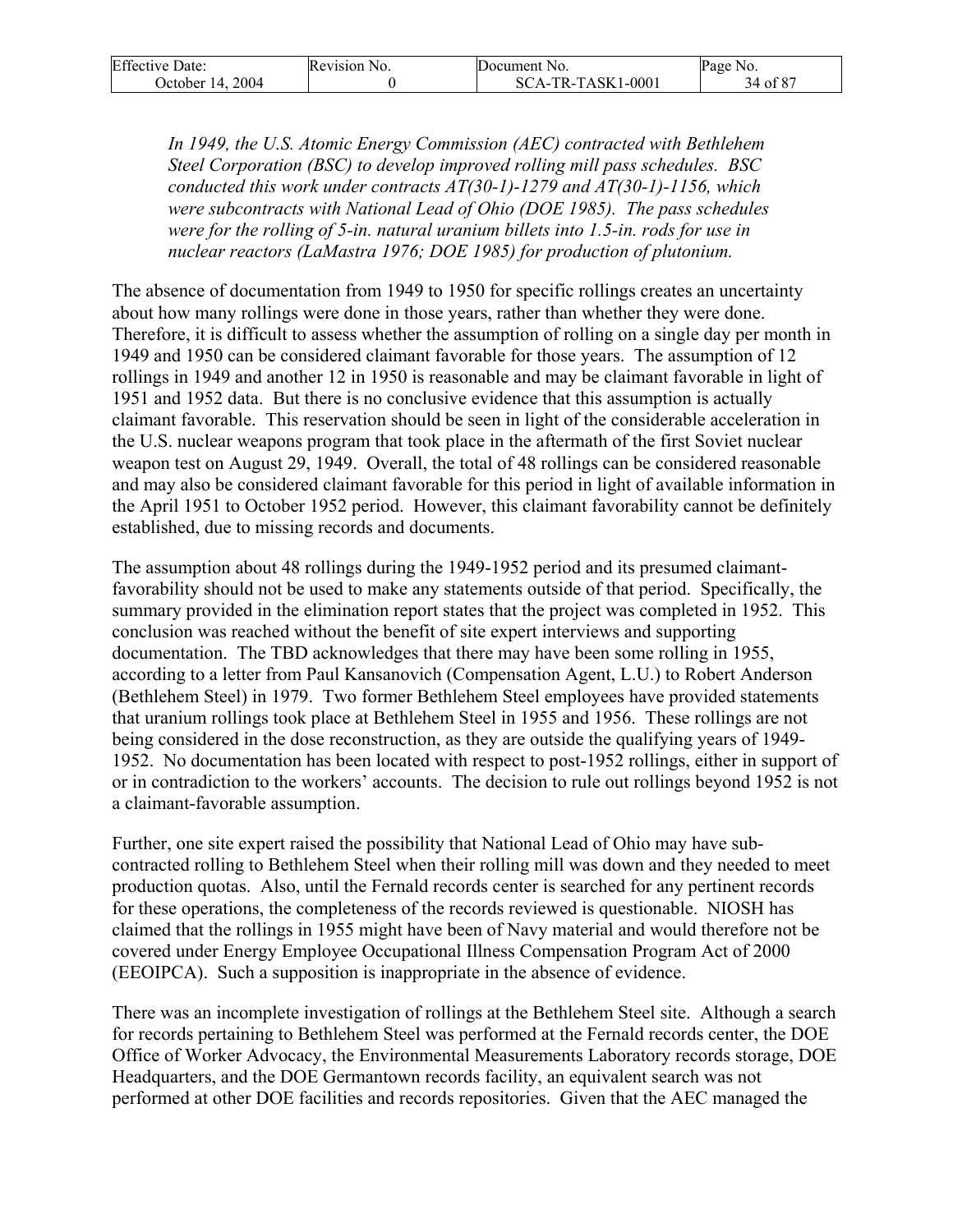| <b>Effective Date:</b> | Revision No. | <b>IDocument</b> No.                | Page No. |
|------------------------|--------------|-------------------------------------|----------|
| 2004<br>Dctober 14.    |              | CA-TR-TASK1-0001<br>SC <sup>-</sup> | of 87    |

inventory of uranium, Mallinckrodt Chemical Works may have a record of uranium supplied to the steel mills. Hanford, Chalk River Experiment, and the Savannah River Project, which received uranium billets for analysis and/or use (NLO 1952a), may also have records of receipt of this material. Argonne National Laboratory and DuPont may have been involved as demonstrated by their participation in the uranium rolling meeting held May 28, 1951 (McCrosky 1951).A review of physical inventory records at these facilities may provide a more complete history of the rollings at Bethlehem Steel and other Atomic Weapons Employer (AWE) sites.

In the preliminary record collection for evaluation of the site profile, several records were identified at the Hanford Declassified Document Retrieval System (DDRS). In these reports, they discuss the rolling of uranium at both Bethlehem Steel and Allegheny-Ludlum Steel. Additional reports from other sources also provided information on rollings at Bethlehem Steel.

For example, *Trip Report: Experimental Rolling of Thirty Tons of Uranium by the Simulated Fernald Process* (Hanford Works 1952) indicates that 30 tons of case uranium billets were rolled to Hanford diameter at Allegheny-Ludlum Steel and Bethlehem Steel on February 16, 1952. This date is not included in the listed rollings and indicates that an exhaustive records search was not completed, as this document was available in the public domain. (SC&A notes that a rolling for February 1952 was added as an assumption in the TBD. The comment here applies only with regard to a lack of completeness in the search of relevant records and the potential for additional rollings to be found, if such a search were conducted.) Workers have also suggested that records may be available at the Saylorsburg, Pennsylvania, records storage facility of the former Bethlehem Steel Corporation.

SC&A recognizes that the period for which workers are covered is not determined by NIOSH, but by the DOE. However, NIOSH can refer information and evidence to the DOE to consider as a basis for extending this period. While the worker testimony is uncorroborated by documentation so far, the document search is not complete. Therefore, a reference of the matter to the DOE for further evaluation and a more complete document search appears appropriate, especially given that there is an indicated willingness to provide testimony under oath.

# **4.3 OBSERVATION 3**

The assumption of 10 hours of work per day may not be claimant favorable based on available documentation and statements provided by site experts.

With respect to the length of exposure applied for internal and external dose calculations, page 5 of 13 of the TBD states:

*The number of exposure hours per year was determined by assuming 12 10-hour workdays per year for 1949 and 1950. This assumption is conservative considering no documentation indicates any rollings took place during those years. If there were rollings, it is assumed they took place only on weekends. Reports from 1951 and 1952 indicate that, with the exception of the April 1951 (Summary 1951), August 1952 (Bowman et al. 1952), and September 1952*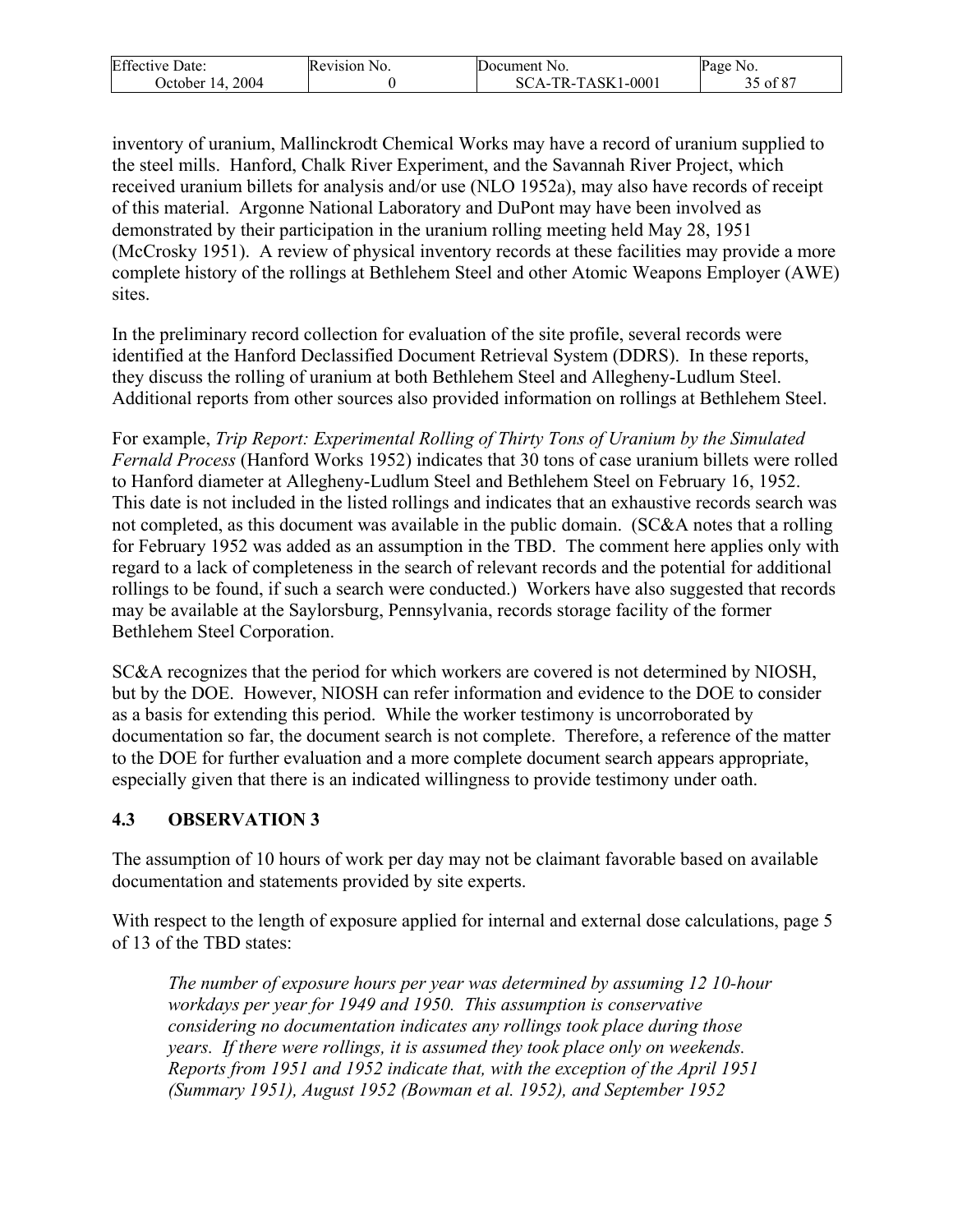| <b>Effective Date:</b> | Revision No. | Document No.        | Page No. |
|------------------------|--------------|---------------------|----------|
| October 14, 2004       |              | $SCA-TR-TASK1-0001$ | 36 of 87 |

*(Schneider and Yocce no date) rollings, rollings occurred on only one weekend day per month. For 1951, an additional 10 hours was added to account for the additional weekday in April, resulting in 13 10-hour workdays. For 1952, in addition to the eight documented rollings, it was assumed that one rolling each took place in February, May, and June, resulting in 11 10-hour workdays.* 

A 10-hour workday was assumed during rollings. However, the time to complete the rollings was dependent on the problems (e.g., salt bath leaks, cobbling, secondary finishing work) encountered during operations. Information from various reports (Hanford Works 1951 and 1952, NLO 1952b and 1952c) indicates that cobbling frequently occurred during rollings, lengthening the time it took to complete the operations. Rolling and finishing operations were followed by cleanup. If cobbling took place in the first half of the stands, the recovery time could be several hours. Workers reported that they worked from 8-16 hours during these rollings. The assumption of 10-hours per day exposure may not be uniformly claimant favorable based on statements provided by several site experts.

### **4.4 OBSERVATION 4**

The TBD has not considered several pathways of internal exposure resulting from incidents such as cobbles, repairs of furnaces, salt bath leaks, and uptake via injuries (i.e., burns, cuts, scrapes).

The TBD focuses on the potential internal exposures from routine operation of the rolling mills. Incidents at the facility were common and included formation of cobbles and subsequent mitigation, salt bath leaks, furnace repairs, and loss of uranium. The basis for the maximum value was an air sample taken adjacent to a rolling stand at Simonds Saw and Steel. This would not necessarily be representative of the exposures received during incidents and/or routine occurrences. Although the intent of the TBD is to address most of the claimant situations, there is no indication in the TBD when individualized dose estimates must be considered.

#### **4.4.1 Cobbles**

Uranium was more difficult to roll because it was not heated to as high a temperature as steel. During uranium rollings they often had what was called a cobbling. A cobbling results from a misfeed or a jam by the metal. When a cobble occurred, the workers had to clear the area to prevent burns from flying metal. A crane had to remove the cobble and workers with "hot gloves" would cut it into pieces with a torch until the mill was cleared. As the cobble was burned into small pieces, it also created slag and drips. The mill would not continue to operate when a cobble was in a roller. The time to remove the cobbles varied from 10 minutes to several hours.

The potential routes of exposure include inhalation, direct incorporation of uranium metal and oxide fines via burns and scratches, and direct contact with uranium metal. The rods would have had some oxide scale. In addition, as the metal was being burned, it created metal oxide fines and metal fumes in close proximity to the worker. The lack of long-term breathing zone data increases the importance of taking these incidents into consideration. The triangular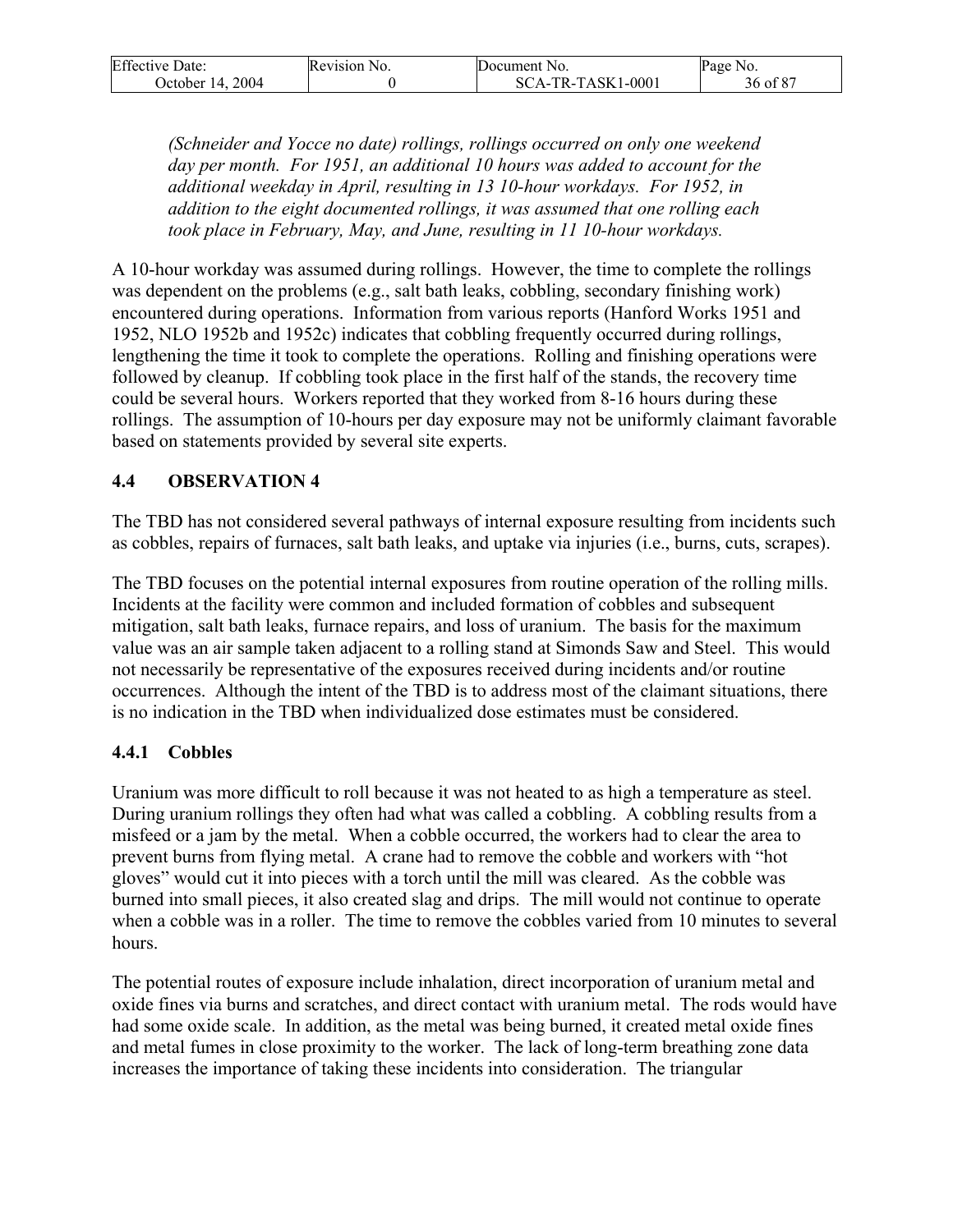| <b>Effective Date:</b> | Revision No. | Document No.      | Page No. |
|------------------------|--------------|-------------------|----------|
| 2004<br>Dctober 14.    |              | SCA-TR-TASK1-0001 | of 87    |

distributions employed in the site profile do not necessarily capture the exposures associated with these incidents.

### **4.4.2 Salt Bath Leaks**

Salt baths were contained in steel pans held together by welds. These welds failed resulting in leakage from the salt baths. The salt baths were lined with fire brick and workers occasionally had to replace this brick (NLO 1952a). The leaks resulted in a cessation of work until repair and cleanup of the leaks were completed. This may have created exposure potential outside of the times required for rolling.

## **4.4.3 Furnace Damage**

Two types of furnaces were used at Bethlehem Steel. A permanent furnace was used for the normal rolling process. A temporary furnace was used for billets that were received in "roughed" form from other steel mills. This was required because the billets were started at the finishing stands and not at the beginning of the process. The temporary furnaces had to be removed upon completion of the rollings.

Occasionally there was a burnout or leak in the furnace. A group of workers were responsible for temporarily repairing holes or leaks while the mill was still operating. Once the mill was shut down for maintenance, the bricklayers could enter the furnace to complete a more permanent fix. This likely resulted in internal exposure from excessive amounts of dust and external exposure from direct contact with and submersion in uranium dust.

## **4.4.4 Loss of Uranium**

During the August 27, 1951, uranium rolling operations, 100 lbs of oxide fell to the floor during air-cooling. Blisters of about 0.1 inch appeared at the point where the rod rested on the rails. The surface oxidized (Hanford Works 1951). It is not clear from the report how much of the uranium was recovered. In addition, uranium that fell into inaccessible places was not retrieved. The average loss per billet was determined by the weight difference between the ingot or roughed billet and the final billet. The average total loss of uranium was estimated at 88-94 lbs, depending on whether a round or square ingot was rolled (NLO 1952b). This indicates significant potential for large flake deposition on food, exposure between rollings and after the completion of rollings, and exposure to workers cleaning scale pits outside of the times when rollings were occurring.

The air concentration distribution discussed in Findings 2 and 3 above applies directly to days in which rollings were done. The selected distribution of airborne dust concentrations at the facility represents an average distribution over time and space. Measurements from all over the facility (and in the case of NIOSH Table 3, from two facilities) are used in the TBD to construct a composite distribution. When actual individual exposure measurements are available at a facility, the range of individual mean exposures usually is quite broad, with a long tail due to infrequent, unanticipated "events" that result in high exposures to a few individuals. However, breathing zone data are not available in these cases. Therefore, the use of a facility distribution based on available plant-wide data may not be favorable to the claimant, unless specific steps are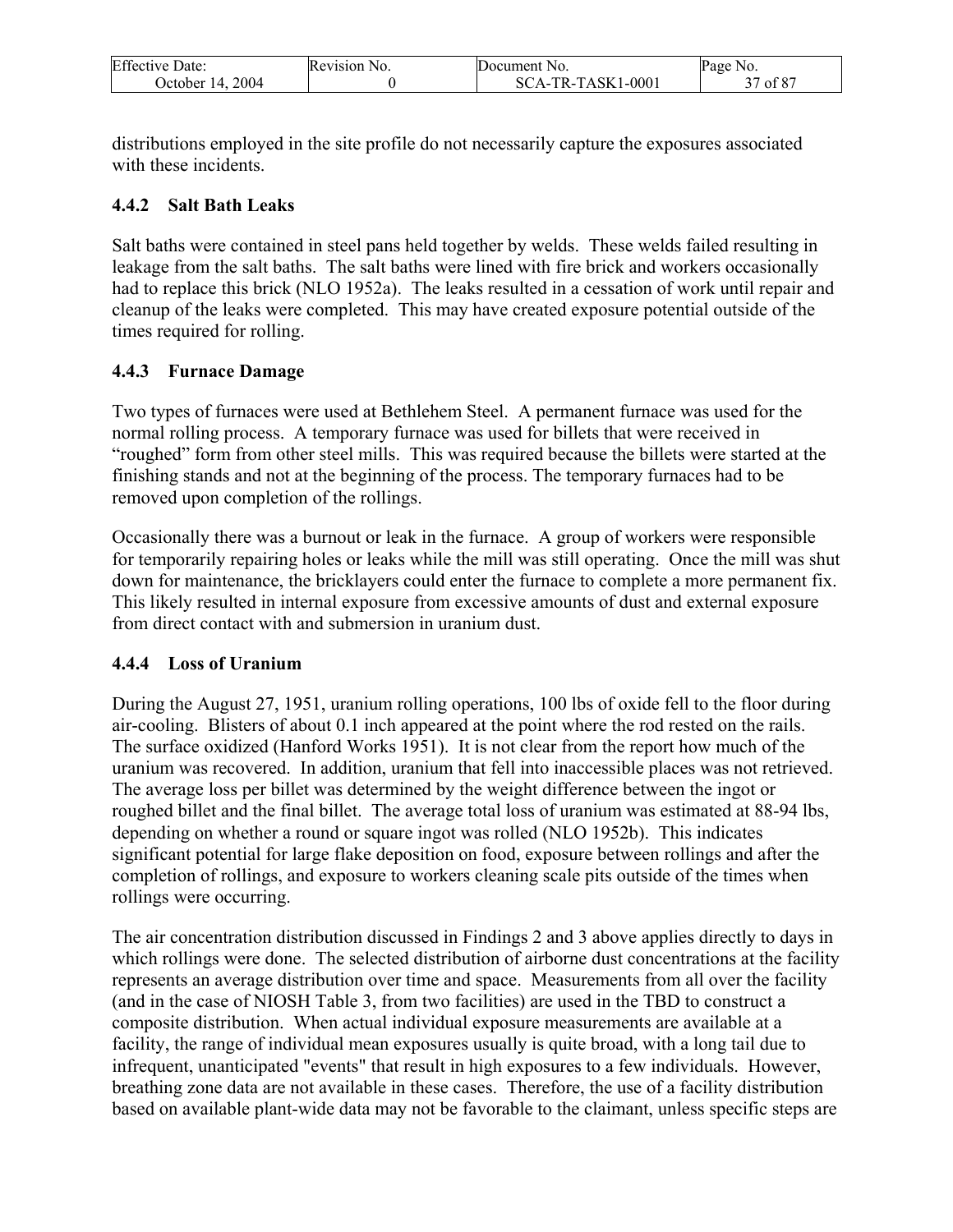| <b>Effective Date:</b> | Revision No. | Document No.        | Page No.           |
|------------------------|--------------|---------------------|--------------------|
| 2004<br>October 14.    |              | $SCA-TR-TASK1-0001$ | of 87<br>າດ<br>58. |

taken to ensure that the chosen parameters actually include representation of the worst conditions that any single worker could have experienced.

Among the cautions regarding the use of Table 3 for maximum doses should be a discussion of unusual work conditions that are not captured in air concentration data. Working in and around contaminated furnace areas is one example. NIOSH should therefore create a list of unusual working conditions as well as high hazard workplace areas, such as at rollers, furnaces, and secondary processing. This list can guide those who take worker interviews to assure that relevant information is solicited about these items. If these conditions apply to the dose reconstruction at hand, then specific adjustments will have to be made to the calculated dose using a combination of available data and analytical techniques.

### **4.5 OBSERVATION 5**

The TBD makes no distinction between routine dose assignment conditions and unique exposure conditions, such as high-risk work (e.g., loading and unloading of uranium, routine maintenance of equipment, clean out of pits).

Although the TBD is not considered all-inclusive, there is no reference to those activities that may require individualized dose reconstruction. There were a number of jobs performed in the steel mill. The relative exposure potential was highly dependent on the job an individual was performing. Many jobs required direct contact with uranium or work in the immediate vicinity of the metal. Those who were involved in rolling uranium and performing secondary finishing work, which involved machining on the metal, were likely exposed to a higher concentration of dust and scale than the average worker. Those workers who were very near rollers may have been exposed to even higher dust concentrations.

There were cropping and cutting operations involved with uranium bar production as a part of routine operations or with failure of the bar to form. Cropping and cutting generated uranium dust resulting in a potential internal exposure. To the extent that this occurred during rolling hours, the dust concentrations would be part of the assumptions about workplace environment made by NIOSH and ORAU. However, cropping and other specific operations performed by particular workers raise the difficult statistical problem of how facility data on air concentrations and even workplace data on concentrations (some of which are available for Bethlehem Steel) can be translated into statistically defensible individual dose estimates.

Cleanup and maintenance workers had a higher potential for inhalation of dust. Uranium billets were hosed down with water as the rolling was being done to wash off the scale. The steam dissipated into the air and the scale and dust were flushed into a sub-basement. The pits were cleaned out, likely resulting in exposure to cleanup workers, crane operators and railroad workers. Site experts indicated that the scale pit was manually shoveled about once in six months, perhaps creating an increase in the potential for exposure. The scale pit was cleaned out with a crane about once a week. This is based on site expert statements. Workers also participated in other cleanup activities, such as blowing lime off the walls, sweeping and/or vacuuming uranium dust, and cleaning out salt baths. These activities likely resulted in exposure to dust and material mixed with uranium. Further investigation is necessary regarding this issue.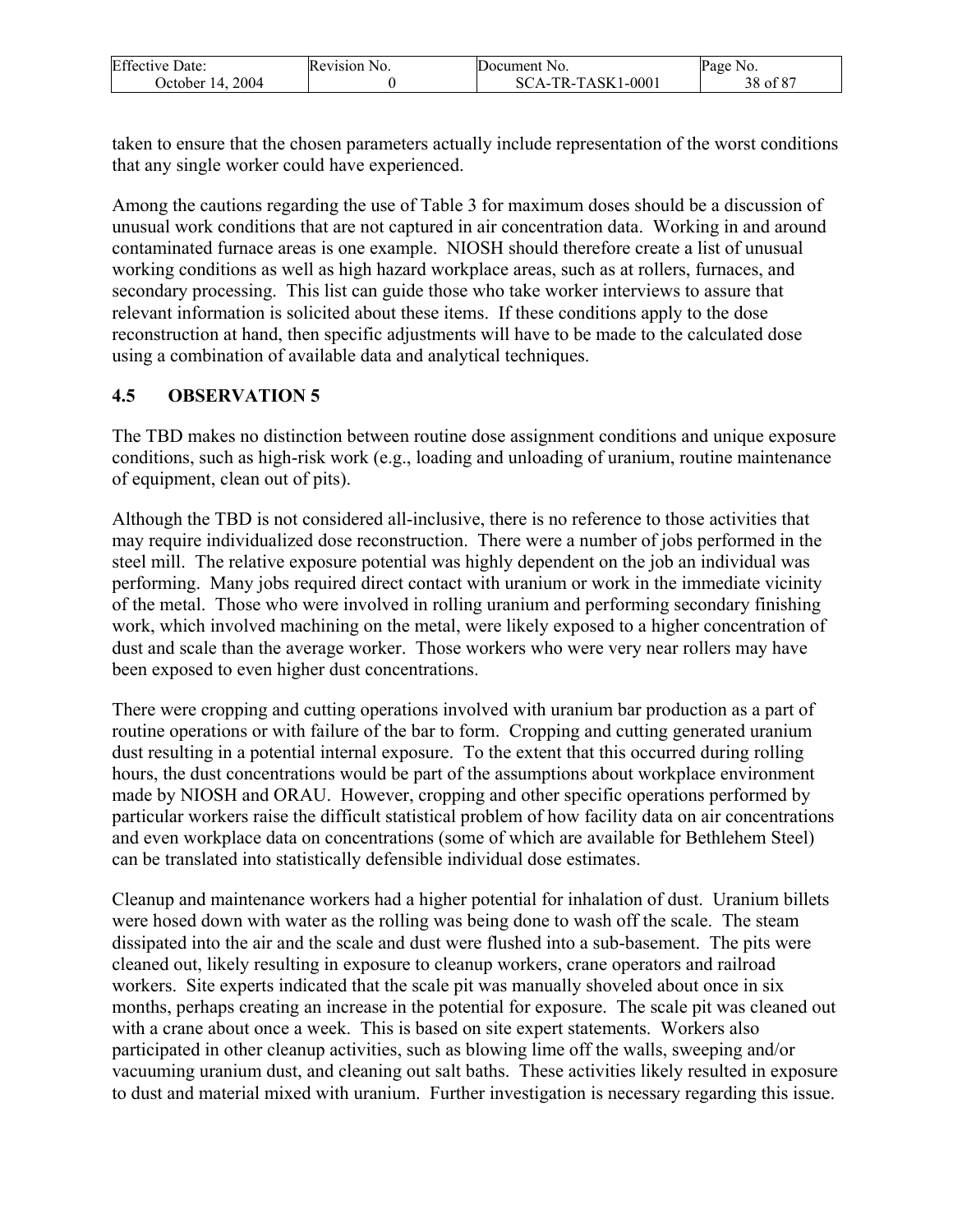| <b>Effective Date:</b>  | Revision No. | Document No.        | Page No.                             |
|-------------------------|--------------|---------------------|--------------------------------------|
| 2004<br>$\degree$ : 14. |              | $SCA-TR-TASK1-0001$ | $\sim$ C O $\sim$<br>$^{\circ}$ of 8 |

Specifically, an evaluation of the validity of air sample data for specific workstations, including rolling stands, is needed, since spraying may result in a rapid falloff of air concentrations. This is indicated by a comparison of samples L709, L710, and L711 with sample L712 in the October 27, 1948, Simonds dataset (see Table A4-1 in Attachment 4).

## **4.6 OBSERVATION 6**

There is no mention of estimates of dose from environmental releases in the Bethlehem Steel TBD as there are in subsequent site profiles, such as those completed for Mallinckrodt Chemical Works, Savannah River Site, and Hanford.

The lack of consideration of environmental doses for Bethlehem Steel is inconsistent with other site profiles that use environmental dose to assign dose to non-monitored workers who were not likely to receive exposure to radioactive material. The typical mode of disposal at the steel mill was to discharge waste to the air, ground, and to Lake Erie. Based on the policies and practices at Bethlehem Steel, there was a potential for environmental release and therefore environmental dose to workers. The contribution of this factor on dose outcomes is not clear, but should be further investigated. Regardless of whether this is determined to be a significant issue or not, it should be addressed in the technical basis document, if only briefly.

## **4.7 OBSERVATION 7**

The Bethlehem Steel TBD assumes workers were given chest x-rays in a period of time when photofluorography was a prevalent technique.

The assumption was made that Bethlehem Steel workers received annual chest x-rays based on documentation for Simonds Saw and Steel facility (Simonds 1948). A conventional chest x-ray posterior-anterior (PA) view rather than photofluorography (PFG), which was a standard technique during the years 1949-1952, was assumed with a default value of 0.2 cGy for dose calculations. Lateral views of the chest were also not assessed. It would be more claimant favorable to assume that workers on site during the covered period had photofluorographic examinations in the absence of evidence to the contrary. A review of the actual x-rays would indicate the type of x-ray given (i.e., 14 x 17 for PA chest x-rays, 35 mm film for photofluorographic units). The entrance skin kerma dose for photofluorography ranges from 1-3 cGy, which is higher than the estimated doses in Table 7 of the TBD. ORAUT-OTIB-0006, *Dose Reconstruction from Occupationally Related Diagnostic X-ray Procedures* (Kathren et al. 2003), the generic DOE document for occupational medical x-rays, assumes a default value of 3 cGy. If the use of photofluorography is ruled out, it should be based on positive evidence and documented in the TBD.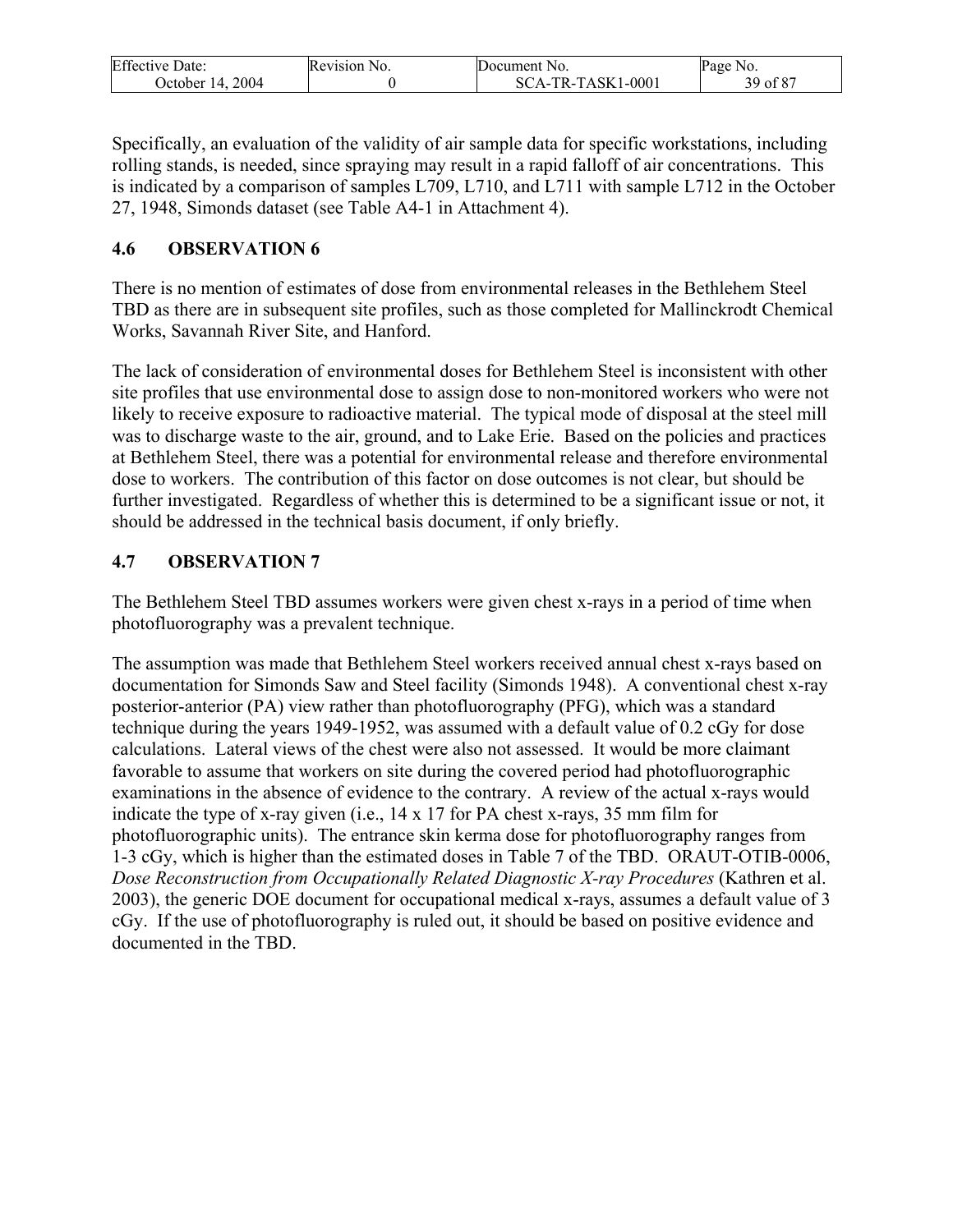| <b>Effective Date:</b> | Revision No. | Document No.        | Page No. |
|------------------------|--------------|---------------------|----------|
| October 14, 2004       |              | $SCA-TR-TASK1-0001$ | 40 of 87 |

# **5.0 PROCEDURAL CONFORMANCE**

The dose reconstruction process must comply with the requirements of 42 CFR 82. As a method of effectively implementing these requirements, the National Institute of Occupational Safety and Health (NIOSH) has written technical guidance documents on external and internal dosimetry. Oak Ridge Associate Universities (ORAU) has committed to the use of these guidance documents in its quality assurance program plan. The issues identified below are cited circumstances where the Bethlehem Steel technical basis document (TBD) is not consistent with the guidance outlined in NIOSH's external dosimetry guidance document.

## **5.1 PROCEDURAL CONFORMANCE ISSUE 1**

The TBD did not take into account ICRP 75 in assessing the validity of air concentration data for estimating individual worker doses.

ICRP 75 makes specific recommendations about the use of air concentration data of the type available for Bethlehem Steel and Simonds; that is, short-term air samples that are not true longterm breathing zone data for assignment of individual dose. Only two of the 38 Simonds samples are marked as breathing zone. Some of the Bethlehem Steel samples are marked as breathing zone, while others are general air. It is unclear whether any of the samples marked as "breathing zone" were actually breathing zone samples, such as those obtained by using lapel samplers. ORAUT-OTIB-0004 (p. 4) indicates that air samples of the time were not true breathing zone samples. All were short-term samples; in most cases they were a few minutes or a few tens of minutes. ICRP 75 addresses the accuracy of air samples for individual worker intake of radionuclides as follows:

*Two sources of airborne contamination are particularly important: localized releases, and the resuspension of surface contamination. Both can be directly generated by the work activities of individual workers. Airborne contamination is often localized and transient. In particular, there can be very significant differences between the activity concentration in the breathing zone of a worker and the level measured at some nearby fixed location, the concentration in the breathing zone usually being higher….* 

*When area samplers are routinely used for quantitative determinations of intake, the representativeness of the results should be determined using a special monitoring program, often involving personal air samplers. Conversion factors relating the area measurement to the concentrations in the immediate breathing zone should be established and reviewed from time to time and after any significant changes to the operations. Despite this correction, area samplers, even if located close to the breathing zone of workers, may not always provide data that adequately represent the intake of each individual worker. This is particularly true in cases where the air contamination sources are localized and variable with time, often because they result from the workers' own actions or movements.*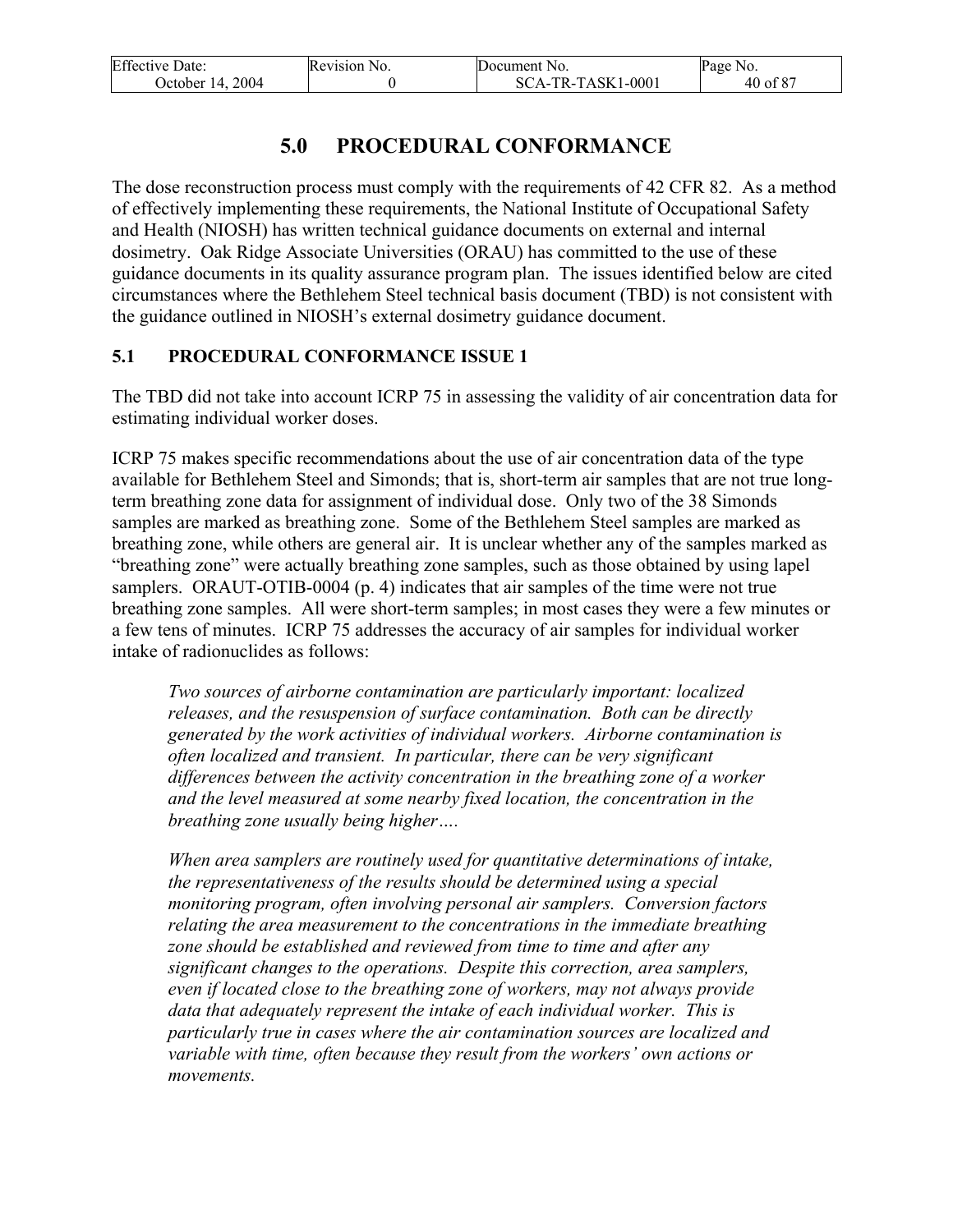| <b>Effective Date:</b> | Revision No. | Document No.        | Page No.      |
|------------------------|--------------|---------------------|---------------|
| 2004<br>October 14.    |              | $SCA-TR-TASK1-0001$ | $\cdot$ of 87 |

ICRP 75 further cautions that air samples, such as personal air samplers, can have a bias; therefore, long-term averages, rather than single results from a shift or even a week, are preferable (ICRP 1997).

The TBD relies on the air samples to determine worker dose, and therefore should consider the accuracy and applicability of the air sample data. This is especially important given the limited nature of the data. The available air samples indicate that air concentrations were highly localized and variable with time. These are both situations in which a critical assessment of air concentration data is recommended. Moreover, critical evaluation of the Bethlehem Steel air data along the lines above is especially important because of the spraying of water on the uranium in the context of a lack of complete ventilation.

Some sample calculations illustrating the kinds of adjustments that may be made to the data in light of ICRP 75 are discussed in Attachment 4. As noted there, these adjustments will inevitably contain a substantial amount of judgment, especially in light of the facts that (1) much of the Bethlehem Steel data is missing (such as data for 1949 and 1950) and many documents and records have been destroyed, (2) Bethlehem Steel air samples also show high variation in time and workstation location, making the available data more difficult to interpret with confidence, and (3) the Simonds facility is only broadly comparable to Bethlehem Steel and has only one usable dataset.

Available data can be adjusted in a number of different ways in light of the ICRP 75 recommendations above. The different methods of adjustment yield widely divergent results. This raises the issue of whether it might be more defensible to proceed in a different manner – that whether all AWEs uranium metal working should be treated as a group and making claimant-favorable choices in that context. NIOSH has done this in ORAUT-OTIB-0004, but this document was not used in the TBD.

## **5.2 PROCEDURAL CONFORMANCE ISSUE 2**

The TBD did not take into account the more claimant-favorable methodologies set forth for metal working AWEs in ORAUT-OTIB-0004 (Anderson 2003). As a result, the maximum dose estimates for Bethlehem Steel are underestimated in the TBD as compared to that derived in ORAUT-OTIB-0004.

ORAUT-OTIB-0004 was written explicitly for uranium metal working AWEs, and therefore applies to the Bethlehem Steel case. It defines its applicability as follows (p. 3):

*The processes at these facilities included reduction and recasting, rolling, machining, and extruding of uranium, fuel element fabrication, scrap recovery, and recovery of uranium from phosphoric acid. A large number of the facilities handled uranium metal. The facilities relevant to this document were privately owned and the AEC work was done on a part-time basis or in addition to their normal commercial operations.* 

*This document applies only to facilities that handled uranium metal and is not to be used for facilities that processed thorium, radium, or uranium ores. The intake*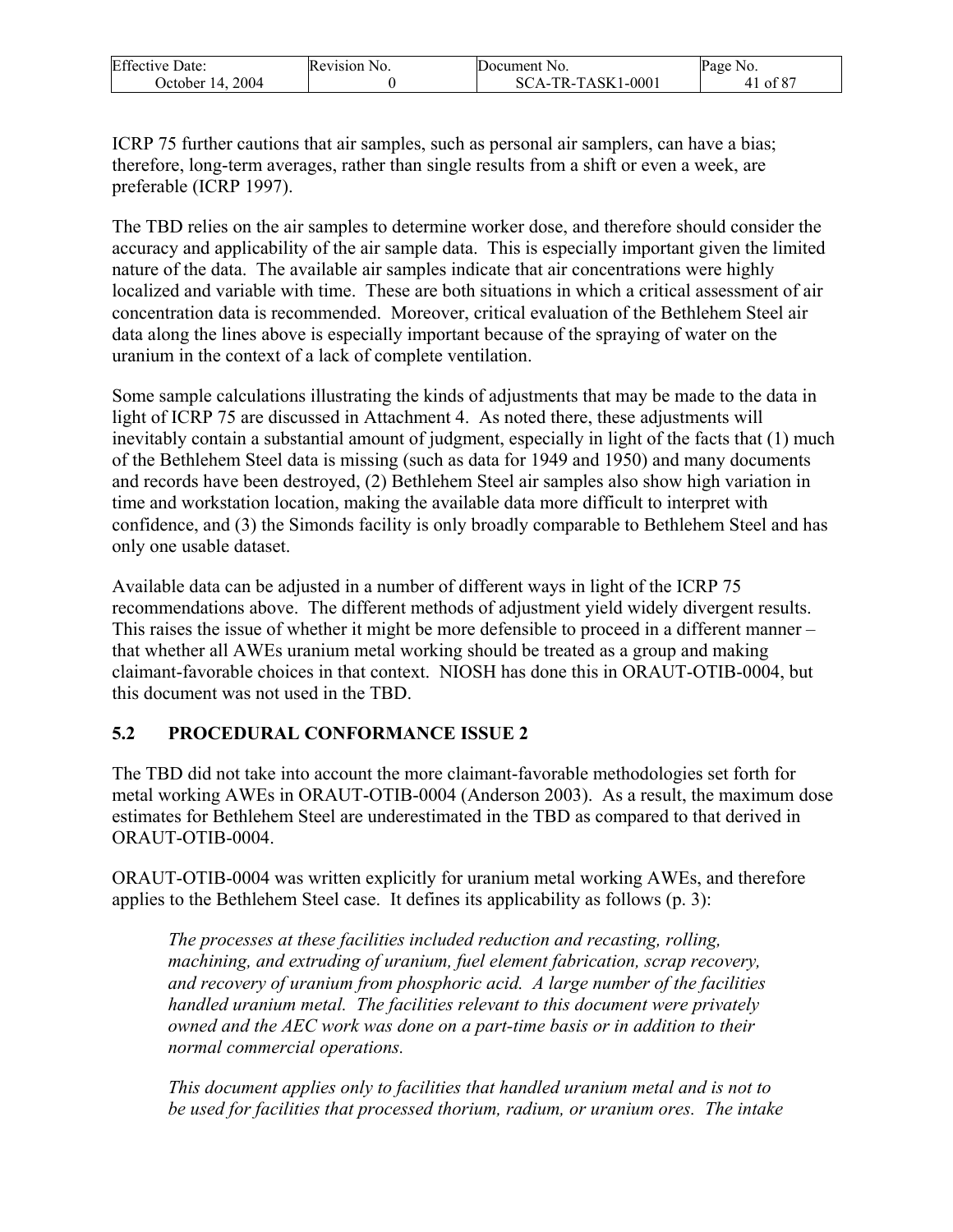| <b>Effective Date:</b> | Revision No. | Document No.        | Page No.         |
|------------------------|--------------|---------------------|------------------|
| 2004<br>October 14.    |              | $SCA-TR-TASK1-0001$ | .607<br>42 of 8, |

*and dose rates in this exposure matrix are to be used in conjunction with the individual worker's covered employment dates, date of birth, and date of cancer diagnosis. If it is necessary to pro-rate intake and dose rates, it is acceptable to use values for a full year as this is an over-estimation and, thus, claimantfavorable. Because worker bioassay and dosimetry data cannot be ignored, the worker's data, if available, should be reviewed and it should be ensured that a dose reconstruction based on this exposure matrix is an overestimate and is, therefore, a claimant-favorable approach.* 

The Appendix to ORAUT-OTIB-0004, which lists the facilities to which it is applicable, specifically includes Bethlehem Steel. Revision 1 of the Bethlehem Steel TBD was published on June 29, 2004, more than six months after ORAUT-OTIB-0004 was published. Therefore the revised Bethlehem Steel TBD should have fully investigated the methodologies used for dose determination in ORAUT-OTIB-0004 as compared to the TBD.

SC&A will be reviewing the methodologies outlined in ORAUT-OTIB-0004 as part of the Task 3 review of procedures. The comments here are therefore limited in nature as they specifically apply to the Bethlehem Steel TBD. Following the review of ORAUT-OTIB-0004, further consideration will have to be given to incorporating the recommendations into this procedure and other affected technical documents.

There are important issues that are covered in ORAUT-OTIB-0004 that are not addressed in the Bethlehem Steel TBD:

- ORAUT-OTIB-0004 recommends that a 2,000-hour work year be used, even when the metal working only occurred part-time. It explicitly states that "the operations at the facilities for which this document is applicable were smaller, mostly part-time operations" (p.4). This issue clearly applies to Bethlehem Steel.
- ORAUT-OTIB-0004 recommends that a uranium dust level of 100xMAC be adopted for the entire year (p. 4). The TBD should have investigated whether this is more claimant favorable than the procedure adopted in Table 3 of the TBD. To be specific, the estimated exposure over four years (1949 to 1952) to contaminated air based on the average concentration derived from Table 3 of the TBD is 160,320 MAC-hours (334xMAC times 48 days of work at 10 hours per day). In contrast, ORAUT-OTIB-0004 yields an exposure estimate of 800,000 MAC-hours for the same period.
- Applying the full work year to part-time operations may allow for indirect consideration of resuspended uranium, as indicated on pg. 8 of ORAUT-OTIB-0004. However, whether it does so in the specific instance of Bethlehem Steel is an open question that requires analysis.
- ORAUT-OTIB-0004 notes that "early exposure studies were not very selective in terms of particle size (Stannard 1988). Also, the air concentration measurements represented the amount of uranium in the air where the workers were located, but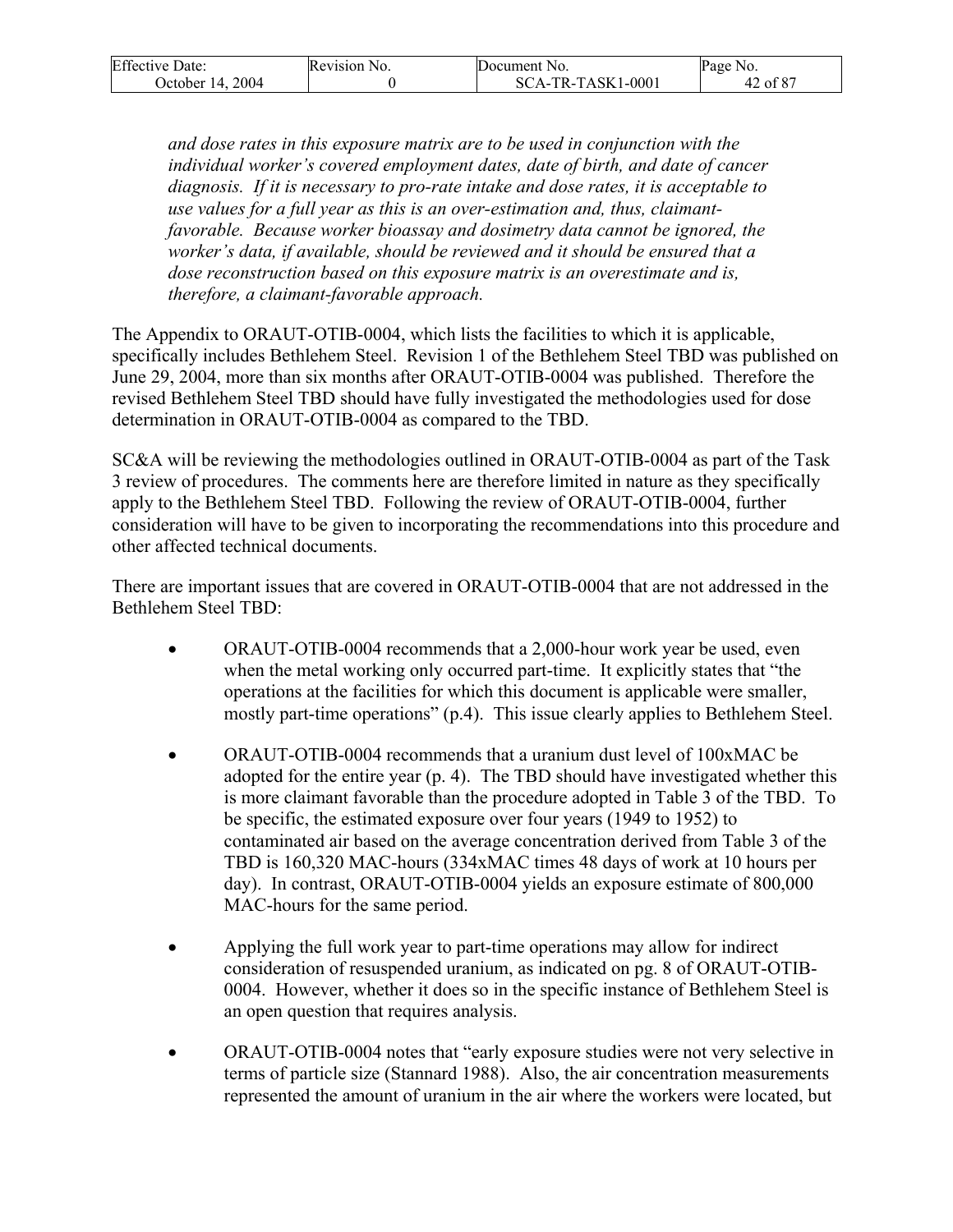| <b>Effective Date:</b> | Revision No. | Document No.        | Page No. |
|------------------------|--------------|---------------------|----------|
| October 14, 2004       |              | $SCA-TR-TASK1-0001$ | 3 of 87  |

not necessarily what was taken into the lung or the body" (p. 4). Therefore the recommendations of ICRP 75 regarding air samples apply. SC&A will review this question generically as part of Task 3. For the Bethlehem Steel TBD, the appropriate procedure would be to compare the dose derived from uranium dust levels, expressed in terms of MACs over 2,000 hours, recommended in the TBD with the sum of claimant-favorable dose from a technically and statistically sound analysis of the October 27, 1948, Simonds dataset, and resuspension data from Simonds, as discussed above. The more claimant favorable of the two should be used in the Bethlehem Steel TBD.

- ORAUT-OTIB-0004 makes provision for post-rolling doses from resuspended uranium. The Bethlehem Steel TBD does not cover this. This item should be included in the TBD. The specific parameters recommended in ORAUT-OTIB-0004 for post-rolling exposure would need to be evaluated in light of residual contamination data from the Simonds facility. SC&A will evaluate post-rolling parameters (notably the decay parameter of 0.01 per day) as part of its Task 3 review.
- Table 4 of the Bethlehem Steel TBD takes ingestion doses into account only for days on which rollings took place (12 or 13 days per year). In contrast, ORAUT-OTIB-0004 includes ingestion doses for 250 days per year. The annual ingestion of  $3.14 \times 10^6$  pCi/year estimated in ORAUT-OTIB-0004 is about 50 times greater than the annual intake estimate indicated by the average of the triangular distribution in Table 4. SC&A notes that the ORAUT-OTIB-0004 estimate would be more claimant favorable than Table 4 of the TBD. However, SC&A recommends that the TBD take specific account of large particles and flakes settling on food in its evaluation of ingestion doses from rolling operations as noted above. An assessment of ingestion doses for the entire working year during and between rollings, taking flakes and large particles into account, is beyond the scope of this review. The same applies to post-rolling ingestion.

The use of the general approach specified in ORAUT-OTIB-0004 in the case of Bethlehem Steel has the advantage of bypassing many of the difficult issues relating to the statistical representation of the highly incomplete Bethlehem Steel datasets and the application of the Simonds October 27, 1948, dataset to Bethlehem Steel. These issues are discussed in more detail in Attachment 4. We have not evaluated the specific parameters chosen to represent all uranium metal AWEs as part of this review, since they are beyond its scope. However, the general approach does suggest itself as potentially more defensible in that data from many facilities are being used to create a claimant-favorable approach. We would note one caution in this context. The application of any approach that is general, whether of a facility air concentration distribution or a set of parameters across AWEs, raises the risk that some workers in especially high-risk jobs (or high-risk facilities) may not be treated in a claimant-favorable way. Therefore, we note in this context as well, that a list of high-risk jobs and incidents for Bethlehem Steel would be a useful guide for individual dose reconstruction whatever approach may be chosen for estimating doses.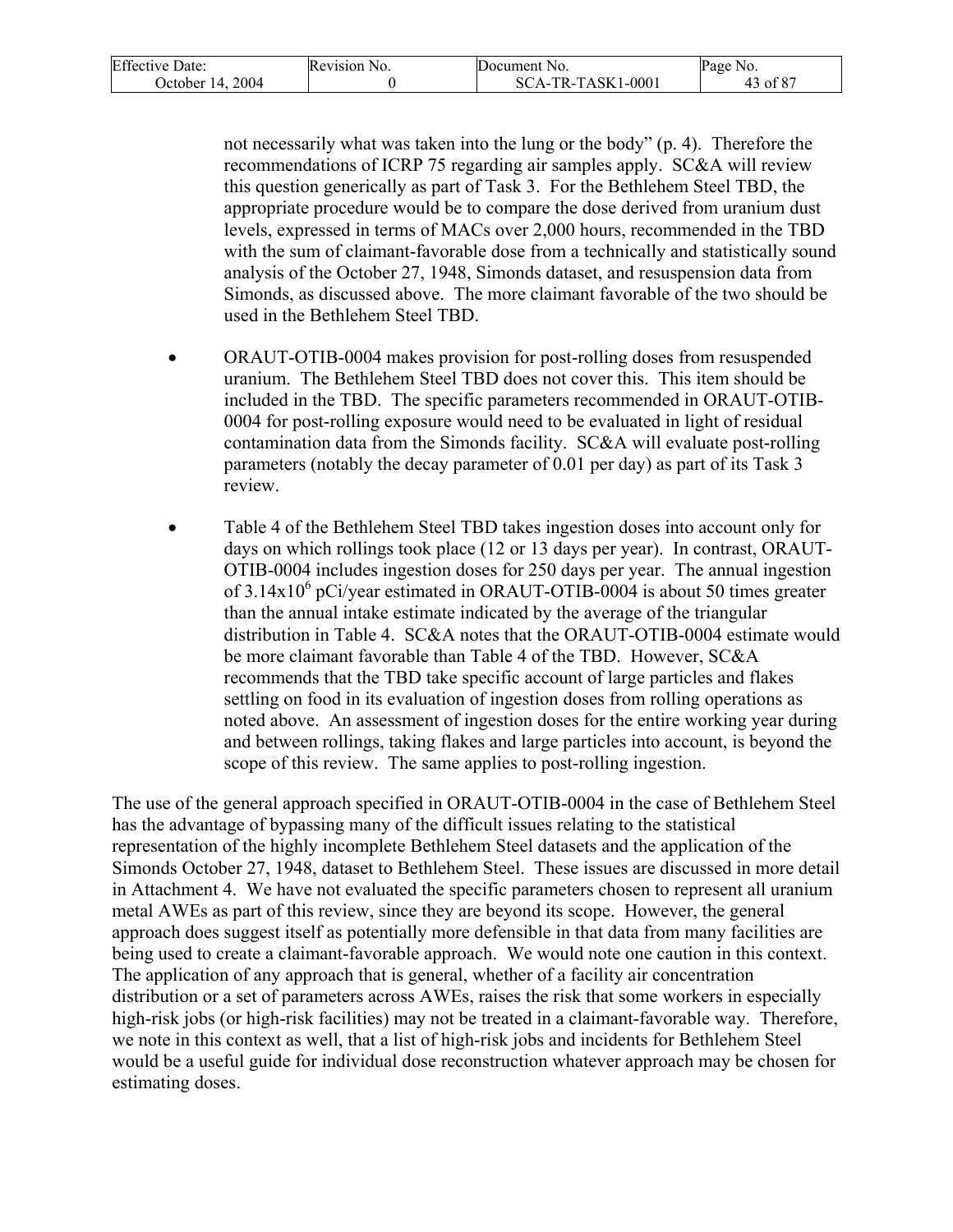| <b>Effective Date:</b> | Revision No. | Document No.        | Page No. |
|------------------------|--------------|---------------------|----------|
| October 14, 2004       |              | $SCA-TR-TASK1-0001$ | 44 of 87 |

### **5.3 PROCEDURAL CONFORMANCE ISSUE 3**

42 CFR 82 requires that efficient approaches to estimating doses when compensation is denied should be worst-case estimates. The maximum dose estimation procedure in the Bethlehem Steel TBD is not defensible as a worst-case estimate that can be used to deny compensation.

42 CFR 82.10(k)(3) requires NIOSH to make worst-case assumptions in cases where an efficient procedure is used to deny compensation:

*(3) Research and analysis indicated under steps described in paragraphs (f)–(j) of this section have been completed. Worst-case assumptions will be employed under condition 2 to limit further research and analysis only for claims for which it is evident that further research and analysis will not produce a compensable level of radiation dose (a dose producing a probability of causation of 50% or greater), because using worst-case assumptions it can be determined that the employee could not have incurred a compensable level of radiation dose.* 

A review of two individual dose reconstructions for Bethlehem Steel indicates that NIOSH is using Table 3 of the TBD as the basis for satisfying the requirements for compensation under 42 CFR 82.10(k)(1) "cumulative dose is sufficient to qualify the claimant for compensation (*i.e.,* the dose produces a probability of causation of 50% or greater"), and also for "worst-case" calculations resulting in denial under  $82.10(k)(3)$  above. While the use of the TBD under  $82.10(k)(1)$  for making affirmative compensation decisions is appropriate because Table 3 does not make worst-case assumptions as discussed in detail in the Findings above, its use for denial is inappropriate for the same reason. The workplace air concentration data for Bethlehem Steel are grossly incomplete. There are no data available for most rollings. Air concentration data are short-term samples that should not be used without the necessary adjustments based on ICRP 75. It will be very difficult to do this, given the incomplete nature of the Bethlehem Steel data. The data from a comparable facility (Simonds) are useful, but limited to one day of comparable data, with at most three samples from any specific location. Moreover, as previously noted, these data have not been analyzed in what SC&A considers a statistically defensible manner. Since these and other items noted in the findings above and in Attachment 4 indicate that the analysis in the TBD is incomplete in important respects, its representation as a "worst-case" exposure assessment is inappropriate.

The problem can be addressed in one of two ways. NIOSH can attempt to re-do the analysis with Bethlehem Steel and Simonds data, using the analysis such as that provided in the findings and in Attachment 4, thereby attempting to make the TBD a reasonably complete document for estimating doses for compensation purposes. NIOSH can also use the general procedures set forth in ORAUT-OTIB-0004, which it has specifically designated "to provide guidance for estimating the maximum plausible dose to workers at Atomic Weapons Employers (AWEs)," including Bethlehem Steel. The general approach in ORAUT-OTIB-0004, which is based on pooling data from many uranium metal facilities, could be used as a substitute for re-analysis of the Bethlehem Steel and Simonds data, with appropriate cautions as discussed in Procedural Conformance 2 and incorporation of recommendations from the ORAUT-OTIB-0004 Task 3 review. The differences in methods applied between the procedure in the TBD and those in this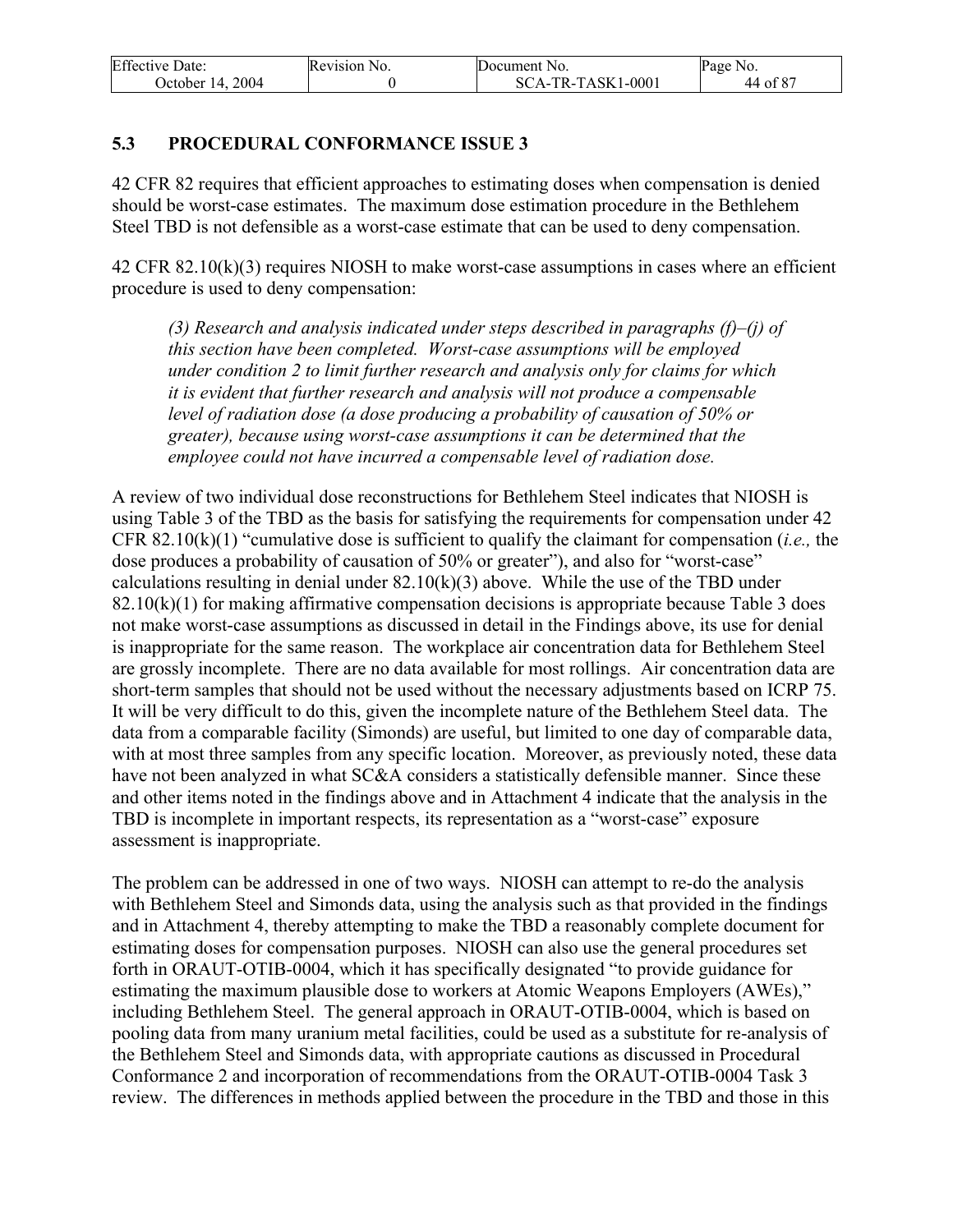| <b>Effective Date:</b> | Revision No. | Document No.      | Page No. |
|------------------------|--------------|-------------------|----------|
| 2004<br>Jctober 14.    |              | SCA-TR-TASK1-0001 | of 87 /  |

review are great enough that they may affect compensation decisions in some cases, especially where the Probability of Causation is just below 50%.

The detailed discussion in the findings and observations, as well as in the procedure conformance issues above, leads to the conclusion that the Bethlehem Steel TBD has not adopted worst-case procedures for estimating maximum doses as the basis upon which compensation is denied.

Further, the TBD also does not adequately follow 42 CFR 82.17(b) and (c), which state:

*(b) A quantitative characterization of the radiation environment in which the covered employee worked, based on an analysis of historical workplace monitoring information such as area dosimeter readings, general area radiation and radioactive contamination survey results, air sampling data; or,* 

*(c) A quantitative characterization of the radiation environment in which the employee worked, based on analysis of data describing processes involving radioactive materials, the source materials, occupational tasks and locations, and radiation safety practices.* 

The analysis in Findings 1 and 2, in Procedural Conformance Issues 1 and 2, and in Attachment 4 shows that NIOSH has not properly characterized the workplace environment for the purposes of compensation dose estimation. For instance, no adjustments to air monitoring data for shortterm samples that are not true breathing zone samples were made, or even considered. As another example, no statistical and technical analyses were made for individuals who worked in the most hazardous jobs or workstations.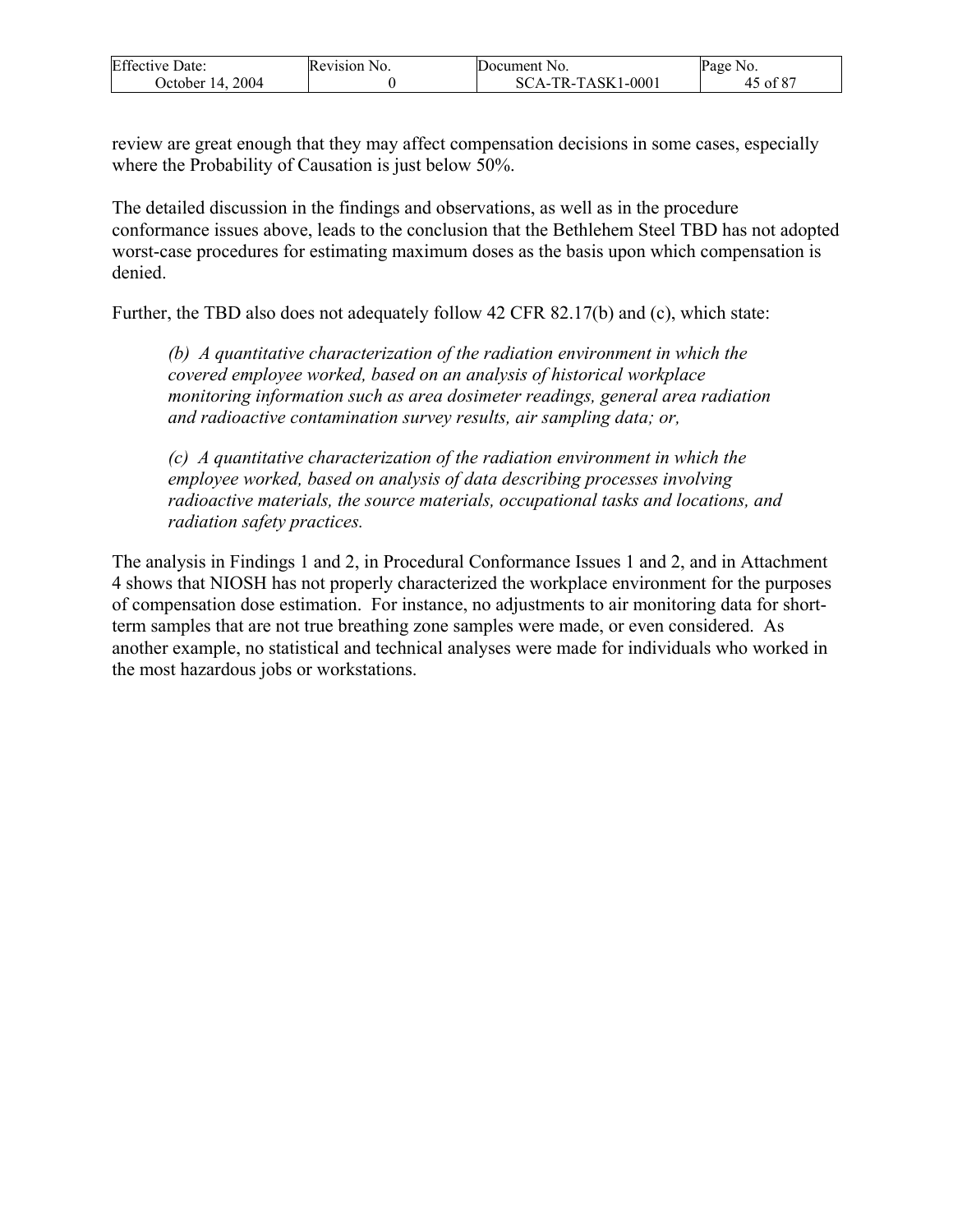| <b>Effective Date:</b> | Revision No. | Document No.      | Page No. |
|------------------------|--------------|-------------------|----------|
| October 14, 2004       |              | SCA-TR-TASK1-0001 | 46 of 87 |

## **6.0 STRENGTHS**

The site profiles developed under the Energy Employees Occupational Illness Compensation Program Act (EEOICPA) for use in dose reconstructions are considered living documents and therefore can be updated as new information becomes available. As such, each specific exposure situation is not intended to be addressed in the site profile. The dose reconstructor has the option to deviate from this standardized procedure should the individual claimant information indicate this approach should be taken. With this perspective in mind, there were a number of strengths identified in the Bethlehem Steel TBD. These strengths are listed below:

- The TBD was developed to cover all eligible workers at Bethlehem Steel. This includes workers (1) who were involved with and who did not work in the area in which uranium rolling process (including associated activities such as maintenance, cleanup, loading of product, and unloading of raw material) was done and (2) those who were not. SC&A's analysis regarding the aspects of the TBD that do not result in claimant-favorable dose reconstruction results does not apply to the latter group.
- The use of air concentrations to evaluate minimum doses for lung and metabolic cancers in the absence of dosimeter and bioassay data is appropriate for those cases that are compensable.
- The assumption that air contamination is a principal pathway for internal radiation when assessing dose to certain organs, such as the lung and respiratory tract, is technically sound.
- The assumption about Type S for solubility for lung and respiratory tract doses is technically reasonable and claimant favorable
- The minimum dose approach to making rapid decisions for favorable compensation claims is appropriate. Denial of compensation cannot be made on the basis of an admittedly minimum dose. NIOSH and ORAU are not doing this. The overall approach of using minimum dose estimates to make rapid favorable compensation decisions whenever possible is both efficient and technically sound.
- The approach of complementing the limited Bethlehem Steel data with Simonds data and using the latter to construct a maximum dose distribution is also efficient and technically sound, albeit with the limitations discussed earlier.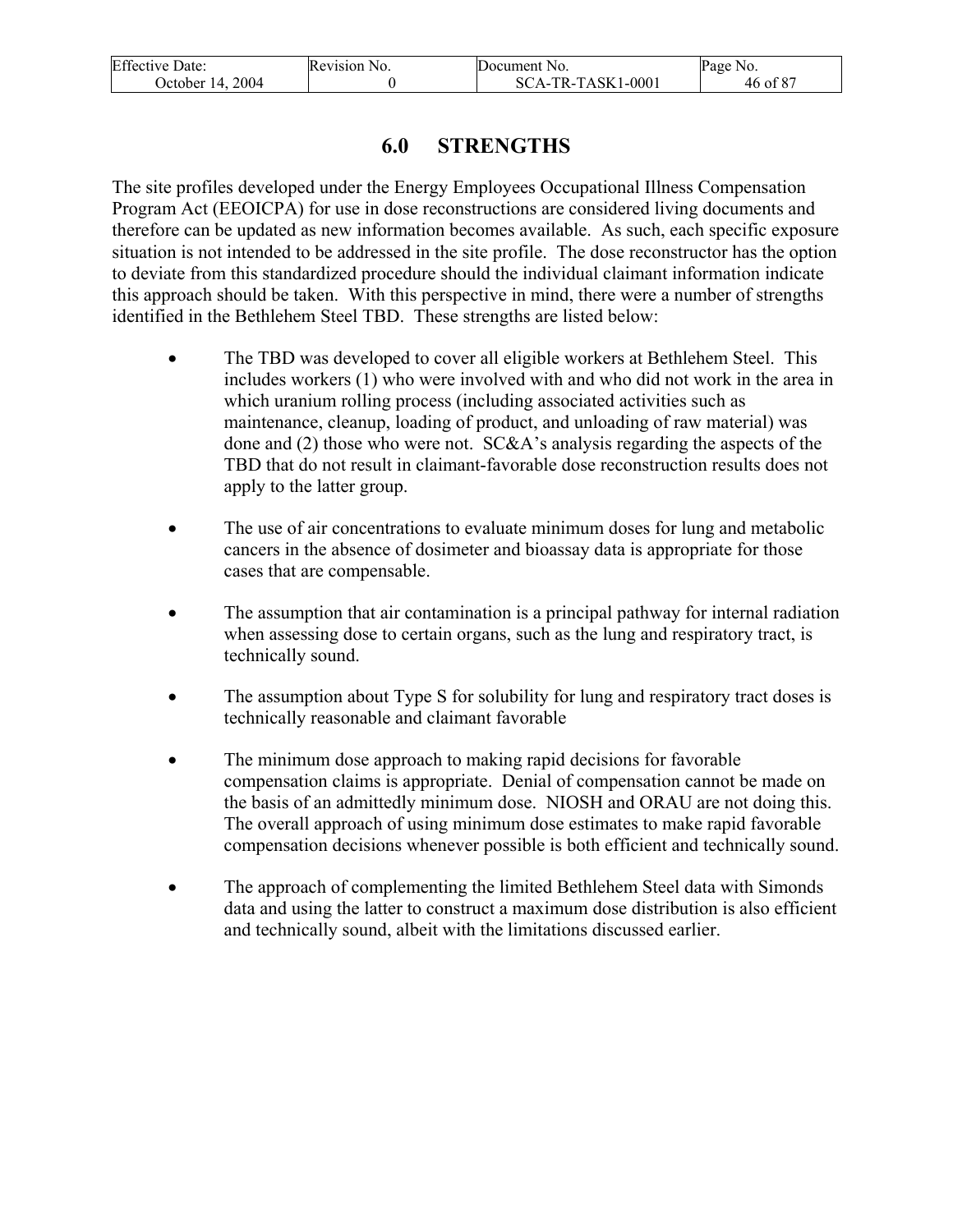| <b>Effective Date:</b> | Revision No. | Document No.      | Page No. |
|------------------------|--------------|-------------------|----------|
| October 14, 2004       |              | SCA-TR-TASK1-0001 | 47 of 87 |

## **7.0 REFERENCES**

42 CFR 82, 2002. *Methods for Radiation Dose Reconstruction Under the Energy Employees Occupational Illness Compensation Program Act of 2000*, Code of Federal Regulations, May 2, 2002.

AEC (U.S. Atomic Energy Commission), 1949b. *Simonds Saw and Steel Company, Summary Report of Three Surveys, (October 27, 1948-February 15, 1949)*, New York Operations Office Medical Division [pg. 9. 250-252, Simonds Saw and Steel Company.pdf].

Anderson, J.L., 2003. *Technical Information Bulletin: Technical Basis for Estimating the Maximum Plausible Dose to Workers at Atomic Weapons Employer Facilities,* ORAUT-OTIB-0004, Oak Ridge Associated Universities, Oak Ridge, Tennessee.

Bloom, C.W., 2004. *Technical Basis Document: Basis for Development of an Exposure Matrix for Bethlehem Steel Corporation, Lackawanna, New York, Period of Operation: 1949-1952,* ORAUT-TKBS-001, Revision 1, June 29, 2004.

Bowman, H.T., Merrill, P.E., Schneider, C.A., and Yocco, A.S., 1952. *Report on Trips to Bethlehem Steel Corporation, Lackawanna Plant, Buffalo, N.Y.*, Production Division of National Lead Company of Ohio, September 4, 1952.

Coleman, R.L., Hudson, C.G., and Plato, P.A., 1983. "Depth-dose Curves for <sup>90</sup>Sr and Natural and Depleted Uranium in Mylar," *Health Physics*, 44(4):395-402.

Dimitroff, John (Retired, Bethlehem Steel) to Robertson-DeMers, K.A., 2004. *Questions for Bethlehem Steel Experts*, July 2004.

DOE, 1985. *Elimination Report for Bethlehem Steel Corporation, Lackawanna, New York*, Department of Energy, Division of Facility Site Decommissioning Projects.

DOE, 2000. *Guide of Good Practices for Occupational Radiological Protection in Uranium Facilities*, U.S. Department of Energy, Washington D.C.

General Electric, 1950. *Rolling Mill Report Hanford Works*, Document No. GEH-16600, Hanford Works, Richland, Washington.

Gilbert, R.O., 1987. *Statistical Methods for Environmental Pollution Monitoring,* John Wiley and Sons, New York, New York, Section 11.3 and Table A.3.

Hanford Works, 1951. *Trip Report Visits to AEC New York Operations Office, Lackawanna Plant, Bethlehem Steel Company, Argonne National Laboratory August 24-29, 1951*, Document No. HW-22347, Hanford Works, Richland, Washington.

Hanford Works, 1952. *Experimental Rolling of Thirty Tons of Uranium By The Simulated Fernald Process,* Document No. HW-23697, HAPO, Richland, Washington.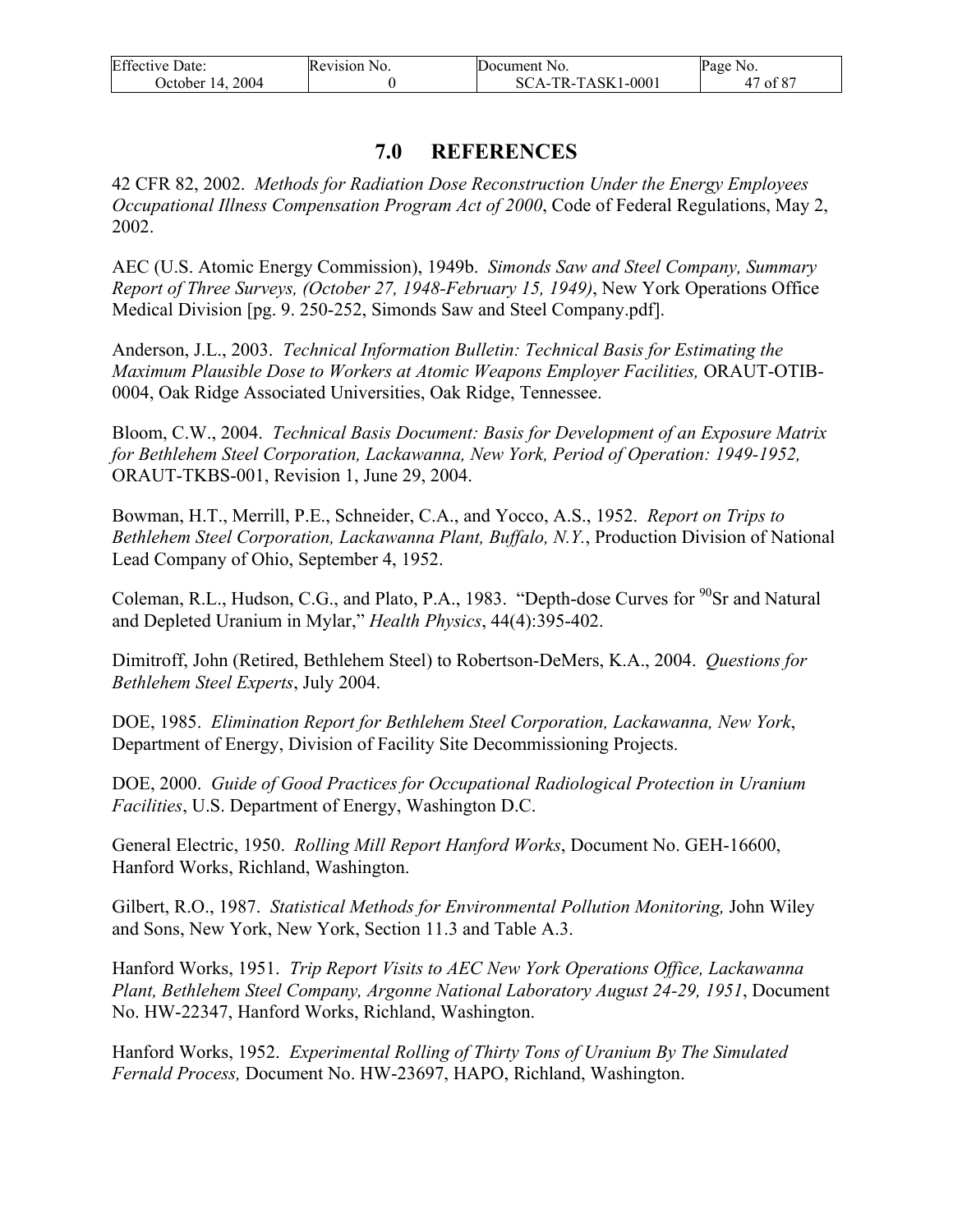| <b>Effective Date:</b> | Revision No. | Document No.      | Page No. |
|------------------------|--------------|-------------------|----------|
| October 14. 2004       |              | SCA-TR-TASK1-0001 | 48 of 87 |

Hanford Works, 1952. *Trip Report Experimental Rolling of Thirty Tons of Uranium by The Simulated Fernald Process*, Document No. HW-23697, Hanford Works, Richland, Washington.

Heatherton, R.C., 1951. "Various Sample Sheet," Bethlehem Steel Air Dust Results for July 29, 1951, Sample Req. No. 6437, July 31, 1951.

Heatherton, R.C., 1952a. Analysis of Steel Roller Grease from April 26-27, 1952, Sample Req. No. 6604, March 6, 1952, New York Operations Office.

Heatherton, R.C., 1952b. Survey Results from September 14, 1952, Industrial Hygiene No., 35, National Lead Company of Ohio, Health and Safety Division.

Heatherton, R.C. to Quigley, J.A., 1957. *Trip Report to Simonds Saw and Steel Co., Lockport, New York,* National Lead Company of Ohio, July 12, 1957.

ICRP, 1982. *General Principles of Monitoring for Radiation Protection of Workers: A Report of Committee 4 of the ICRP*, Annals of the ICRP, Volume 9, Number 4, Pergamon Press, Oxford, England.

ICRP, 1983. *Protection of the Patient in Diagnostic Radiology*, ICRP Publication 34, Pergamon Press, Oxford, England.

ICRP, 1994. *Human Respiratory Tract Model for Radiological Protection*, ICRP Publication 66, Pergamon Press, Oxford, England.

ICRP, 1996. *Conversion Coefficients for Use in Radiological Protection Against External Radiation*. ICRP Publication 74, Pergamon Press, Oxford, England.

ICRP, 1997. *General Principles for the Radiation Protection of Workers*, ICRP Publication 75, Pergamon Press, Oxford, England.

ICRP, 1998. *Database of Dose Coefficients: Workers and Members of the Public*, ICRP CD-ROM Version 2.0.1, 1998-2001.

ICRP, 2002. *Supporting Guidance 3, Guide for the Practical Application of the ICRP Human Respiratory Tract Model*, Vol. 32, No. 1-2, Pergamon Press, Oxford, England.

Johnson, N.L., Kotz, S., and Balakrishnan, N., 1994. *Continuous Univariate Distributions,*  Volume II, Section Edition, John Wiley and Sons.

Kathren, R.L., Shockley, V.E., Thomas, E.M., and Taulbee, T.D., 2003. *Dose Reconstruction from Occupationally Related Diagnostic X-ray Procedures,* ORAUT-TIB-0006, Oak Ridge Associated Universities, Oak Ridge, Tennessee.

Klevin, P.B., 1950. *Simonds Saw and Steel Company, Occupational Exposure to Radioactive Dust January 6, 9, and 10*, 1950, New York Operations Office, February 1, 1950.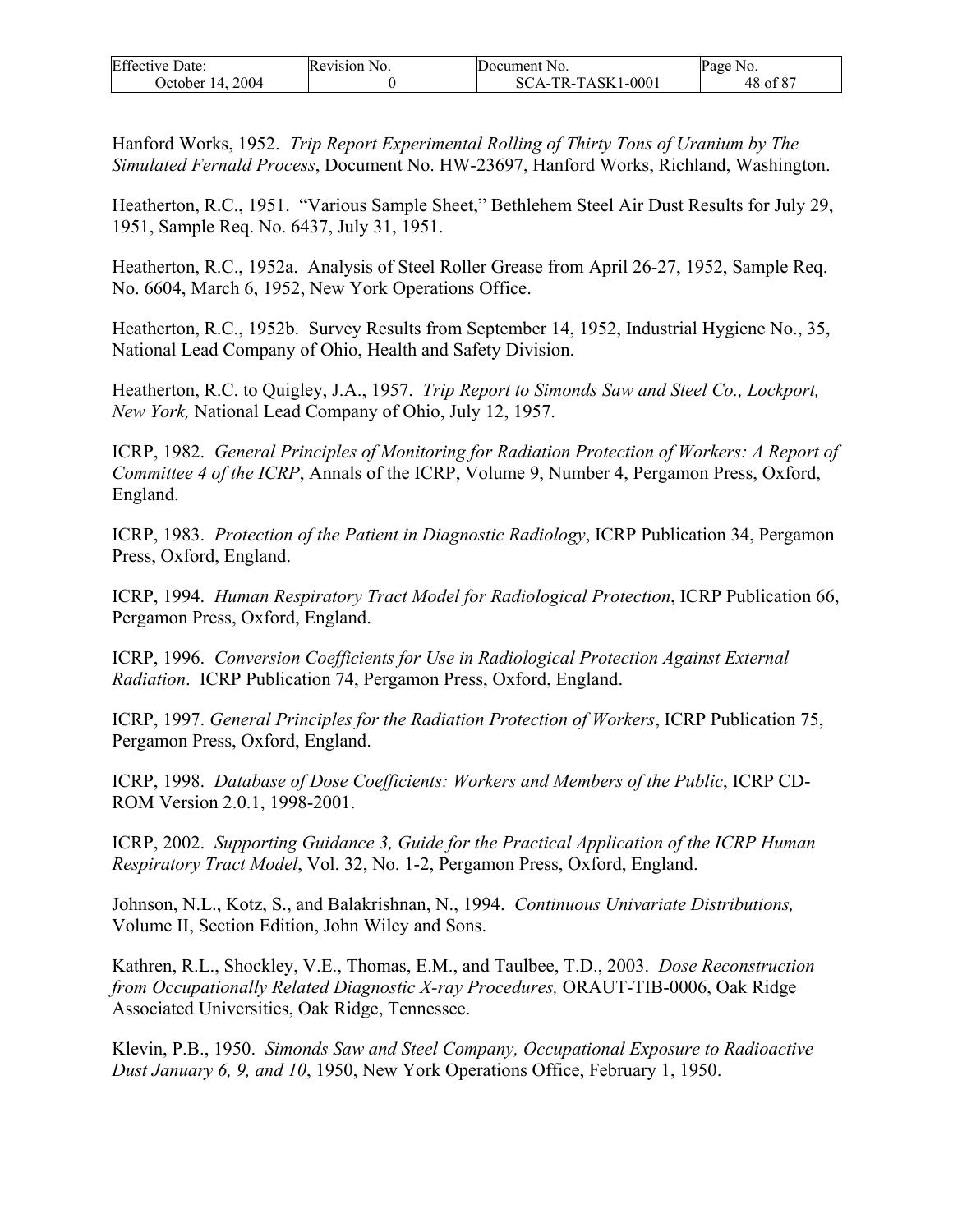| <b>Effective Date:</b> | Revision No. | Document No.      | Page No. |
|------------------------|--------------|-------------------|----------|
| 2004<br>October 14.    |              | SCA-TR-TASK1-0001 | 49 of 87 |

LaMastra, A. (Bethlehem Steel Corporation) to D.L. Webster (Bethlehem Steel Corporation), "Investigation Report: Uranium Metal Rolling, 10" Bar Mill, Lackawanna, Plant," June 29, 1976.

McCrosky, R.D., 1951. *Uranium Rolling: NYOO Meeting May 28, 1951*, DPW-2472, June 18, 1951.

Miller, D. and Breslen, A., 1951a. "Various Sample Sheet", Bethlehem Steel Air Dust Results for April 26, 1951, Sample Req. No. 6190, April, 1951.

Miller, D., 1951b. "Various Sample Sheet", Bethlehem Steel Air Dust Results for April 26-27, 1951, Sample Req. No. 6191, April, 1951.

NCRP, 1999. *Recommended Screening Limits for Contaminated Surface Soil and Review of Factors Relevant to Site-Specific Studies,* National Council on Radiation Protection and Measurements, Publication 129, ISBN 0-929600-61-4.

NLO, 1952a. *The Rolling of Two Hundred Eighteen Uranium Billets at Bethlehem Steel Corporation's Lackawanna Plant on Saturday, March 15, 1952*, National Lead Company of Ohio, March 21, 1952.

NLO, 1952b. *Production Report on the Rolling of Two Hundred and Twenty-Two Uranium Billets at Bethlehem Steel Corporation's Lackawanna Plant on Saturday, April 12, 1952,*  National Lead Company of Ohio, April 28, 1952,

NLO, 1952c. *Report on Trips to Bethlehem Steel Corporation, Lackawanna Plan, Buffalo, New York, April 12, 1952,* National Lead Company of Ohio, September 4, 1952.

NYOO, 1948. *Simonds Saw and Steel Occupational Exposure to Radioactive Dust – Visit of October 27, 1948*. New York Operations Office.

NYOO, 1949. *Simonds Saw and Steel Company Summary Report of Three Surveys (October 27, 1948 – February 15, 1949)*, United States Atomic Energy Commission, New York Operations Office.

OCAS, 2002a. *External Dose Reconstruction Implementation Guideline*, OCAS-IG-001, Office of Compensation Analysis and Support, August 2002.

OCAS, 2002b. *Internal Dose Reconstruction Implementation Guideline*, OCAS-IG-002, Office of Compensation Analysis and Support, August 2002.

OCAS, 2003. *Error in Surrogate Organ Assignment Resulting in an Underestimate of X-ray Dose in SRS Dose Reconstructions*, Pages 1-4, December 15, 2003.

OCAS, 2004. *Estimation of Ingestion Intakes*, OCAS-TIB-009, Office of Compensation Analysis and Support, April 13, 2004.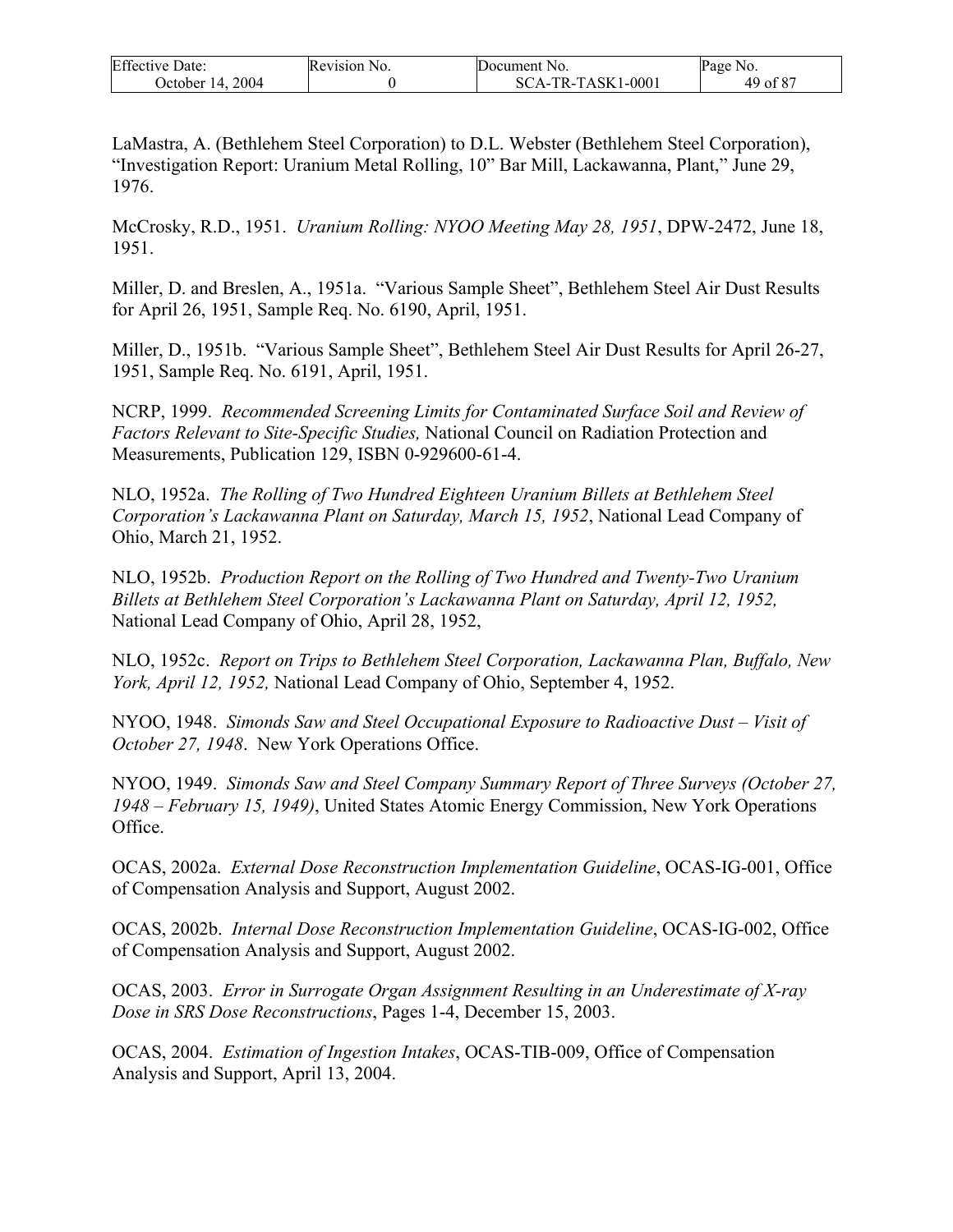| <b>Effective Date:</b> | Revision No. | Document No.      | Page No. |
|------------------------|--------------|-------------------|----------|
| October 14. 2004       |              | SCA-TR-TASK1-0001 | 50 of 87 |

ORAU, 2003. *ORAU NIOSH Dose Reconstruction Project Quality Assurance Program Plan*, ORAUT-PLAN-001, Oak Ridge Associated Universities, Oak Ridge, Tennessee, January 30, 2003.

ORNL, 1980a. *Preliminary Survey of Bethlehem Steel Lackawanna, New York*, Health and Safety Division, Oak Ridge National Laboratory, Oak Ridge, Tennessee, March 1980.

ORNL, 1980b. *Survey of Rolling Mill Used by Bethlehem Steel Corporation Lackawanna, New York,* Health and Safety Division, Oak Ridge National Laboratory, Oak Ridge, Tennessee, September 1980.

Quigley, J.A. and Heatherton, R.C., 1952. "Air Dust Results for Bethlehem Steel in Lackawanna, New York", January 26, 1952.

Range, Wayne (Energy Research and Development Administration) to David M. Anderson (Bethlehem Steel Corporation), letter of June 7, 1976. [pg. 71, Bethlehem Steel.pdf]

SC&A, 2004. *SC&A Standard Operating Procedure for Performing Site Profile Reviews*, Revision 0, March 18, 2004.

Schneider, C.A. and Yocce, A.S., "Report on Rollings and Bethlehem Steel Corporation, Lackawanna Plant, Buffalo, New York," Abstract, FMPC-79 (no date) [pg. 35, Bethlehem Steel Site Profile.pdf]

Sherwood, R.J., 1966. "On the Interpretation of Air Sampling for Radioactive Particles," *American Industrial Hygiene Association Journal*, Volume 27, pp. 98-109.

Simonds, 1948. Simonds Saw and Steel Co., Lockport, New York, EM FUSRAP Files, EM File Room, Folder on Simonds Saw and Steel.

Spiegl,C.J., Stokinger, H.E., DeVolare, J., Lauterbach, K, Dzuibs, S., 1949. *Air Contamination during Uranium Fabrication at Simonds Saw and Steel*, Program Code S.M.3, Section 410.

Stannard, J.N., *Radioactivity and Health: A History, Volume 1, Laboratory Research*, prepared for the U.S. Department of Energy, Office of Health and Environmental Research, DOE/RL/01830-T59, October 1988.

*Summary of Experimental Rollings Relating to Fernald Operations,* 1951 [pg. 20, BethlehemSteel.pdf].

Thornton, W.T. (Energy Research and Development Administration) to R.H. Kennedy (Energy Research and Development Administration), "ERDA Resurvey Program – Bethlehem Steel, Lackawanna, NY," March 16, 1977.

U.S. Army, 1989. "Chapter 3: Safety Considerations for Processing, Handling, and Testing of DU Components," *Handbook of Safety Procedures for Processing Depleted Uranium*, Department of Army, U.S. Army Laboratory Command, AMC HDBK 385-1.1-89, Washington, DC.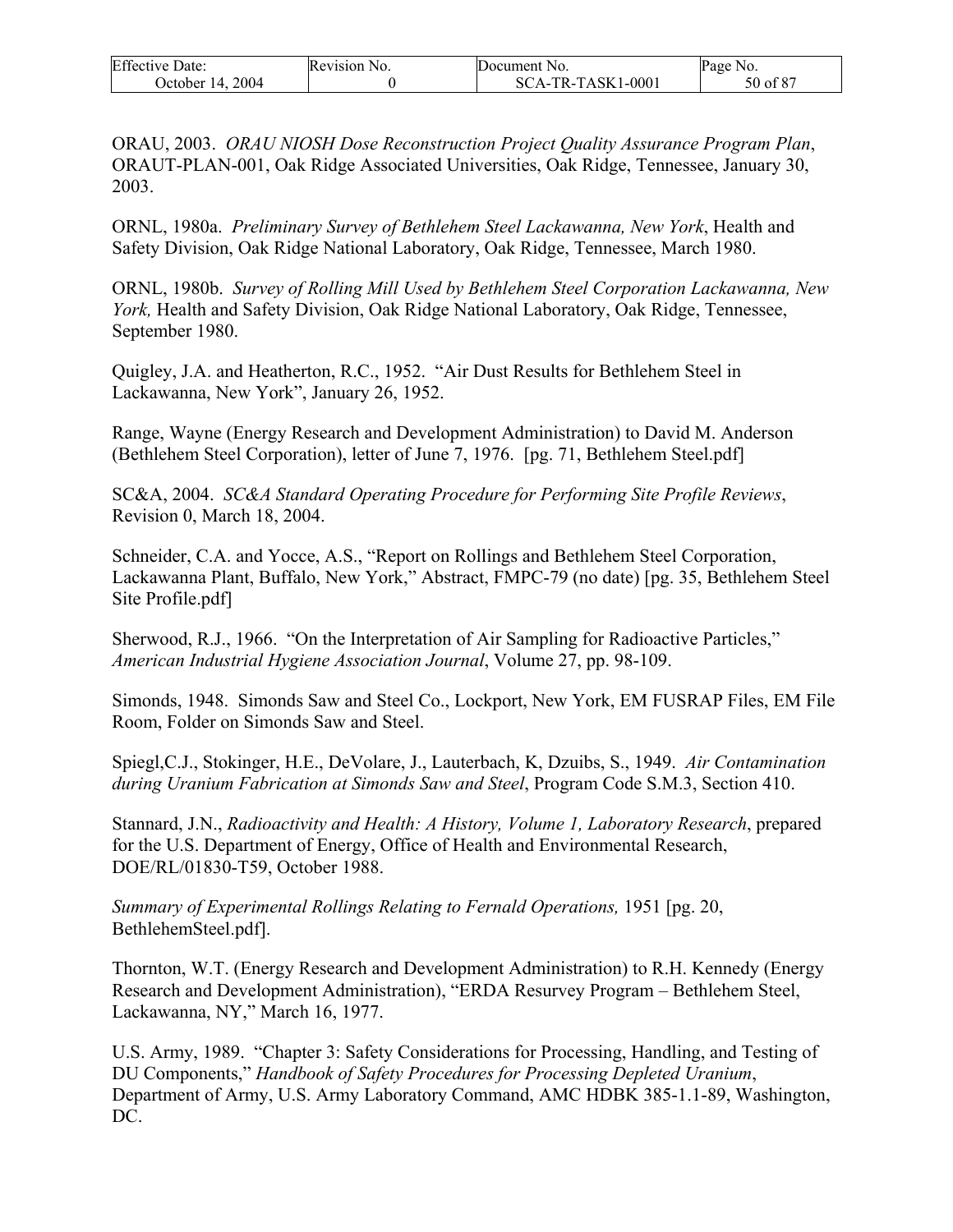| <b>Effective Date:</b> | Revision No. | Document No.      | Page No. |
|------------------------|--------------|-------------------|----------|
| October 14, 2004       |              | SCA-TR-TASK1-0001 | 51 of 87 |

# **ATTACHMENT 1**

# **Conference Call with NIOSH and SC&A<sup>2</sup>**

Date: August 12, 2004 Time: 10:00 am – 11:20 am

Participants:

 $\overline{a}$ 

John Mauro, Joe Fitzgerald, Kathy Robertson-DeMers, Arjun Makhijani, Tim Taulbee, Tom Tomes, Dave Allen, and Stu Hinnefield

#### **General Discussion**

The purpose of this conversation is to validate some of the key issues that we have identified.

*SC&A Inquiry*: Where did you look for records?

*NIOSH Response*: We searched for records related to Bethlehem Steel at the DOE Office of Worker Advocacy, the Fernald records center, the Environmental Measurements Laboratory records storage, DOE Headquarters (Robert Anders personal files), and the DOE Germantown records facility.

*SC&A Inquiry:* What are you going to do with worker input from the July 1, 2004, meeting in Hamburg, New York?

*NIOSH Response:* We are in the process of reviewing this information and looking for documentation to back up worker testimony.

*SC&A Inquiry*: Where is Appendix B for October 27, 1948? Is this available for our review? This contains the raw air sampling data sheets. It is comparable to that available in the December 1948 report.

*NIOSH Response:* This information is filed with the Simonds Saw data. Appendix B is available and will be provided to you.

*SC&A Inquiry*: We need the NIOSH 2004 reference in order to review the ingestion dose calculations.

*NIOSH Response:* We will e-mail this to John.

<sup>&</sup>lt;sup>2</sup> These meeting minutes were prepared by SC&A and provided to NIOSH for review on August 20, 2004. No comments were received other than a telephone call that indicated that airborne radionuclides concentration data that exceeded 1,000 MAC occurred in non-occupied locations at the facility.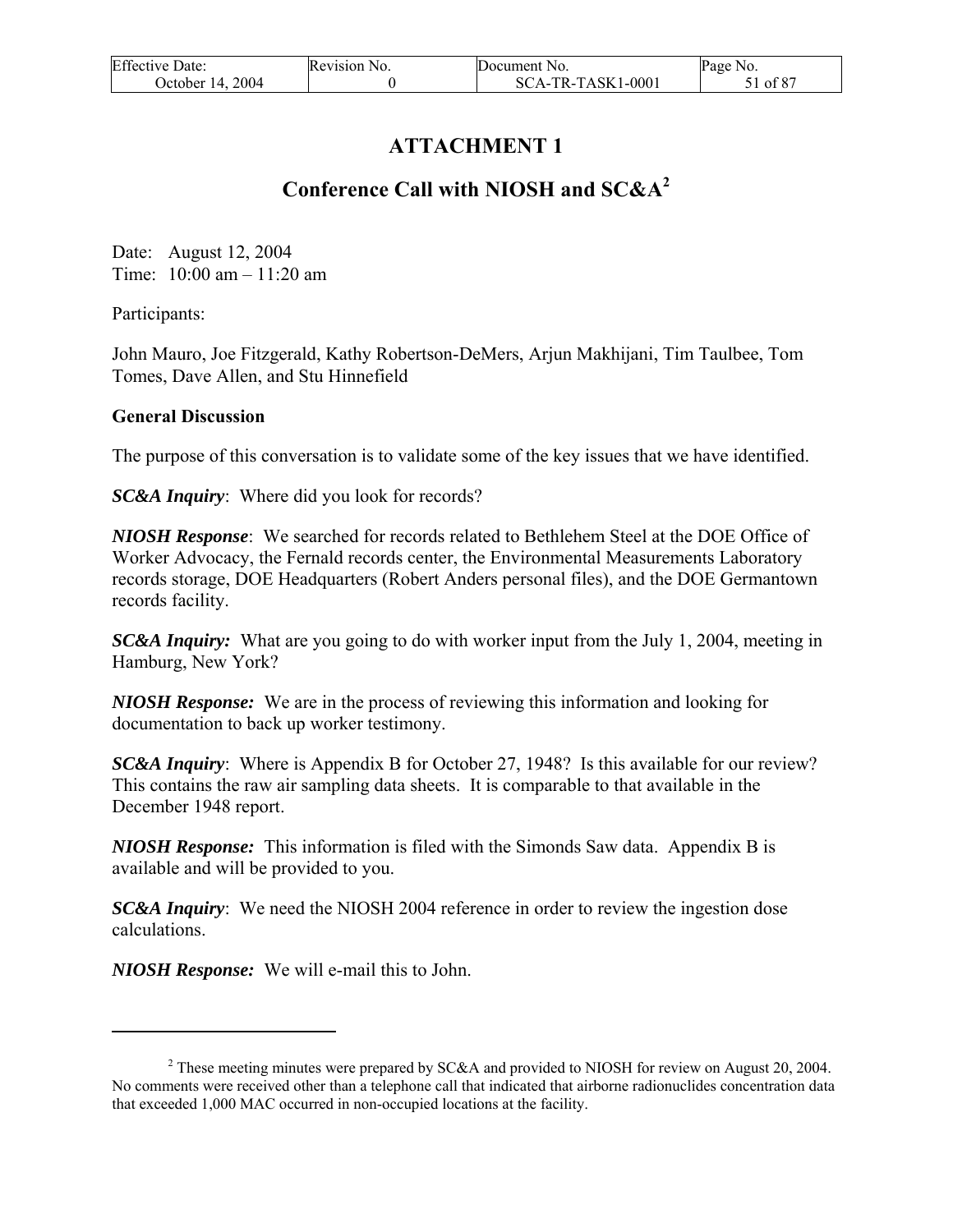| <b>Effective Date:</b> | Revision<br>NO. | Document No.      | Page No. |
|------------------------|-----------------|-------------------|----------|
| 2004<br>Jetober 14.    |                 | SCA-TR-TASK1-0001 | . of 87  |

*SC&A Inquiry*: Regarding NOSH comment on excluding data points over 1000xMAC in a triangular distribution, did NIOSH do a statistical analysis in determining the 1000xMAC? At least the highest measurement should be used and some percentage higher than this. There are air sampling measurements higher than 1000xMAC in the October 27, 1948, Simonds Saw trip report.

*NIOSH Response:* The intent of NIOSH was to use the highest measurement at Simonds Saw for the maximum value in the upper bound matrix. They will review the October 27, 1948, data to determine if there are higher air sampling measurements than the one assumed in the TBD. It was not NIOSH's intention to drop the highest value. NIOSH agreed in concept that the highest value should be used and indicated that they will get back to us on this matter.

*SC&A Inquiry*: Did NIOSH consider using the oro-nasal breathing deposition and DCF factors from ICRP? There is a significant difference in the results between mouth breathing and nasal breathing. The mouth doesn't retain the dust particles like the nasal hairs do.

*NIOSH Response:* Nasal breathing was used as the default assumption. The only change made from Table 2 to Table 3 was the change in breathing rate from 1.2 to 1.7  $m^3$ . We are using ICRP defaults whenever there is no other information. The default is nasal breathing.

*SC&A Inquiry*: Did NIOSH consider using Simonds Saw data from 1948 to assess the mode for Table 3? How was 2xMAC determined?

*NIOSH Response:* The averages for a few sets of data were determined. The mode for the upper bound matrix was taken as the highest average of Bethlehem Steel data. There were four days of air sampling data.

*SC&A Inquiry*: We have investigated the engineering controls at both Bethlehem Steel and Simonds Saw. Simonds Saw had a number of engineering controls in place, including ventilation. Bethlehem Steel had no ventilation except the natural breeze. What is NIOSH's feeling on not using data from 1949 and later? Did you use post-1948 data in your analysis? The data is not comparable after 1948. Have you considered using a mode from the 1948 Simonds Saw data for Table 3?

*NIOSH Response:* Our intent was to use the highest number for the upper bound of Table 3.

*SC&A Inquiry*: Simonds Saw data indicates a lot of residual dust. All evidence in the TBD indicates all the dust, scale, and other waste was taken away. This does not appear to be a valid assumption. There were a lot of losses (i.e.,  $\sim$  70 to  $\sim$  94 pounds per ingot), and some of the losses appear to be residual radioactivity, as indicated by Simonds Saw data. Have you considered using the Simonds Saw residual radioactivity data to account for residual radioactivity at Bethlehem Steel? There is indication that residual radioactivity existed between rollings.

*NIOSH Response*: Most of the losses were from cropping of the uranium. Most of these crops were collected.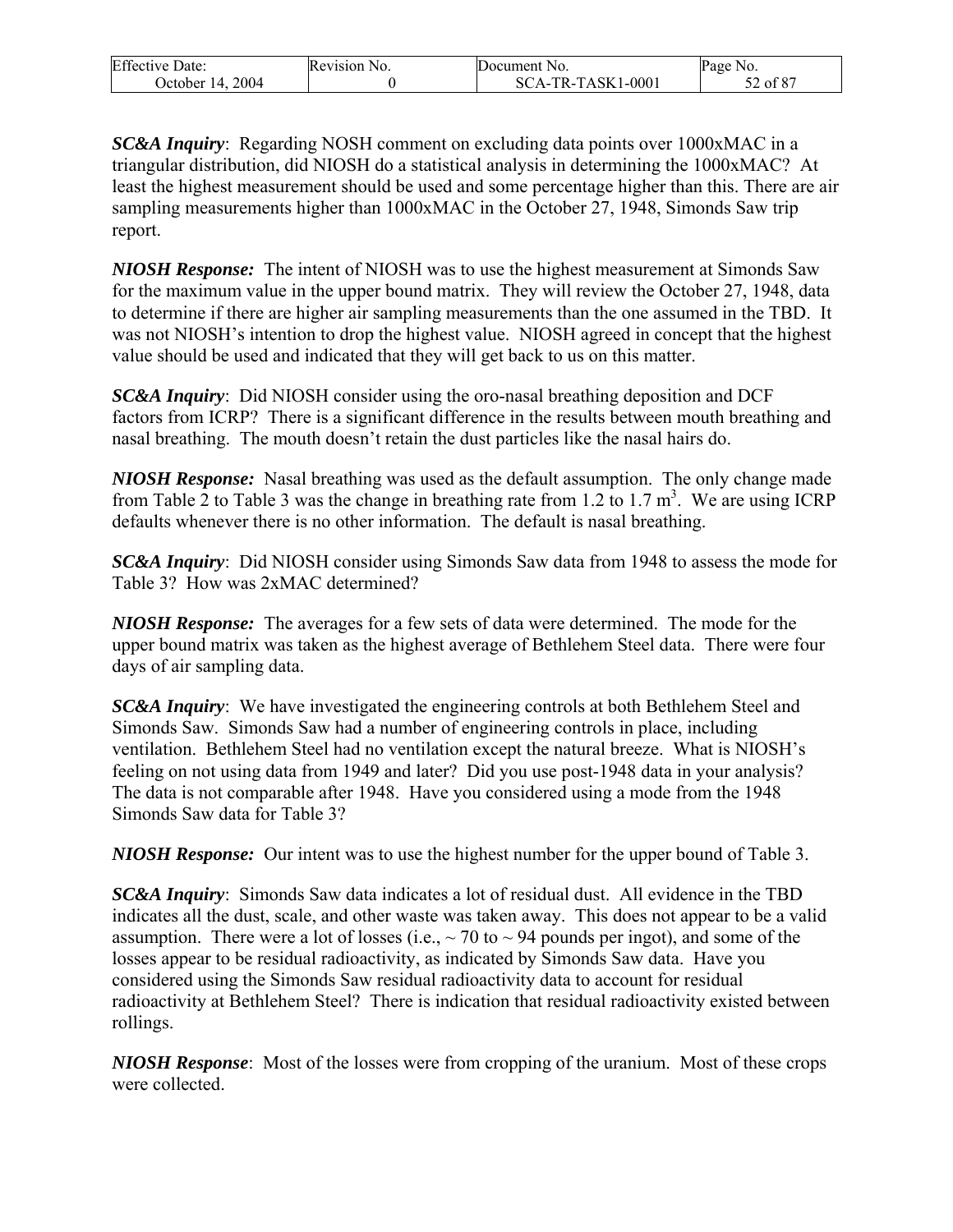| <b>Effective Date:</b> | Revision No. | Document No.      | Page No.     |
|------------------------|--------------|-------------------|--------------|
| 2004<br>October 14.    |              | SCA-TR-TASK1-0001 | $53$ of $87$ |

We have a survey of the area at Bethlehem Steel from 1952. The survey did not indicate significant residual contamination. It is our opinion that the difference in residual radioactivity between Simonds Saw and Bethlehem Steel is from the difference in production levels. The data from this September 14, 1952, survey was from before and after cleaning. This was the last roll performed at Bethlehem Steel.

*SC&A Inquiry*: Where were the survey points taken?

*NIOSH Response:* The points were taken at the approach to the shear, cooling table, Stands 1-6, floors, etc. The highest value was at the shear and was 979 dpm/smear. The survey results on the floor were in single and double digits. The shear appears to be the worst spot.

*SC&A Inquiry*: Were there any survey points in the Secondary Finishing Area?

*NIOSH Response:* There are no readings for the Secondary Finishing Area. There are two surveys, with one taken before cleaning and the other taken after.

*SC&A Inquiry*: Simonds Saw badge experiment indicates high clothing deposition, and worker testimony indicates re-use of clothes for several days. Can NIOSH comment on external dose from dust deposition on clothes and the body?

*NIOSH Response:* The Simonds Saw film badge data was not considered because the time period over which the film was exposed was not comparable to the time period when the rolling took place. The Simonds Saw data would also have more buildup of residual radioactivity in terms of production.

We have a memo talking about how it was moved. The Pinkerton Agency guards escorted the material at all times.

*SC&A Inquiry*: Did this data include time between rollings?

*NIOSH Response:* The resulting dose rate from deposition on clothing is 5 mrad/hour. Given the limited exposure time, this did not amount to a significant exposure.

*SC&A Inquiry*: According to the workers, they had to provide their own clothing for the job. Some workers took their clothes home once or twice a week for washing. Others wore their clothes for several weeks and then discarded them. This would contribute to the length of exposure.

*NIOSH Response:* We will look into this.

*SC&A Inquiry*: Many workers were in contact with uranium metal. Some reported sitting on the uranium. A Hooker was responsible for unloading uranium from the trucks. They stayed in the trucks until all the uranium was unloaded. The doses due to contact with uranium could have been higher than the external doses in the TBD. This activity may have also resulted in exposure outside the 10-hour period.

*NIOSH Response:* We have documentation indicating that the material was escorted by guards.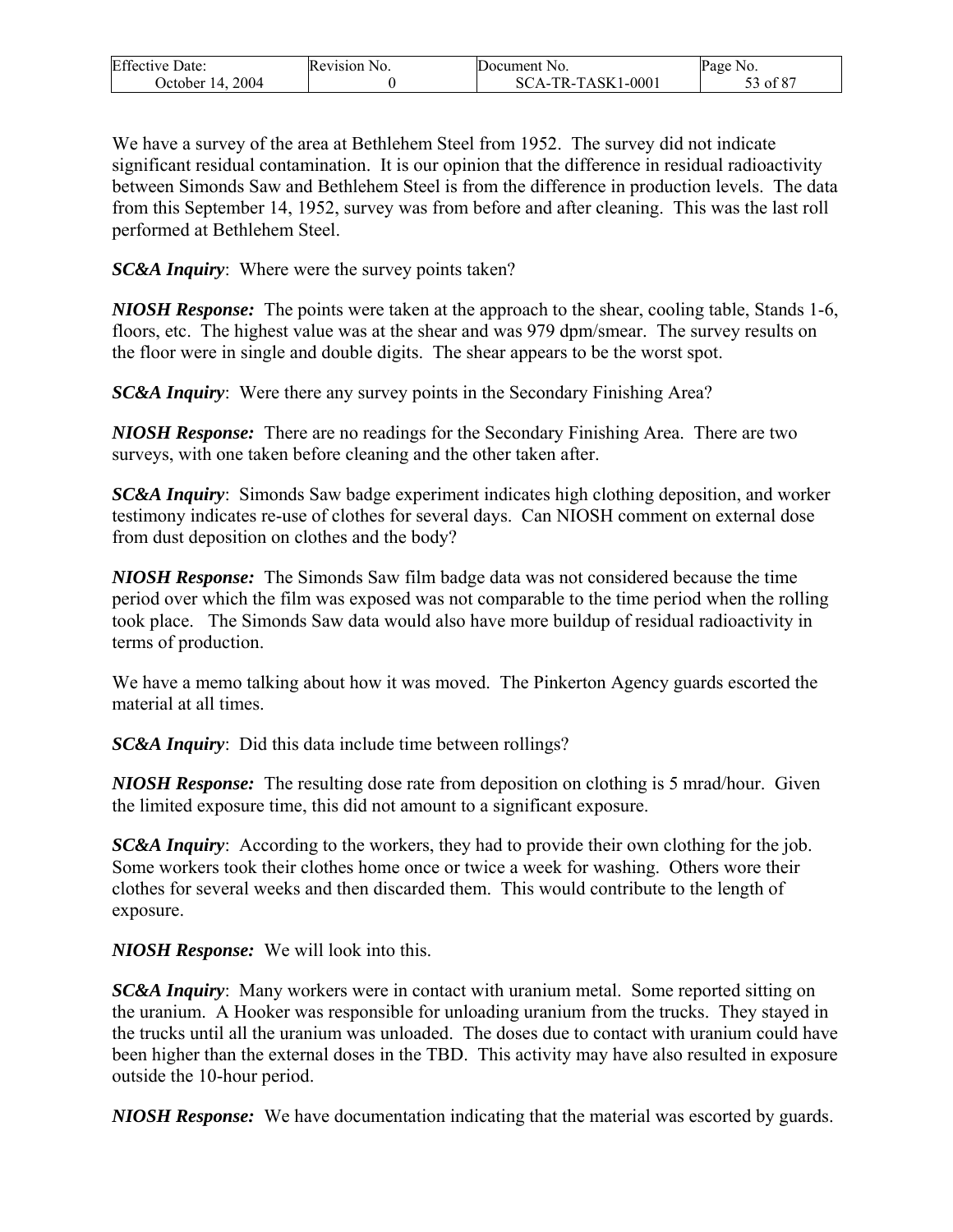| <b>Effective Date:</b> | Revision No. | Document No.      | Page No. |
|------------------------|--------------|-------------------|----------|
| 2004<br>October 14.    |              | SCA-TR-TASK1-0001 | 54 of 87 |

As a result, we do not believe that workers sat on uranium billets. Statements by workers regarding sitting on billets may have applied to sitting on steel billets. Even if the workers sat on the uranium metal, it would not result in a significant dose to organs other than the skin and testicles. The surface gamma dose rate for uranium is 8 mrad/hour. Given the length of exposure, this would result in a dose of 60-100 mrem/year. This dose is not anywhere near the 50-rem dose required to cause a PC of 50% for the bladder. The beta dose conversion factors for uranium are not significant for organs other than the skin and testicles. Beta dose would be on the order of microrads.

*SC&A Inquiry*: It would not matter for some organs, but it would matter for others. It would matter for skin or male genitalia.

*NIOSH Response*: The skin cancer would have to be in the exposed area. Skin cancer location doesn't typically relate to the area of high external exposure. Most skin cancers we have are for the face. Also, most skin cancer claims have been paid. No attenuation for beta was assumed for skin dose reconstruction.

*SC&A Comment*: Contact with uranium dose could be higher than the external doses in the TBD. Sitting on billets and handling uranium at various times was not always within the 10 hour period.

*NIOSH Response*: The material was under guard, and this was not considered because of that. There was no loitering.

*SC&A Inquiry*: Many workers have reported that they worked up to two shifts in some cases during uranium rollings. Was this accounted for?

*NIOSH Response:* We don't have a real good indication of how long people actually worked. Double shifts were not uncommon. We were under the impression rollings took 8 hours, so we extended it to 10 hours. Some of this is compensated for when we assumed 48 rollings rather than merely going with the documented rollings.

*SC&A Comment*: The length of the rolling was dependent on the incidents that occurred. Cobbling occurred frequently and would stop the line completely. If it cobbled at the end, it would be taken care of quickly. If the cobbling was at the beginning, it may have taken several hours to remove.

*NIOSH Response:* Some of this is compensated for when we assumed 48 rollings rather than merely going with the documented rollings. There is only evidence of 13 rollings. The duration of the rollings should be weighted in context.

*SC&A Inquiry*: Some workers may have had high exposure during maintenance, such as crawling into a furnace, cleaning out scale pits, and cleaning up salt bath leaks. Has NIOSH considered these activities? This maintenance work was likely outside the rolling time.

*NIOSH Response:* There is not a lot of information on scale pits. Based on the survey data and the introduction of steel scale into those pits, the concentration of uranium would be negligible.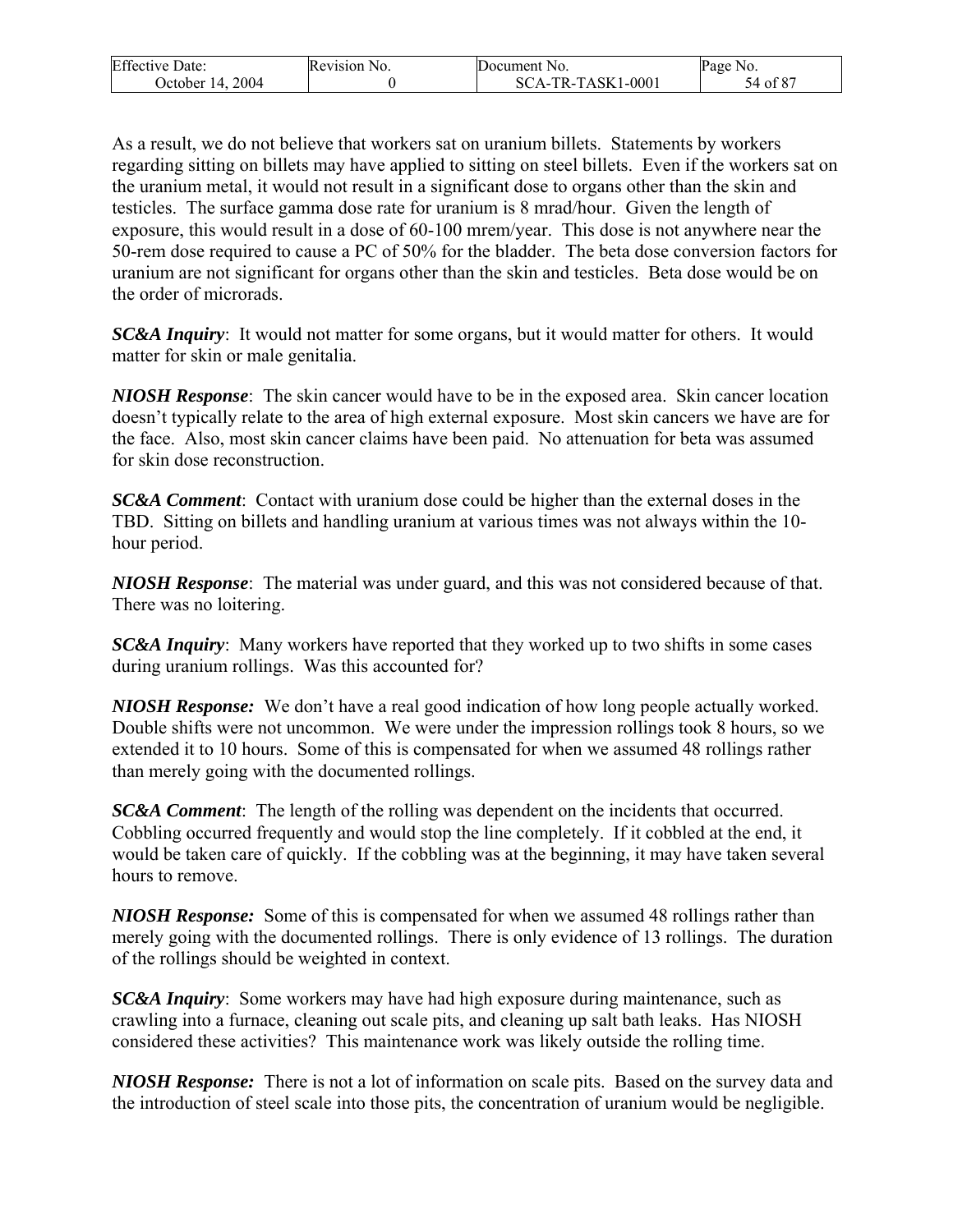| <b>Effective Date:</b> | Revision No. | Document No.      | Page No. |
|------------------------|--------------|-------------------|----------|
| 2004<br>October $14.$  |              | SCA-TR-TASK1-0001 | 55 of 87 |

*SC&A Inquiry*: How does NIOSH propose to deal with sworn affidavits regarding 1955 and/or 1956 rollings, especially when combined with the fact that (i) documents have been destroyed and (ii) there are archives that NIOSH has not looked at?

*NIOSH Response:* There is no information available in the DOE records to support these claims.

*SC&A Inquiry*: What is the procedure for incorporating affidavits into technical documents? Do you think that the Fernald data is complete?

*NIOSH Response:* No data set is complete.

*SC&A Inquiry*: Have you looked for records through Bethlehem Steel Corporation?

*NIOSH Response:* Bill Murray was trying to make contact with Bethlehem Steel Corporation. We are unsure where they are with this process.

*SC&A Inquiry*: Should we have the workers send a copy of the affidavits to you?

*NIOSH Response:* Have them sent to Roger Anders of the DOE or the appropriate contact for that DOE site.

*SC&A Inquiry*: Should we have a copy sent to you?

*NIOSH Response:* You can send a copy to us, and we will make sure it gets to the right people.

The covered employment period includes work for DOE and its predecessor. The work period is set up by DOE. If we encounter evidence to the contrary, we provide it to DOE.

*SC&A Inquiry*: I understand that workers are offered a hearing by the DOL when they are denied. Has NIOSH received information from DOL hearings that might be useful in dose reconstructions?

*NIOSH Response:* The DOL does send statements of facts or questions occasionally.

*SC&A Inquiry*: What is your position on the deep dose issue from x-rays as provided by Hans Behling?

*NIOSH Response*: We are still looking at it.

*SC&A Inquiry*: Given the many factors that add to dose, does NIOSH think that its 40%-plus cases are robust? Or that skin cancer and near-surface organ cancer cases are robust?

*NIOSH Response*: A number of the cases between 40% and 50% have been held up. The ones that have gone through are robust. You must remember that the PC is not linear. To change the PC from 45% to 50%, you essentially have to double the dose.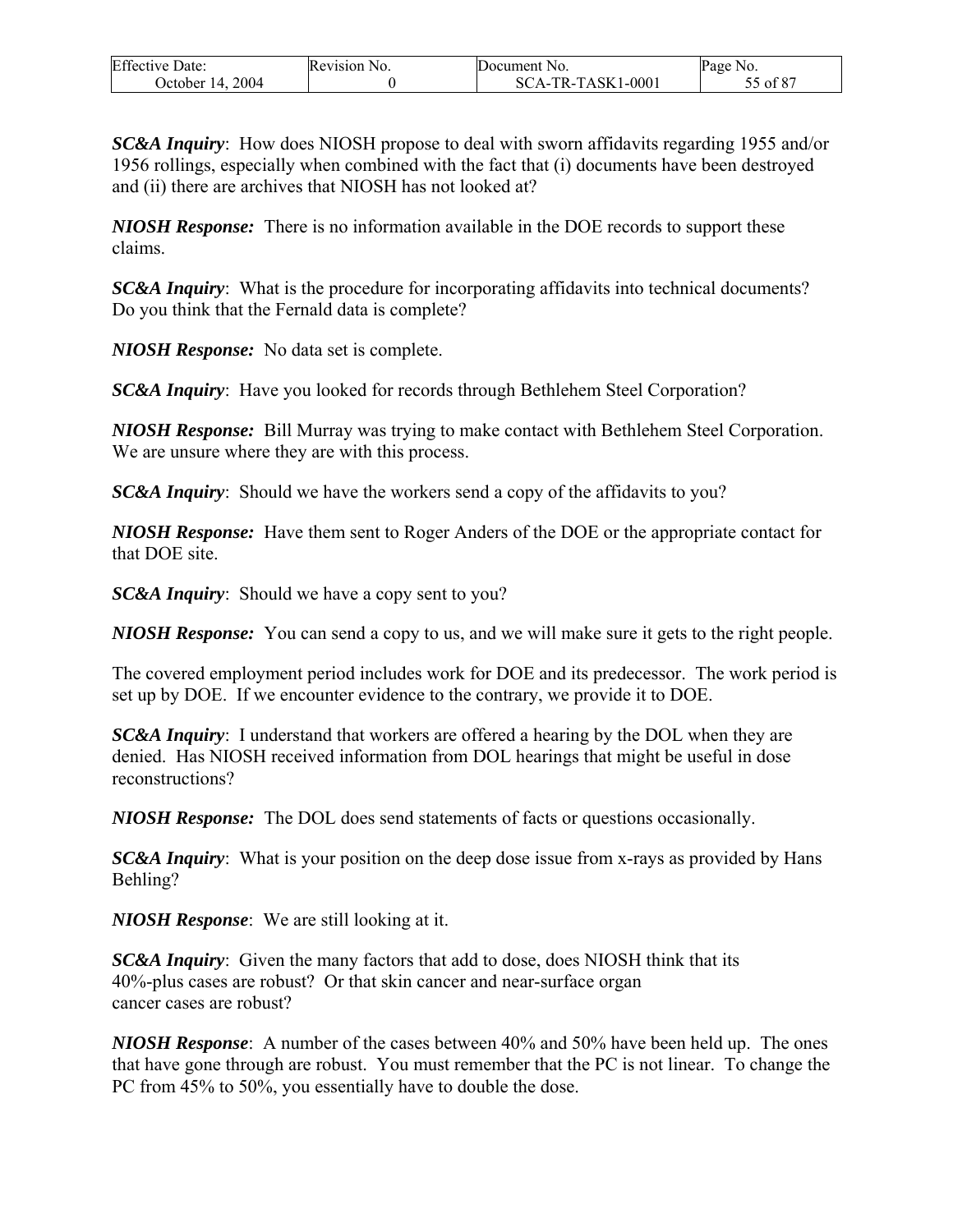| <b>Effective Date:</b> | Revision No. | Document No.        | Page No. |
|------------------------|--------------|---------------------|----------|
| October 14, 2004       |              | $SCA-TR-TASK1-0001$ | 56 of 87 |

*SC&A Inquiry*: Has NIOSH done any sensitivity testing of the triangular verses uniform distribution methodology for assessing dose? Is this something worth looking into?

*NIOSH Response*: Note that if there is a significant change in the TBD, cases are reopened and reevaluated. We have done some sensitivity analysis to see how statistics change the outcome of the PC.

*SC&A Inquiry***:** Are there any Technical Information Bulletins for Bethlehem Steel?

*NIOSH Response***:** No, none other than the ingestion TIB that we intend to send you.

#### *Action Items:*

NIOSH has agreed to provide the following items to the SC&A team:

Appendix B from the October 1948 Rolling Ingestion Technical Information Bulletin Bethlehem Steel Survey Data from 1952 Pinkerton Guard Memo

SC&A team agreed to provide the following items to NIOSH:

Simonds Saw Data Sheet for December 1948 (Kathy Robertson-DeMers provided filename and page number to John Mauro for forwarding to NIOSH.)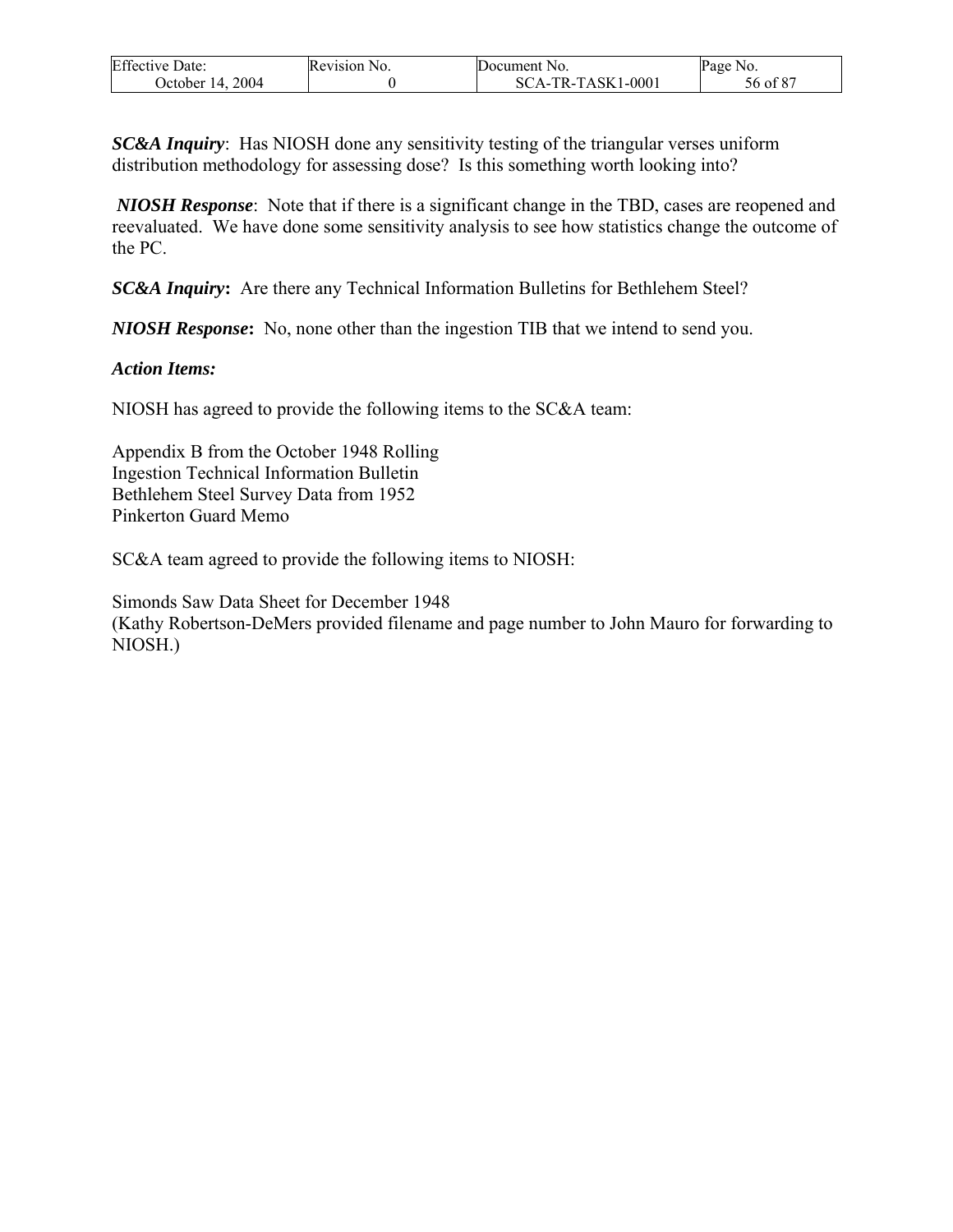| <b>Effective Date:</b> | Revision No. | Document No.        | Page No. |
|------------------------|--------------|---------------------|----------|
| October 14, 2004       |              | $SCA-TR-TASK1-0001$ | of 87    |

# **ATTACHMENT 2**

# **Bethlehem Steel Questions Submitted to NIOSH**

The evaluation of the Bethlehem Steel Site Profile has included review of some source records, interviews with former Bethlehem Steel workers, and an analysis of the rolling process in general. We are sending you this memorandum defining the issues that we consider important regarding the completeness and adequacy of the site profile, as part of our preparation for drafting our site profile review. For that reason we would appreciate an early response, especially as NIOSH and ORAU are already familiar with the comments of the workers during the July 1, 2004, meeting organized by NIOSH.

The documents identified to date primarily include information gained from the FUSRAP site, labor unions, congressional staff, newspaper articles, uranium metallurgy reports, and reference books. These documents constitute only a fraction of the source information listed in *Technical Basis Document: Basis for Development of an Exposure Matrix for Bethlehem Steel Corporation, ORAUT-TKBS-0001*. The National Institute for Occupational Safety and Health (NIOSH) to date has not provided the source documentation available in their database. This includes critical information, such as the air sample data upon which NIOSH is basing its assumptions for internal dose. Not having access to these data has hampered our work. Please send us the source documentation so that we can proceed with our reviews in a timely manner.

In addition to document review, Arjun Makhijani attended a July 1, 2004, meeting organized by NIOSH in Hamburg, New York, with some Bethlehem Steel workers, members of their families, and representatives from NIOSH and ORAU. The workers discussed the rolling process in some detail, including failures in the rolling process, facility cleaning operations, facility maintenance and repair, and potential sources of residual contamination in both the workplace and the environment. As a result of document reviews and interviews with workers, a number of issues with respect to the Bethlehem Steel technical basis document (TBD) have surfaced. What follows is a summary of these issues and questions. The questions relate to the list of issues. This memorandum discusses the issues first, followed by the questions we would like to discuss at our next conference call.

### **I. ISSUES**

There are a number of routes of exposure that were not discussed in the Bethlehem Steel TBD. These routes include those from routine operations as well as incident situations. We recognize that the airborne radionuclide concentration distributions provided in the TBD were designed to capture the uncertainty in the range of operational conditions. Nevertheless, we would like to discuss how the following routine and off-normal operating conditions may have impacted some workers at the facility.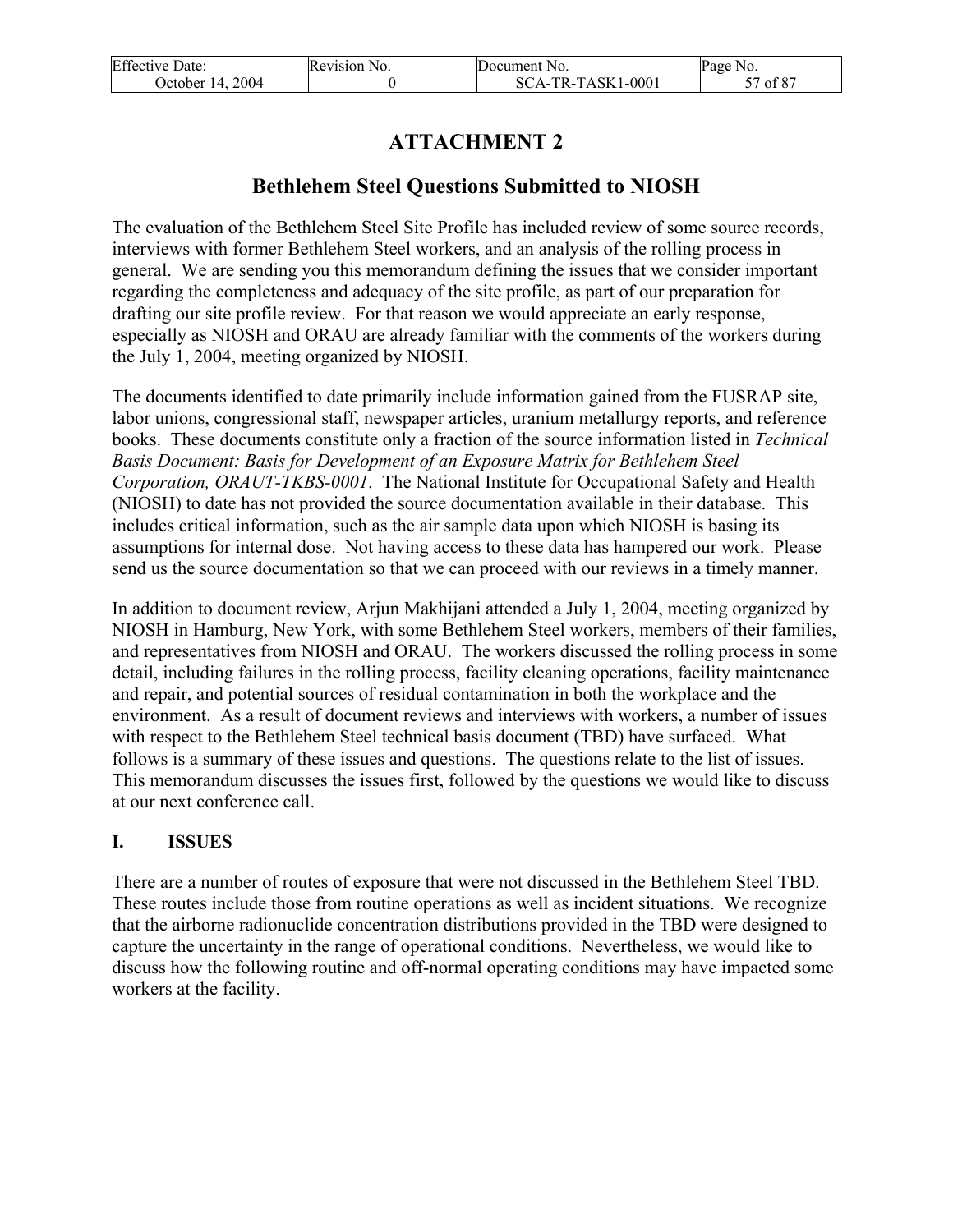| <b>Effective Date:</b> | Revision No. | Document No.        | Page No. |
|------------------------|--------------|---------------------|----------|
| October 14, 2004       |              | $SCA-TR-TASK1-0001$ | 58 of 87 |

#### **A. Potential Routine Exposures not in the TBD**

- Billets and product bars were stored on site, creating a potential for external exposure and possibly some internal exposure (due to fines and scale on the rods and billets).
- Workers sat on uranium billets that were stored in the bar mill. Sitting on billets is of concern with respect to external dose, and could affect doses to several organs significantly, including skin, bladder, prostate, and testicles. (Note that one worker commented on unexplained swelling of testicles at the time.)
- Ingestion doses from contamination of food and water due to uranium dust settling on their food and beverages. Workers ate in the bar mill.

(Note: NIOSH indicated at the Advisory Board meeting in Buffalo that an ingestion model was under development. This model was not made available for review.)

- Cleanup was not done properly; it was perfunctory. This creates the potential for long-term exposure for the four years of rolling and even afterwards.
- The uranium was cleaned with brooms and water hoses. Air hoses were also used from time to time. This creates a potential for exposure of clean-up workers. It also creates a potential for re-suspension and re-deposition on working and other surfaces.
- Uranium billets were hosed down with water as the rolling was being done to wash off the scale. The scale and dust were flushed into a sub-basement. The pits were cleaned out, likely resulting in exposure to clean-up workers, crane operators, and railroad workers. Worker testified that the scale pit was manually shoveled also about once in six months, perhaps creating an additional potential for increased exposure. The scale pit was cleaned out with a crane about once a week.
- Doses from deposition of uranium on steel stored in the mill and subsequent resuspension.
- Workers crawled into furnaces to repair them. This likely resulted in a substantial increase in internal and external exposures for some workers.
- There was a high potential for internal contamination of equipment (e.g., furnaces) by uranium dust. The residual uranium could create the potential for exposure long after uranium operations were completed.
- Workers blew lime off the walls, which may have been mixed up with uranium.
- There were emissions via a roof vent or stack.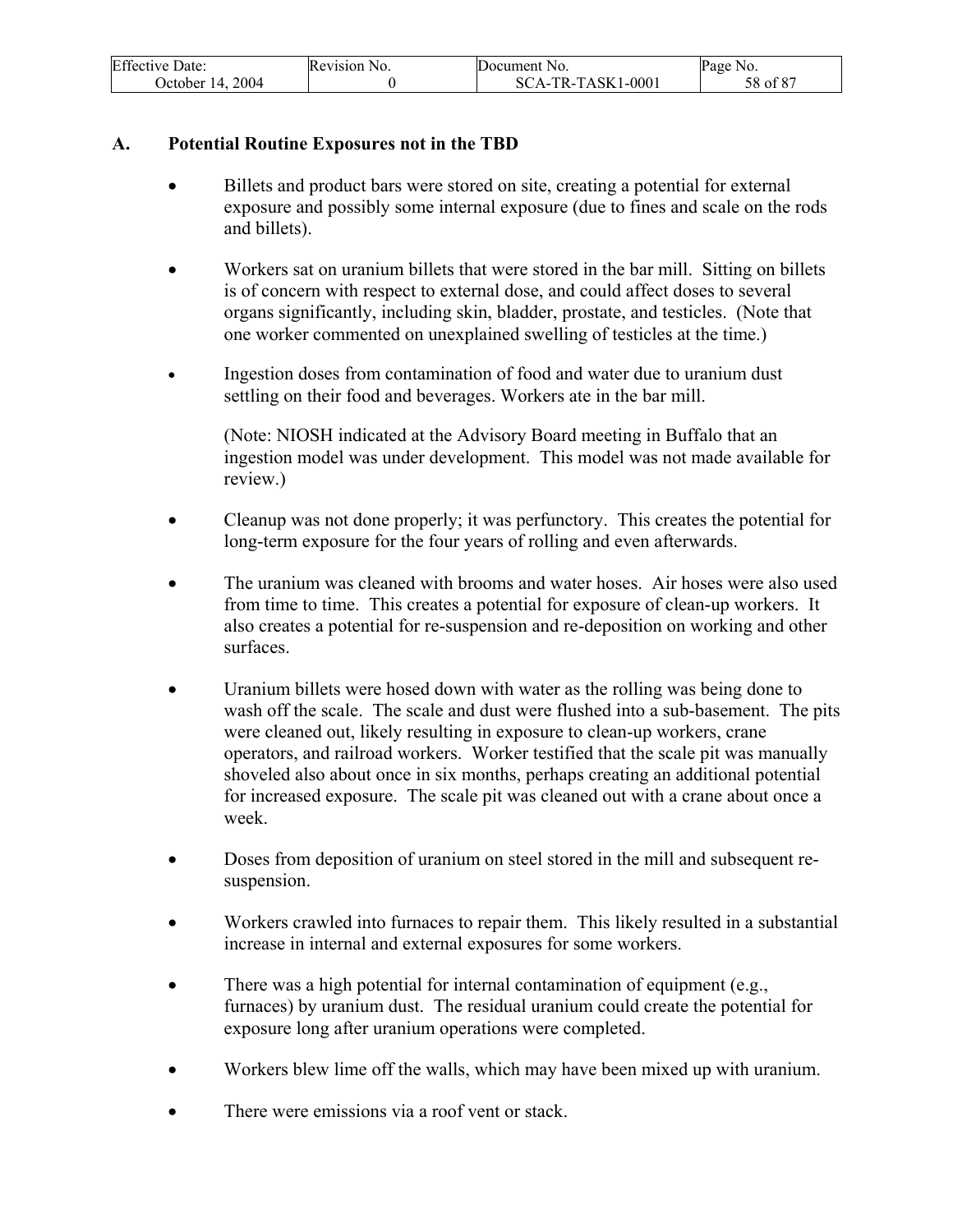| <b>Effective Date:</b> | Revision No. | Document No.      | Page No.             |
|------------------------|--------------|-------------------|----------------------|
| 2004<br>October 14.    |              | SCA-TR-TASK1-0001 | 59 of 8 <sup>7</sup> |

- It is unclear how the salt baths were cleaned out. It is assumed that the salt baths were emptied and the material was dumped. There would be some uranium contamination in the salt.
- Workers handled billets and rods during loading and unloading and also sometimes to straighten them.
- Repairs of breakdown during furnace operation were performed during operation. What might have been the particulate levels during repairs? Were repairs of this nature considered part of the rolling operation, and, if so, did they create the potential for increased exposures?
- Dust from cranes came down on workers. Dust coming down after completion of rollings and after all rollings were done would have the potential for additional exposures.
- Uranium dust settled on steel rolls and scrap, creating exposure potential.
- Workers tracked contamination home on clothes and in their cars. Also, emissions created offsite dust.
- The butts, scraps, and scale may have been fed into the blast furnace. This would cause a mixing of steel and uranium resulting in a potential for some exposure.
- There were cropping and cutting operations involved with uranium billet production as a part of routine operations or with failure of the billet to form. Cropping and cutting can generate uranium dust resulting in a potential internal exposure.

### **B. Potential Exposures due to Incidents**

### *1. Cobbles*

Billets that are being rolled sometimes get twisted during the rolling and the bars get completely tangled. This is called a cobble. Workers have to get out of the way and then cut up the cobble into small pieces, creating dust. The pieces were then loaded and transported offsite. The hot pieces led to burns and scratches. As the cobble is burned into small pieces, they also create slag and drips over gratings and sluiceways, which are then flushed into scale pits.

In addition to exposure via the inhalation pathway, such transients create the potential for direct incorporation of uranium metal and oxide fines via burns and scratches. The rods would have had some oxide scale.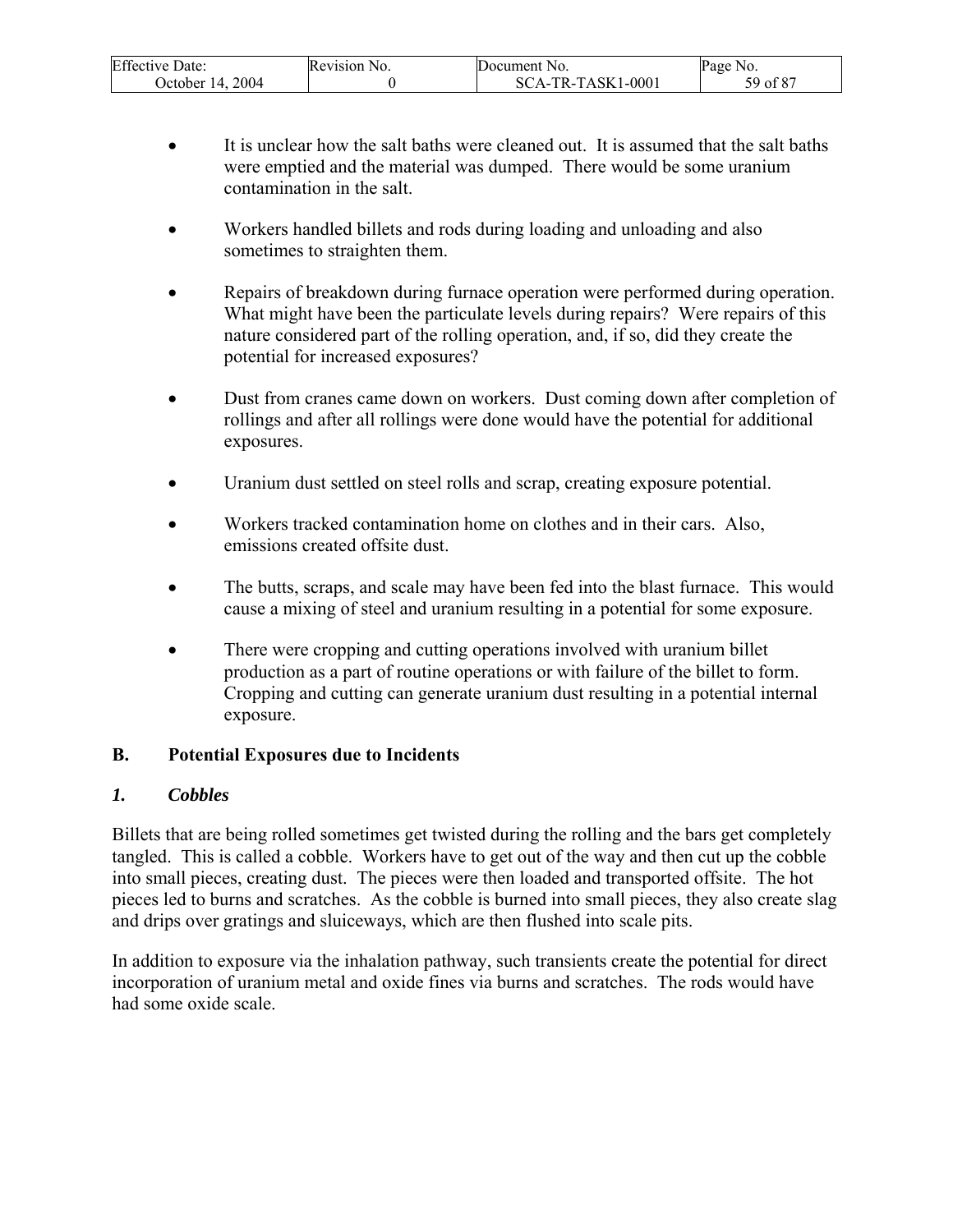| <b>Effective Date:</b> | Revision No. | Document No.      | Page No. |
|------------------------|--------------|-------------------|----------|
| 2004<br>October $14.$  |              | SCA-TR-TASK1-0001 | 60 of 87 |

### *2. Salt Bath Leaks*

There were salt bath leaks. The welds on the steel pan containing the salt bath failed each time, according to Ed Walker, who cites a 1952 National Lead of Ohio (NLO) document to that effect. On one occasion, the leaks stopped the whole operation for four hours. The repair and cleanup of the leaks may have created exposure potential during time periods not explicitly addressed in the TBD.

## *3. 1977 Fire*

If the 1976 ERDA documents are correct, there would be no exposure from the 1977 fire. However, worker testimony regarding lack of clean-up, scale pits, and contamination outside the building creates some doubt regarding the claims made by ERDA. This raises a question about how much residual uranium there may have been in the dust on site during the 1977 fire. The steel was covered with grease to prevent rust, and this led to a vigorous fire due to the oil and grease all over the site.

## **II. GENERAL QUESTIONS RELATED TO BETHLEHEM STEEL**

- 1. We have prepared above a list of possible internal and external exposure potential situations at Bethlehem Steel that do not appear to be taken into account in the TBD. Can NIOSH/ORAU comment on each one as to whether it should be included in a revised TBD and in revised dose calculations?
- 2. Page 2 the TBD states: "Because of material accountability procedures, scale, residue and cropped ends were collected and fine debris was vacuumed, packaged, and sent back to the AEC;" pg. 5 of the TBD identifies the following total number of 10-hour exposure workdays for the years 1949 through 1952:

| Year | No. of Exposure<br>Workdays (days) | <b>Total Exposure</b><br>Time (Hours) |
|------|------------------------------------|---------------------------------------|
| 1949 | 12                                 | 120                                   |
| 1950 | 12                                 | 120                                   |
| 1951 | 13                                 | 130                                   |
| 1952 |                                    | 110                                   |

In Tables 2a and 2b, the TBD derives annual intakes from inhalation based on the abovecited number of hours.

In brief, the TBD not only assumes that internal exposure was limited to the inhalation pathway, but further assumes that this exposure was exclusively confined to those workdays when uranium billets were processed based on "accountability procedures."

NIOSH's model assumptions raise serious questions regarding their validity and conservatism for the following reasons: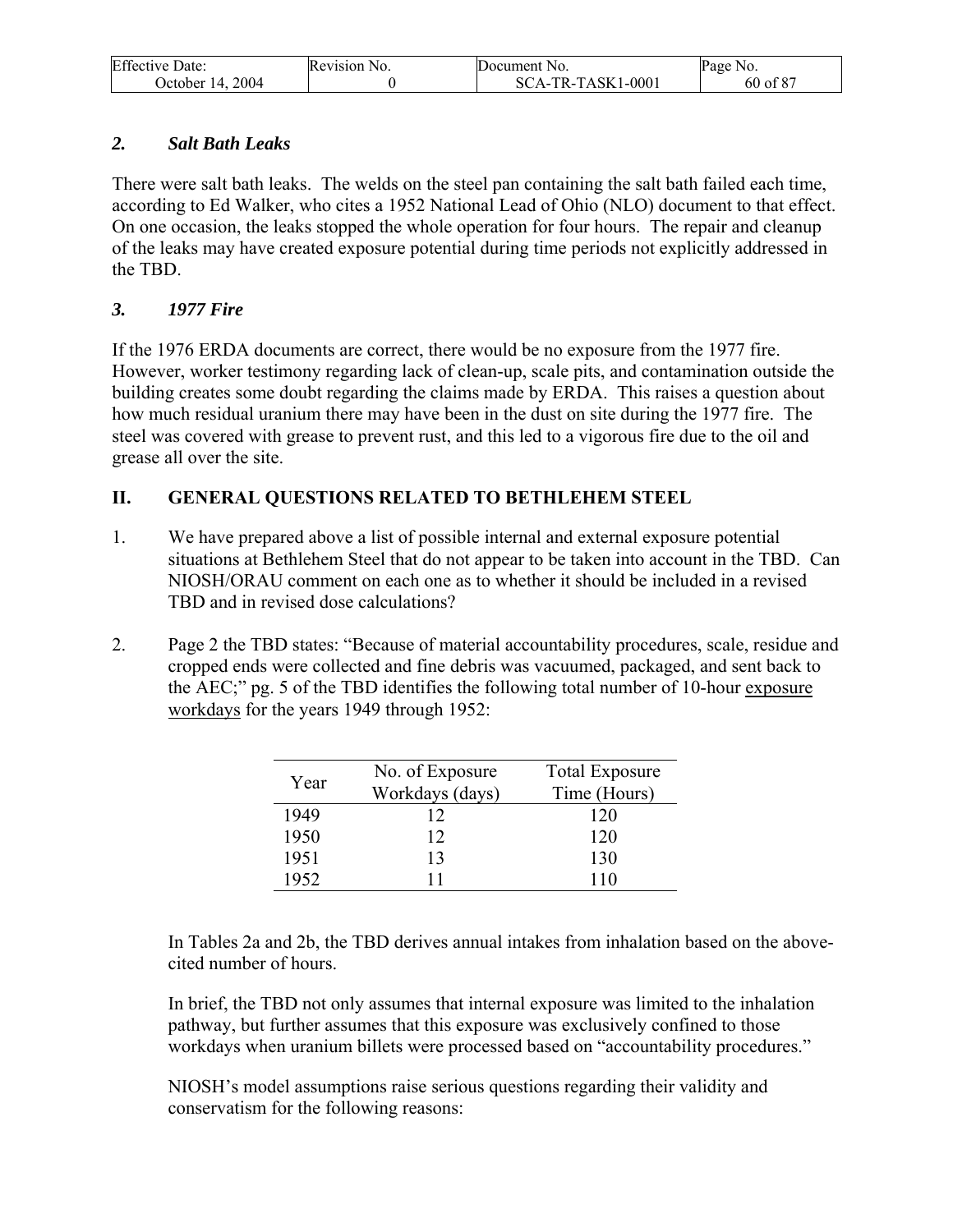| <b>Effective Date:</b> | Revision No. | Document No.        | Page No. |
|------------------------|--------------|---------------------|----------|
| October 14, 2004       |              | $SCA-TR-TASK1-0001$ | 61 of 87 |

Description provided by W.H. Finkeledey in the April 3, 1950, report "Rolling Mill Report Hanford Works," Document No. GEH-16600.

The following passage on pp. 3-4 provides an insight about airborne environments associated with the uranium billet rolling process:

 *The health problem results from dispersion in the air of radioactive uranium oxide, a coating of which forms on the surface of the metal as it is being rolled. At the temperatures reached in rolling, oxidation of the metal is very rapid and even actual burning of the metal in local areas frequently occurs. The oxide scale layer builds up quickly to a relatively thick, brittle and non-adherent coating and the distortion of the billet and rod surface during the rolling mill operation, as well as the friction between the roll surfaces and the rod itself, causes the scale to readily flack off. The oxide, as it breaks loose from the rod surface, has a wide range of particle size all the way from flakes approximately ½" in diameter to particles so fine that they will remain air-borne in still air for several hours. Since any practical approach to the rolling mill operation rules out the use of an inert, non-oxidizing atmosphere to surround the rod at all stages of its rolling, the rolling of uranium metal is accompanied by the production of uranium oxide which takes place rapidly at all times as long as the metal is above 300˚ C. Another contributing factor to the formation of oxide occurs when the rod slides over a stationary surface during its rolling in the upper temperature range. The friction so developed frequently raises the temperature sufficiently to induce active burning of the metal to start at such contact points.* [Emphasis added.]

Since internal exposure through inhalation is dominated by micron-sized particles, as described above, the mere need for "material accountability" of tons of rolled uranium would not likely depend on the insignificant collection of micron-sized particles that were not likely to have been collected, but would remain in the workplace well beyond the episodic dates of rolling uranium billets. The assumption of total accountability as assumed by NIOSH is further contradicted by recent testimony of scale being flushed into the scale pit, provided by former workers at Bethlehem Steel (Arjun Makhijani, *Notes of meeting in Hamburg, NY on Bethlehem Steel operations for AEC, July 1, 2004*, meeting organized by NIOSH/ORAU.) Furthermore, according to the report *Extraction and Metallurgy of Uranium, Thorium and Beryllium* (Section 3.4.1), in the best circumstances, a metal loss of 0.9% could be expected, though much of this might be recovered, of course.

Some doubt is also thrown on to the AEC claim that dust and fines were collected by a September 12, 1951, trip report (W.T. Kattner, *Trip report: Visit to AEC New York Operations Office, Lackawanna Plant, Bethlehem Steel Company, Argonne National Laboratory, August 24-29, 1951*. The starting page number for this document in the Hanford documents database is HW-22347). On page 2, the document states that "[d]uring air cooling, about 100 pounds of oxide fell on the floor and blisters about 1/10 inch high appeared at the points where the rods rested upon the rails." This is a huge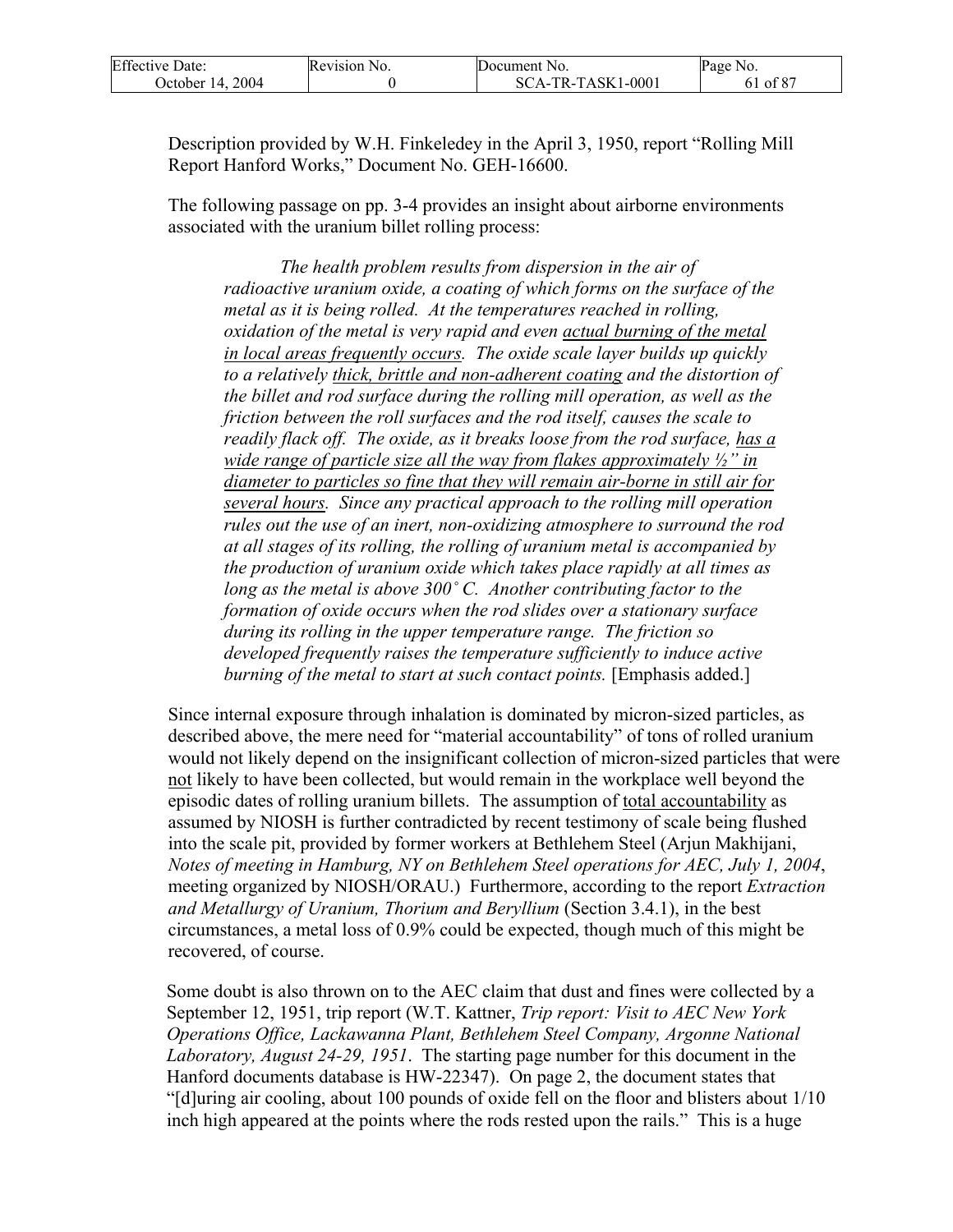| <b>Effective Date:</b> | Revision No. | <b>IDocument</b> No.             | Page No.           |
|------------------------|--------------|----------------------------------|--------------------|
| 2004<br>October 14.    |              | $1 - 0001$<br>`A-TR-TASK1<br>SC. | . ലാ<br>ot 8<br>ΟŹ |

amount of dust from one operation involving a partial rolling of 23 bars, which had been reduced to 1.73 inch diameter at another location (Watervliet, NY -- see the same page in the document cited in this paragraph). This raises questions of how much uranium might have been discharged to the scale pit during the washing that accompanied each rolling. Note that the uranium dust on the floor would likely be mixed up with far larger amounts of steel dust. The description of this also puts the AEC claim regarding recovery of fines into question. Did NIOSH/ORAU make estimates of how much uranium may have been lost in this way?

3. Table 1 on pg. 3 of 14 lists the documented rollings at the Bethlehem Steel Corporation in Lackawanna, New York. Hanford was one of the sites that received and analyzed the uranium billets. As a result, they documented the analysis. *Trip Report: Experimental Rolling of Thirty Tons of Uranium By The Simulated Fernald Process* (HW-23697) indicates that 30 tons of case uranium billets were rolled to Hanford specifications at Allegheny-Ludlum Steel and Bethlehem Steel on February 16, 1952.

The TBD acknowledges that there may have been some rollings in 1955 according to a letter from Paul Kansanovich (Compensation Agent, L.U.) to Robert Anderson (Bethlehem Steel) in 1979. Worker testimony is that there was something that went on that was secret in 1956, probably uranium rolling. NIOSH/ORAU has the opinion that this might have been Navy work, which is not covered under the law. The only available documentation with respect to rollings post-1952 is two affidavits signed by two Bethlehem Steel workers. Furthermore, one worker, John Dimitroff, has raised the possibility that Fernald may have sub-contracted rollings to Bethlehem Steel when their rolling mill was down and they needed to meet production quotas. NIOSH/ORAU responded that this would show up in Fernald documents. This presumes that Fernald documents are complete and Fernald materials accounts sound. However, the latter are questionable. For instance, the Book-Physical Inventory Difference (B-PID) at Fernald over its operation ran into hundreds of tons.

Has NIOSH/ORAU performed a comprehensive records review for records associated with Bethlehem Steel operations at facilities other than Fernald, such as Hanford, the Savannah River Site, and the Chalk River Experiment, which ultimately received the uranium rods from Bethlehem Steel? If so, how was the information included in the analysis? What is the claimant-favorable approach to the number of rollings in the post-1952 operations?

- 4. Workers claim that crops were put back into the furnace along with steel, and that uranium fines and scale from the scale pit were fed into the blast furnace. Has NIOSH/ORAU looked into this before accepting the AEC claim regarding careful materials accountability?
- 5. The reliance on dose reconstruction on field data, including air samples, leads to questions regarding the effectiveness of instruments used at the time. What instruments were used to count the air sample activity? Were air sample analyses performed using portable or fixed instrumentation? What was the estimated minimum detectable activity for these instruments? Were the instruments fully functional in the field conditions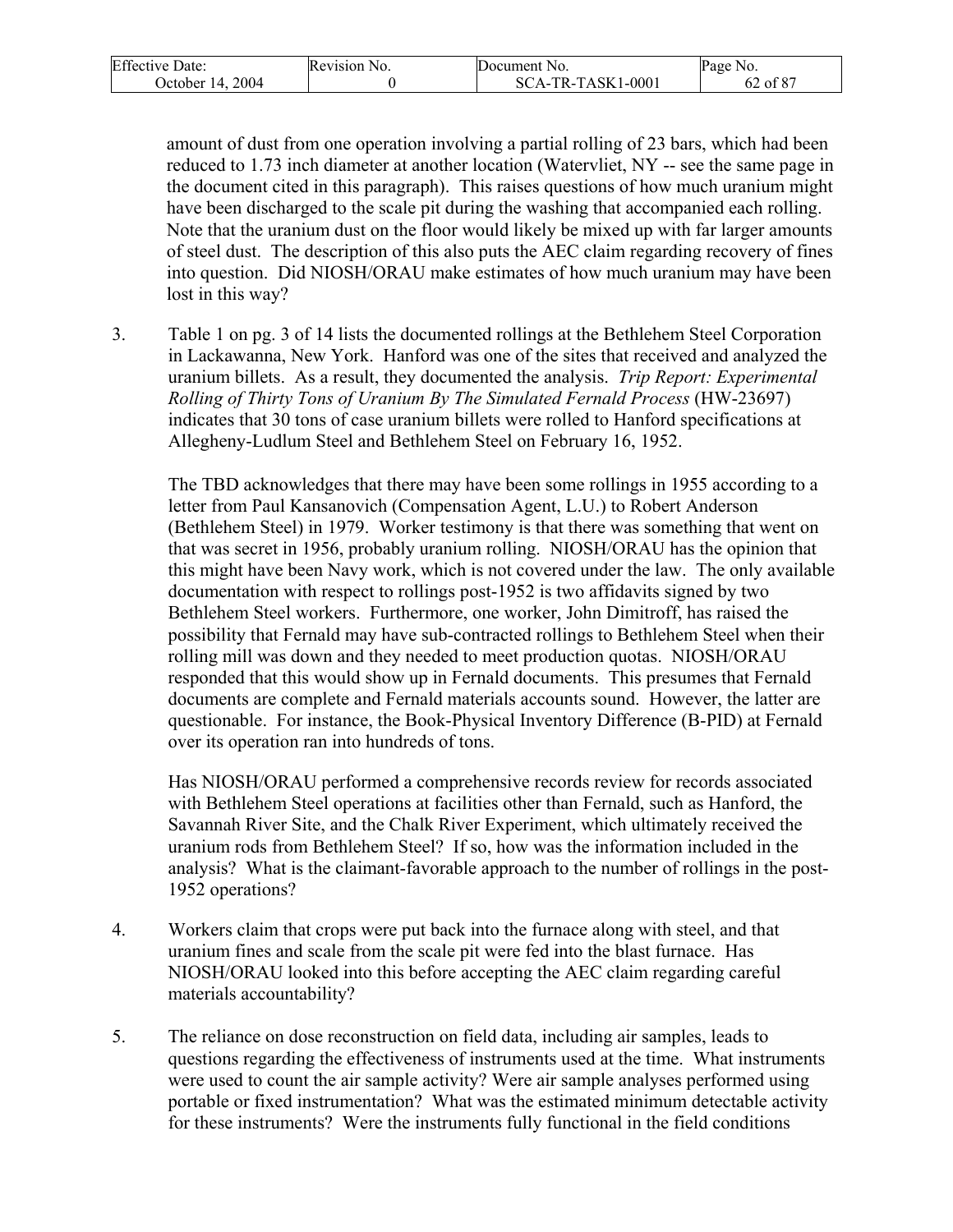| <b>Effective Date:</b> | Revision No. | Document No.      | Page No.      |
|------------------------|--------------|-------------------|---------------|
| 2004<br>Jctober 14.    |              | SCA-TR-TASK1-0001 | $\cdot$ of 87 |

presented by rolling uranium? What correction factors were applied to the data (i.e., crossover, self-absorption, collection efficiencies, etc.)?

- 6. Does NIOSH have any data on the uncertainties in the measurements of air concentrations in the late 1940s and early 1950s? They were generally reported as deterministic values. How does one determine if these are claimant favorable? SC&A would like copies of all the documents showing the air sampling data and any others that would shed some light on the reliability of the measurements, the method of analysis used, and the characteristic of the samplers (such as airflow rates and filter types). This request includes instrument manuals for the instruments used at the time.
- 7. Given that this area of the country has an elevated radon background, what type of corrections were done to account for natural radon and thoron levels?
- 8. NIOSH/ORAU has assumed an average number of hours of exposure as 120 per year, but this would account for only direct rolling time. Does the exposure time need to be changed by the many additional routes of exposure both during 1949-1952 and subsequent to termination of uranium rolling? For instance, if these other sources of routine air contamination amounted to 1.0xMAC for four work years, with 2,000 work hours per year, then the total exposure equivalent in MAC-hours would be 8,000 MAChours. This compares to an exposure of 960 MAC-hours over four years corresponding to the mode of the triangular distribution (2xMAC) used in the TBD.
- 9. More generally, it would appear that a number of items in the list of issues above may significantly modify the time distribution of air concentrations of uranium and hence also of individual worker exposure. These items are not in the TBD. Has NIOSH evaluated this issue since the publication of the TBD? Which items does NIOSH believe are significant enough to lead to changes in facility radiological characterization or in estimates of individual worker radiation exposure? (We address the statistical aspects of these questions in Section III below.)
- 10. Does the exposure time need to be changed with respect to the workers' claims that they worked double shifts?
- 11. Did NIOSH/ORAU investigate the level of activity performed by steel mill workers and take this into account in determining breathing rates?
- 12. Why did NIOSH/ORAU choose to use a constant value for estimated maximum external dose due to submersion and use a triangular distribution for other types of exposure?
- 13. Do the Table 3 skin doses take into account deposition of dust on skin? How much? How long? From bullet points on page 8 and the semi-infinite plane model discussed on page 7, it seems that skin deposition is not taken into account. Is this right?
- 14. On pg. 8 of 14 NIOSH/ORAU refers to the use of a shielding factor for clothing in the case of male genitals and breast cancer. What shielding factor is being used?
- 15. When calculating external photon exposure, what exposure time was assumed?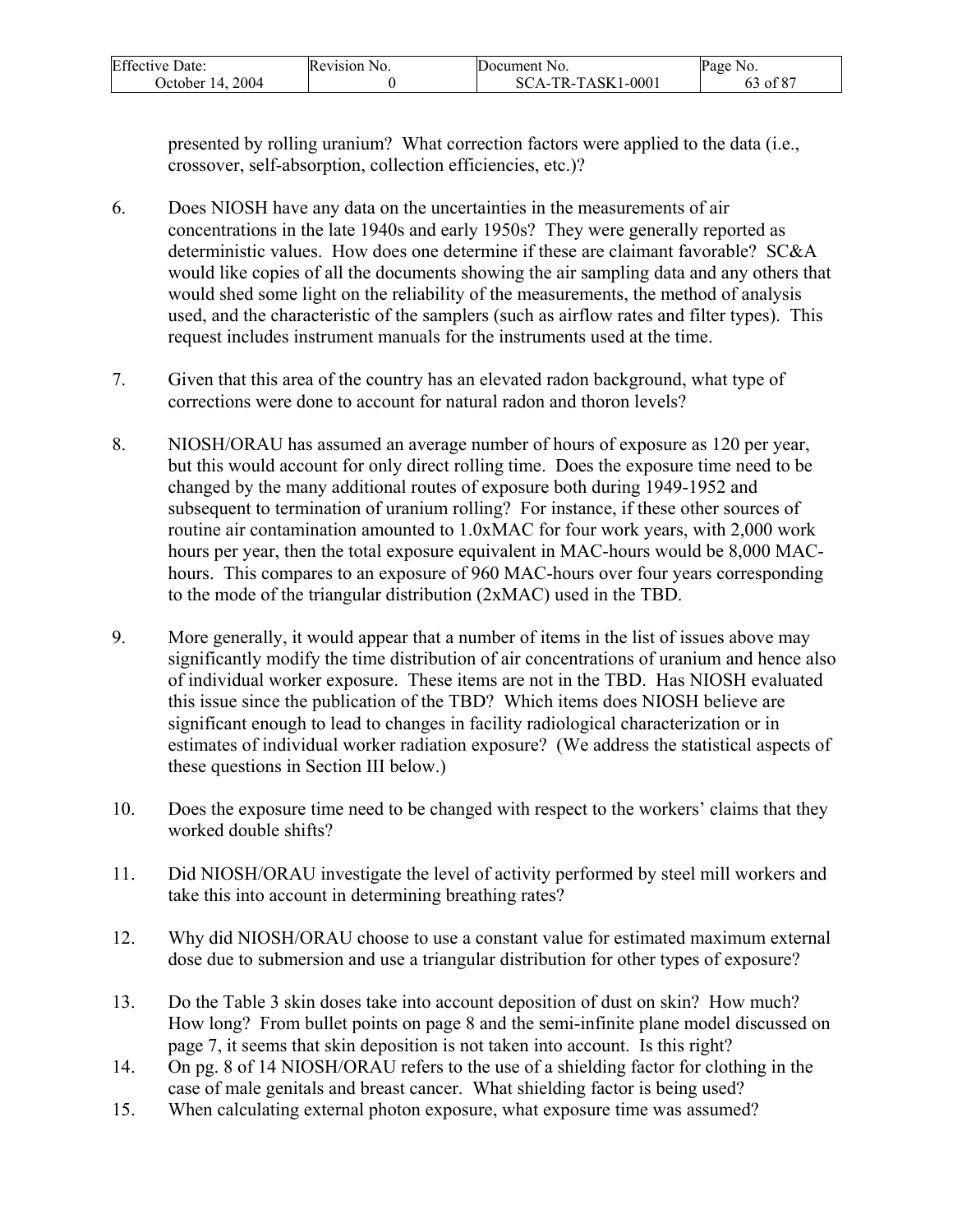| <b>Effective Date:</b> | Revision No. | Document No.        | Page No. |
|------------------------|--------------|---------------------|----------|
| October 14, 2004       |              | $SCA-TR-TASK1-0001$ | 64 of 87 |

- 16. There appears to be a need for a default assumption regarding the appropriate electron organ dose conversion factor to apply at uranium facilities. What progress has NIOSH made in assigning appropriate organ dose conversion factors?
- 17. One claimant indicated that her husband had worked with radioactive cobalt at Bethlehem Steel. Radioactive cobalt is used in the automotive industry to test steel quality. Has NIOSH/ORAU investigated whether radioactive cobalt was used in the uranium rolling process as some sort of quality check?

The TBD does not address the potential for exposure from residual radioactivity. They reference surveys performed in 1976 and 1980 under the FUSRAP program, which showed no detectable contamination above background. The intent of these surveys was to demonstrate that there was no potential for radiological exposure at that time and following the time period the survey was performed. The survey was not comprehensive with respect to the entire rolling operation (e.g., furnaces, cranes, etc.). The floor and the pit where the bar mill was located was covered with a new concrete floor. Has NIOSH performed a comprehensive search of records relating to contamination and radiation surveys performed during uranium billet production operations? Has NIOSH/ORAU estimated potential dose from residual contamination on the floor, equipment, scrap metal, and building structures?

- 18. There is no mention of environmental dose in the TBD. Has NIOSH/ORAU considered potential dose due to releases from the stacks or vents?
- 19. Has NIOSH/ORAU investigated the waste disposal procedures for Bethlehem Steel and potential exposure from waste disposal sites?
- 20. The x-ray dose assumptions in the TBD appear to have the same issues as we have raised before. Does NIOSH/ORAU agree?
- 21. Does worker testimony indicate enough uncertainty regarding external and internal routes of exposure to warrant a re-examination of the assumption that certain cancers, such as prostate and bladder cancer, are not likely to be compensable for Bethlehem Steel workers? For instance, does NIOSH believe that doses from sitting on uranium billets during lunchtime or other breaks should be estimated?
- 22. Worker testimony indicates that there may be documents at Saylorsberg, PA, Bethlehem Steel HQ. NIOSH/ORAU indicated at the July 1, 2004, meeting in Buffalo that it has not examined this possibility for documents and that it will do so. Is NIOSH going to undertake a document retrieval mission there and, if so, will it be possible for SC&A to designate one or two people to accompany the mission?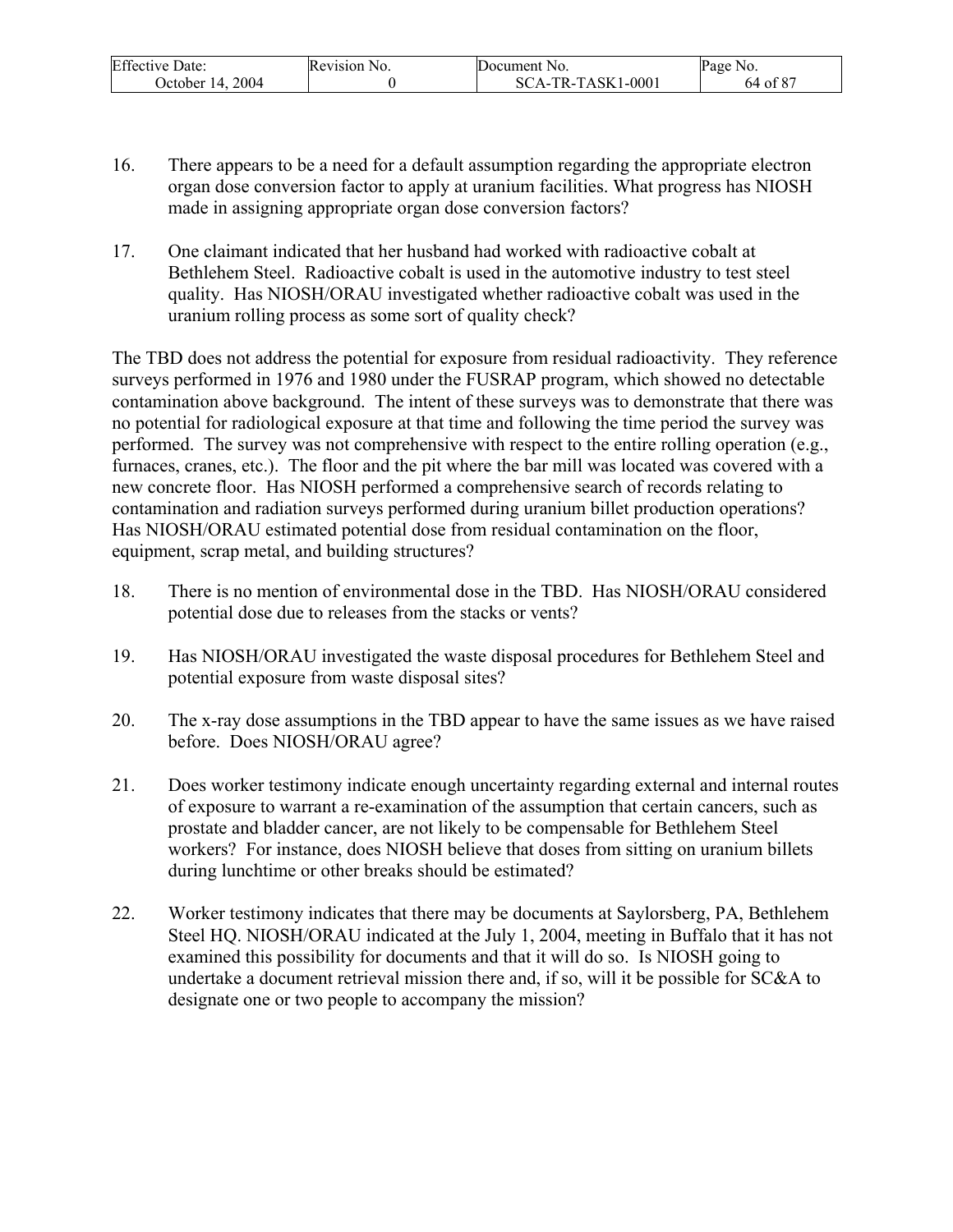| <b>Effective Date:</b> | Revision No. | Document No.      | Page No. |
|------------------------|--------------|-------------------|----------|
| October 14, 2004       |              | SCA-TR-TASK1-0001 | 65 of 87 |

## **III. STATISTICAL QUESTIONS RELATED TO BETHLEHEM STEEL**

We have several questions relating to statistical matters, other than those related to the validity of the measurements and uncertainties in the reported concentrations.

- 1. The air concentration measurements are based on samples taken in particular areas for short time periods. How are the distributions in Tables 2a and 2b based on these measurements to be converted to distributions that represent individual exposure?
- 2. Specifically, assuming that the data are valid and that credible confidence bounds (and an appropriate probability distribution) can be established, do we have sufficient air concentration data over  $(1)$  time,  $(2)$  space and  $(3)$  process type (in regard to coatings and method of heating) to come up with a claimant-favorable air concentration distribution or any credible air concentration distribution for the periods during which rollings occurred? What confidence bound would one use? 90%? 95%?
- 3. What was the technical basis for selecting  $140 \text{ dpm/m}^3$  as the mode? (It should be noted that SC&A has not been able to obtain documents that contain the limited survey data referenced in the TBD.) Is it reasonable to assume a single mode for two distributions for which the maximum air concentrations varied by more than a factor of 14? Has NIOSH/ORAU done sensitivity calculations regarding the effect of the choice of the mode in Tables 2a and 2b on various types of cancers and various ages at which the cancers might be contracted? And has NIOSH/ORAU done sensitivity calculations as regards the choice of distribution? If so, could NIOSH/ORAU supply the results of its calculations to SC&A? We have performed a few preliminary sensitivity calculations for a couple of different cancer types (lung, prostate, bone). These calculations indicate that the choice of mode does not significantly affect the outcome regarding the probability of causation (PC) for the non-metabolic cancers that we looked at. This is because the PC appears to be dominated by the upper limit of the triangular distribution. For these cases, other routes and times of exposure (such as sitting on billets, re-suspension, accidents, and maintenance work may be more important – see below). On the other hand, the choice of mode may affect the PC in cases where the PC using Tables 2a or 2b is already large – that is, not far from 50%. Does NIOSH agree that such sensitivity calculations are a crucial check on the robustness of the PC result? What kind of sensitivity calculations should be performed? (We stress that our calculations are preliminary and were done only in order to explore what role this single factor, the choice of mode in Tables 2a and 2b, may play in the estimate of the PC in various circumstances.)
- 4. Given the many uncertainties, has NIOSH considered using a single upper bound number for air concentration, such as the 1,000xMAC in Table 2b, to calculate all doses, so far as the routine exposures during the times of production are concerned?
- 5. Given the uncertainties and the many problems with using air concentration data, has NIOSH/ORAU considered any alternative approaches for estimating routine exposure during production? For instance, has NIOSH considered an estimation procedure based on production data and data on losses? If so, would NIOSH share the results of its investigation into alternative methods?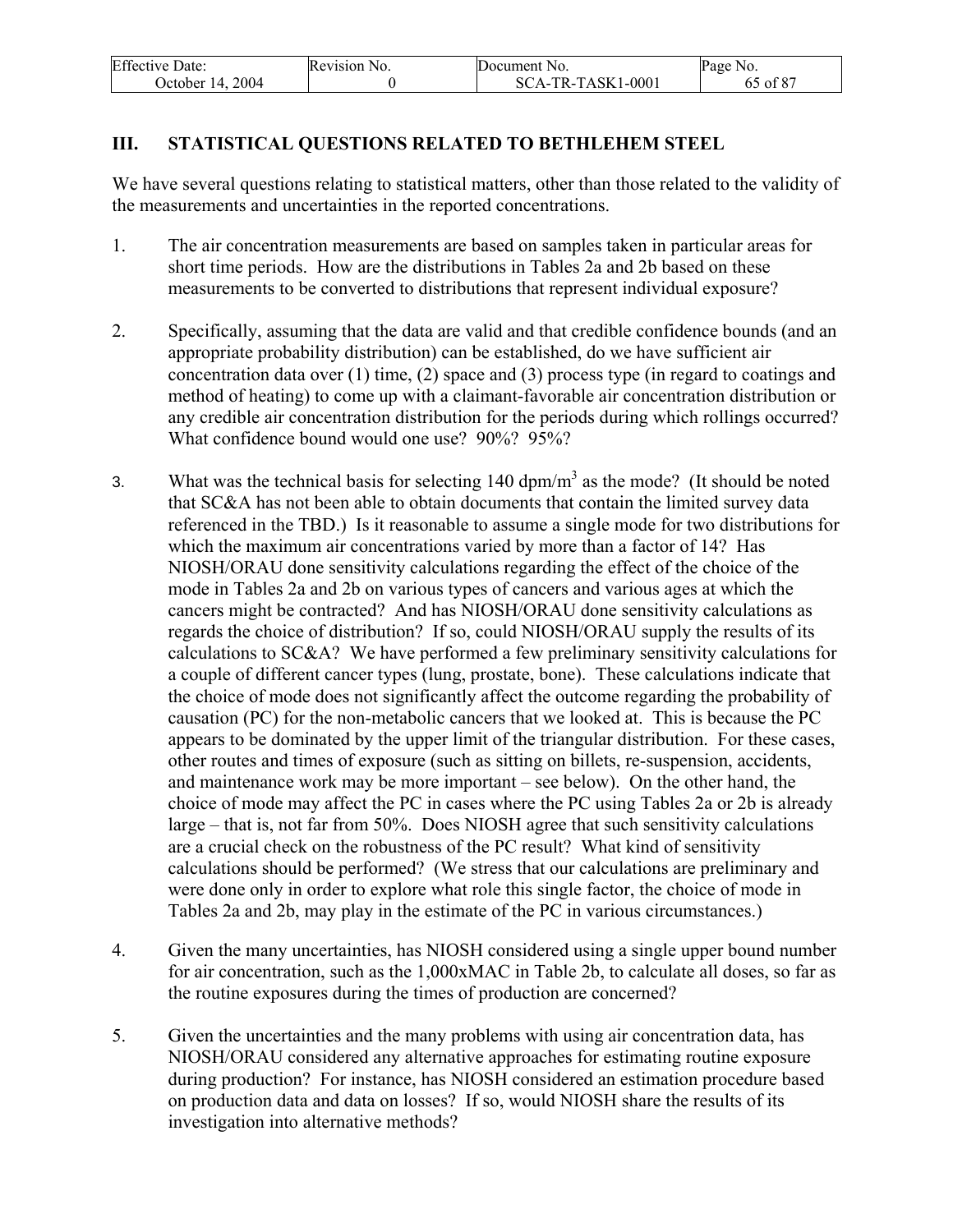| <b>Effective Date:</b> | Revision No. | Document No.      | Page No. |
|------------------------|--------------|-------------------|----------|
| October 14, 2004       |              | SCA-TR-TASK1-0001 | 66 of 87 |

- 6. The issues and questions in Sections I and II indicate that there are a number of pathways and times of exposure that may be significant that are not considered in the TBD. At present, the TBD assumes a deterministic time for non-zero air concentrations for each year of rolling (see columns 1 and 6 of Tables 2a and 2b). These times of exposure are limited to the assumed annual integrated duration of the rollings for the facility as a whole. Incidents are not explicitly taken into account. Given the worker testimony that NIOSH and ORAU have heard since that time (including on July 1, 2004) and other feedback, would it be reasonable to attempt to create a new time distribution of uranium air concentrations that would include factors such as re-suspension and maintenance work? Should a new distribution be constructed for the rolling mill as a whole, or should different time-dependent distributions be estimated for workstations and/or for job descriptions? Would such profiles of air concentrations over time be deterministic (along the lines of the present TBD) or probabilistic? In the latter case, what would guide the choice of the distribution and its parameters? Finally, are Bethlehem Steel data or data from comparable facilities of sufficient quantity and quality to create a scientifically supportable, claimant-favorable air concentration profile(s)?
- 7. How would new facility, work station, or job description profiles for uranium air concentrations over time be used to create individual worker exposure scenarios? For instance, how would incidents (such as cobbles or the 1977 fire), maintenance of furnaces and the rolling mill area, double-shift work, sitting on billets during breaks, ingestion, external doses due to immersion in contaminated air, etc. be integrated into overall, scientifically supportable internal and external dose estimates or probability distributions of internal and external doses for individual workers? What kind of probability distribution and claimant-favorable assumptions would need to be made for the various factors that may be important in individual exposure estimation? Finally, what are the sensitivity tests that would need to be done in order to test the robustness of the assumptions in regard to the determinations of the probabilities of causation for various metabolic and non-metabolic cancers?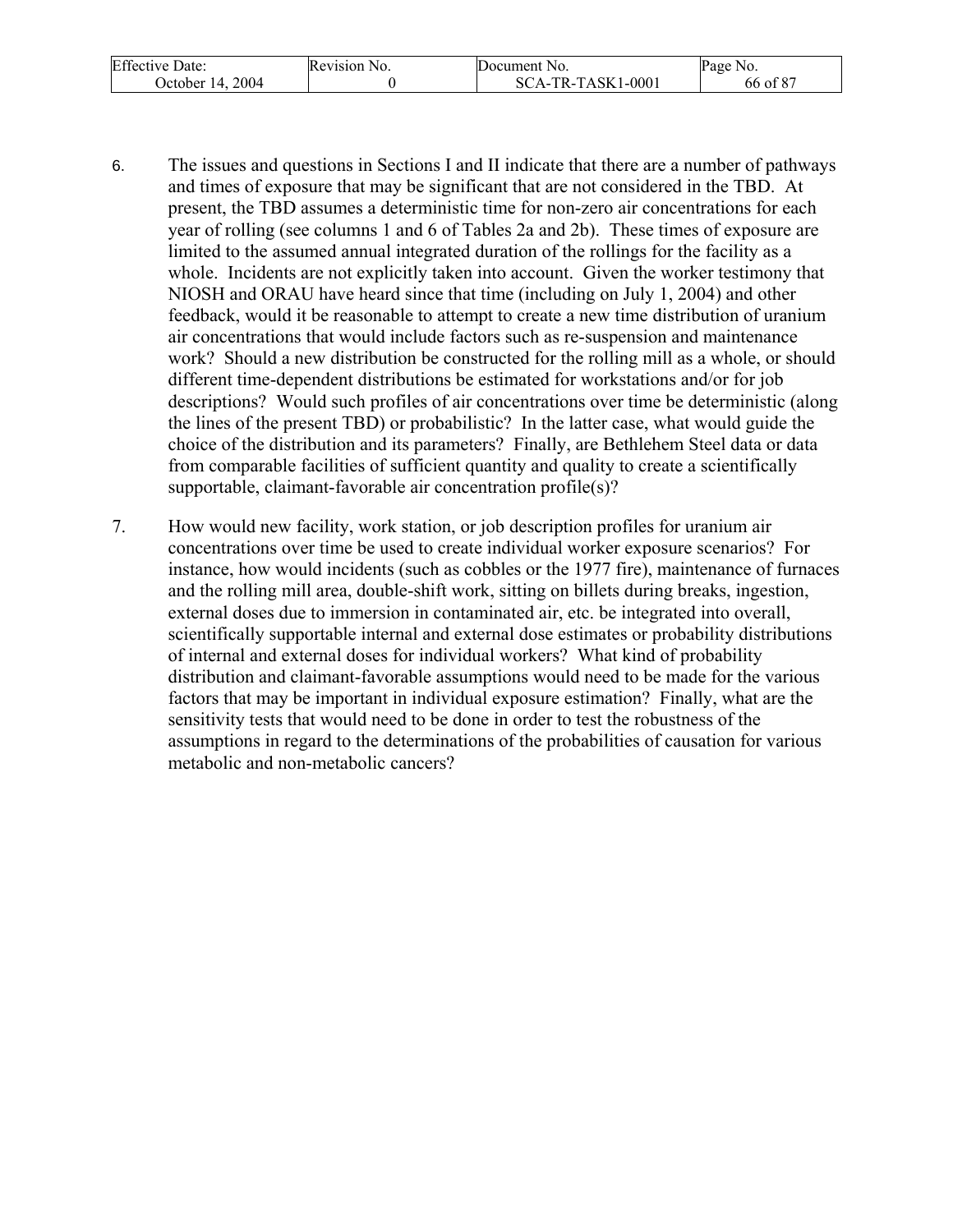| <b>Effective Date:</b> | Revision No. | Document No.        | Page No. |
|------------------------|--------------|---------------------|----------|
| October 14, 2004       |              | $SCA-TR-TASK1-0001$ | 67 of 87 |

# **ATTACHMENT 3**

## **Summary of Site Expert Interviews**

Over the course of the audit on Bethlehem Steel, Arjun Makhijani and Kathy Robertson-DeMers have had an opportunity to talk to a number of site experts. These site experts included a Crane Operator, a Recorder, an Apprentice Bricklayer, and an individual who worked both in operations and environmental safety and health. Arjun Makhijani also attended the meeting sponsored by NIOSH in Hamburg, New York, on July 1, 2004. The information the workers provided has been invaluable in providing us with a working knowledge of how a steel mill works, what level of effort is involved in the work, and what the working conditions are in a steel mill.

Below is a summary of various workers' interviews as they relate to the vertical issues outlined in the Bethlehem Steel review. This information provided is not a verbatim discussion, but is a summary of information from several interviews with several individuals. Individuals have provided this information based on their personal experience. It is recognized that these former worker recollections and statements may need to be further substantiated before adoption in the TBD. However, they stand as critical operational feedback where records and other documentation are lacking. These interview notes are provided in that context; former worker input is similarly reflected in our discussion and, with the preceding qualifications in mind, has contributed to our findings and observations.

Bethlehem Steel Company owned a number of steel plants, including the one in Lackawanna, New York. The home office of Bethlehem Steel was in Bethlehem, Pennsylvania. The Bethlehem Steel plant in Lackawanna, New York, extended a few miles along the Lake Erie shoreline and 1.5 miles on the other side of the road. There were over 100 buildings. The plant was like its own community with a hospital, restaurants, a fire department, and police. Approximately 25,000 employees worked at Bethlehem Steel. About 63 individuals per shift were required to operate the 10" mill and another 25 or so support employees were present. This did not include the individuals in the Secondary Work Area. The mill building was broken up into bays. The mill was about 120 feet x 1,000 feet x 90 feet. The building that the mill was a part of may have been as much as a third of a mile long.

Under optimum conditions 300-400 tons of material per 8-hour shift could be processed through the mill. Several routine and non-routine situations slowed down the process with uranium. First, samples approximately 18" long were torched off the billet for examination. They were cooled in a cold-water trough and taken to a desk. The metal was examined as a quality control check. Secondly, non-routine situations such as cobbling, salt bath leaks, or power outages would stop rolling operations. The shutdown time for cobbling depended on the stand where the cobbling occurred. If the uranium was relatively thin, it took as little as 10 minutes to correct. If the uranium was early on in the process, it could take several hours to fix.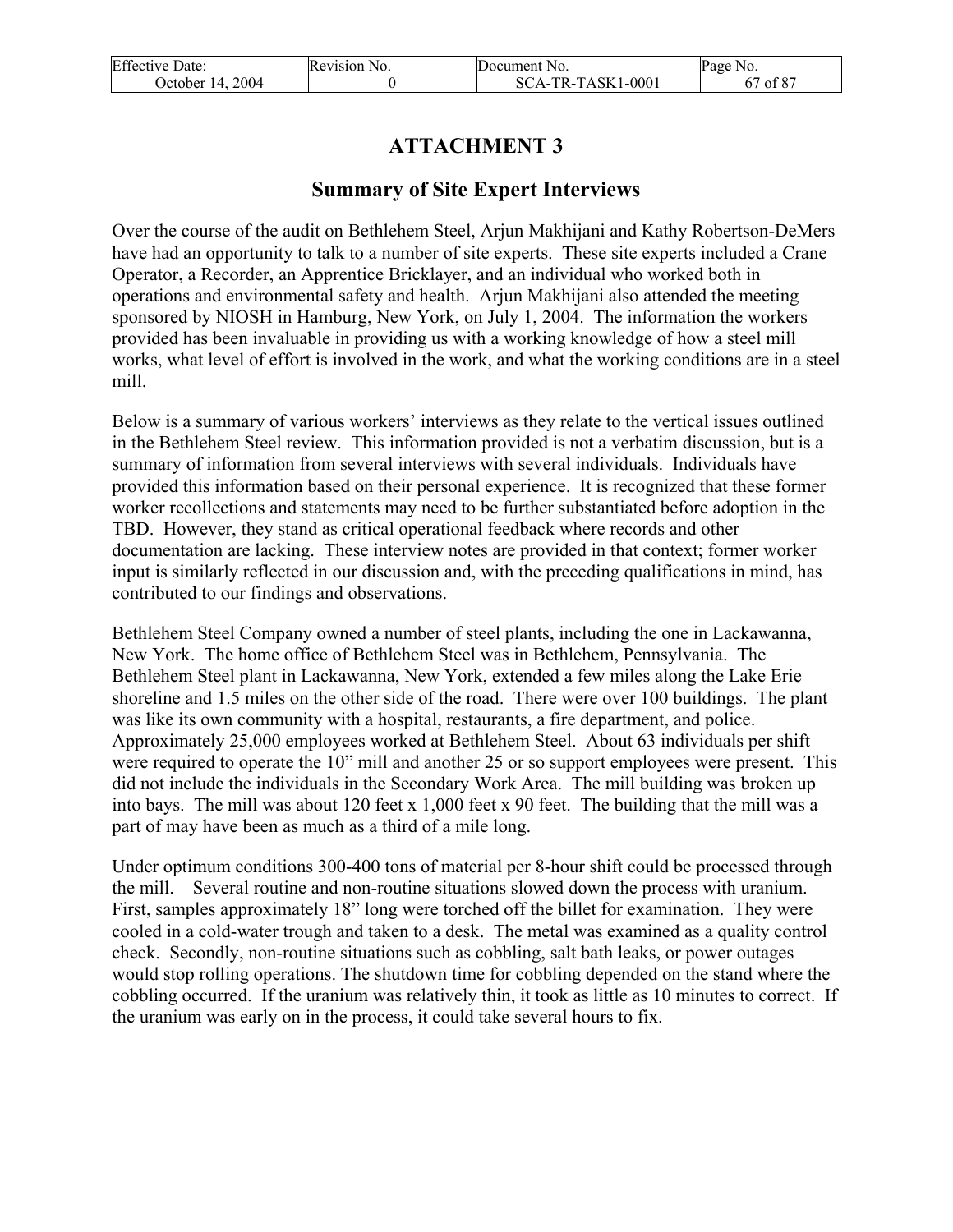| <b>Effective Date:</b> | Revision No. | Document No.        | Page No. |
|------------------------|--------------|---------------------|----------|
| October 14, 2004       |              | $SCA-TR-TASK1-0001$ | 68 of 87 |

### **1. URANIUM ROLLING HISTORY**

Some workers clearly remember additional rollings in 1955 and 1956. Two former workers at Bethlehem Steel issued a Deposition of Fact that rollings took place post-1952. One individual indicated he was involved in a uranium rolling in April or May 1956, a few months before he was drafted into the Army. The second worker reported that several rollings occurred in 1955. Rollings usually only took one day, although there were multiple shifts.

Workers are concerned about the absence of records on rollings that occurred at Bethlehem Steel. Some workers suggested that records may be available in Saylorsburg, Pennsylvania, where the records storage facility was located. Another worker suggested we talk to Bob Custer, who was the Assistant Superintendent of the mill. A number of workers have indicated that records were destroyed.

## **2. EXTERNAL EXPOSURE FROM CONTACT WITH URANIUM**

Due to the nature of the milling process, workers handled the uranium metal at various stages of the shipping and receiving, milling, and secondary finishing work. Some of the jobs that required direct contact with the uranium included:

- Inspectors who had to perform hands-on inspection of the metal
- Chippers who were responsible for removing impurities or slag from the metal with an air gun
- Scarfers who used a torch to remove deeper impurities from the metal with a torch
- Shearers who had to manually feed the material into the blades
- Laborers that would physically place the material in the shipping area after shearing
- Straighteners who had to remove bulges from the product

Due to the nature of the uranium, it often had to be manually fed into the rolls using levers, bars, or sledgehammers. The product was checked throughout the rolling process, as the tolerance was tight. In many cases the workers in the rolling process and secondary finishing area were within six inches to one foot of the uranium metal. At times the uranium was in direct contact with parts of the body. Specifically, uranium was handled with gloved and ungloved hands and carried against the abdomen to the finishing area. Some workers indicated that they sat on uranium billets stored in the rolling mill area.

Workers did not know what the material was, although some of them noted that truck signage indicated it was radioactive material. Some workers were aware the material was used for the atomic bomb program. They were not provided radiation safety training. The only thing they were told was not to take it home; otherwise they would become sterile. Some men ignored this warning and took pieces home anyway.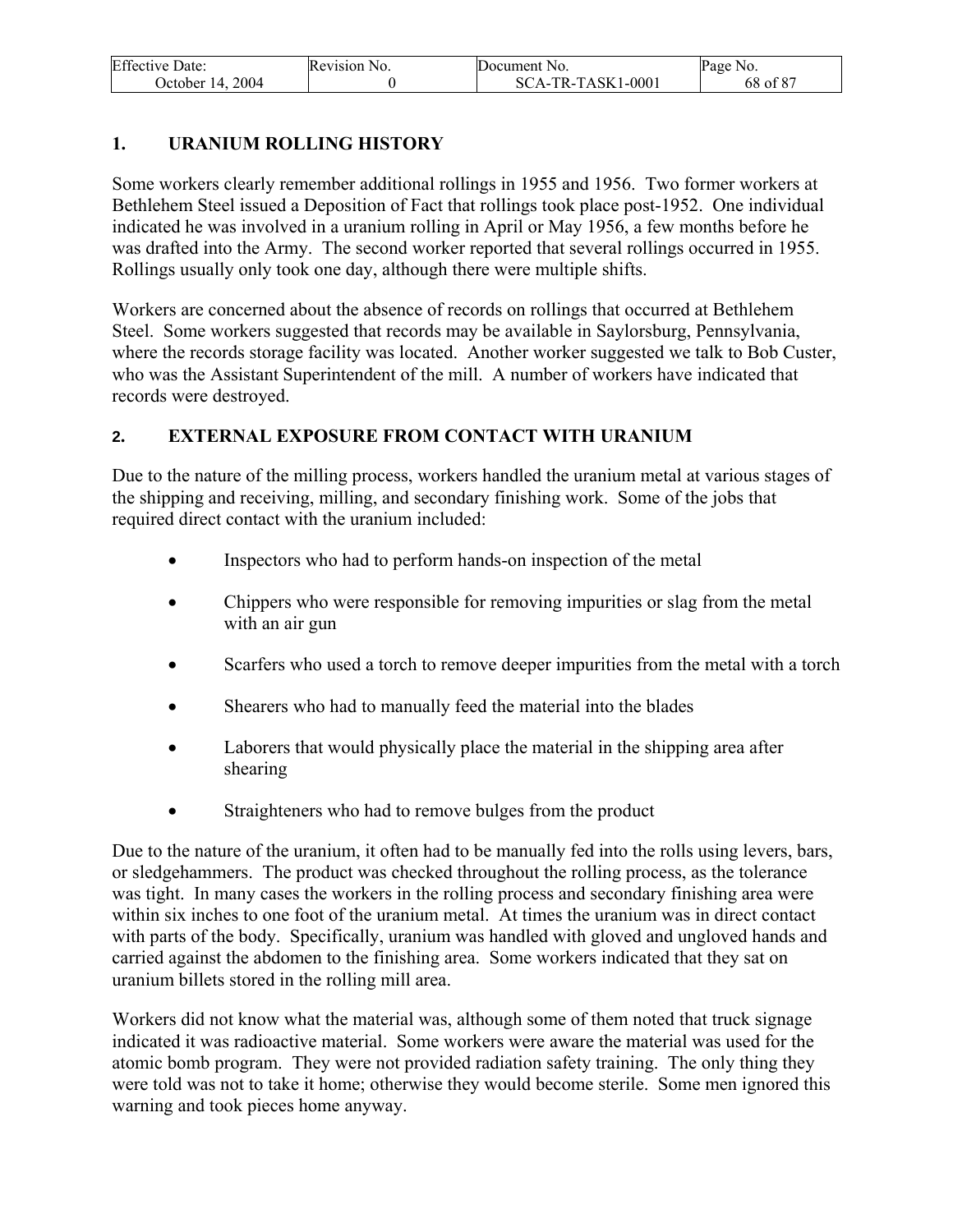| <b>Effective Date:</b> | Revision No. | <b>IDocument</b> No.    | Page No. |
|------------------------|--------------|-------------------------|----------|
| 2004<br>Dctober 14.    |              | CA-TR-TASK1-0001<br>SC. | of 87    |

Uranium was usually brought in several days before the rollings on trucks or railroad cars and staged in the Billet Yard. Workers indicated that this material was guarded. The overhead crane would come in with the chains, pick up the billets, and put them on the backside of the furnace (i.e., charging table). The Hookers who hooked chains to the uranium for unloading remained in the truck or railcar adjacent to the uranium until all the billets were unloaded. There were two types of rollings – right out of the furnace or the salt baths. The rollings from the salt baths were semi-finished billets, which were heated in salt baths and then fed into mill at around Stand 6.

#### *Internal Dose Assumptions, Parameters, and Conditions*

The workers brought up a number of issues that related to the potential dose from uptake of uranium.

#### **(a) Calculation of Intake**

Dust would commonly deposit in their nose and mouth. They often blew soot/dust out of their nose after work. There was dust buildup in their throats due to the dusty working conditions. One worker indicated that when he retired, it took him two weeks to finally clear his nose. Those workers who experienced both uranium and steel rollings indicated that uranium did not create as much dust as steel.

The steel industry was one of the heaviest industries in existence at that time. The level of physical activity was very high. Men could sometimes lose 10 to 12 lbs of water weight during a shift and were given salt pills to counter this loss of water. It was not a pleasant place to work. The workers were involved in heavy labor as long as the mill was running. If there was a loss of power or a shutdown, they were allowed to take a break for the period of the shutdown. Some workers had to work at even harder or heavier jobs after a breakdown to get the mill going again.

Employees worked one to two shifts (8-16 hours) during uranium rolling depending on their job. In addition, maintenance activities occurred outside the uranium rolling shifts. Often, maintenance was done on equipment during times when the mill was shutdown or when they were cleaning the scale pits. At times the workers would routinely be scheduled to work on holidays. Overtime would be optional if they wanted to make extra money.

#### **(b) Ingestion Dose**

The workers ate their meals in the production area, because they did not have a lunchroom. They typically ate sandwiches, leftovers, soup, etc. There were no stoves in the plant. They would cook or heat their meals on the furnace or the hot metal. Dust would settle on the food and in beverages if it wasn't wrapped or covered.

Workers did indicate that at the first two rollings, the industrial hygienist took samples of the drinking water.

Additional ingestion probably occurred because of the dusty air.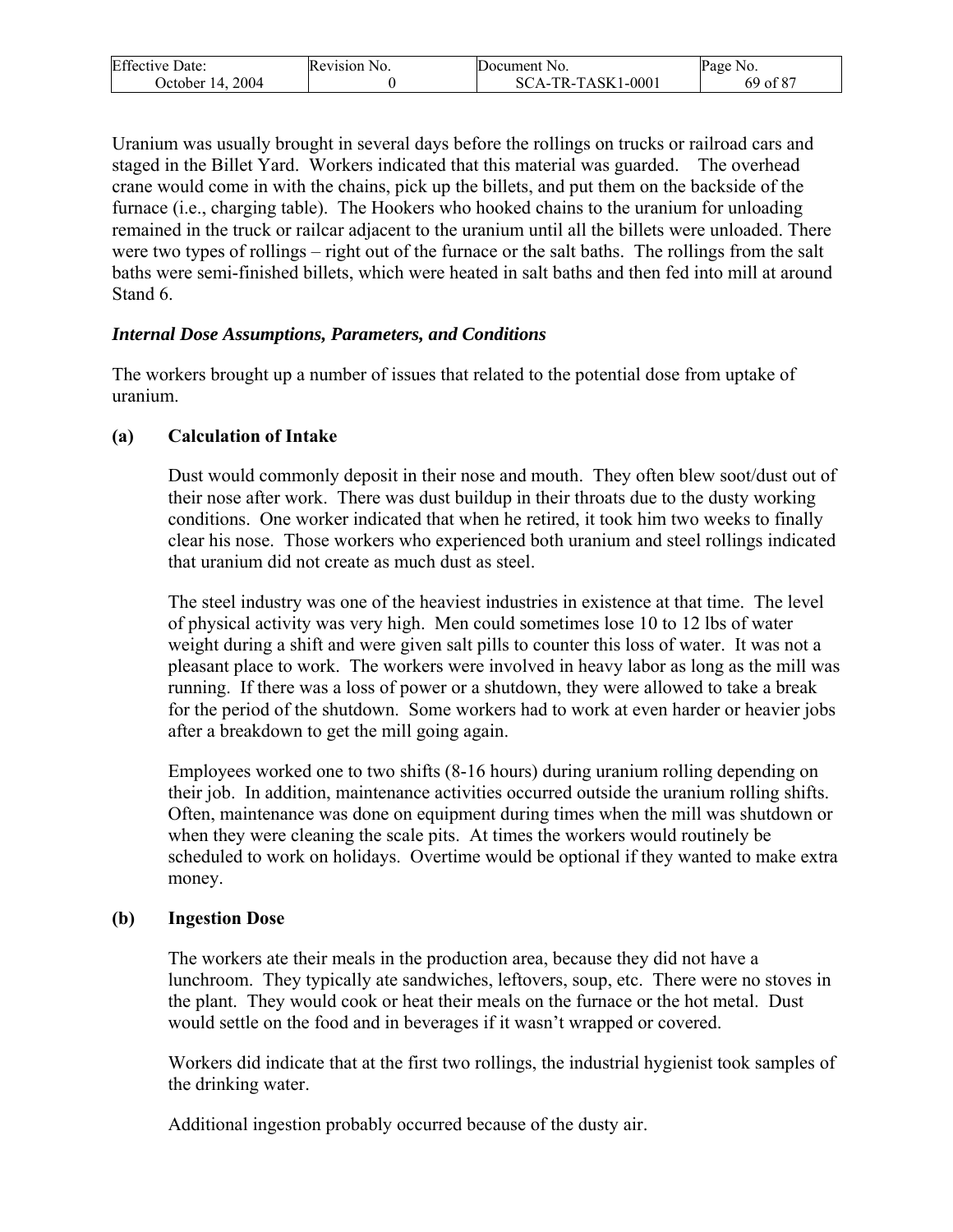| <b>Effective Date:</b> | Revision No. | Document No.      | Page No. |
|------------------------|--------------|-------------------|----------|
| October 14, 2004       |              | SCA-TR-TASK1-0001 | 70 of 87 |

#### **(c) Routine Exposure Conditions**

Dust escaped into the ambient air. The largest concentration of dust was in the mill area. During activities when the mill was down, there was clear visibility. When they started rolling, the visibility was cut in half.

Scale was formed on the uranium metal as it cooled down. Scale was actually bits and pieces of the metal. Scale was an issue in the Secondary Work Area.

The mill proper did not have a stack. The furnace had a damper like a fireplace. There were windows up near the crane and fans without motors in the ceiling. The fans were not usable without the motors. Occasionally, a Crane Operator would open a window. The company was concerned about compliance issues so they made them close the windows. The steel on the side of the building sometimes blew off.

There was no exhaust ventilation on the operating rollers. The mill was an open mill and did not have enclosures surrounding the rollers or descalers. The rollers did have grating underneath, so that water and scale would drop to the subbasement. The only "dust contaminant" measure taken was to hang old rags, pants, and burlap over the stands and to wet the metal with water. The rags were actually put there to prevent the workers from getting doused with water. The water used to control the temperature on the metal would either run down into the subbasement or dissipate in the air. The only ventilation came from the wind entering the building through the end of the mill opened to the Billet Yard.

There was a portable vacuum system that was used to clean up periphery dust after uranium rollings. GM counters were used to locate larger pieces of uranium around the beds. Vacuuming was not always completed underneath equipment. There was no effort made to clean the inside of equipment.

Workers had to supply their own clothing. The nature of the work made clothing get very dirty. Some workers took their clothes home once or twice a week for washing. Other workers wore their clothes two to three weeks and then discarded them. Some workers wore long underwear to keep them cool in the summer and warm in the winter. They also wore heavy socks to keep their feet from getting black.

There was a changing room available with showers. The workers indicated that the dust would run off their bodies in the shower and color the water. Dust settled in their hair, so they had to wash their hair. Some workers changed and took showers prior to going home and others wore their clothes home. They would put on the same clothes the next workday.

PPE for hot work involved asbestos gloves and suits. Leather gloves were used for laborious tasks. In some cases they provided workers with safety glasses and helmets. Bethlehem Steel provided gloves for the first uranium rolling, but discontinued this practice after the first rolling. Contact work with uranium metal was performed with and without gloves. The workers could feel abnormalities in the billets and perform inspections better without gloves. Gloves were not secured with tape.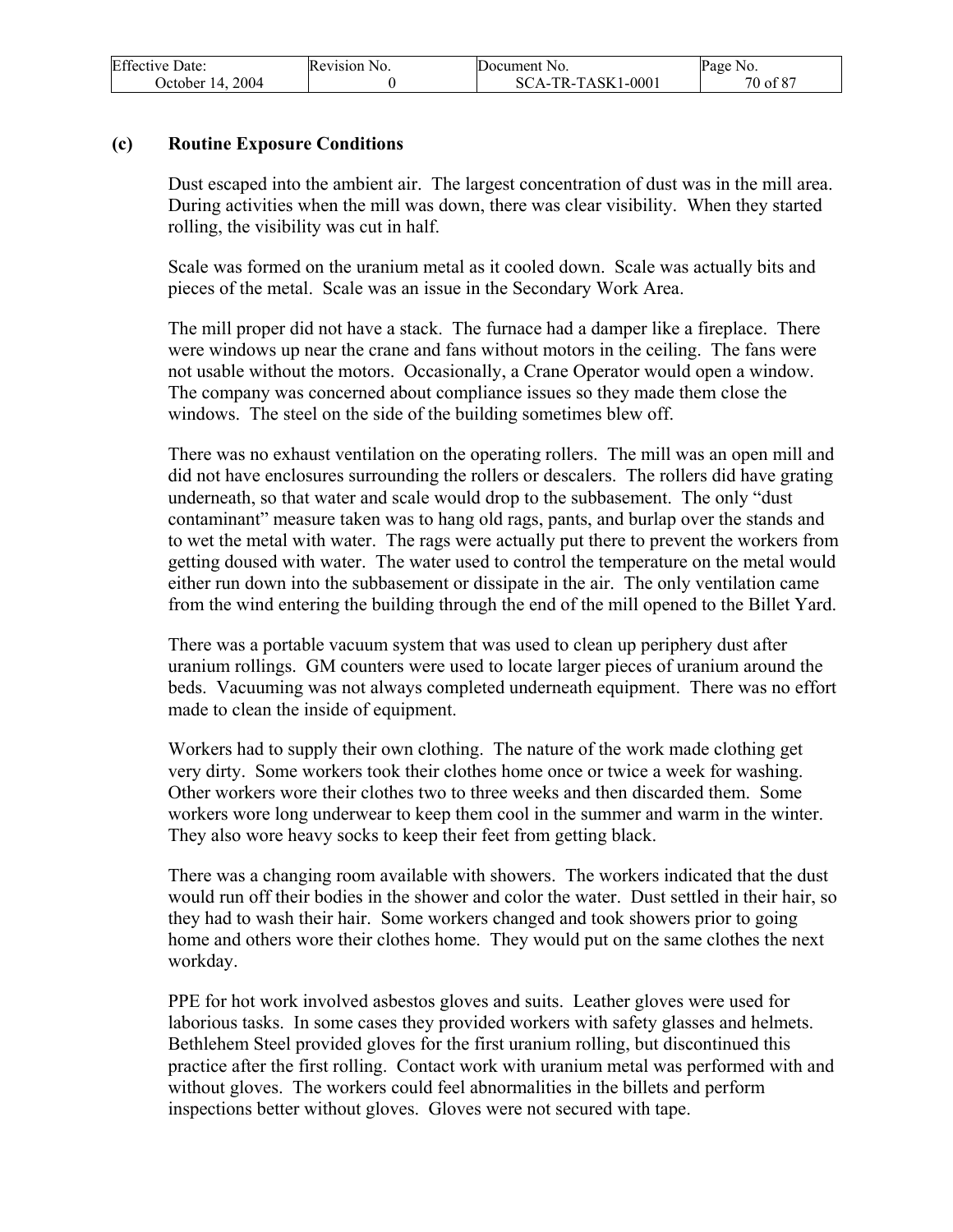| <b>Effective Date:</b> | Revision No. | Document No.      | Page No. |
|------------------------|--------------|-------------------|----------|
| October 14, 2004       |              | SCA-TR-TASK1-0001 | 1 of 87  |

Although there were bathroom facilities, some employees worked up to a half mile away from the bathrooms and chose to relieve themselves in the production areas. This saved time as there were production incentives, which would sometimes cause fistfights among workers.

#### **(d) Non-routine Exposure Conditions**

Several incidents or occurrences happened during the uranium rolling process. Uranium was more difficult to roll because it was not heated to as high a temperature. During uranium rollings, they often had what was called a cobbling. A cobbling results from a misfeed or a jam by the metal. When a cobble happened the men had to clear the area to prevent burns from flying metal. A crane had to remove the cobble and men with hot gloves would cut it into pieces with a torch until the mill was cleared. The mill would not continue to operate when a cobble was in a roller. The time to remove the cobbles varied from 10 minutes to several hours.

The bricklayers were actively involved in maintenance of the furnaces at the plant. When there was a burnout or leak in the furnace, the "Hot Dog Gang" would be called in to perform an immediate repair. There was direct contact with the contents of the furnace. The operations continued during this time. During maintenance shutdown, they would let the furnace cool off and the regular bricklayers would come in and do a permanent fix on the furnace.

The salt baths were contained in welded steel shells. The welds in the salt baths would fail at times and cause a leak in the salt bath. One time this stopped rolling for four hours.

During shearing of the material, the uranium would spark resulting in a bright light, which in some cases hurt the worker's eyes. Although steel did spark when sheared, the level of sparking and the brightness of the light were less than with uranium.

### **3. POTENTIAL IMPACT OF EXPOSURE TO RESIDUAL CONTAMINATION**

The floor of the mill was made of varying materials. There was grating under the rollers, steel plates over openings to the subbasement (pits), and float-finished concrete. Float-finished concrete is rough to help prevent slipping. There was also an accumulation of dirt and oil on the floor. A power cleaner was used to hold the dust down. When you used it, dust would blow all over the place. When workers returned to the mill on a Monday after weekend rollings, there was still dust present.

The water and scale would wash down through the grating into the scale pits. Water used to cool rolls and to clean was discharged into Lake Erie, which was approximately a half a mile away.

The rollers were switched out prior to each rolling depending on the specifications required for the roll. When the rolls were worn out or broken, they were thrown into the scrap car. There were stands 1 though 18, and each one of these stands had two rolls. When rolls became worn,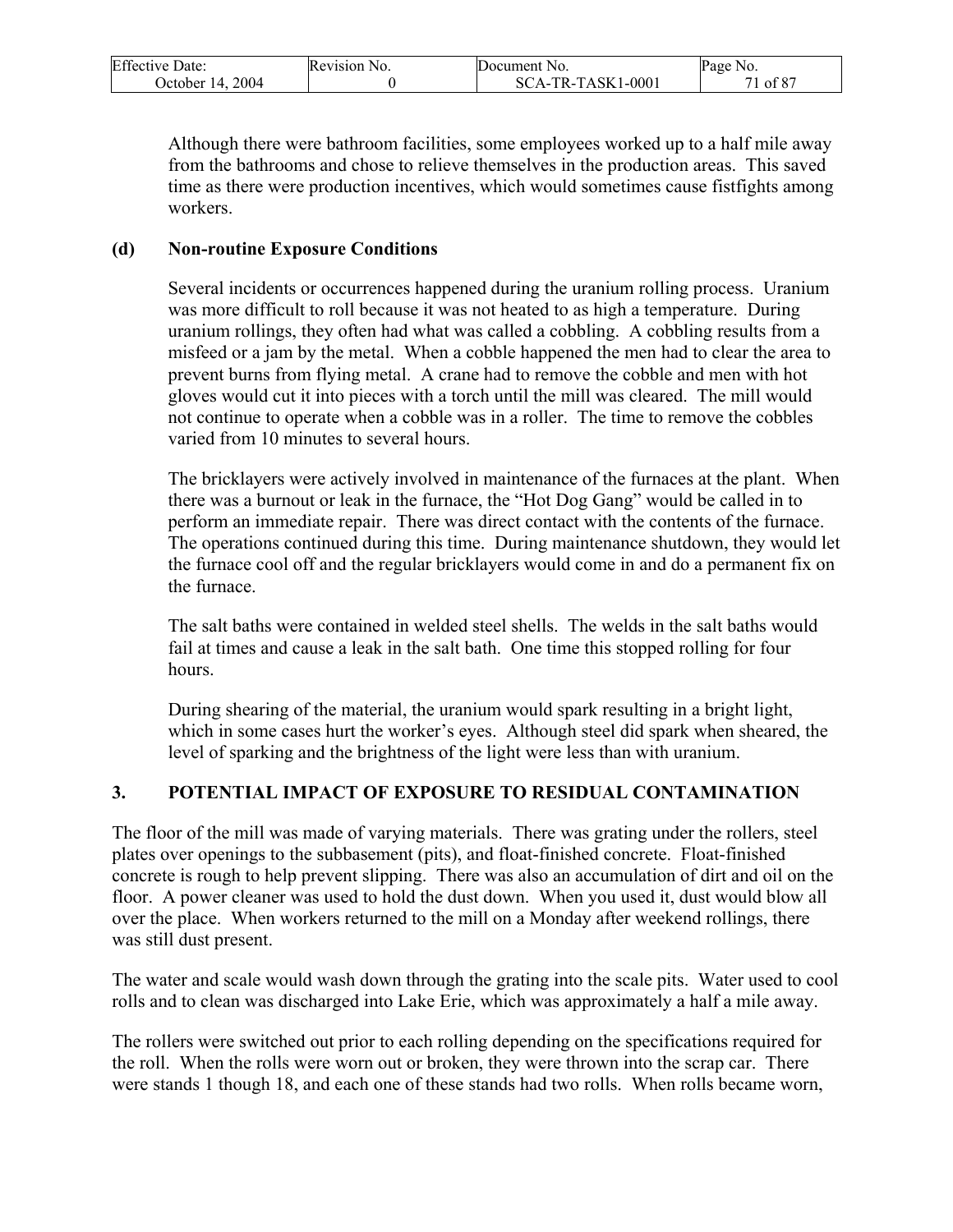| <b>Effective Date:</b> | Revision No. | Document No.        | Page No.  |
|------------------------|--------------|---------------------|-----------|
| 2004<br>October 14.    |              | $SCA-TR-TASK1-0001$ | . of $87$ |

the roll shop had lathes where the rolls were turned down. The shavings would go into the scrap pan. It would all eventually end up in the blast furnace.

Cleaning the inside of equipment was not a part of the routine cleanup operation. They also did not remove the burlap or rags from the stands after rollings. The AEC was more concerned about retrieving bigger pieces.

## **4. STATISTICAL ISSUES**

Workers indicated that there were air, water, and other samples taken during the first two rollings. They do not remember it after that. They made no comments on the use of the triangular distribution. They were very concerned about the use of Simonds Saw air sampling data, as they didn't feel the facilities were comparable.

## **5. MEDICAL X-RAY DOSES**

When asked if they had medical exams, most workers said that they did not. At least one worker remembers having an annual exam with x-ray, urinalysis and blood sampling. There is indication that some workers received exams and others did not. Bethlehem Steel did have its own hospital at one time called Moses Taylor Hospital. The plant also had its own infirmary, fire department, and police squad.

### **6. ODDS AND ENDS**

- (a) Rollers, Assistant Rollers, Mill Hands, Millwrights, Crane Operators, Laborers, Foremen, Cooling Bed Operators, Shearmen, Slipmakers, Gaugers, Cradle Men, Speed Operators, Looper Operators, Rougher Operators, Section Men, Chippers, Scarfers, and Inspectors were some of the individuals that were involved in the rolling process. There were also maintenance crews for the mill.
- (b) Workers have indicated that when they have tried to get records from the National Archives or from the International Steel Group, they have had no success.
- (c) Salt baths were cleaned by dumping the contents on the plant property.
- (d) Dust was visible on cars outside the mill. It was seen on the streets of Lackawanna. The dust was either metal dust from rolling or blast furnace dust.
- (e) Steel mill workers typically remained working at one steel mill and did not transfer to other mills. However, there were ups and downs where workers were laid off.
- (f) Water dripped from the uranium when it was removed from the salt bath.
- (g) Men were offered financial incentives for keeping the mill running.

The workers did not make any comments with respect to the solubility of the material.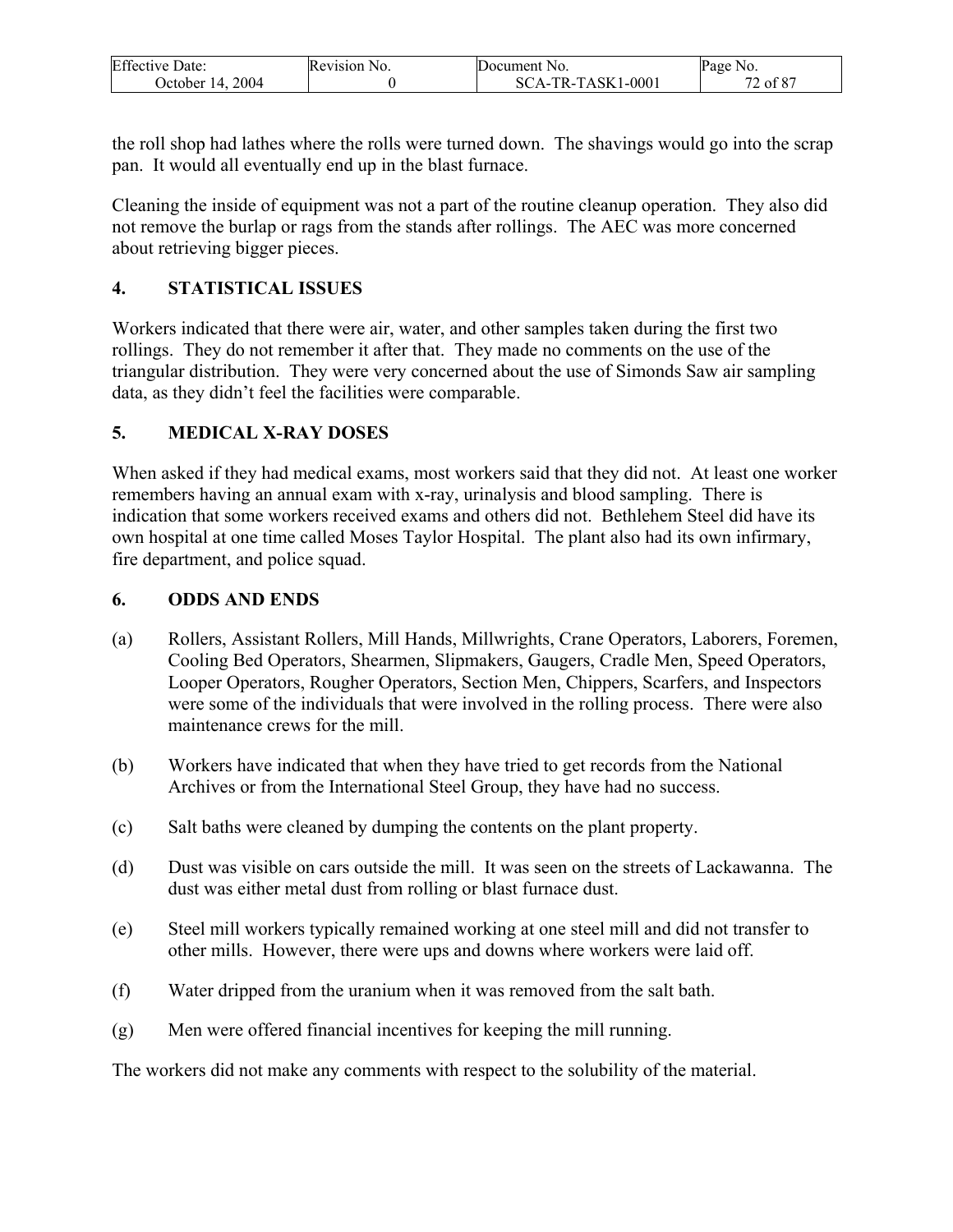| <b>Effective Date:</b> | Revision No. | Document No.        | Page No. |
|------------------------|--------------|---------------------|----------|
| 2004<br>October 14.    |              | $SCA-TR-TASK1-0001$ | 3 of 87  |

# **ATTACHMENT 4**

# **Statistical Approach Regarding Analysis of Air Concentration Data**

This statistical appendix covers the following:

- Some basic principles that should guide the use of data when statistical models are used to represent it
- An analysis of whether the triangular distribution used in Table 3 is a statistically appropriate way to represent the data
- An analysis of the data relating to the most contaminated workstation on October 27, 1948, to the extent represented by air samples taken on that date
- An approach to fitting the Simonds October 27, 1948, dataset by a distribution more appropriate than the triangular, along with computations illustrating adjustments that might be made to compensate for claimant favorableness at the most contaminated workstations

The TBD has used triangular distributions to represent uranium air concentrations at Bethlehem Steel. Table 2 represents a distribution for estimating minimum inhalation dose. For reasons discussed in the body of this report, it is not discussed here. Table 3, which is used to calculate maximum inhalation doses, is the focus of this analysis. 42 CFR 82 requires maximum radiation doses determined "using worst-case assumptions" to be estimated in such a way that "it can be determined that the employee could not have incurred a compensable level of radiation dose"  $(42CFR82.10(k)(3))$ .

# **1. SOME BASIC PRINCIPLES**

The dataset that is represented in one distribution should be coherent and internally consistent in that chosen distribution, and its application should be appropriate for determining individual doses of the claimants. As discussed in Finding 2, there are very few data points for individual workstations. As a result, the statistical issues relate to the combined use of a facility air concentration distribution and considerations of its use with workstation and other data to derive scientifically defensible, claimant-favorable dose estimates for individuals. The distribution chosen to represent the air concentration data points for the facility should be statistically sound. Table 3 of the TBD does not fit this criterion. The TBD states that the upper bound parameter is derived from air concentration data from the Simonds facility. As discussed in the main body of this report, Simonds data may be used for representing Bethlehem Steel concentrations, but this should be done with care.

We focus here on the issue of the method by which an appropriate facility distribution can be determined, and also on how the choices of values for use in maximum dose calculations can be made claimant favorable. We note that since there are differences of detail between Simonds and Bethlehem Steel, within overall comparability, it is preferable to use the data from Simonds alone to determine the distribution for use in Table 3. But the analysis below regarding lack of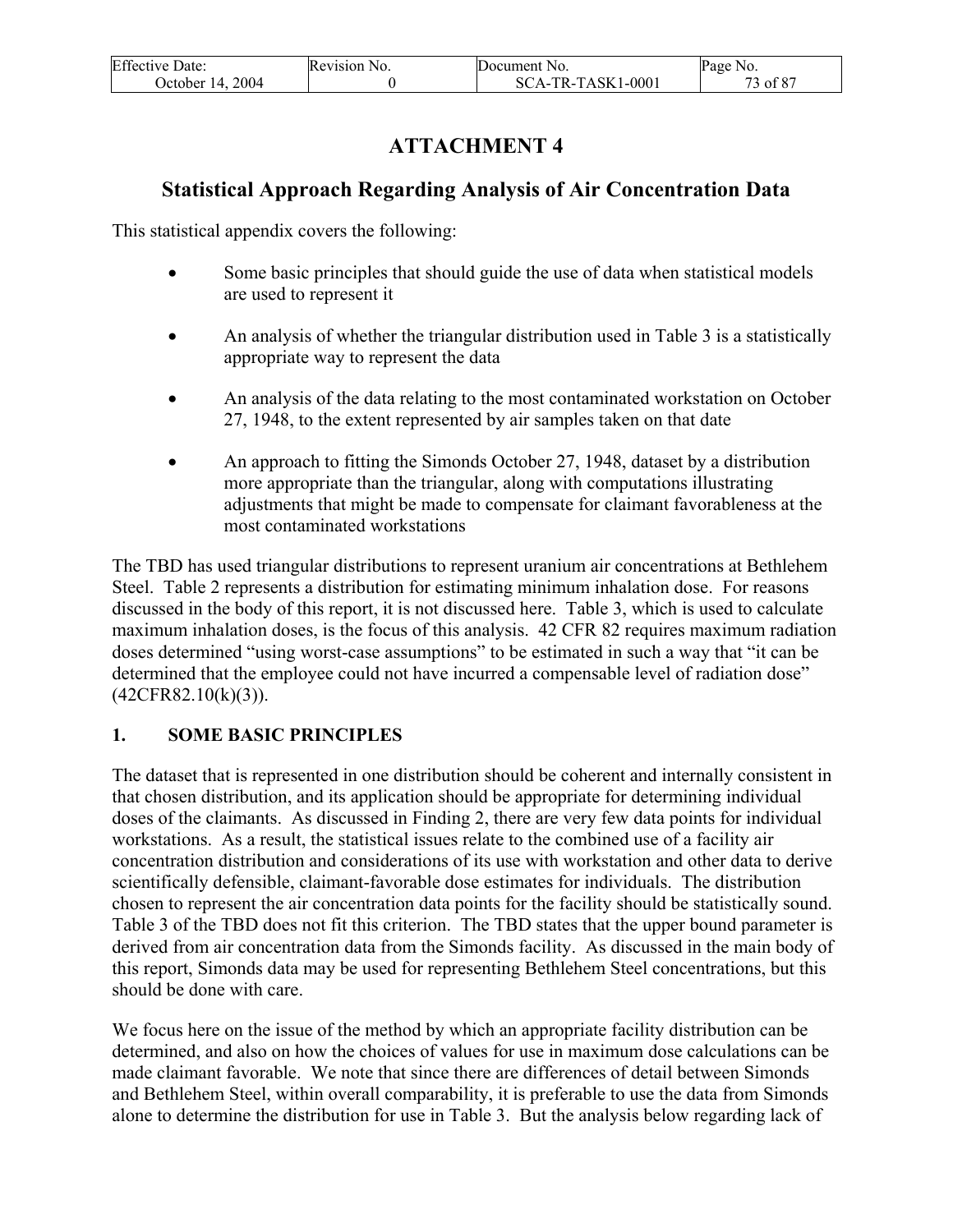| <b>Effective Date:</b> | Revision No. | Document No.     | Page No.                          |
|------------------------|--------------|------------------|-----------------------------------|
| 2004                   |              | CA-TR-TASK1-0001 | $\Delta$ $\Omega$ $\Omega$ $\sim$ |
| Detober 14.            |              | SС               | of 8                              |

claimant favorability applies in any case, even if one considers only the single issue of how the data from Simonds are to be used to determine an upper limit for contamination in a uranium metal rolling facility. If NIOSH did not want to use Simonds data, it could have chosen other ways to address claimant favorability (for example by using the approach in ORAUT-OTIB-0004, as discussed in Procedural Conformance Issue 2). But once the choice to use Simonds data was made, it was essential that statistically defensible procedures be used to represent it. We discuss (1) ways in which only the data from the most contaminated workstation can be used to determine a maximum contamination estimate, and (2) how the entire October 27, 1948, Simonds dataset can be used to derive claimant-favorable and statistically defensible air concentration estimates. The latter is a two-step process. First, a suitable air concentration distribution for the facility is determined. Second, data from highly contaminated workstations are used to determine claimant-favorable values for especially hazardous locations.

The second basic principle is that the parameters chosen for the distribution should not violate the mathematical conditions required of the form of the distribution.

The requirement that dose estimates should be claimant favorable requires a third basic principle to be respected. If the claimants are known to have consistently been exposed to unusually high levels of contamination, then specific adjustments need to be made to ensure claimant favorability (see Section 4 of this attachment).

Finally, these statistical principles must be complemented by a technical analysis of the validity of the data for the purposes to which it is being applied. Specifically, Section 5 of the report discusses two questions  $- (1)$  the quality of the data (including uncertainties), and (2) the applicability of the general air and near workstation short-term samples to individual worker intake (ICRP 75).

# **2. THE TRIANGULAR DISTRIBUTION**

The TBD uses an upper bound of 1,000xMAC for Table 3, a mode of 2xMAC and a minimum of zero. The minimum should be somewhat greater than zero, due to the detection limit of the instrument, but since this makes no material difference to the calculations, a zero value for the minimum can be used.

There is no generally accepted method for fitting the triangular distribution. One way to test whether a triangular distribution is a good fit is to use the method of maximum likelihood, because it respects the constraints of the problem. These are that there should be no data larger than the fitted upper bound and none below the fitted lower bound. Further, in this context the lower bound should be non-negative. This method is well known as being best in many contexts.

We have used a standard statistical technique called the Q-Q plot to assess whether the triangular distribution is a good fit for the October 27, 1948, Simonds dataset. The Q-Q plot for a triangular distribution derived by the method of maximum likelihood is shown in Figure A4-1. The October 27, 1948, data points are shown in Table A4-1. SC&A recognizes that NIOSH was not trying to fit this dataset, but to use the Simonds data to find a maximum for the triangular distribution for estimating maximum doses. The discussion in Sections 3 and part of Section 4 of this attachment focuses on this crucial problem. In this section, we assess whether a triangular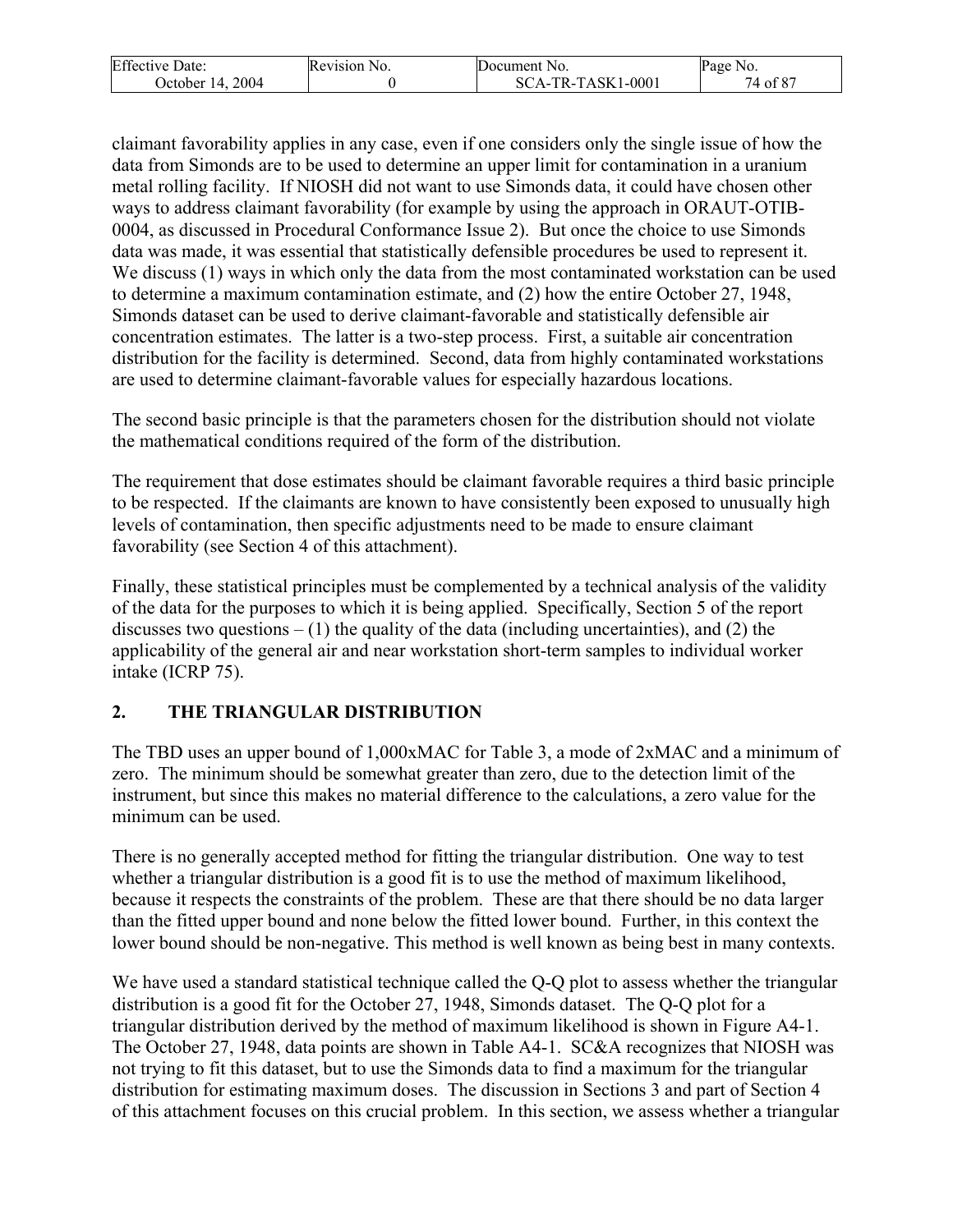| <b>Effective Date:</b> | Revision No. | Document No.                      | Page No.     |
|------------------------|--------------|-----------------------------------|--------------|
| 2004<br>Detober 14.    |              | $.1 - 0001$<br>-TR-TASK1<br>SCA-. | −0 ع<br>ot 8 |

distribution is an appropriate way to represent the October 27, 1948, Simonds dataset (the only one comparable to the conditions at Bethlehem Steel, where there was no ventilation). This is because finding a claimant-favorable way to assess the maximum dose or the upper limit of contamination at Simonds requires a representation of all or part of the dataset in a statistically appropriate way.

The Q-Q plot compares the actual data (sorted in ascending order) shown on the vertical axis in Figure A4-1 with the fitted points shown on the horizontal axis. The quantile is the increment used to fit the data, which is simply equal to (1/(number of data points)). In this case the number of data points is 38. Evidently the triangular distribution results in a very poor fit. In a good fit, the points would lie more or less along the straight line. Figure A4-2 shows a Q-Q plot for the triangular distribution in Table 3 of the TBD, assuming it represents the Simonds data. It is almost the same as that in Figure A4-1 and also a very poor fit. The choice of a triangular distribution to represent the dataset in question is therefore methodologically incorrect. As an aside, we note that all points, except that corresponding to the largest measurement, lie below the line. The maximum value is somewhat above the line. This means that, all other things being equal (e.g., ignoring issues relating to the validity of the air concentration data points themselves), the chosen distribution would provide a claimant-favorable estimate for locations that represent low air concentrations, except for workers in the most contaminated locations. Moreover, since the Simonds and Bethlehem Steel facilities are different in that the latter has more roller stations, this problem could be compounded. The main issue that emerges from the Q-Q plot is that the triangular distribution is not a methodologically appropriate way to model the October 27, 1948, Simonds dataset. Simply choosing a number near the largest measurement is also not appropriate. Using the Simonds data to find a maximum value for contamination or for assessing upper limit doses requires some statistical modeling of part or all of the October 27, 1948, Simonds dataset. This can be done in two ways that are discussed in the next two sections. Section 3 discusses the use of the data from the most contaminated workstation. Section 4 discusses how a facility air concentration profile can be constructed and how it can be used to determine claimant-favorable values for most workers and also for workers in the most contaminated workstations.

Another problem with the lack of fit at the high end of the distribution is that the October 27, 1948, data include measurements at only two of the three roller stations. This is because only two rollers were used that day, as opposed to three at other times (Spiegl 1949). This may make this particular dataset, the only comparable one available, less representative of the more contaminated areas at Bethlehem Steel for at least some rollings. At least six rollers were used at Bethlehem Steel (Sanderson 1952).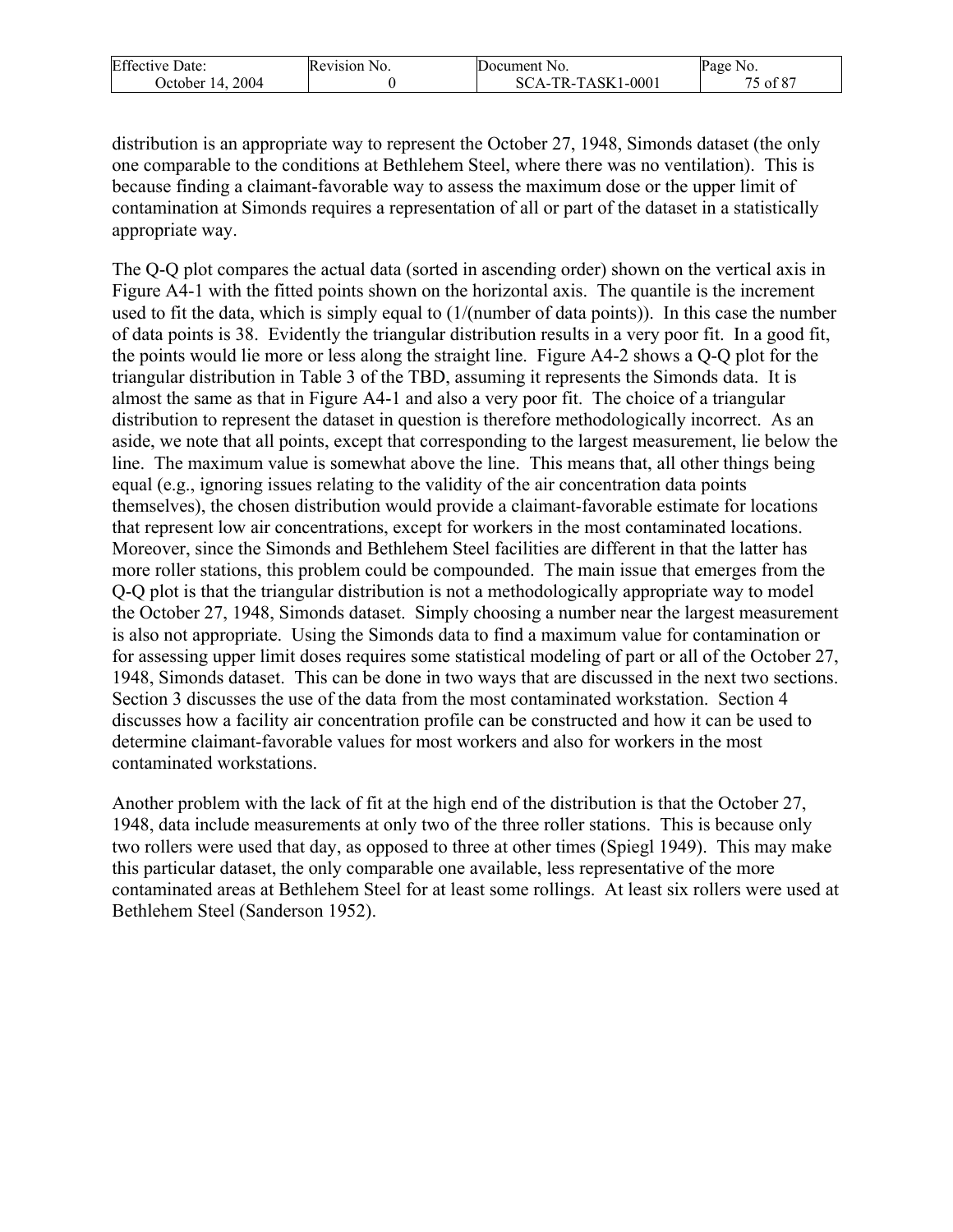| <b>Effective Date:</b> | Revision No. | Document No.        | Page No. |
|------------------------|--------------|---------------------|----------|
| October 14, 2004       |              | $SCA-TR-TASK1-0001$ | 76 of 87 |



**Figure A4-1. Q-Q Plot for Triangular Distribution Fitted by the Method of Maximum Likelihood** 



**Figure A4-2: Q-Q plot for a Fitted Triangular Distribution with Parameters 0, 2xMAC, and 1,000xMAC**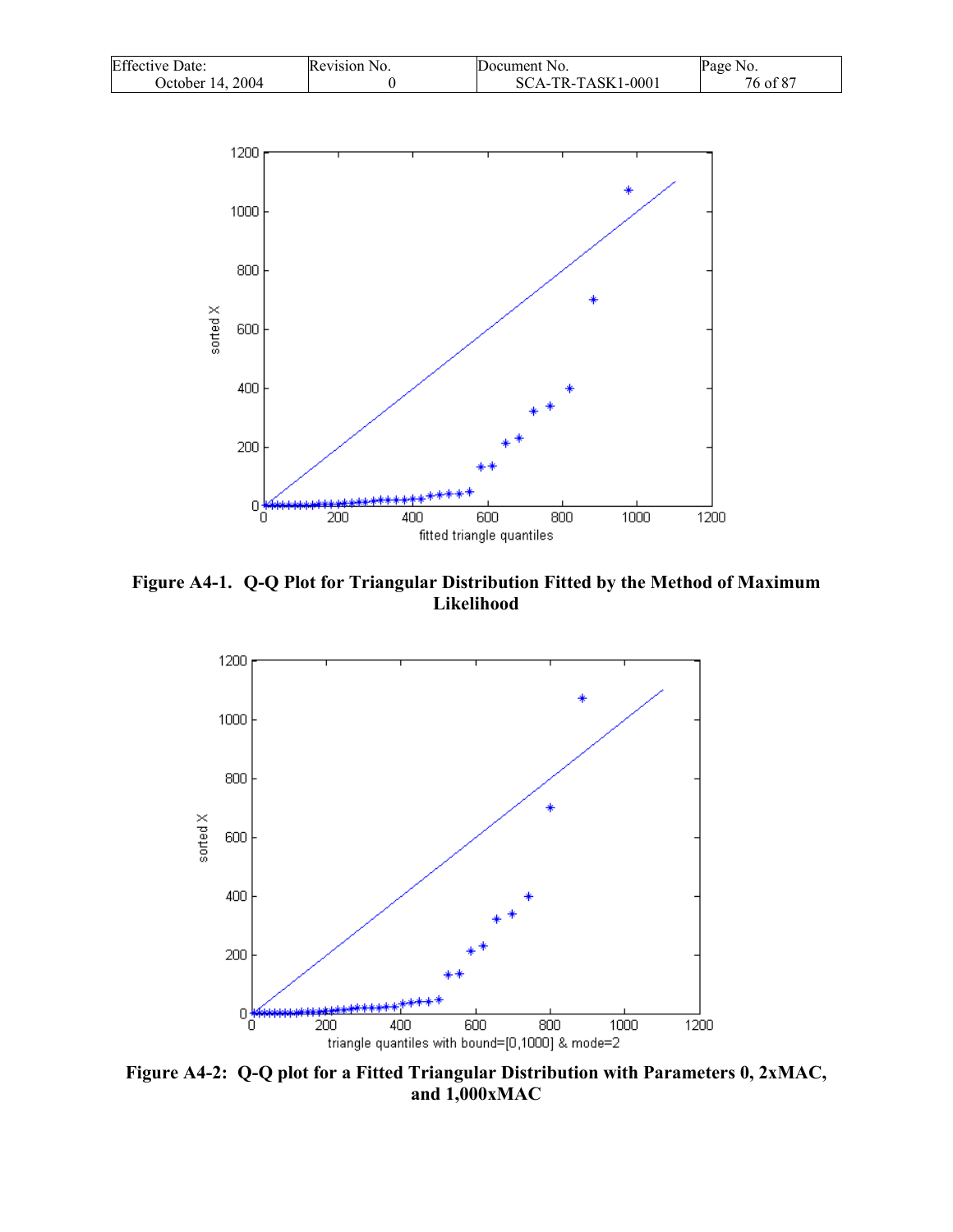| <b>Effective Date:</b> | Revision No. | Document No.      | Page No.     |
|------------------------|--------------|-------------------|--------------|
| 2004<br>October 14.    |              | SCA-TR-TASK1-0001 | of 87<br>--- |

|  |  | Table A4-1: October 27, 1948, Air Concentration Data: Simonds Saw and Steel |
|--|--|-----------------------------------------------------------------------------|
|--|--|-----------------------------------------------------------------------------|

| <b>Sample Numbers</b> | <b>Type</b>                                                       | $dpm/m^3$ | <b>xMAC</b> |
|-----------------------|-------------------------------------------------------------------|-----------|-------------|
| L700                  | general air between furnace and rollers south end                 | 1410      | 20.14       |
| L701                  | general air in front of furnace closed                            | 42        | 0.60        |
| L702                  | general air [illegible] N.W. of rolling platform                  | 24        | 0.34        |
| L703                  | mark U bars                                                       | 2740      | 39.14       |
| L704                  | general air in front of weigh scales near furnace                 | 675       | 9.64        |
| L705                  | remove scale and quench                                           | 3390      | 48.43       |
| L706                  | take bar out of furnace                                           | 1470      | 21.00       |
| L707                  | take bar out of furnace                                           | 1260      | 18.00       |
| L708                  | take bar out of furnace                                           | 1615      | 23.07       |
| L709                  | roller $#1$                                                       | 49000     | 700.00      |
| L710                  | roller #1                                                         | 75000     | 1071.43     |
| L711                  | roller $#1$                                                       | 22400     | 320.00      |
| L712                  | general air near roller 1                                         | 9250      | 132.14      |
| L713                  | general air removing scale and quenching                          | 1065      | 15.21       |
| L714                  | general air at SW side of rollers near collector exhaust          | 147       | 2.10        |
| L715                  | general air 8 ft SW and above first roller                        | 63        | 0.90        |
| L716                  | air sample exhaust from dust collector sampled 6' stack           | 126       | 1.80        |
| L718                  | roller 2                                                          | 14800     | 211.43      |
| L719                  | roller <sub>2</sub>                                               | 23800     | 340.00      |
| L720                  | roller <sub>2</sub>                                               | 27900     | 398.57      |
| L721                  | roller #2 opposite end                                            | 943       | 13.47       |
| L722                  | roller #2 opposite end                                            | 836       | 11.94       |
| L723                  | roller #2 opposite end                                            | 418       | 5.97        |
| L724                  | operators place rod thru descaler                                 | 9350      | 133.57      |
| L725                  | operators place rod thru descaler                                 | 16150     | 230.71      |
| L726                  | operators place rod thru descaler                                 | 2420      | 34.57       |
| L727                  | BZ sample 3 rods going thru descaler                              | 354       | 5.06        |
| L728                  | general air middle of rolling west side 10' from roller           | 31        | 0.44        |
| L730                  | general air by shears operator cutting rods                       | 353       | 5.04        |
| L731                  | general air center of locker room                                 | 24        | 0.34        |
| L732                  | operator takes rod through roller #1 (opp. end)                   | 1255      | 17.93       |
| L733                  | operator takes rod through roller #1 (opp. end)                   | 236       | 3.37        |
| L734                  | operator takes rod thru roller #2 (opp. end)                      | 2700      | 38.57       |
| L735                  | general air middle (opp. end) of rollers #1 and #2 in operation   | 231       | 3.30        |
| L736                  | general air rec. and ship weigh, drop rods to floor               | 330       | 4.71        |
| L737                  | general air box car while loading and dropping bars               | 2740      | 39.14       |
| L738                  | BZ scale man weighing bars dropping to floor                      | 630       | 9.00        |
| L741                  | general air in front of crane front of scales crane, bars dropped | 1700      | 24.29       |

Note: Control measurements not included.  $1 \text{ MAC} = 70 \text{ dpm/m}^3$ . Workstation descriptions are abbreviated. Source Appendix B, NYOO 1948.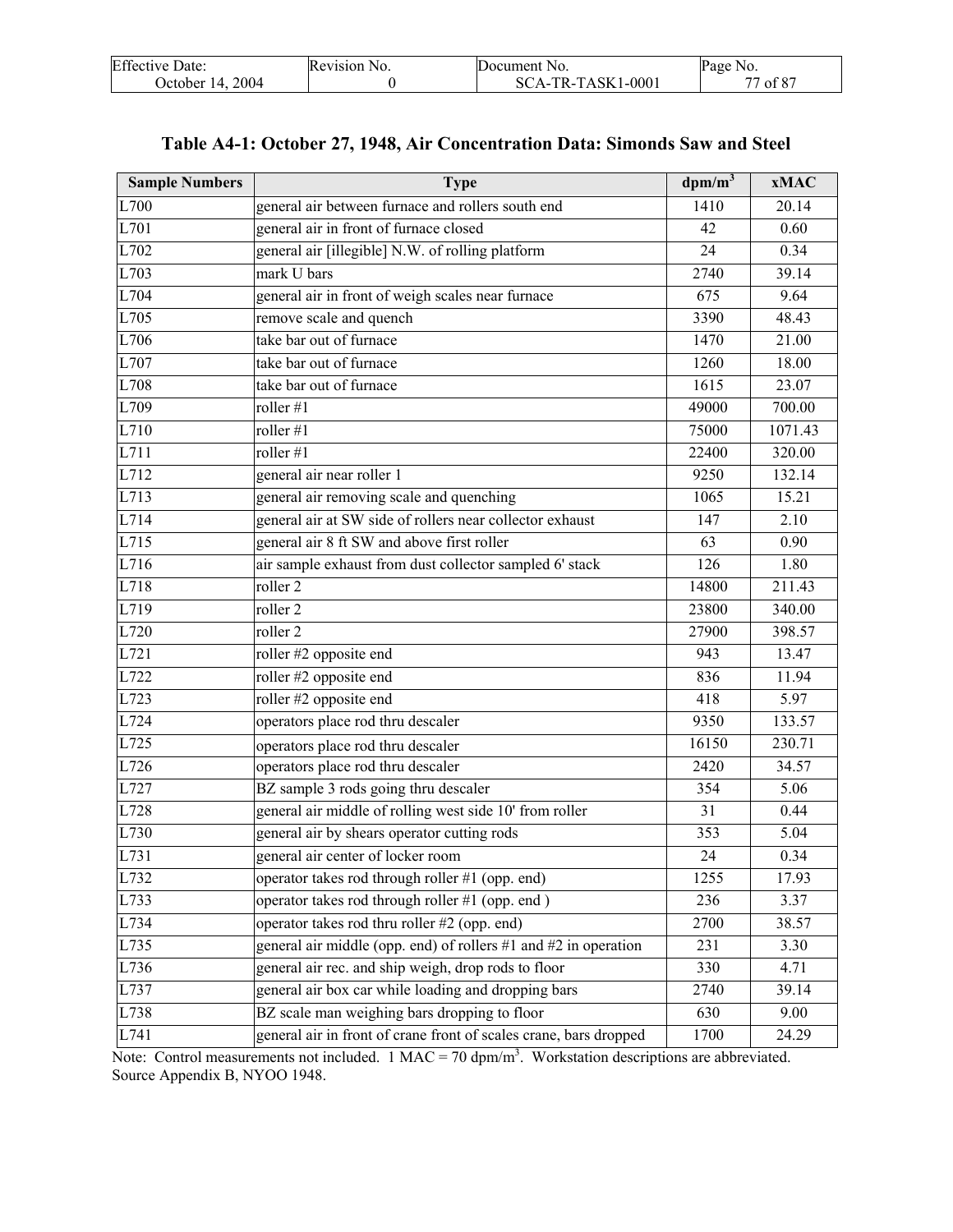| <b>Effective Date:</b> | Revision No. | Document No.        | Page No. |
|------------------------|--------------|---------------------|----------|
| 2004<br>October $14.$  |              | $SCA-TR-TASK1-0001$ | 78 of 87 |

In summary, the most basic arguments against the chosen approach and parameters in Table 3 are as follows:

- The triangular distribution is a poor fit for the October 27, 1948, data
- Table 3 does not respect the constraint that the fitted upper bound should be greater than the largest observed data point
- Other approaches should be used to develop the parameters needed for maximum dose estimation

## **3. MODELING THE UPPER BOUND OF AIR CONTAMINATION AT SIMONDS**

It is possible to estimate an upper bound for the facility air concentration at Simonds by modeling the data at the most contaminated workstation. SC&A has done several different calculations to show how this can be done. All approaches result in values for the maximum air concentration greater than the value of 1,000xMAC chosen in Table 3. The most comparable values deriving from bounded distributions that have been estimated range from 1,447xMAC to 3,375xMAC. A triangular distribution was not used to model this data, since there is no generally accepted way of deriving the parameters and its use would be questionable here, since the analysis involves only three data points.

The workstation represented by sample points L709, L710, and L711 was probably the most contaminated workstation on October 27, 1948, at Simonds. The work there is noted as "Operator nearest furnaces places bar into  $1<sup>st</sup>$  roller bar lengthened" (NYOO 1948). These three data points include the two highest measurements. All three are included in the five highest readings in the dataset.

Due to the very small sample size, no single statistical estimation procedure can provide a reliable estimate of the upper bound of air concentrations at this location and therefore for the facility as a whole. Various estimates of the upper bound parameter are derived using several common probability distributions as models for the data.

There are two general classes of probability distributions to consider, including bounded and unbounded families of distributions. Bounded distributions are defined on a finite interval. Examples of bounded distributions are the uniform(*a, b*), which is a flat distribution defined on the interval between *a* and *b* and the loguniform, which is a flat distribution but for the logarithms of the data points. The triangular distribution is also bounded, but for reasons stated above, we do not consider it here. In the case of the two types of bounded distributions considered here, estimation of the parameters of the distribution includes direct estimation of the upper bound parameter *b*.

The lognormal ( $\mu$ ,  $\sigma^2$ ) distribution is a common example of an unbounded distribution, constructed using the logarithms of the data points. In this case, the estimates derived for  $\mu$  and σ are used indirectly to make an estimate of the upper bound. Since the lognormal distribution is unbounded, a choice must be made to select a value for the upper bound parameter. The upper bound of a (one-sided) 95% prediction interval was selected to represent the upper bound of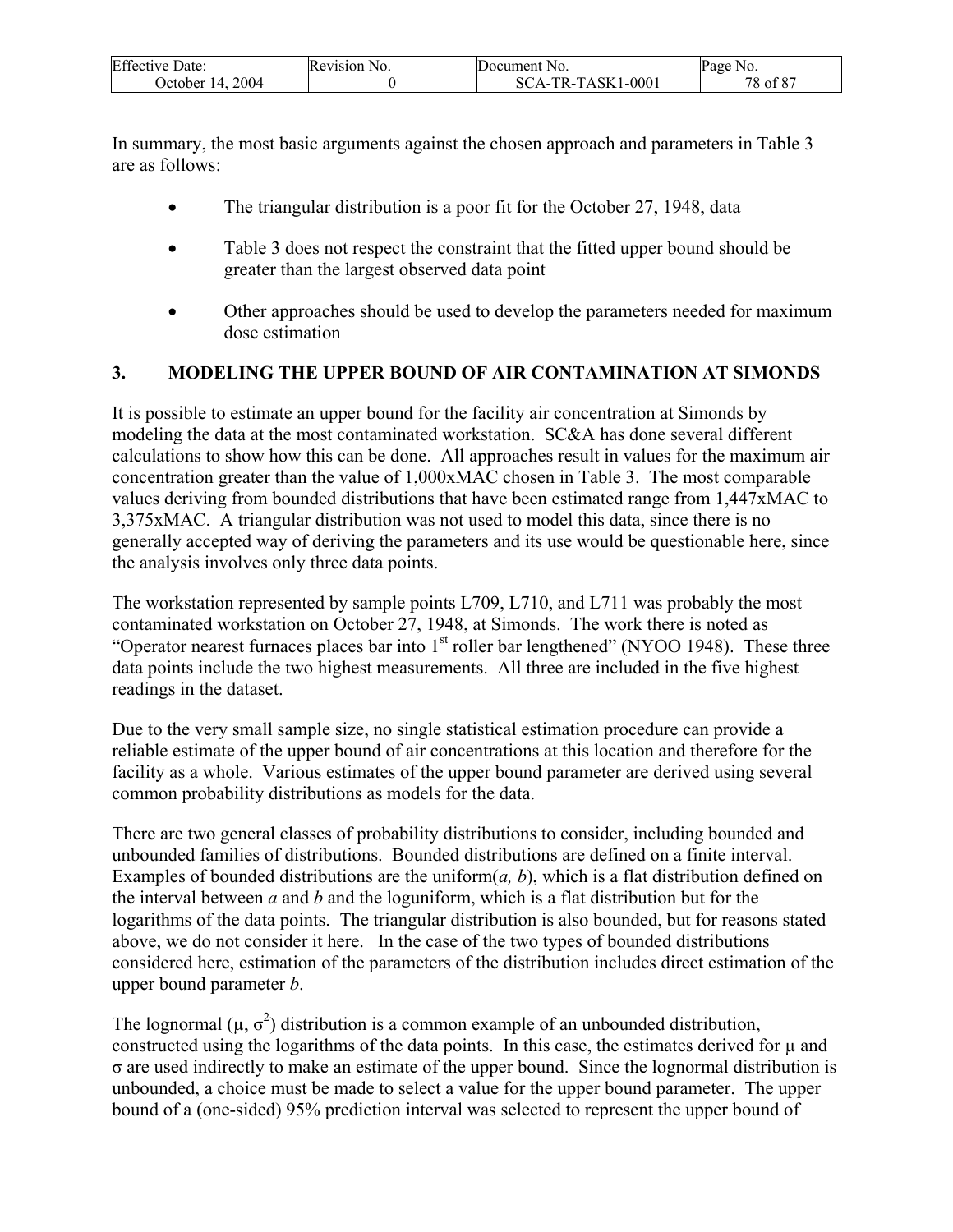| <b>Effective Date:</b> | Revision No. | Document No.      | Page No. |
|------------------------|--------------|-------------------|----------|
| 2004<br>October $14.$  |              | SCA-TR-TASK1-0001 | 79 of 87 |

exposures. On average, a future measurement has a 5% chance of exceeding the 95% prediction bound.

Parameter estimates may be based on the maximum likelihood criterion (which may be biased in some cases), the minimum variance unbiased criterion, or the best linear unbiased criterion, among others. In general, maximum likelihood estimates are used in this discussion, unless a clear bias exists that is not claimant favorable. In these few cases, unbiased estimates are considered more appropriate. The parametric estimation process is best summarized as "fitting a distribution to the data using the selected criterion." Once the parameters of the distribution are estimated, an estimate of the upper bound parameter is made based on the best-fitting probability distribution.

#### **3.1 Uniform Distribution**

There are standard procedures for estimating the lower and upper parameters *a* and *b* of a uniform probability distribution on an unknown interval. The maximum likelihood estimators (MLEs) of *a* and *b* are  $a^{MLE} = X_{min}$  and  $b^{MLE} = X_{max}$ , where  $X_{min}$  and  $X_{max}$  are the smallest and largest observed values, respectively. However, the MLEs are known to be statistically biased. The direction of this bias works against the claimant.

The best linear unbiased (BLU) estimators for the lower and upper bounds of a uniform distribution have a wider spread than the  $MLEs$ :<sup>3</sup>

$$
a^{BLU} = X_{min} - range/(n-1),
$$

and

 $\overline{a}$ 

$$
b^{\text{BLU}} = X_{\text{max}} + \text{range}/(n-1).
$$

The additional terms are a fraction of the range  $= X_{\text{max}} - X_{\text{min}}$ . The difference between the MLEs and BLU estimators is small for larger sample sizes, but the difference is very large for a sample size of  $n = 3$ . The BLU estimate for the upper bound parameter exceeds the maximum observed value (i.e., the MLE) by one-half of the range.

The BLU estimators improve the situation to a condition of being unbiased, but not necessarily claimant favorable. The range of uncertainty in the estimated upper bound must also be addressed. An approximate (one-sided) 95% upper confidence limit for b is given by:

UCL<sub>95</sub>(b) = 
$$
X_{max}
$$
 + range $\cdot$ (1 + z<sub>95</sub> S<sub>n</sub>) / (n - 1),

where  $z_{.95} = 1.645$  is the 95<sup>th</sup> percentile of the standard normal distribution and  $S_n^2 = n(n-1)$  $1/((n+1)(n+2))$ . The 95% UCL for *b* has a larger fraction of the range added to the maximum observed value. For  $n=3$ , the result is  $UCL_{.95}(b) = X_{max} + range(0.95)$ .

<sup>&</sup>lt;sup>3</sup> Johnson, Kotz, and Balakrishnan, (1994), Continuous Univariate Distributions, Volume II, 2nd. Ed., John Wiley and Sons. All results are derived from equations 26.25a and 26.25b on page 286, using the alternative parameterization of equation 26.1 on page 276 with  $\alpha = L$  and  $\beta = U$ .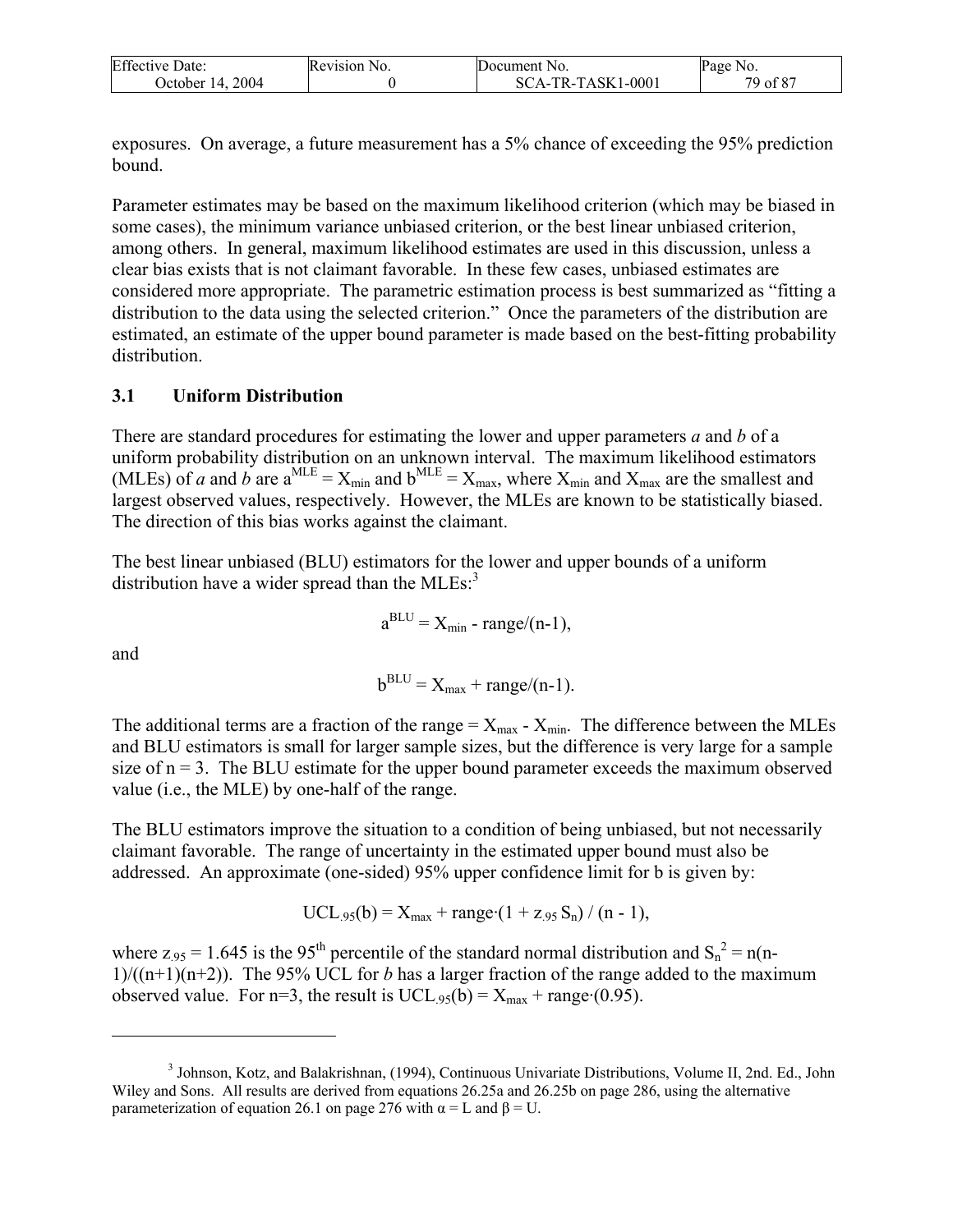| <b>Effective Date:</b> | Revision No. | Document No.      | Page No. |
|------------------------|--------------|-------------------|----------|
| October 14, 2004       |              | SCA-TR-TASK1-0001 | 80 of 87 |

The Simonds sample numbers L709, L710, and L711 were all taken at the same place; feeding the metal into roller # 1. The recorded alpha measurements for these samples were 49,000, 75,000 and 22,400 dpm/m<sup>3</sup>, respectively. The three observations at roller #1 rank number 1, 2 and 5 in the full data set for that day, indicating that exposure for a good part of the day at this workstation is probably the worst case for worker exposure at Simonds. The maximum value of 75,000 dpm/m<sup>3</sup> is equivalent to 1071 MAC, while the range is 751 MAC. The maximum and range are sufficient statistics for estimating the upper bound *b* and the 95% UCL for *b*. The upper bound estimate is:

 $b^{\text{BLU}} = 1071 + 751/2 = 1447 \text{ MAC}.$ 

The 95% upper confidence limit for *b* is:

UCL<sub>95</sub>(b) = 
$$
1071 + (751)(0.95) = 1785
$$
 MAC.

#### **3.2 Loguniform Distribution**

Since the air concentration data vary widely and are highly non-uniform, the above procedures for the upper bound of the uniform distribution may be applied to the logarithms of the observed values. If the sample values have a loguniform $(a, b)$  distribution, then the logarithms of the values have a uniform distribution on the interval from  $ln(a)$  to  $ln(b)$ , where the symbol ln denotes the natural logarithm. Estimates for the lower and upper bounds of the loguniform distribution are obtained from:

$$
\ln(a) = \ln(X_{\min}) - \ln(X_{\max} / X_{\min}) / (n - 1).
$$

and

$$
\ln(\,b\,) = \ln(X_{\max}) + \ln(X_{\max}/X_{\min}) / (n-1).
$$

An approximate (one-sided) 95% upper confidence limit for the upper bound b is derived from:

$$
ln( UCL_{.95}(b)) = ln(X_{max}) + ln(X_{max} / X_{min}) [(1 + z_{.95} S_n) / (n - 1)],
$$

where  $z_{.95}$  and  $S_n^2$  are defined as in Section 3.1.

With the very small sample size, the uncertainties in estimating the upper bound of the distribution are large. This is particularly true for the loguniform model, due to the exponential effect of uncertainty. If we assume a loguniform distribution for the three Simonds observations, the corresponding results are significantly higher than were obtained using the uniform distribution. The estimated upper bound for the air concentrations at roller  $# 1$  is:

$$
\ln(b) = \ln(1071) + \ln(1071/320)/2 = 7.580,
$$

or  $b = exp\{ 7.580 \} = 1960$  MAC.

The 95% upper confidence limit for the upper bound is:

 $ln( UCL_{.95}(b)) = ln(1071) + ln(1071 / 320) (.95) = 8.124,$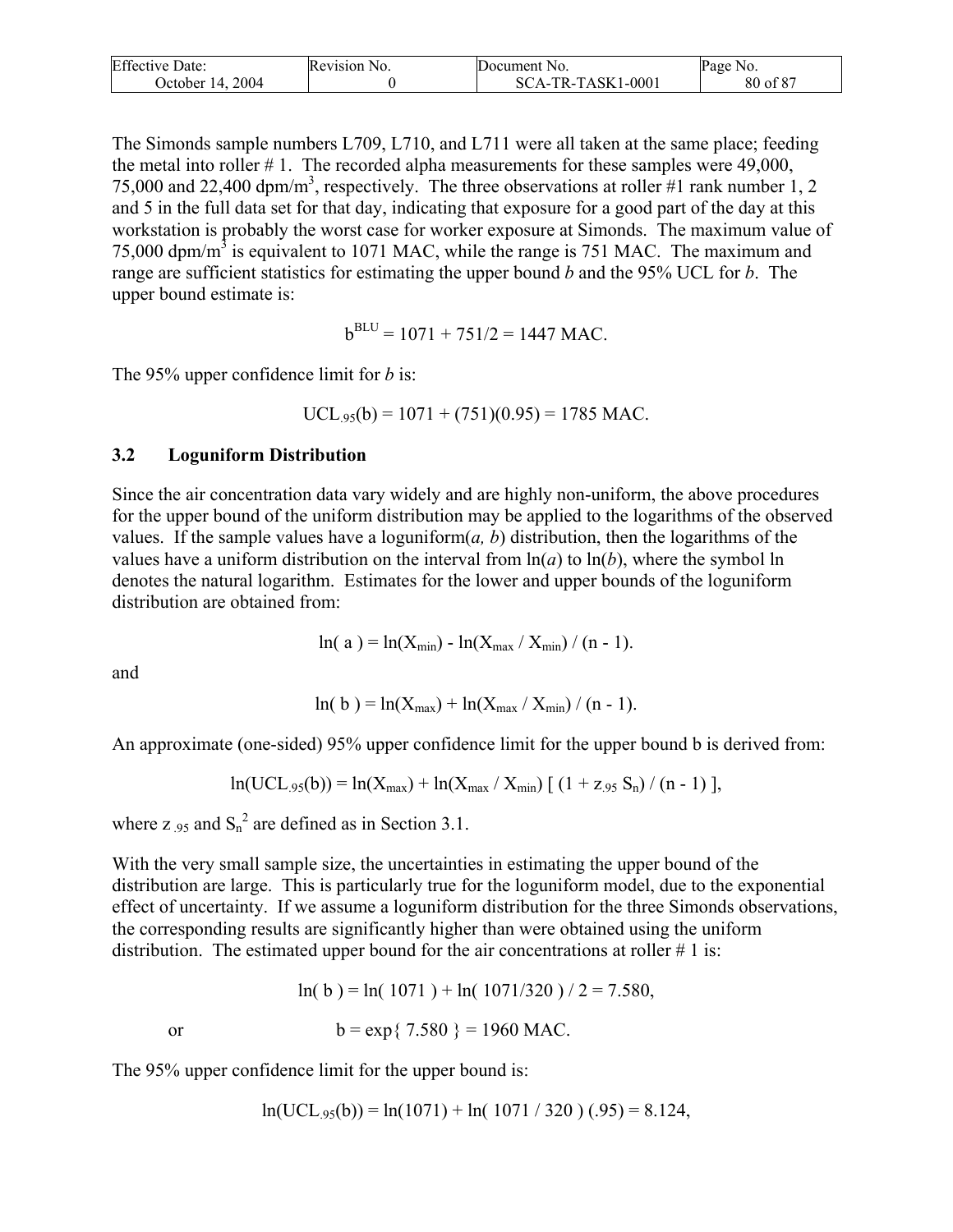| <b>Effective Date:</b> | Revision No. | Document No.      | Page No.            |
|------------------------|--------------|-------------------|---------------------|
| October 14, 2004       |              | SCA-TR-TASK1-0001 | $\circ$ of 87<br>ΟI |

or UCL<sub>95</sub>(b) = exp{ 8.124 } = 3,375 MAC. The loguniform estimates of the upper bound and the 95% UCL for the upper bound at the roller #1 workstation are substantially higher than the estimates generated using the uniform distribution.

#### **3.3 Normal Distribution**

Now consider two unbounded distributions for these same three data points; the normal distribution and the lognormal distribution. The normal distribution is an unlikely candidate for air concentration measurements, but provides a good example to introduce terminology used for the lognormal distribution. For unbounded distributions, a 95% prediction bound ( $p_{.95}$ ) is calculated for the next observation.

The normal ( $\mu$ ,  $\sigma^2$ ) distribution is the most common of the unbounded distributions, with  $\mu$ representing the mean of the distribution and  $\sigma^2$  representing the variance. Parameter estimation for the normal distribution is well known. The MLE for  $\mu$  is the simple arithmetic average of the observed values,

$$
\mu^{\text{MLE}} = (X_1 + ... + X_n) / n.
$$

The MLE for  $\mu$  is also an unbiased estimate of the mean and the median of the normal distribution.

The standard deviation is calculated from the estimate for the variance  $\sigma^2$ . Two common variance estimates are the maximum likelihood estimate and the unbiased estimate. The MLE for  $\sigma^2$  is:

$$
S^2 = \Sigma (X_i - \mu^{MLE})^2 / n.
$$

The MLE for the variance is biased. The unbiased estimate for  $\sigma^2$  is nS<sup>2</sup>/(n-1). To be claimant favorable, the unbiased estimate of the variance is used as an alternative to the MLE.

The mean of the normal distribution is estimated as 697 MAC. The unbiased estimate of the standard deviation is 376 MAC. The 95% prediction bound for a normal distribution with these parameter values is  $\mu^{\text{MLE}} + k_n t_{2,0.95} S$ , where  $t_{2,95} = 2.92$  is 95<sup>th</sup> percentile of the t-distribution with 2 degrees of freedom and  $k_n = \sqrt{(n+1)/n} = 1.155$ . The estimated value of the 95% prediction bound is:

$$
p_{.95} = 697 + (1.155)(2.92)(376) = 1965 \text{ MAC}.
$$

#### **3.4 Lognormal Distribution**

The lognormal ( $\mu$ , $\sigma^2$ ) distribution is the most common distribution used as a model for shortterm air concentration measurements. Parameter estimation for the lognormal distribution is based on the logarithms of the observations. The parameter  $\mu$  represents the mean of the logarithms, while  $\sigma^2$  represents the standard deviation of the logarithms. Using the theory for the normal distribution described above, the estimate for  $\mu$  is the simple arithmetic average of the logarithms of the three measurements,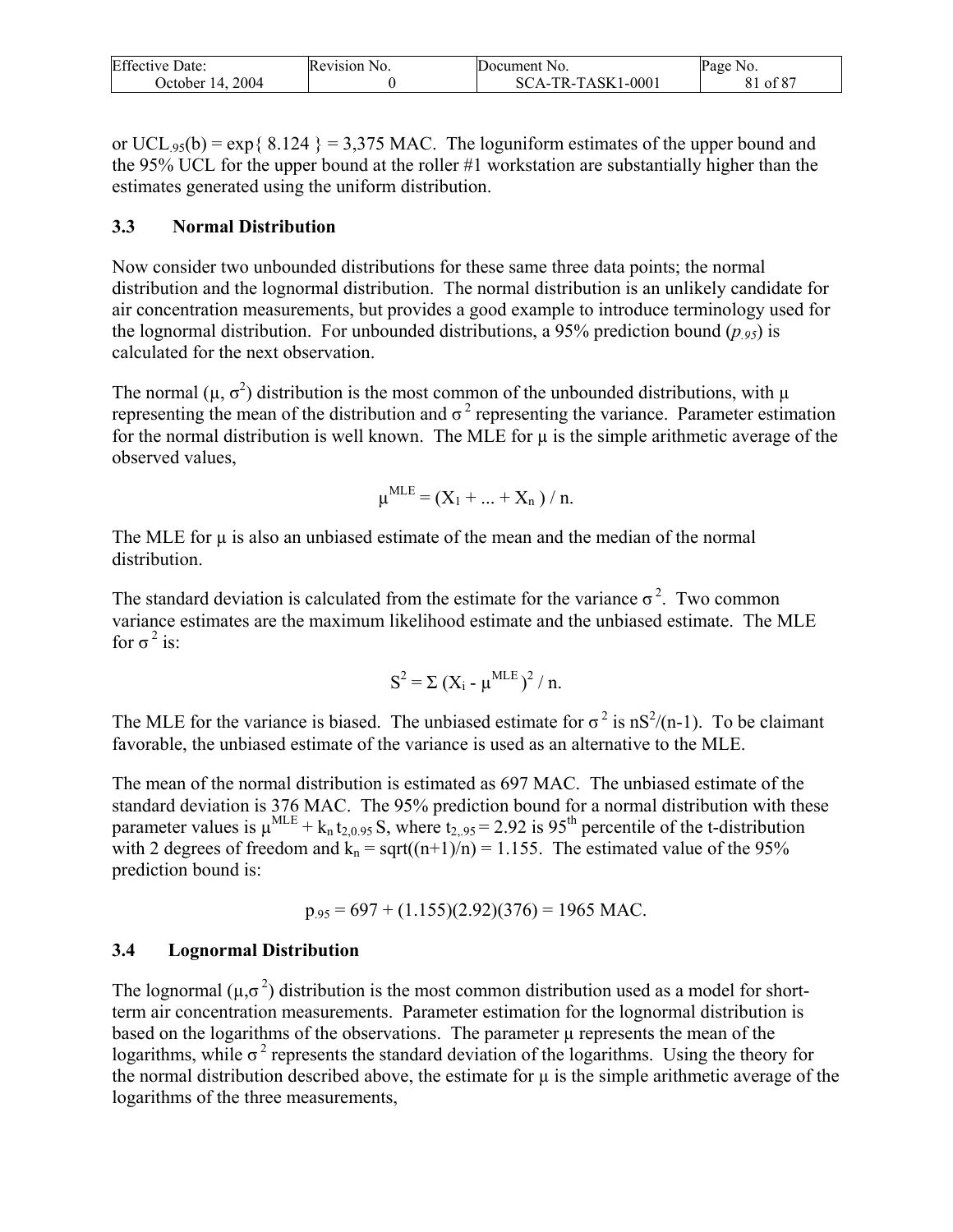| <b>Effective Date:</b> | Revision No. | Document No.        | Page No.            |
|------------------------|--------------|---------------------|---------------------|
| 2004<br>October 14.    |              | $SCA-TR-TASK1-0001$ | $\cdot$ of 87<br>٥Ź |

$$
\mu^{\text{MLE}} = (\ln(X_1) + ... + \ln(X_n)) / n = 6.432.
$$

The value  $\exp{\{\mu^{MLE}\}}$  provides an estimate of the median of the lognormal distribution, but is not a good estimate of the mean of the distribution. The estimate of the mean of the lognormal depends on the estimates of the median and the standard deviation of the logarithms.

Following the procedure for an unbiased estimate of the variance of the normal distribution, the usual estimate for  $\sigma^2$  of the lognormal distribution is:

$$
S^{2} = \Sigma (\ln(X_{i}) - \mu^{MLE})^{2}/(n-1) = 0.3757,
$$

and  $S = 0.6129$  MAC is the estimated standard deviation of the logarithms. The 95% prediction bound for the next observation is estimated by  $\exp{\{\mu^{MLE} + k_n t_{2,95} S\}}$ , where  $t_{2,95} = 2.92$  is 95% of the t distribution with 2 degrees of freedom, and  $k_n = \sqrt{(n+1)/n}$ . The estimated value of the 95% prediction bound for the lognormal distribution model is:

$$
p_{.95} = \exp\{6.432 + (1.155)(2.92)(0.6129)\} = 4910 \text{ MAC}.
$$

Using the maximum likelihood estimate of the variance produces a more conservative estimate of the 95% prediction bound. Using the MLE, the estimate for  $\sigma^2$  of the lognormal distribution is:

$$
S^{2} = \Sigma (\ln(X_{i}) - \mu^{MLE})^{2}/n = 0.2505,
$$

and  $S = 0.5005$  MAC is the estimated standard deviation of the logarithms. The 95% prediction bound for a lognormal distribution with the MLE parameter values is estimated by:

$$
p_{.95} = \exp\{6.432 + (1.155)(2.92)(0.5005)\} = 3360 \text{ MAC}.
$$

#### **3.5 Results**

Due to the small sample size used in this analysis, it is not possible to select a single probability distribution for the Roller # 1 measurements. The strategy of using many commonly encountered distributions demonstrates that a wide range of results is possible using a variety of standard statistical procedures.

A variety of bounded and unbounded probability distributions were examined as possible modes for the three measurements at Roller #1, using both maximum likelihood and unbiased estimation procedures. As shown in Table A4-2, all estimates of the upper bound of the bounded distributions and all estimates of the 95% prediction bound for the unbounded distributions exceed the upper limit of the upper bound triangular distribution of 1,000 MAC reported in Table 3 of the TBD.

The various values for bounded distributions range from about 1,450xMAC to almost 3,400xMAC. This set of estimates would most closely correspond to a choice of an upper bound for a facility air concentration based on a bounded distribution and the assumption that the above workstation is the most contaminated one.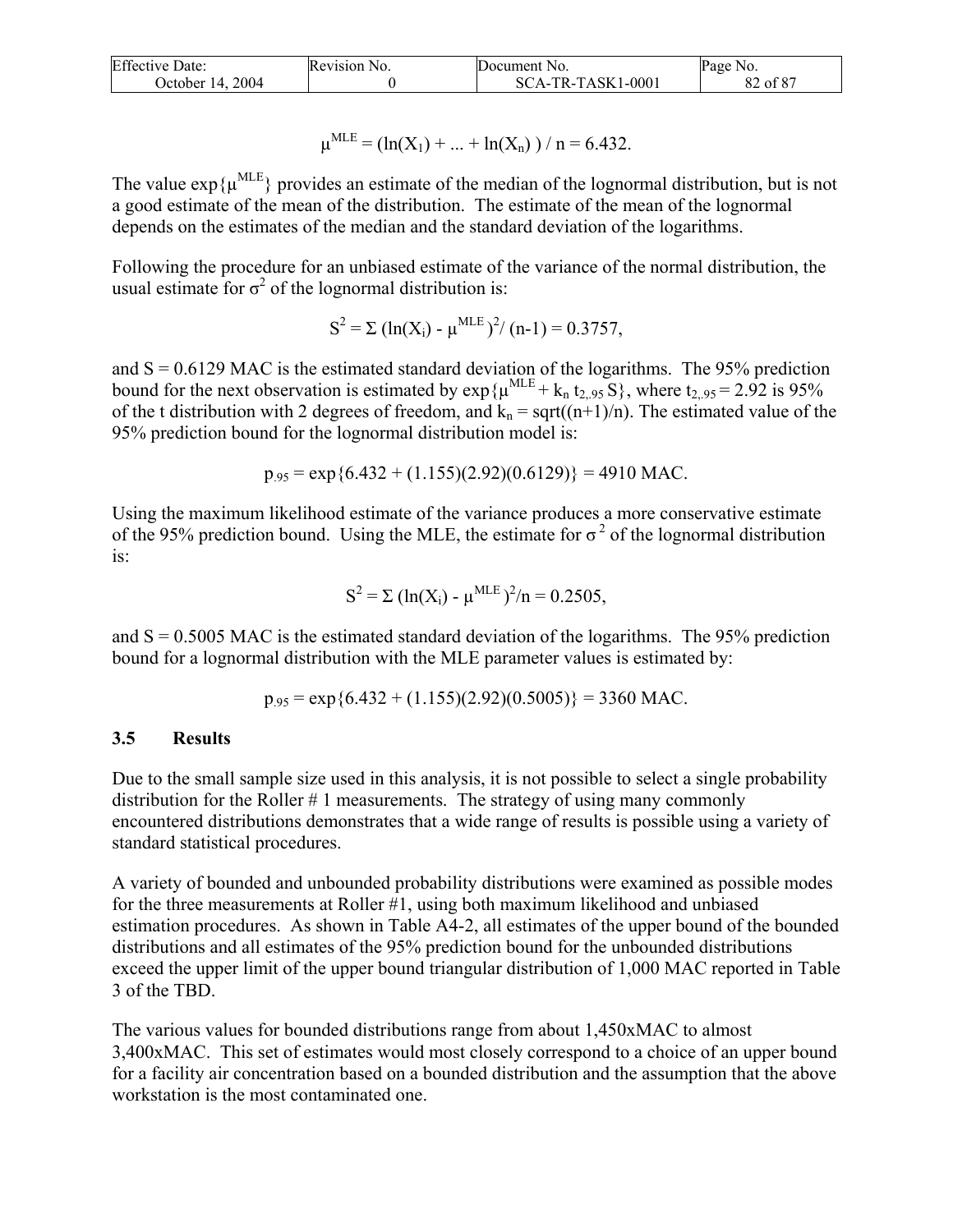| Effective               | Revision N | Document No.                     | Page           |
|-------------------------|------------|----------------------------------|----------------|
| Date:                   | NO.        |                                  | N <sub>0</sub> |
| 2004<br>. )ctober<br>14 |            | $-TASK1-0001$<br>$TR_{-}$<br>SCA | 187م<br>Οİ     |

Estimates of the 95% prediction bound for the unbounded distributions range from a low of 1,965xMAC for the normal distribution up to 4,910xMAC for the lognormal distribution using the unbiased variance estimates. The range of over a factor of 3 between the lowest and highest estimates in Table A4-2 illustrates the difficulties presented by the small data set available for the most contaminated workstation. The point here is that given the limited data, it is possible to come up with a wide variety of estimates for the upper bound. Technical constraints such as data on uranium losses and/or visibility would have to be introduced to supplement the data to narrow the choice for the upper bound.

**Table A4-2. Estimates of the Upper Bound or 95% Prediction Bound for Airborne Uranium Concentrations in MAC Units for Selected Bounded and Unbounded Probability**  Distributions  $(1 \text{ MAC} = 70 \text{ dpm/m}^3)$ 

| <b>Type of Distribution</b>                              | <b>Estimate of</b><br><b>Upper Bound</b><br>(b) | 95% Upper Confidence<br>Limit for b<br>$UCL_{.95}(b)$ | <b>Estimate of 95%</b><br><b>Prediction Bound (<math>p_{.95}</math>)</b> |
|----------------------------------------------------------|-------------------------------------------------|-------------------------------------------------------|--------------------------------------------------------------------------|
| Uniform $(a,b)$                                          | 1,447                                           | 1,785                                                 |                                                                          |
| Loguniform $(a,b)$                                       | 1,960                                           | 3,375                                                 | --                                                                       |
| Normal $(\mu, \sigma^2)$                                 | --                                              |                                                       | 1,965                                                                    |
| Lognormal $(\mu, \sigma^2)$ -<br>Use unbiased $\sigma^2$ | --                                              |                                                       | 4,910                                                                    |
| Lognormal $(\mu, \sigma^2)$ -<br>Use MLE for $\sigma^2$  |                                                 |                                                       | 3,360                                                                    |

# **4. A LOGNORMAL FACILITY AIR CONCENTRATION DISTRIBUTION**

An alternative approach to estimating a maximum of the facility air concentration distribution is to model the entire dataset using a lognormal distribution. The Q-Q plot for this is shown in Figure A4-3. The fit is done using the maximum likelihood method applied to the distribution of the log data; it has a mean  $\mu$  = 2.82 and a variance  $\sigma$ <sup>2</sup> = 4.57.

Figure A4-3 is a plot showing the original data on the Y-axis and the fitted lognormal distribution also in multiples of MAC on the X-axis. It is evidently a much better fit for the dataset than the triangular distribution. Note that it does not represent the high end of the air concentrations well, but it is somewhat claimant favorable there. But it is not claimant favorable for the lower values of air concentration.

The problem of lack of claimant favorability for workstations at the low end of reported air concentrations can be addressed by using the  $95<sup>th</sup>$  percentile value of this distribution as a claimant-favorable estimate. This value is about 570xMAC. (This is without regard to the issue of the validity of using unadjusted air concentration data, as per ICRP 75, discussed below.) This can be compared to the average of the triangular distribution in Table 3 of the TBD, which is 334xMAC.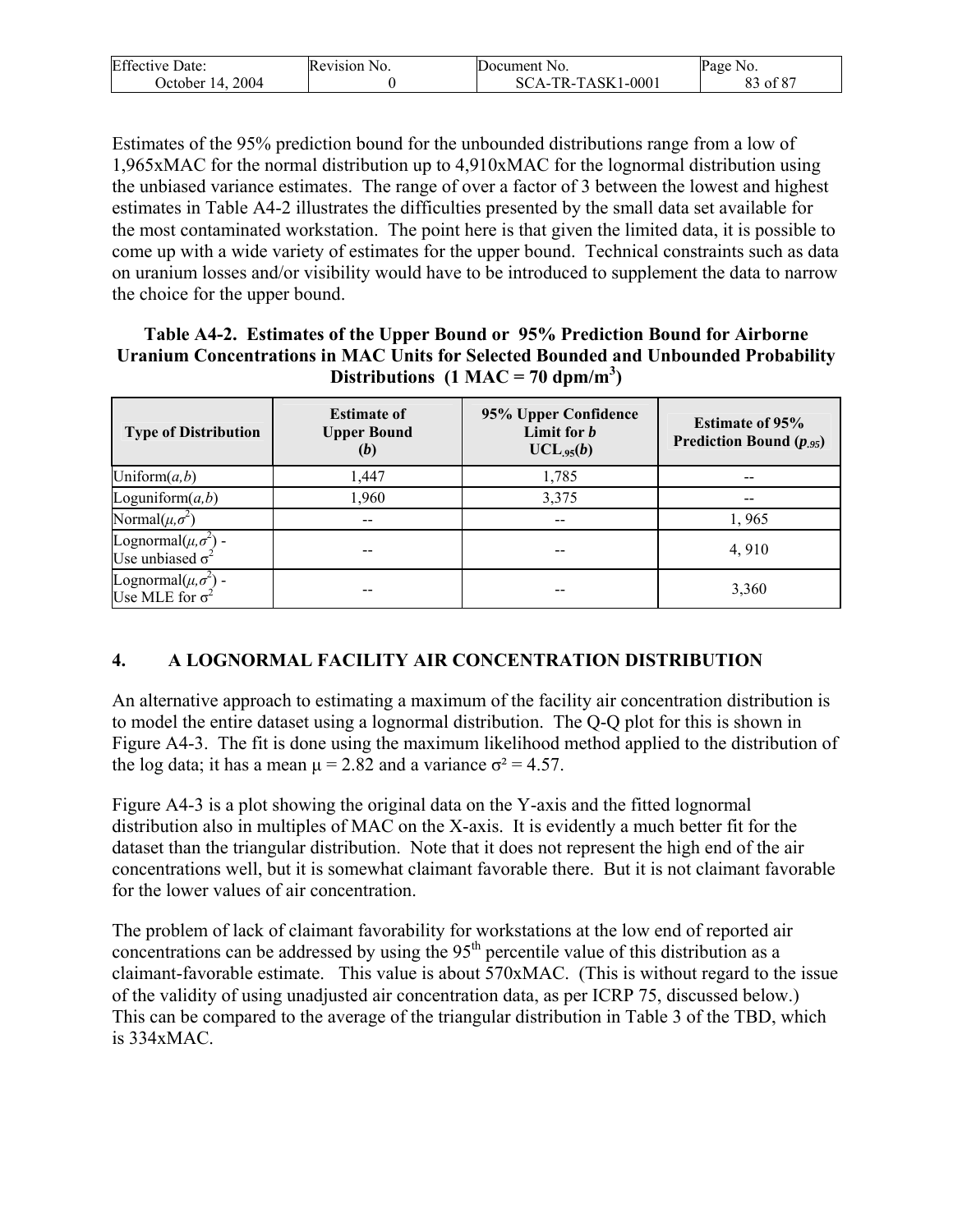



**Figure A4-3. Q-Q Plot of the Original Data with Fitted Lognormal Distribution** 

Note that the  $95<sup>th</sup>$  percentile value is not claimant favorable for highly contaminated workstations. This is because we know that the average of the three measurements at Roller #1 is 700xMAC, which is greater than the  $95<sup>th</sup>$  percentile of the lognormal distribution. Therefore a claimant-favorable estimate for the most contaminated workstation must be considerably greater than 700xMAC, especially given that there are only three data points for this workstation. A claimant-favorable adjustment can made by making a specific modification for the upper bound of this distribution using these three data points (L709, L710, and L711).

### **4.1 A Methodology for Adjusting Upper Bounds on Exposure of the Lognormal Distribution**

As before, we identify Roller # 1 as the source of the largest exposure. As noted above, the two highest air concentration measurements are at this station. The third measurement is among the top five, with the other two being at Roller #2. We identify the tail of the facility distribution as these top five measurements. It therefore includes all three points at Roller #1.

We assume that the lowest measurement in the tail of the distribution, which consists of measurements at the two most contaminated workstations, is L. A claimant-favorable solution is to take  $L = 320xMAC$ , which is the lowest measured value of the five data points in question  $(L709, L710, L711,$  as well as L719 and L720). The 95<sup>th</sup> percentile point on this tail, calculated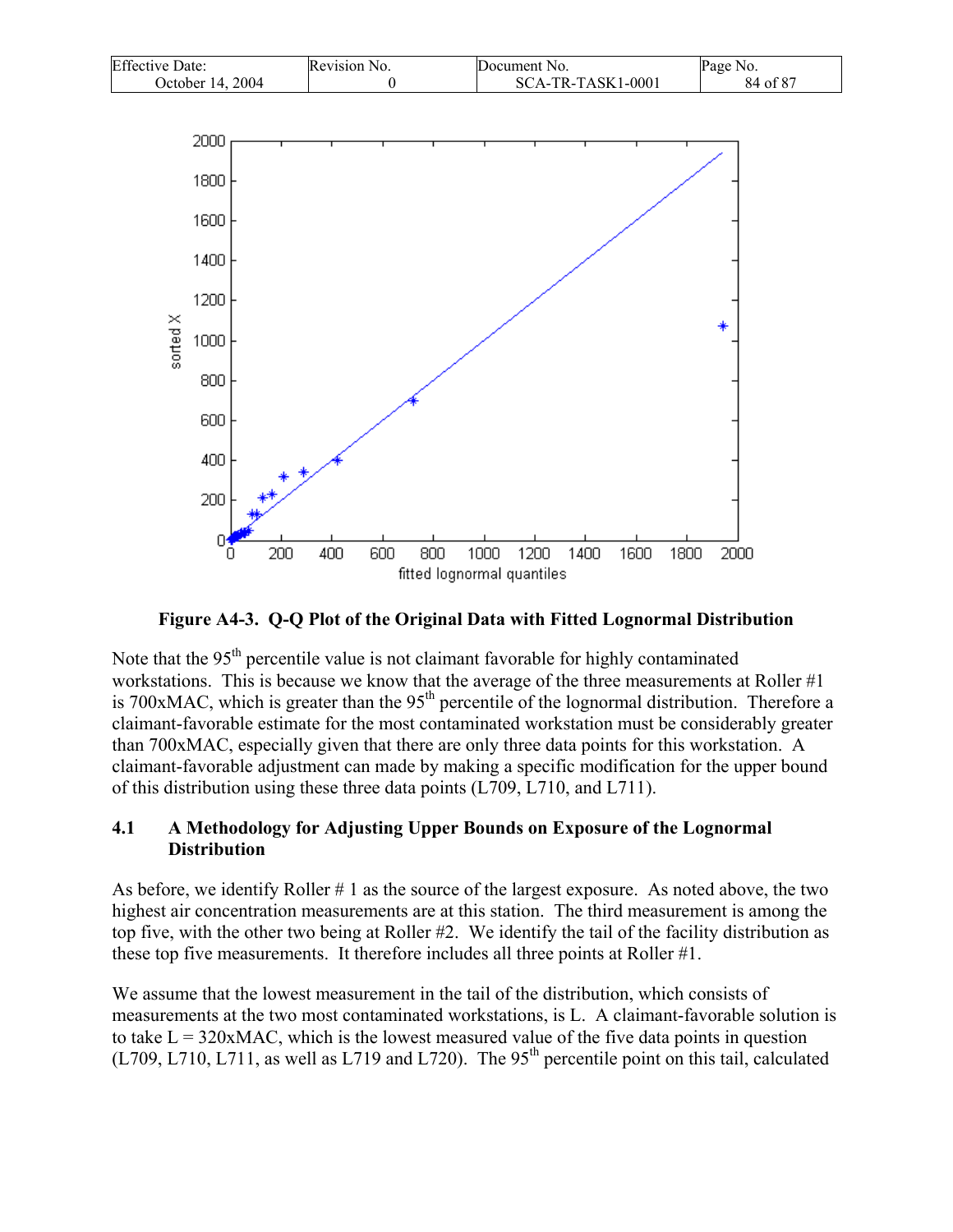| <b>Effective Date:</b> | Revision No. | Document No.      | Page No.       |
|------------------------|--------------|-------------------|----------------|
| 2004<br>October $14.$  |              | SCA-TR-TASK1-0001 | , of 87<br>OJ. |

using the t-distribution with 37 degrees of freedom of the logarithms of the 38 data points, would be about 8.379. This amounts to about 4,350xMAC.<sup>4</sup>

In sum, for exposure estimation of workers known not to be in highly contaminated areas, the 95<sup>th</sup> percentile value of the entire facility distribution may be regarded as a claimant-favorable estimate. This is about 570xMAC. For workers for whom there is no information about workstations (as for instance when the claimants are family members and do not have the information) or for workers in the more contaminated workstations, the  $95<sup>th</sup>$  percentile of the adjusted tail of the distribution may be regarded as a claimant-favorable estimate. This would be about 4,350xMAC. As noted in the report, these figures are given here to provide methodological illustrations and not as recommendations for use, since actual values depend on more than statistical methodology. In particular, they also depend on evaluation of air concentration data.

## **5. AIR CONCENTRATION DATA**

 $\overline{a}$ 

The air concentration dataset of October 27, 1948, is a mixture of general air samples taken over a few minutes to a few tens of minutes, with samples marked as taken at specific workstations. Only two samples are marked as breathing zone samples. There are more breathing zone samples in the Bethlehem Steel datasets. However, it is unclear how breathing zone samples were taken during the late 1940s and early 1950s, and whether they represented true sampling of the breathing zone. The implications of each of these three for use of the data would be different. The TBD has not addressed these issues.

ICRP 75 suggests that there are significant differences between the activity concentration in the worker breathing zone and the concentration measured at a fixed location, with the concentration in the breathing zone usually higher. ICRP 75 further recommends that conversion factors relating the area measurement to the concentrations in the immediate breathing zone should be established and applied. The use of such factors involves a great deal of judgment. There are no long-term data for validation. The air concentrations are highly variable with time and location. There was more than one process used at Bethlehem Steel. Much of the data is destroyed or lost. Some of the existing data is illegible. ICRP 35, *General Principles of Monitoring for Radiation Protection of Workers: A Report of Committee 4 of the ICRP*, the predecessor of ICRP 75, has suggested that under the circumstances at Bethlehem Steel, the actual breathing zone air concentrations may be two or three orders of magnitude different than general air samples (ICRP 1982). Sherwood has shown that air concentrations employees are exposed to can vary by 100 fold (Sherwood 1966).

<sup>&</sup>lt;sup>4</sup> The upper tail portion of the facility lognormal distribution was selected to represent the distribution of air concentrations near roller 1. The upper bound of a 95% prediction interval for this left-truncated distribution is located at the 99.3 percentile of the facility lognormal distribution. Hence, the 95% prediction bound for the roller 1 work station can be estimated by using the 99.3 percentile of a t-distribution with 37 degrees of freedom (corresponding to 38 data points) = mean + (sqrt(39/38))\*2.566\*(standard deviation), where the mean and standard deviation are estimated from the logarithms of the data points. In this case these estimates are about 2.82 and 2.14, respectively (rounded).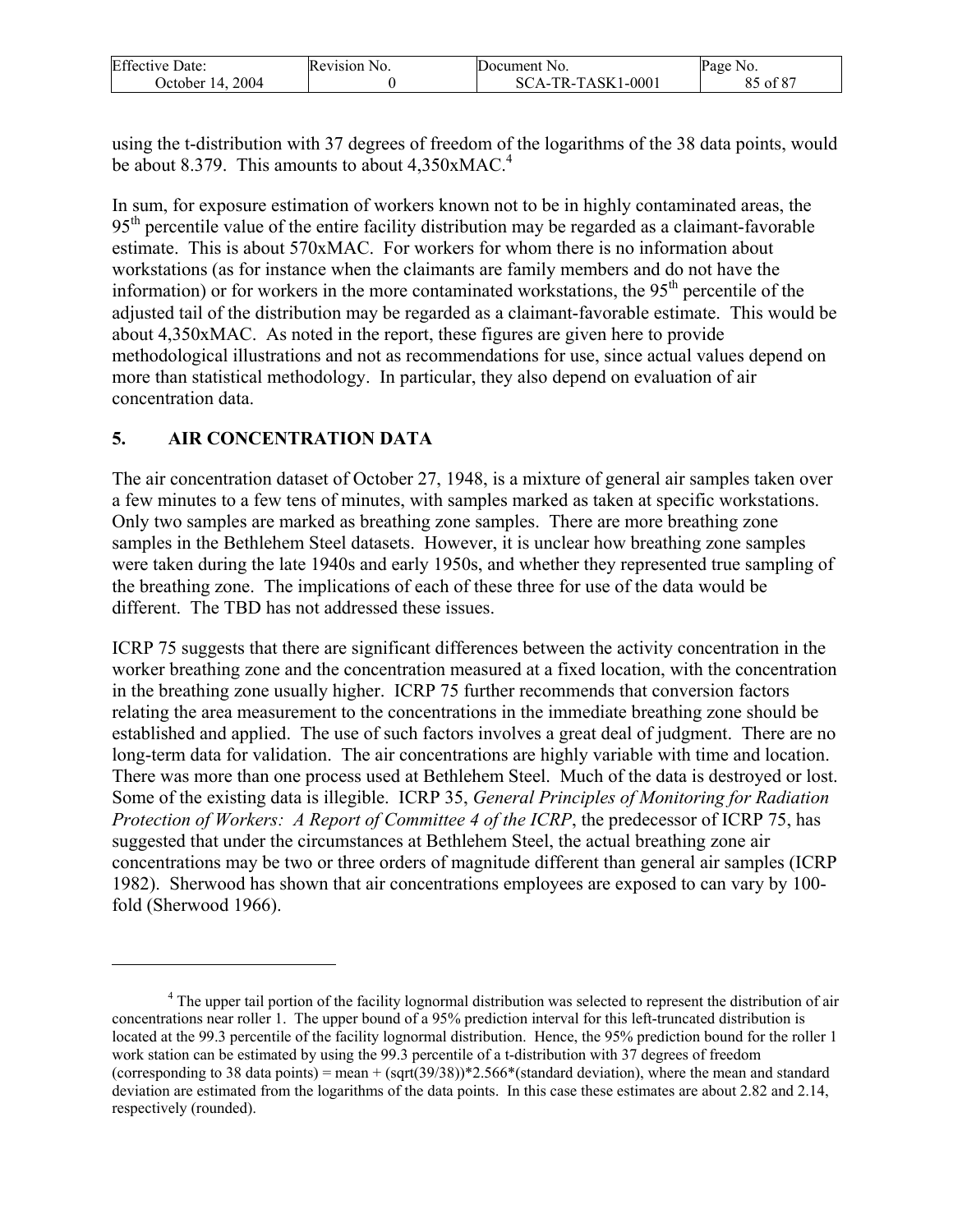| <b>Effective Date:</b> | <b>Revision No.</b> | Document No.      | Page No. |
|------------------------|---------------------|-------------------|----------|
| 2004<br>'October 14.   |                     | SCA-TR-TASK1-0001 | 86 of 87 |

For instance, if the general air samples and the two exhaust-duct-related samples from the October 27, 1948, dataset are dropped, a set that is related to workplaces only is obtained. This can be taken at face value. In this case, the  $95<sup>th</sup>$  percentile of a lognormal distribution works out to about 810xMAC. If the data values are adjusted upward by an order of magnitude, the result obviously would be ten times higher at about 8,100xMAC.

In view of the combined difficulties of the Bethlehem Steel, as well as Simonds datasets, the general approach that NIOSH developed in ORAUT-OTIB-0004 for all uranium metalworking AWE facilities is a possible attractive alternative. This is because instead of attempting to adjust the data on a facility-specific basis in light of ICRP 75, ORAUT-OTIB-0004 has used a different set of principles for examining all metalworking AWEs together to develop a claimant-favorable approach that might be more generally applicable. However, the constraint that some workers in highly contaminated areas may be exposed to more than the general procedure adopted must be kept in mind in making individual dose estimates.

## **6. SUMMARY AND CONCLUSIONS**

The air concentration dataset from October 27, 1948, at Simonds has been modeled in order to assess the appropriateness of the distribution and the parameters used in Table 3 of the TBD to calculate maximum doses. In order to illustrate the method, these data have been taken at face value and no technical adjustments are made as recommended by ICRP 75. The results should be taken as illustrative of the methods we suggest, rather than definitive. More detailed discussion of the approaches for estimating dose is discussed in the main body of the report. In summary:

- The triangular distribution in Table 3 of the TBD is not appropriate on three counts. First, its mode has not been selected from the Simonds dataset. Second, the triangular distribution is a very poor fit for the data. Third, the maximum value in Table 3 violates the rule that the estimate of the upper bound parameter of a triangular distribution must be larger than the largest data point.
- A value for the upper bound of the facility air distribution can be obtained by modeling the most contaminated workstation as having its own air concentration distribution. A variety of widely differing estimates is possible, depending on the choice of distribution, since there are only three data points. The estimates for bounded distributions, which would be most comparable to the triangular case used in Table 3 of the TBD, range from about 1,450xMAC to almost 3,400xMAC.
- The entire facility air concentration can be modeled by a lognormal distribution. This is a much better fit for the data than a triangular distribution. The difference between this approach and the one just above is that, in this case, the air data for the most contaminated workstation are assumed to be part of a single facility air concentration distribution. In this illustration, the  $95<sup>th</sup>$  percentile value of this distribution, which is about 570xMAC, may be used for assessing intake by workers who are not known to work in highly contaminated locations. But this is not claimant favorable for workers at the latter locations. In this case, the 95<sup>th</sup>